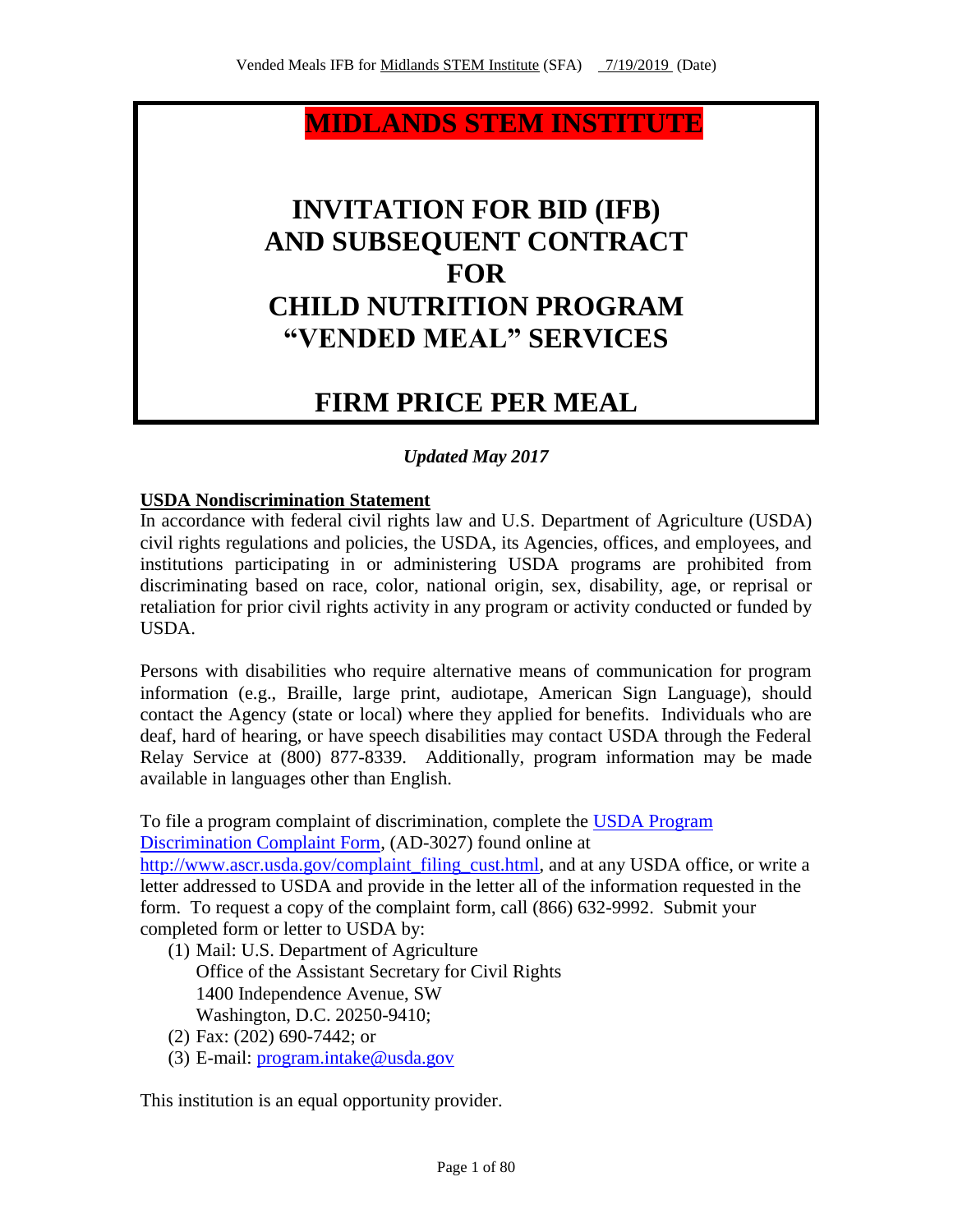## **Table of Contents**

| Index of Applicable Regulatory Citations and Policy Guidance | 4               |
|--------------------------------------------------------------|-----------------|
| <b>SECTION ONE - General Information</b>                     |                 |
|                                                              |                 |
| A. Intent                                                    | 6               |
| <b>B.</b> Procurement Method                                 | 6               |
| C. Pre-Bid Conference                                        | 6               |
| D. Offer Submission and Award                                | 7               |
| E. Amendments                                                | 7               |
| F. Late Offers                                               | $\overline{8}$  |
| G. Final Discussions and Negotiations                        | $\overline{8}$  |
| H. Final Contract                                            | 8               |
| I. Procurement Code of Conduct                               | 9               |
| J. Approval of Publicity Releases                            | $\overline{9}$  |
|                                                              |                 |
| <b>SECTION TWO - Definitions</b>                             | 10              |
|                                                              |                 |
| <b>SECTION THREE - Specific Requirements</b>                 | $\overline{15}$ |
|                                                              |                 |
| <b>SECTION FOUR - SFA Appendices</b>                         | $\overline{22}$ |
|                                                              |                 |
| Appendix A (List of Schools/Descriptions)                    | 23              |
| Appendix $A - 1-4$ (Meal Program Participation History)      | $\overline{24}$ |
| Appendix B (School Calendar)                                 | 28              |
| Appendix C (21-Day Menu Cycle For Breakfast/Lunch/Snacks     | 29              |
| Prepared by SFA)                                             |                 |
| Appendix D (USDA Foods)                                      | 30              |
| Appendix E (School Inventory List)                           | $\overline{31}$ |
| Appendix F (Questions from Potential Offerors)               | $\overline{32}$ |
| Appendix G (Program Identification)                          | $\overline{33}$ |
|                                                              |                 |
| <b>SECTION FIVE - Terms and Conditions</b>                   |                 |
|                                                              |                 |
| A. Scope and Purpose                                         | 34              |
| B. Signature and Approval Authority                          | $\overline{35}$ |
| C. Free and Reduced Price Meal Policy                        | $\overline{35}$ |
| D. USDA Foods                                                | $\overline{36}$ |
| E. Child Nutrition Program Operations                        | 38              |
| F. Facilities, Equipment, and Inventory                      | 39              |
| G. Regulatory Compliance                                     | 40              |
| H. Records and Record Keeping                                | $\overline{42}$ |
| <b>Inspection of Facilities</b><br>I.                        | $\overline{42}$ |
| Ordering and Delivery Specifications<br>J.                   | 42              |
| K. Packaging Specifications                                  | 44              |
| L. Procurement                                               | 44              |
| M. Accounting Practices, Revenues, and Receipts              | 45              |
| N. Licenses, Fees, and Taxes                                 | 46              |
| O. Insurance                                                 | 46              |
| P. Proprietary Information                                   | 47              |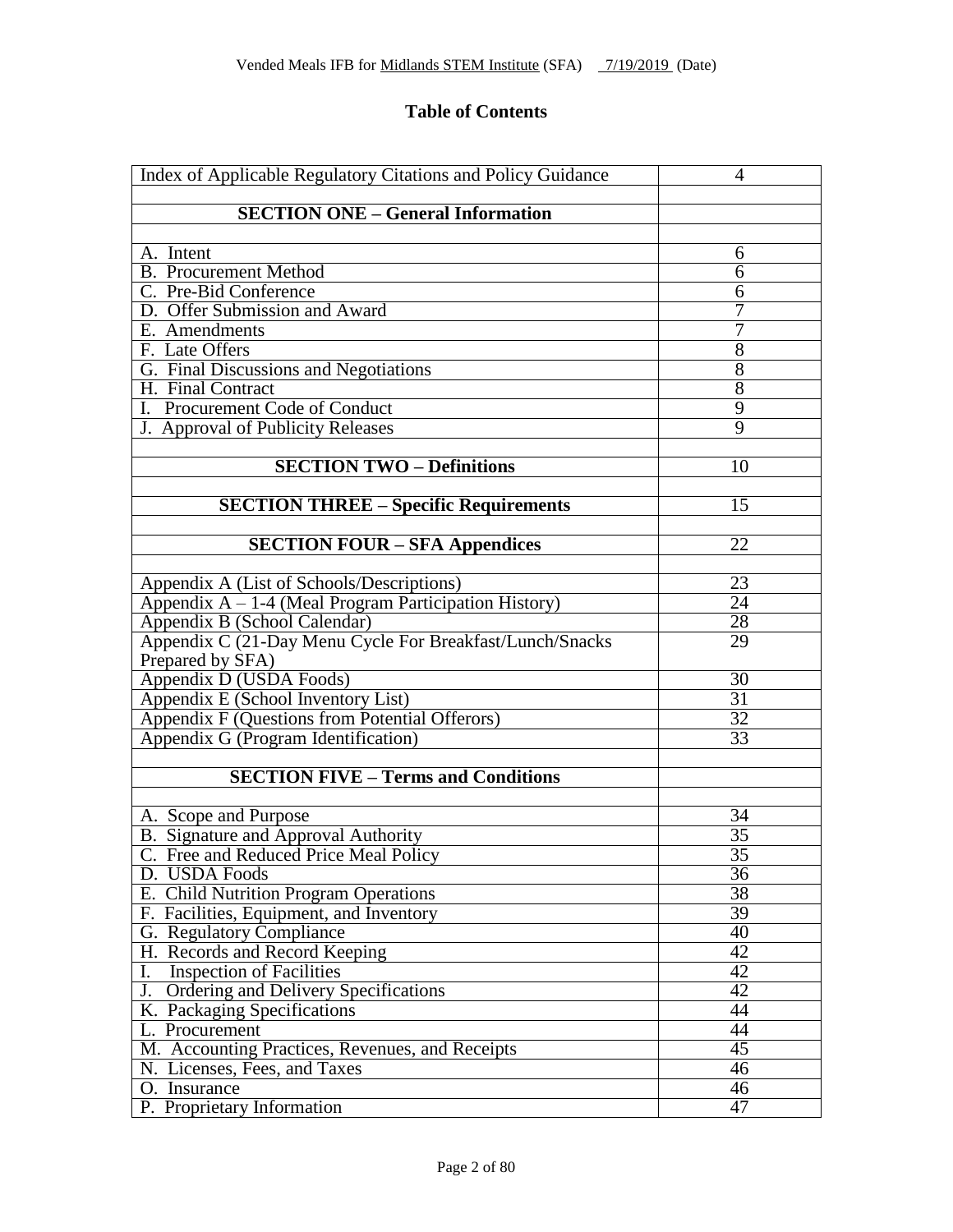| Q. Term and Termination                                    | 47 |
|------------------------------------------------------------|----|
| R. Additional Conditions                                   | 49 |
| S. Meal Pricing                                            | 49 |
| T. Vendor Personnel Standards                              | 50 |
| U. Customer Support and Support Functions                  | 50 |
|                                                            |    |
| <b>SECTION SIX – Vendor Offer Format and Attachments</b>   | 51 |
|                                                            |    |
| <b>SECTION SEVEN - Checklist for Vendor Attachments</b>    | 52 |
|                                                            |    |
| <b>SECTION EIGHT - Contract Authorization</b>              | 75 |
|                                                            |    |
| <b>SECTION NINE - Unallowable Contract Provisions</b>      | 78 |
|                                                            |    |
| <b>SECTION TEN - Monthly Consolidated Invoice Template</b> | 79 |
|                                                            |    |
| <b>SECTION ELEVEN - List of Potential Offerors</b>         | 80 |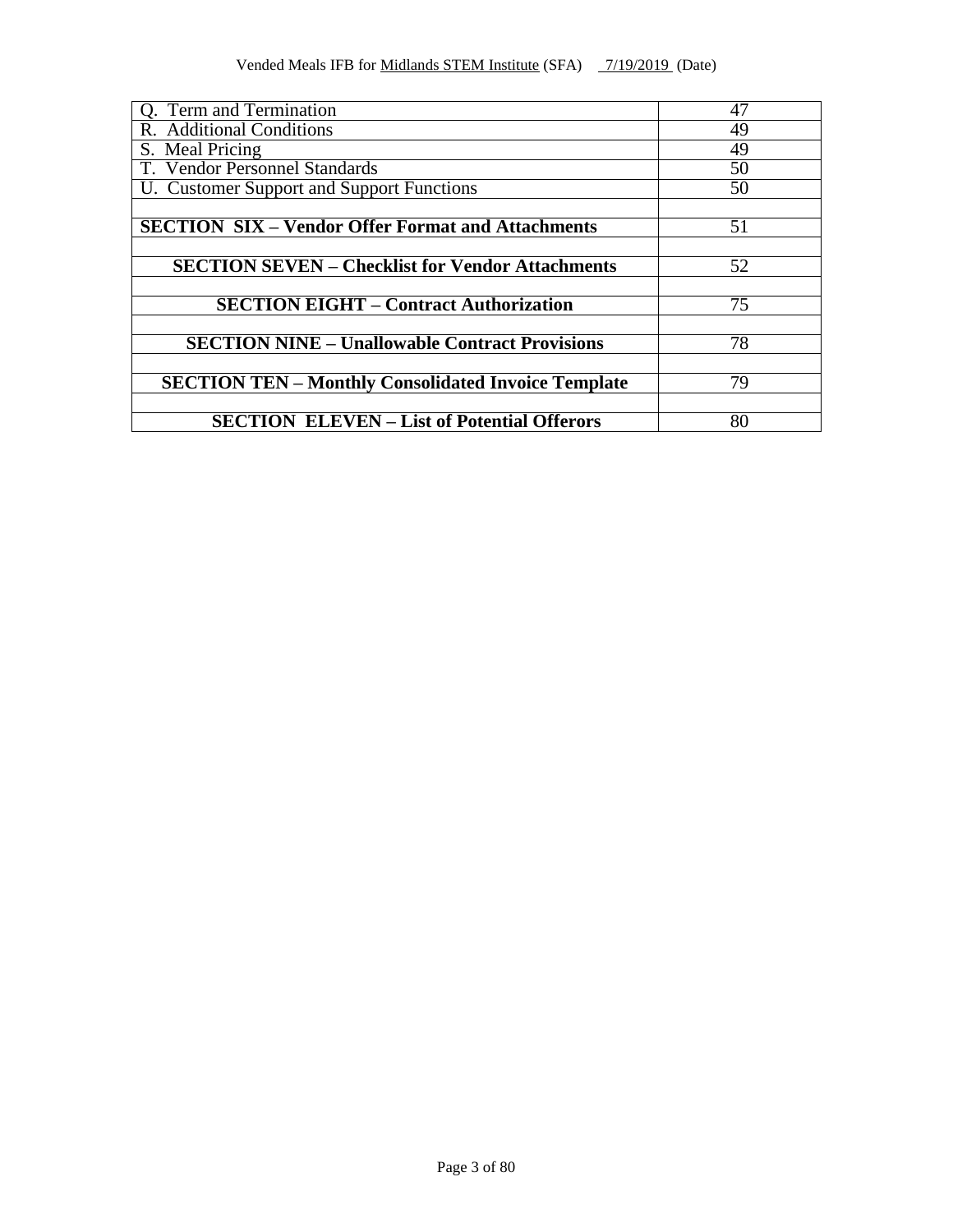## **Index of Applicable Regulatory Citations and Policy Guidance**

#### **2 CFR Part 200----Uniform Administration Requirements, Cost Principles, and Audit Requirements for Federal Awards**

## **7 CFR Part 210 - National School Lunch Program**

| 210.8(a)        | SFA monitoring responsibilities                                                                                               |
|-----------------|-------------------------------------------------------------------------------------------------------------------------------|
| 210.9(b)        | <b>Annual Program Agreement</b>                                                                                               |
| 210.9(b) (7)    | Determination of free and reduced eligibility by SFAs                                                                         |
|                 | <b>210.9(b) (17) &amp; (19)</b> Record retention requirements                                                                 |
| 210.11          | Competitive food services and "Smart Snacks" guidelines                                                                       |
| 210.13          | Facilities management                                                                                                         |
| 210.16(a)       | SFA contract parameters and conditions                                                                                        |
| 210.16(a) (1)   | Adhere to procurement standards                                                                                               |
| 210.16(a) (2)   | Operation is in conformance with agreement                                                                                    |
| 210.16(a) (3)   | Periodic on-site visits                                                                                                       |
| 210.16(a) (4)   | SFA control of meals/food service quality and prices                                                                          |
| 210.16(a) (5)   | Signature authority (SFA retains control)                                                                                     |
| 210.16(a) (6)   | Appropriate use of USDA foods                                                                                                 |
| 210.16(a) (7)   | <b>Health certification</b>                                                                                                   |
| 210.16(a) (9)   | SFA must adopt all SCDE changes to solicitation prior to<br>issuance                                                          |
| 210.16(a) (10)  | SCDE has reviewed and approved contract terms and<br>conditions, as well as all changes to the contract prior to<br>execution |
| 210.16(b)       | Invitation to bid                                                                                                             |
| $210.16(b)$ (1) | Twenty-one day cycle menu                                                                                                     |
| 210.16(b) (2)   | Nonperformance                                                                                                                |
| 210.16(c)       | Contract provisions allowing "cost-plus-a-percentage-of-<br>cost" and "cost-plus-a-percentage-of-income" prohibited.          |
| $210.16(c)$ (1) | Vendor shall maintain records to support SFA's claim for<br>reimbursement;                                                    |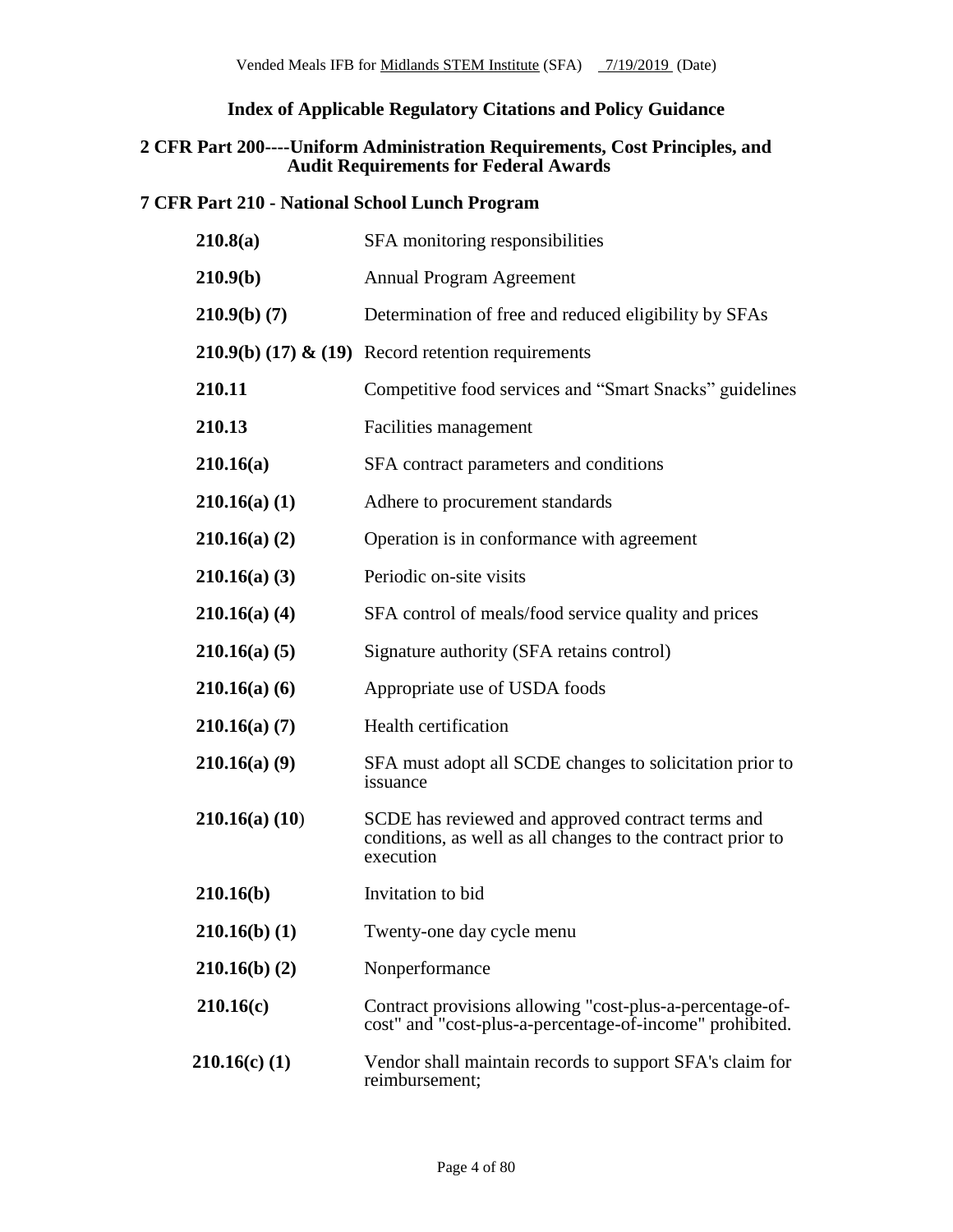| $210.16(c)$ (2) | Vendor health certification for any facility used outside of<br>school |
|-----------------|------------------------------------------------------------------------|
| $210.16(c)$ (3) | Nonpayment conditions (spoiled or unwholesome foods,<br>$etc.$ )       |
| 210.16(d)       | Duration of contract.                                                  |
| 210.21          | Procurement                                                            |

### **7 CFR Part 215 – School Milk Program**

**7 CFR Part 220 – School Breakfast Program**

#### **7 CFR Part 245 – Determining Free and Reduced Eligibility**

| 245.5         | Public announcement                       |
|---------------|-------------------------------------------|
| 245.6         | Free and Reduced Eligibility Applications |
| 245.6(a)      | Verification                              |
| 245.7         | Hearings                                  |
| <b>245.10</b> | Free and Reduced Policy Statement         |

## **7 CFR Part 250 – USDA Foods**

| 250.12(b)(4)  | Restitution for USDA foods in connection with claims    |
|---------------|---------------------------------------------------------|
| 250.12(c)     | Vendor responsibility for use of USDA Foods             |
| 250.13(e)     | Improper distribution, loss of, or damage to USDA Foods |
| 250.23        | <b>Buy American Provisions</b>                          |
| 250.50(a)     | Use of Donated Foods                                    |
| 250.51(a,b&c) | Crediting and Value of Donated Foods                    |
| 250.52(a&b)   | Storage and Inventory of Donated Foods                  |
| 250.53(c)     | <b>Substitution of Ground Beef and Pork</b>             |

#### **Section 59-5-60 – South Carolina State Board of Education**

## **59-10-310, et seq. SC Student Health and Fitness Act of 2005**

| $R.43-168$ | Nutrition Standards for Elementary School (K-5) School<br>Food Service Meals and Competitive Foods |  |  |  |
|------------|----------------------------------------------------------------------------------------------------|--|--|--|
| R.43-169   | Food Service Management Company Contracts                                                          |  |  |  |

## **Contracting with Food Service Management Companies** (2016 USDA Guidance)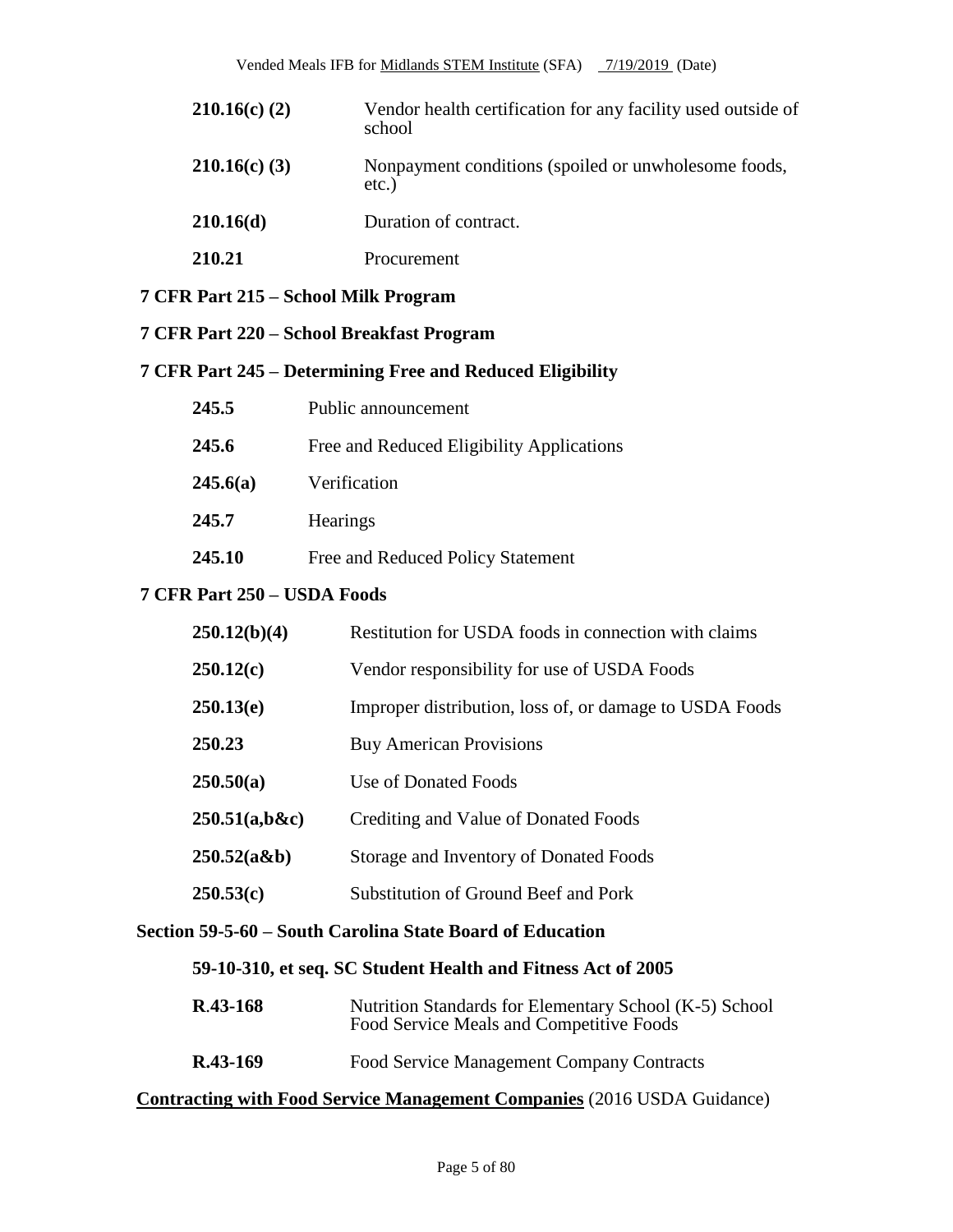# **SECTION ONE – General Information**

## **A. Intent**

This Invitation for Bid (IFB) is for the purpose of obtaining offers and ultimately entering into a contract to provide vended meals for the **Midlands STEM Institute** nonprofit child nutrition program, hereinafter referred to as the School Food Authority (SFA).

The contract will be between the Vendor and the SFA. The Vendor shall offer assurances that all operations addressed in the IFB will be conducted in a manner that is consistent with the goal of the SFA's child nutrition program which is to **provide nutritionally balanced meals of high quality to students at an economical price in an attractive, appealing and friendly environment.**

## **B. Procurement Method**

A competitive bidding process will be used to procure services from the Vendor. All procurement transactions shall be conducted in a manner that provides maximum, open, and free competition consistent with federal regulations as defined in 2 CFR 200 and 400.

The SFA acknowledges its responsibility to ensure that all terms and conditions of the IFB conform to its local procurement code, as well as the South Carolina Consolidated Procurement Code (South Carolina Code of Laws, Title 11, Section 35, South Carolina Code of Regulations R.19-445, and the Procurement Compendium (currently Version 2.0.1 (June 2015)), as applicable. Any changes to the IFB template shall be documented as a separate addendum or amendment.

## **C. Pre-Bid Conference**

A pre-bid conference for all interested offerors will be held on Friday, July 26<sup>th</sup>, 2019 (date) at  $\frac{1:00 \text{ pm}}{ }$  (time) via phone conference (location). The purpose for the meeting will be to review the specifications, to clarify any questions, and for a walk-through of the facilities with school officials. During the pre-bid meeting, information and materials pertaining to the child nutrition program's operation will be distributed to each potential offeror represented. Potential offerors will have the opportunity to ask questions and clarify any information contained in the IFB. Any questions not addressed at the pre-bid conference must be submitted in writing to the SFA.

Written responses will be distributed by confirmed e-mail and by first-class mail to all potential offerors that attend the pre-bid conference and will be referred to as Appendix F.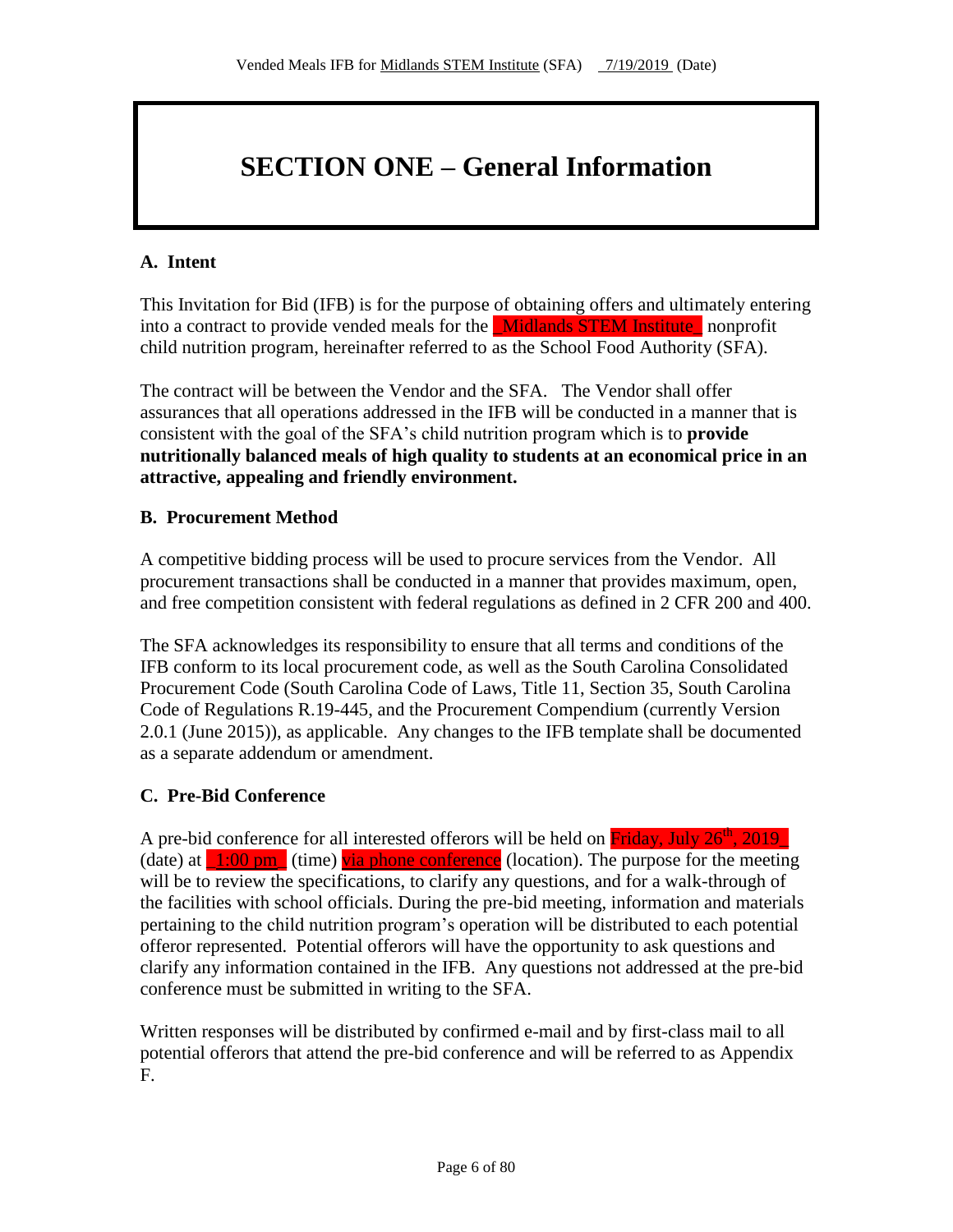### **D. Offer Submission and Award**

1. Sealed offers are to be submitted to: Cynthia Prince, Midlands STEM Instute, 114 Crane St., Winnsboro, SC 29180\_ (**Name, address of Procurement Officer who will receive and open offers.)**

The public opening of the sealed offers will be at **\_4:00 pm\_ (local time) on \_Monday, August 9th, 2019\_(date) at \_\_MSI\_\_ (location)**. Offers will not be accepted after this time.  $\begin{bmatrix} 3 \end{bmatrix}$  (number) copies of the offer are to be delivered in a sealed container marked **Food Service Vended Meals Offer.** Faxed and/or emailed copies are unacceptable. Each offer must include all required responses and documents at the time of the public bid opening.

- 2. The SFA reserves the right to reject any or all offers, as well as cancel and/or reissue this solicitation if deemed to be in the best interest of the SFA.
- 3. To be considered, each offeror must submit a complete response to this solicitation using the required format and forms provided. All offers should be carefully worded and must convey all of the information requested in order to be considered responsive. Any time prior to the bid opening, the Vendor may withdraw a submitted offer by submitting a request in writing.
- 4. The award shall be made to the most qualified and responsible offeror whose offer is most responsive to this solicitation. A responsible offeror is a Vendor whose financial, technical and other resources indicate an ability to perform the services required by this solicitation and whose responses best meet the criteria contained throughout the IFB.
- 5. Offerors or their authorized representatives are expected to fully inform themselves as to the conditions, requirements, and specifications before submitting offers and to seek clarification on any items contained in the IFB; failure to do so will be at the offeror's own risk, and he or she cannot secure relief on the plea of error. The SFA is not liable for any cost incurred by the offeror prior to the signing of a contract by all parties. **Paying the Vendor from child nutrition funds is prohibited until the contract is approved by SCDE.**
- 6. Questions may be submitted to the SFA's procurement officer.

#### **E. Amendments**

If necessary, an amendment(s) will be issued prior to the offer submittal date and time for the purposes of modifying or interpreting the IFB instruction and/or specifications through additions, deletions, clarifications, or corrections. Any amendment issued by the SFA shall become a formal part of this IFB.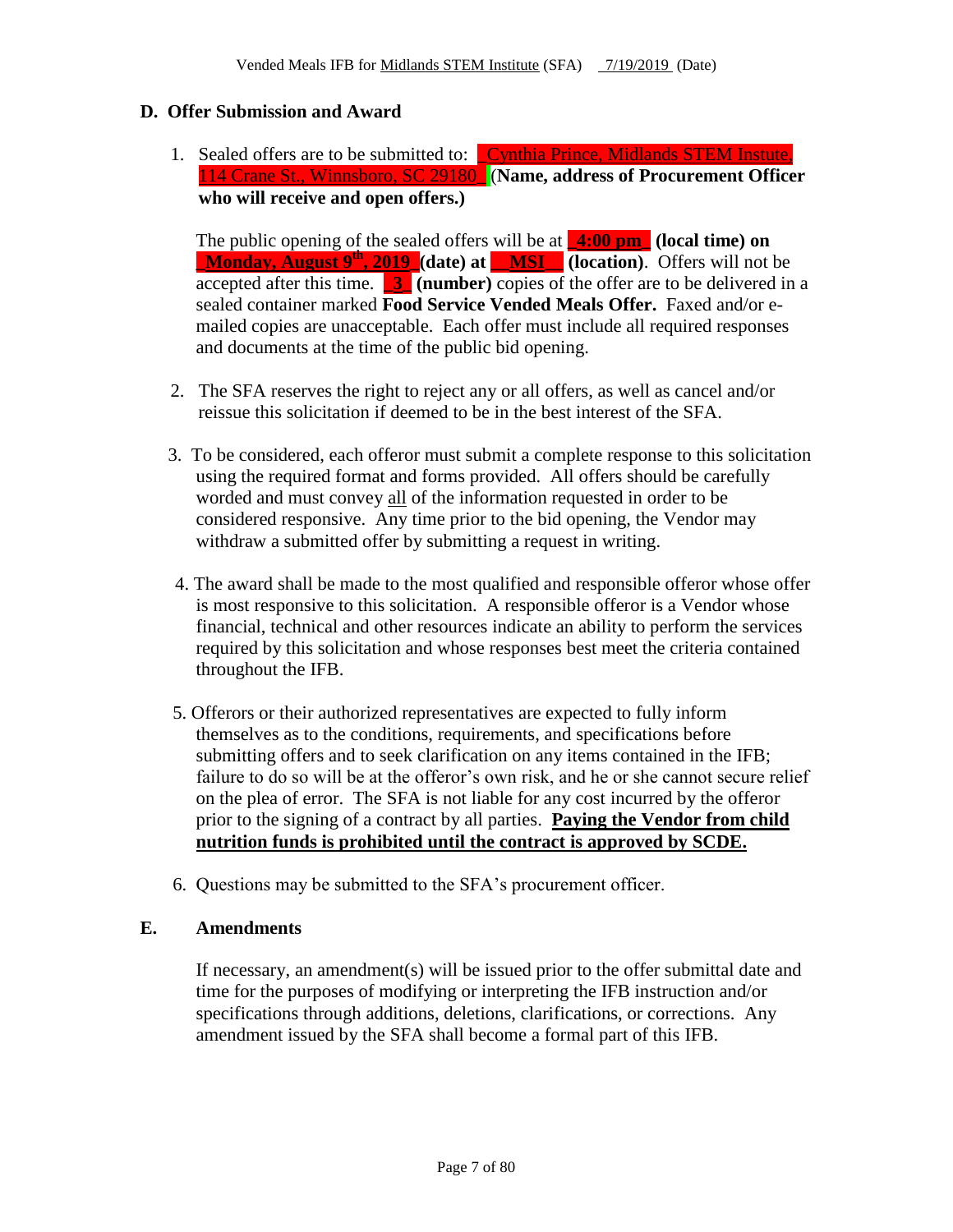An amendment shall be forwarded to all potential offerors who are known by the SFA to have received a completed copy of the IFB. No amendment shall be issued later than five (5) calendar days prior to the offer submittal date except to (a) withdraw the IFB, or (b) postpone the offer submittal date and time. The SFA shall not be legally bound by any amendment or interpretation that is not in writing.

Offerors shall acknowledge receipt of any amendment to this solicitation by signing and returning the amendment(s) with their offer. If this solicitation is amended, then all terms and conditions which are not modified remain unchanged.

### **F. Late Offers**

Any offer received after the date and time specified will not be considered.

#### **G. Final Discussions and Negotiations**

The SFA reserves the right to conduct final discussions and negotiations with a responsive vendor prior to awarding the contract. The purpose of these discussions shall be to clarify and assure full understanding of any issue contained in the IFB and/or offer. The SFA shall conduct an evaluation of all offers for accuracy, completeness, and conformity to the specifications contained in the solicitation. The SFA shall certify the results of the bid evaluation process prior to the issuance of any award. By submission of an offer, the offeror agrees that during the period following issuance of an offer and prior to notification of intent and/or award of contract, the offeror shall not discuss this procurement with any party except the SFA or other parties designated in this solicitation.

The SFA reserves the right, at any time after the bid opening and prior to an award, to request from any offeror clarification of processes or procedures, address technical questions, or to seek other information regarding the Offer. Discussions are possible only if the offer is apparently responsive. This process may also be used to assure mutual understanding and/or aid in determinations of responsiveness or responsibility of the offeror. Any discussions shall be documented in writing and shall be included with the offer. In conducting these discussions, there shall be no disclosure of any information derived from proposals by competing offerors.

#### **H. Final Contract**

The IFB and submitted offer, including all attachments and all documents submitted by the offeror, will become the official contract when approved, awarded and signed.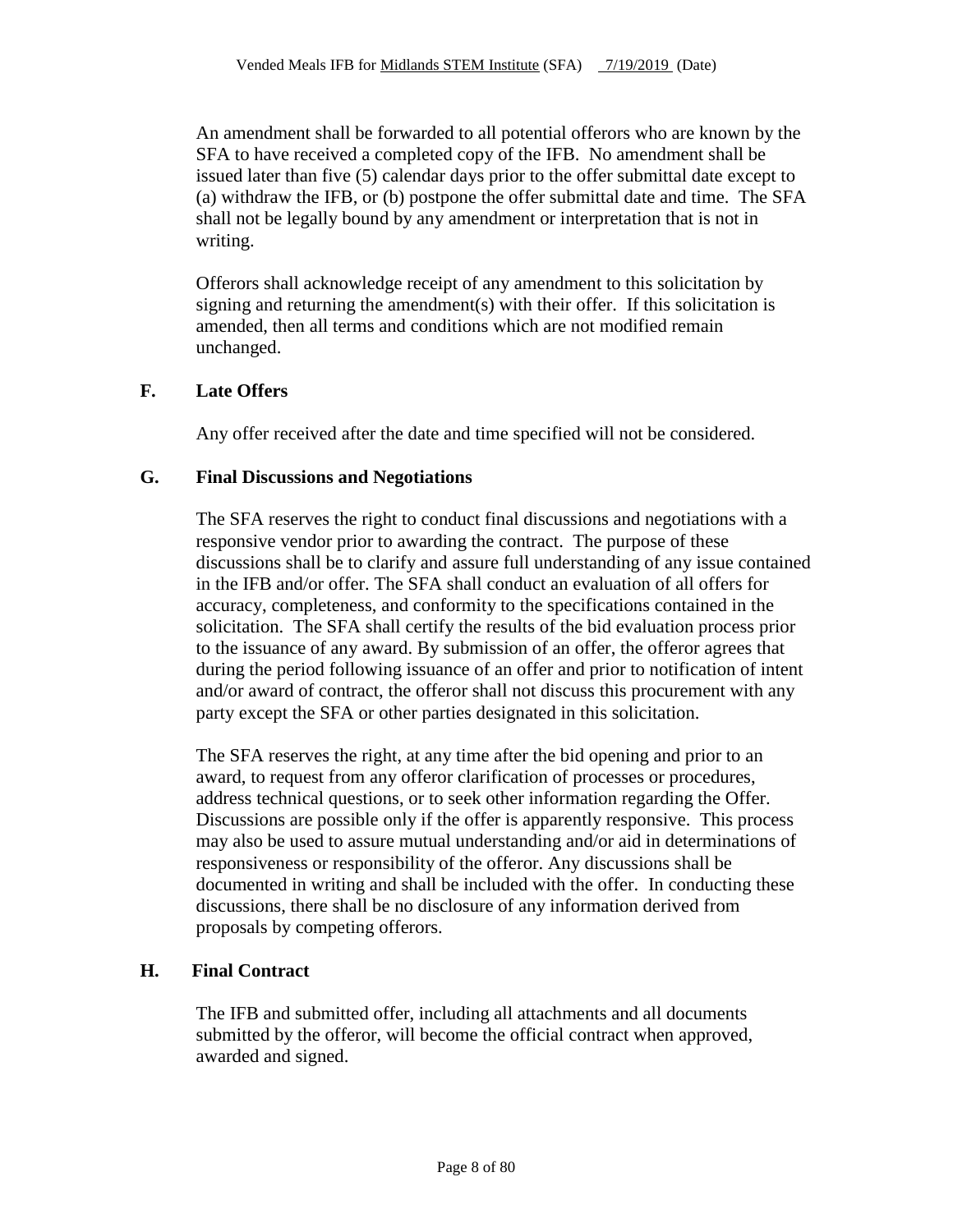## **I. Procurement Code of Conduct**

The SFA acknowledges their responsibility under USDA guidelines to establish and enforce a local written policy to address the conduct of SFA employees with regard to SFA procurement transactions. This code of conduct must prohibit employees from soliciting gifts, travel packages, and other incentives from prospective offerors and/or contractors. In addition, the code of conduct must prohibit an employee from participating in the selection, award, and administration of any contract to which an entity or certain persons connected to them have financial interest. The code of conduct must also provide for the SFA to set standards when financial interest is not substantial or the gift is an unsolicited item of nominal value and may be acceptable. Finally, the code of conduct must provide for disciplinary actions to be applied in the event the standards are violated.

Pursuant to the South Carolina Code of Laws, Section 8-13-700 et seq., a public official, public member, or public employee may not have an economic interest in a contract with the state or its political subdivisions if the public official, public member, or public employee is authorized to perform an official function (including writing or preparing the contract, accepting bids, and awarding of the contracts) relating to a contract.

Any employee or official of the SFA, elective or appointive, who shall take, receive or offer to take or receive either directly or indirectly, any rebate, percentage of contract, money, or other things of value, as an inducement or intended inducement, in the procurement of business, or the giving of business, for, to, or from any person, partnership, firm or corporation, offering, bidding for, or in open market seeking to make sales to the SFA shall be deemed guilty of a felony and upon conviction such person or persons shall be subject to punishment or a fine in accord with state and/or federal laws.

#### **J. Approval of Publicity Releases**

The Vendor shall not have the right to include the SFA's name in its published list of customers, without prior approval of the SFA. Such restriction shall not prohibit either party from disclosing the existence of the relationship. The Vendor agrees not to publish or cite in any form any comments or quotes from SFA staff. Vendor further agrees not to refer to award of this contract in commercial advertising in such a manner as to state or imply that the products or services provided are endorsed or preferred by the SFA.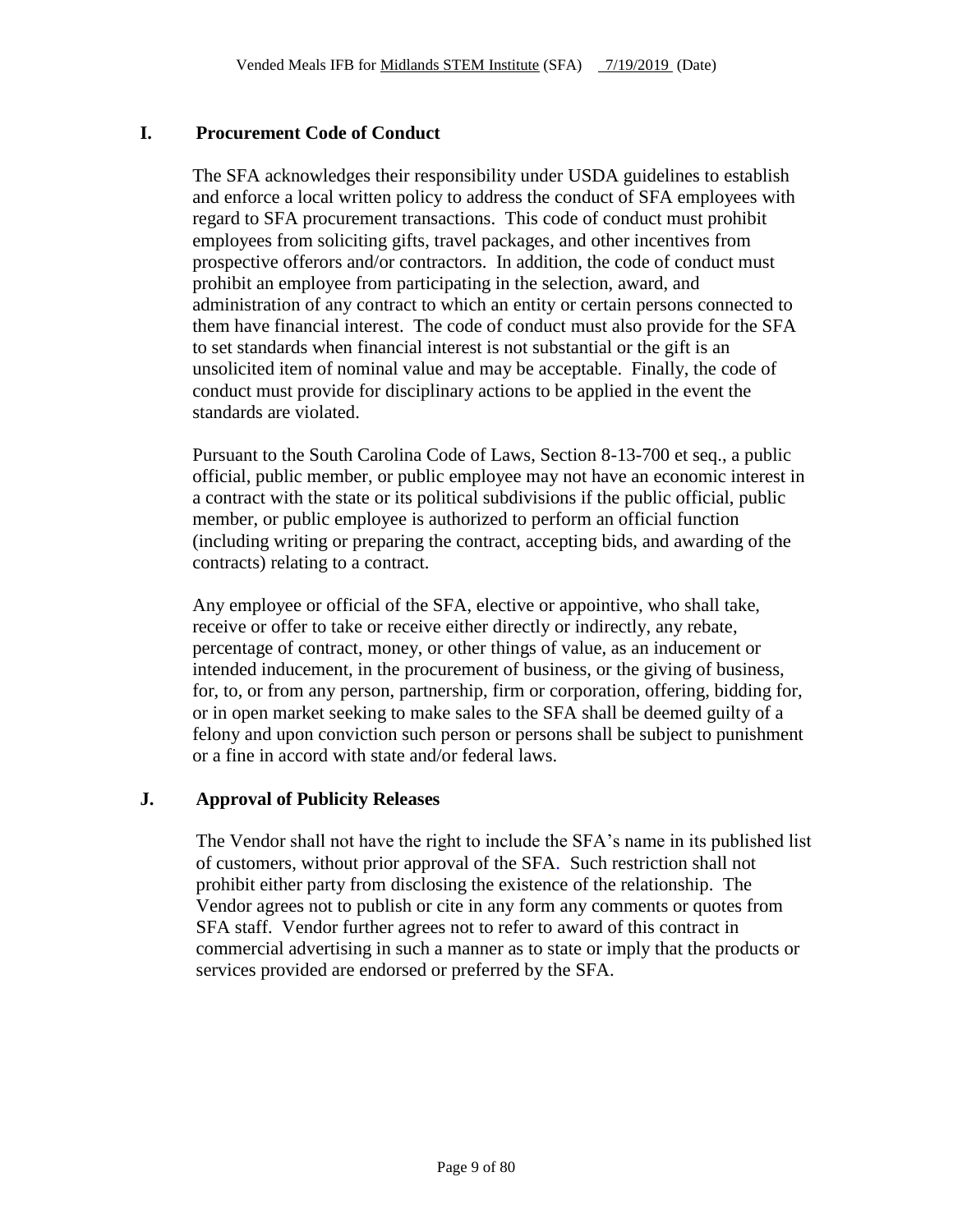## **SECTION TWO – Definitions**

**Accounting Periods –** each month throughout the fiscal year from July 1 to June 30.

**Amendments –** written documents issued by the SFA prior to the opening of offers which modifies the IFB documents by addition, deletions, clarifications, or corrections.

**Appendices** – documents to be provided by the SFA to the Vendor as part of the IFB.

**Attachments** – documents to be provided by the Vendor in response to the IFB.

**ADM/ADP** – Average Daily Membership/Participation

**Bid** – an offer to perform, in accordance with the specifications and conditions, for a stipulated price.

**Bid Opening –** the process of opening and reading the content of offers for the first time, at the date, time and location specified in the IFB.

**Board –** the Board of Education of the School Food Authority (SFA). Unless otherwise authorized by the SFA, the SFA's Board of Education shall provide final approval of any contract award.

**Code of Federal Regulations (CFR) –** the code of federal regulations. Means the codification of the general and permanent rules published in the *Federal Register* by the executive departments and agencies of the federal government.

**2 CFR 200 and 400** – Uniform Administrative Requirements, Cost Principles, and Audit Requirements for Federal Awards regarding the administration of grants.

**CN (Child Nutrition) Label –** indicates that the product conforms to the nutritional requirements of the USDA Food and Nutrition Service (FNS). The label shows the contribution made by a given amount of product toward meal pattern requirements.

**Child Nutrition Program (CNP)**—the preparation and service of food to the SFA's students, staff, employees, and authorized visitors. The CNP may include, but is not limited to the National School Lunch Program, School Breakfast Program, After School Snack program, Fresh Fruit and Vegetable Program, Summer Food Service Program, and the Seamless Summer Option, as well as catering services and à la carte food service.

**Competition –** the process by which two or more companies attempt to business by offering the most favorable terms as to price, quality, and service.

**Competitive Foods –** any foods and beverages sold during the school day on the school campus that compete with the school breakfast and lunch programs. Violation of federal or state competitive foods guidelines may result in reclaims of federal funds to support the SFA's school breakfast or lunch programs.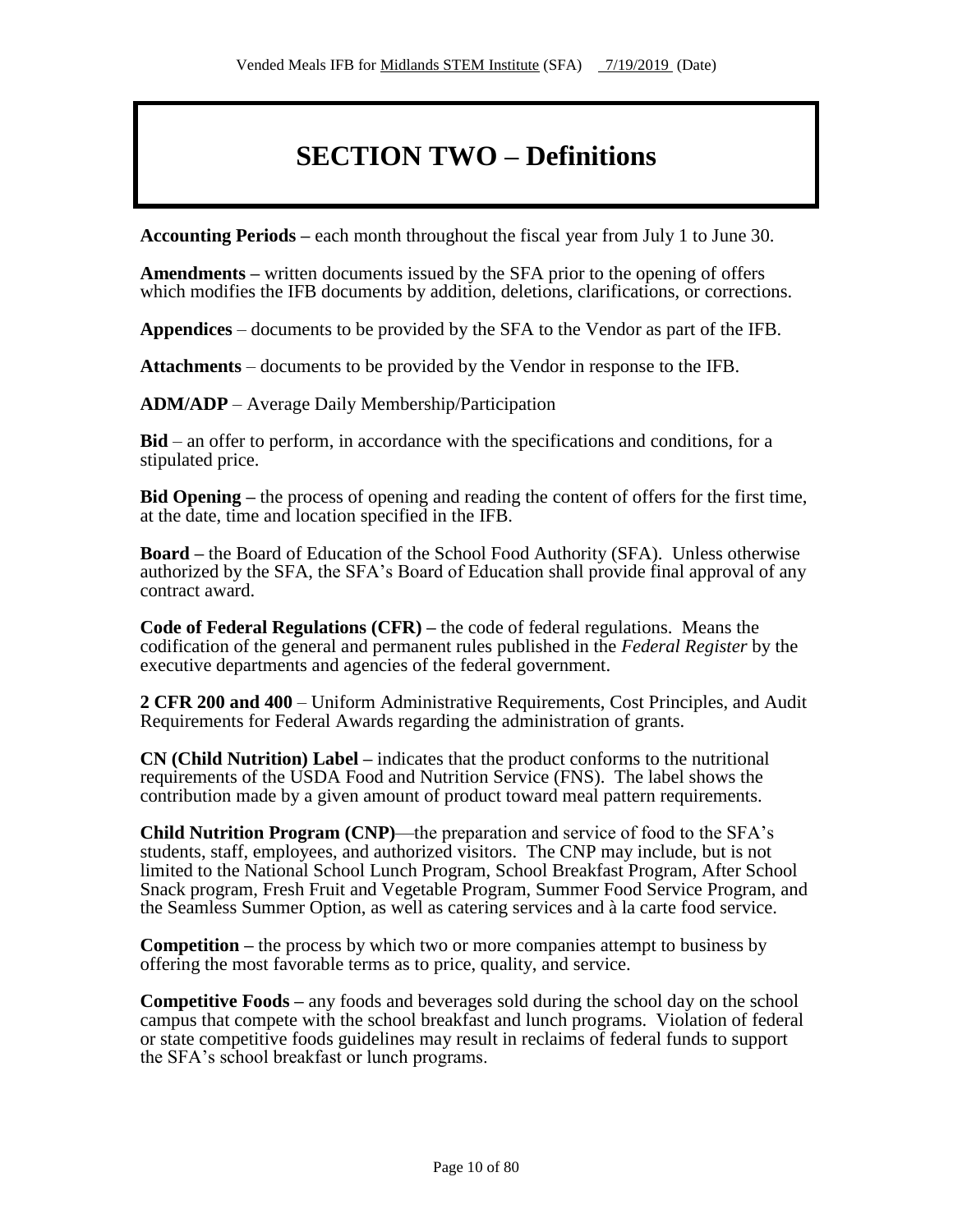**Competitive Sealed Bid** – a method of procurement whereby sealed bids are publicly solicited and a firm, fixed-price contract is awarded to the responsible bidder whose bid, conforms to all the material terms and conditions of the lowest price.

**Contract –** a formal, legally enforceable agreement duly executed by the authorized representative of the SFA and the Vendor. The SFA's IFB and the Vendor's offer in response to the IFB will become the final contract.

**Contract Award –** the awarding of a contract to a successful offeror signifying the acceptance of the offer.

**Contract Documents** – any letters, forms, attachments, or other documents the offeror submits with the offer and any documents provided by the SFA in the context of this IFB, unless the terms in any such documents conflict with any term in the IFB.

**Current Year** – the period beginning August 1 and ending July 31.

**Decimals** - meal charges are to be carried out four (4) decimal places, if applicable.

**Direct Cost** – a cost that is incurred specifically for one activity and can be identified specifically with that cost.

**Duration** - the contract duration must be limited to one year, with the effective beginning and ending dates stated in the contract. The beginning date shall not be prior to the date the contract is signed. Additionally, if renewals will be permitted, the contract must also state the date by which the renewal must be executed by both the SFA and Vendor. Although four (4) additional one-year renewals are permitted, contracts cannot contain automatic renewal provisions. The renewal date must occur on or prior to the expiration date of the current contract. Any provisions, including adjustments to payments that will be used for renewing contracts must be stated in the IFB/contract, as applicable. These alterations cannot result in material changes to the original contract. If the (SFA) determines that material changes are necessary, the SFA must re-bid the contract. The following changes would normally not materially change the contract:

**Number of Schools –** new schools added;

**Changes in Enrollment –** decreases and increases in student enrollment and the corresponding change expected in participation;

**Changes in Price** – meal price changes (determined by the SFA); and

**Cost Increases –** cost increases limited to a measurable index (such as the Consumer Price Index for All Urban Consumers).

Examples of material changes which could require the SFA to re-bid the contract include: the addition of a program, such as the SBP or a major shift in responsibilities for SFA/Vendor staff.

**Exhibits** – documents the Vendor may choose to use to calculate their firm price.

**Expendable Equipment** – items utilized in the preparation of food, including such things as pots, pans and kitchen utensils. Expendable equipment also includes any item used in the nonprofit food service program as any item with a useful life of more than one meal service and with a purchase value per unit of \$4,999.99 or less.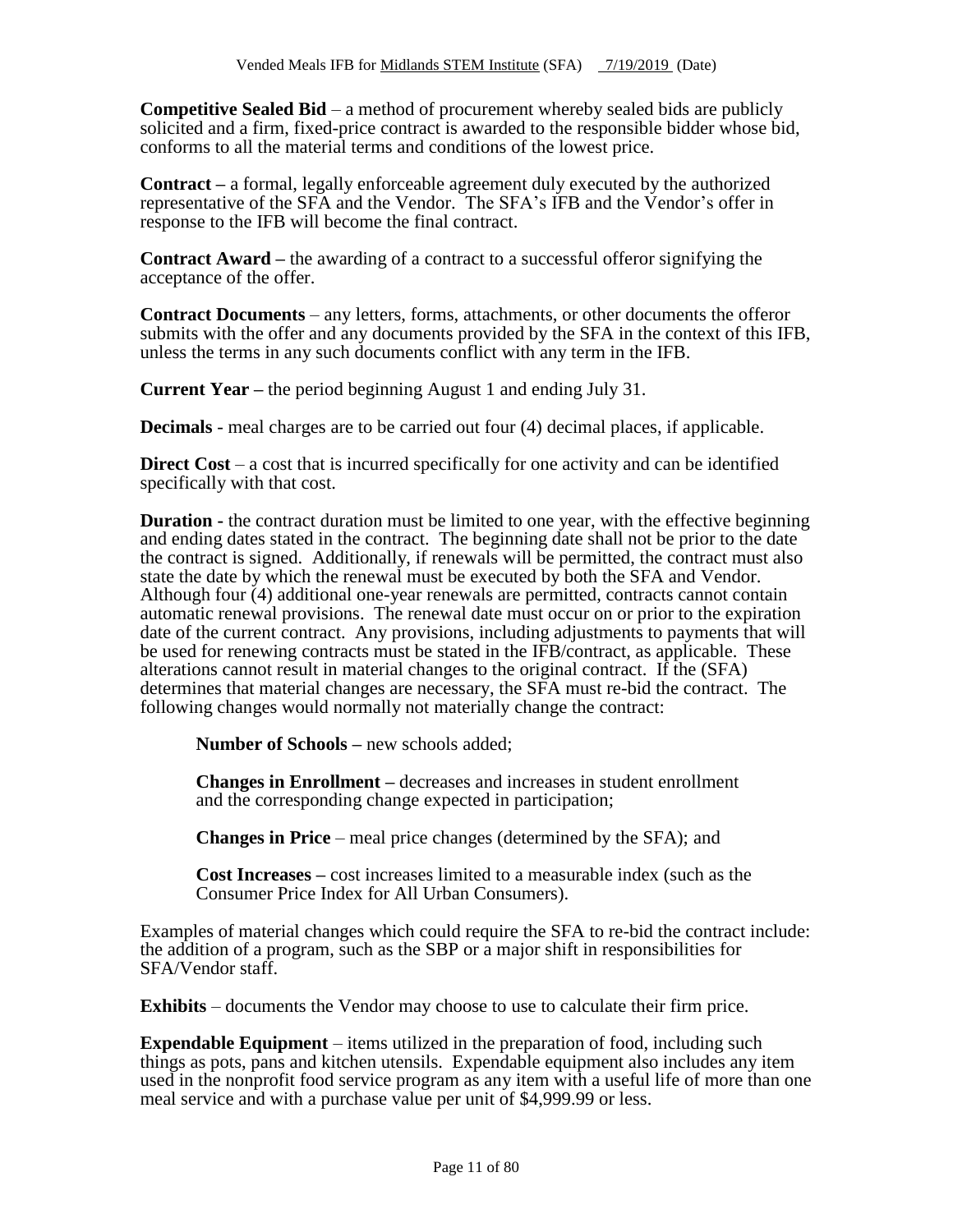**FNS –** Food and Nutrition Service of the United States Department of Agriculture.

**Food Service Facilities –** the areas, improvements, personal property and facilities made available by the SFA to the Vendor for the provision of the food services.

**Firm, Fixed-Price Contract –** under this type of contract, the Vendor is required to perform the work described in the contract. The price is not subject to any adjustment on the basis of the Vendor's cost experience in performing the contract. The firm, fixedprice contract includes: any management fee and/or administrative allowance; financial reporting; legal, tax, and audit services; and management oversight provided to client locations by Vendor at the regional and corporate levels.

**Gross Receipts** – the total of all cash receipts, reimbursements received by the SFA, and other revenue under the SFA's nonprofit food service program.

**Indirect Cost**—a cost of a general nature which is not readily identifiable with the activities of the grant and incurred for a common or joint purpose benefiting more than one activity or cost objective.

**Indirect Cost Rate**—a device for determining the proportion of indirect costs the child nutrition program should bear. It is the ratio (expressed as a percentage) of the indirect costs to a direct cost base. Rates are published annually by SCDE.

**In-Kind Meals** – meals provided to adults who are directly involved in meal preparation and service. Teachers, aides, maintenance workers, secretaries, principals, and/or visitors, etc., should not eat free of charge unless the SFA accounts for and reimburses the school food service account for such adult meals. Students who assist in the cafeteria should not be considered "in-kind" nor reported as adult in-kind meals.

**Invitation for Bid (IFB) –** the document that communicates to potential vendors the requirements of the SFA. In response to the IFB, the offer must be submitted in its entirety and will become the final contract. No substitute contract will be accepted.

**Material Change** – defined as a change that, had other offerors known of the change at the time they submitted their responses to the IFB, would have caused them to bid differently. Federal regulations under 2 CFR 200.324(b)(5) specify that when a proposed contract modification changes the scope of the contract or increases the contract amount by more than the federal Simplified Acquisition Threshold (currently set at \$150,000 per 2 CFR 200.88), the SFA must submit the proposed changes to the SCDE for review and approval. State or local acquisition thresholds may be more restrictive and the most restrictive threshold applies.

**Non-expendable Equipment –** defined as any item with a per unit purchase of \$4,999.99 or more. All non-expendable equipment will be purchased by the SFA.

**Nonprofit School Food Service Program** – all food service operations conducted by the SFA are principally for the benefit of school children; all of the revenue from which is used solely for the operation or improvements of such food services.

**Non-Federal Entity** – means a state, local government, Indian tribe, institution of higher education (IHE), or nonprofit organization that carries out a federal award as a recipient or sub-recipient.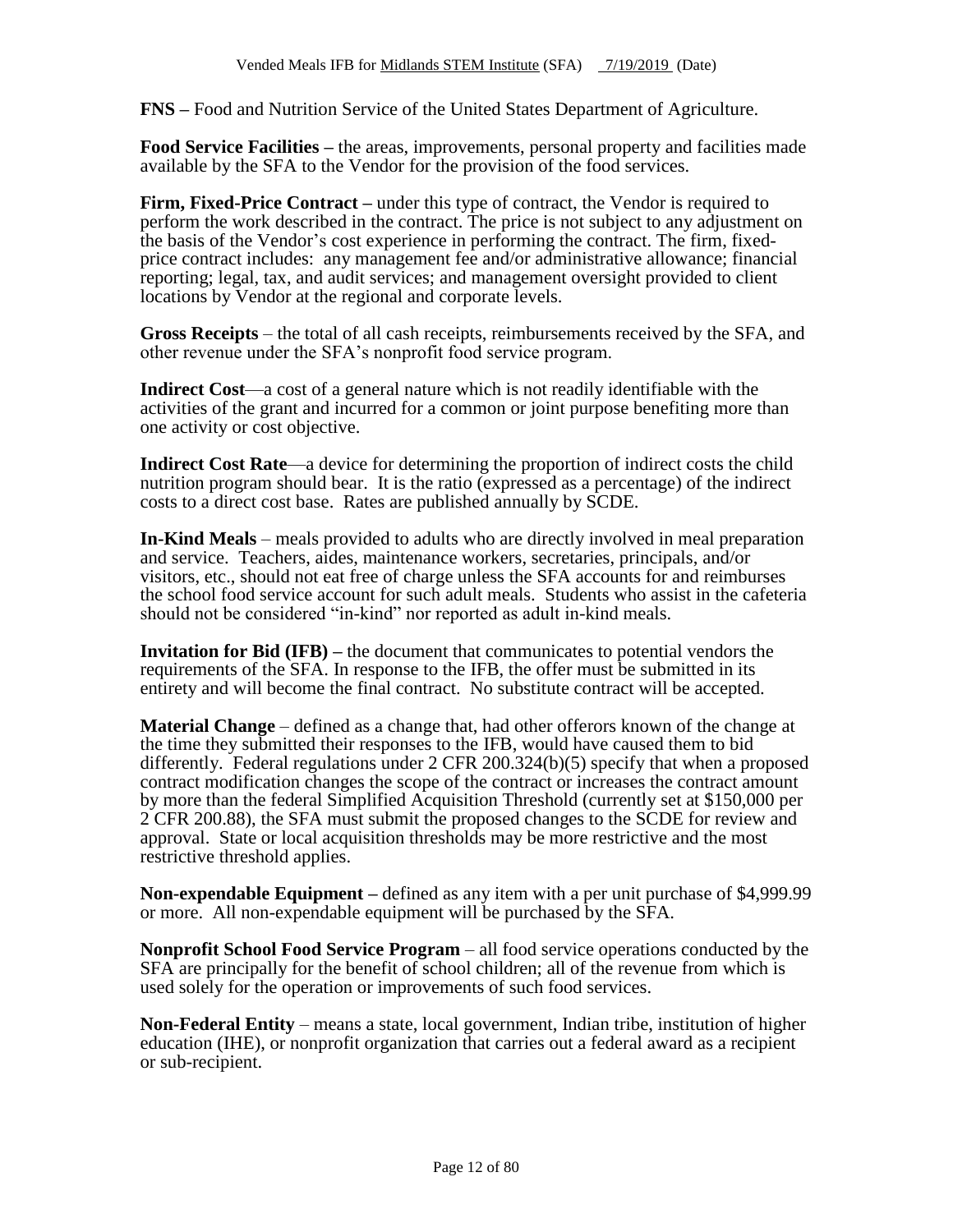**Nutrition Analyses –** provides detailed nutrition information on planned program menus. All menus must be planned to meet the Dietary Guidelines for Americans, as well as applicable USDA and state requirements. The Vendor offer will include a nutrition analysis for each menu planned for all programs operated. Nutrition analyses must be available for all program meals planned and served daily during the contract period(s). (The nutrition analysis program used must be approved by USDA.)

**Offer** – a complete and properly signed response to the IFB. The offer is presented as described in the IFB. The IFB and the offer will become the legal contract when approved, awarded and signed.

**Offeror** – a Vendor who responds to a solicitation; for this purpose, the offeror is the Vendor responding to the IFB.

**On-site –** defined as the physical location of the food preparation facilities of the SFA.

**Pre-Bid Conference**—helps ensure that each potential offeror understands the IFB.

**Processor –** means any commercial facility which processes or repackages USDA Foods. However, commercial enterprises which handle, prepare, and/or serve products or meals containing USDA Foods on-site solely for the individual SFA under contract are exempt under this definition.

**Product Identification (ID)** – the product identifications or descriptions are not specifications. Product identifications are limited to requirements that can be verified on delivery or information essential for communication between vendor and SFA. Product identifications must be supplied with IFB for all items without CN label to insure quantity and quality.

**Public Access to Procurement Information** – no documents relating to this procurement will be presented or made otherwise available to any other person, agency or organization until after the contract is awarded. Once awarded, non-proprietary information contained in the Vendor's offer becomes public record. Commercial or financial information obtained in response to the IFB may be considered privileged and confidential. Such privileged and confidential information includes information that, if disclosed, might cause harm to the competitive position of the offeror supplying the information. All offerors, therefore, must visibly mark as "Confidential" each part of their offer they consider to contain proprietary information.

**Qualified Offeror** – an offeror who is qualified by experience, equipped to perform the work required or furnish the necessary material indicated in the specifications, and who has the necessary financial backing and ability to complete the contract.

**Right of Non-Commitment or Rejection** – this solicitation does not commit the SFA to award a contract, to pay any costs incurred in the preparation of an offer, or to procure or contract for the articles of goods or services. The SFA reserves the right to accept or reject any or all offers received as a result of this solicitation, or to cancel in part or in its entirety this solicitation if it is in the best interest of the SFA to do so.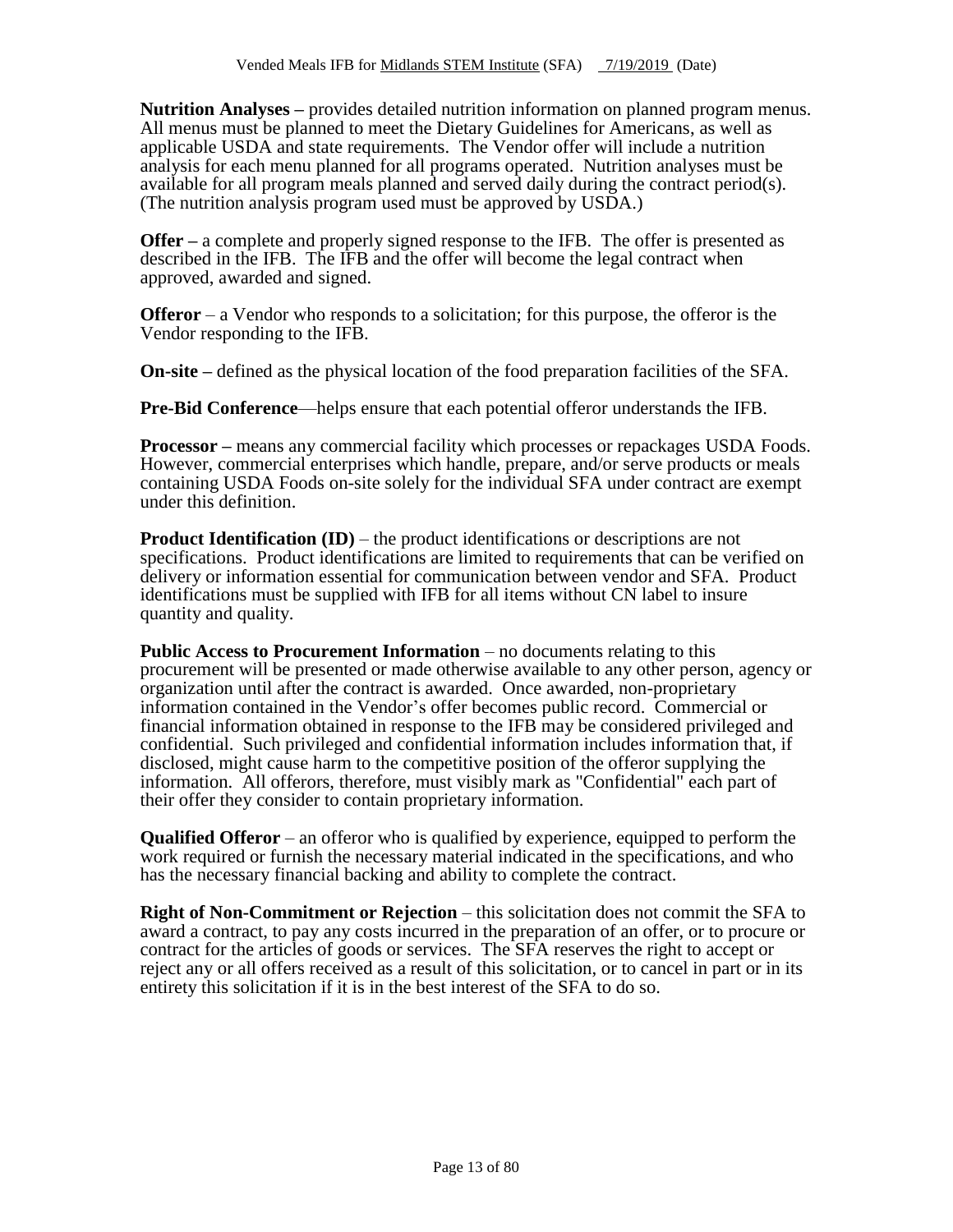**School Food Authority (SFA) –** the political subdivision or non-profit legal entity that operates the non-profit child nutrition program, as specified in the Program Agreement with the South Carolina Department of Education and complies with federal and state laws, regulations, and policies contained in the National School Lunch program (NSLP), the School Breakfast Program (SBP), the After School Snack Program (ASSP), the Seamless Summer Option (SSO), the Summer Food Service Program (SFSP), and the Fresh Fruit and Vegetable Program (FFVP).

**Servicewares** – items utilized in the service of food, including such things as chinaware, glassware, and silverware.

**Signature Authority** – the SFA shall retain authority on the child nutrition Program Agreement, Free and Reduced Price Policy Statement, and all reimbursement claims.

**Simplified Acquisition Threshold –** means the dollar amount below which a non-federal entity may purchase property or services using small purchase methods. Non-federal entities adopt small purchase procedures in order to expedite the purchase of items costing less than the Simplified Acquisition Threshold. The Simplified Acquisition Threshold is set by the Federal Acquisition Regulation at 48 CFR subpart 2.1 (Definitions) and in accordance with 41 U.S.C. 1908. Currently, the Simplified Acquisition Threshold is \$150,000, but this threshold is periodically adjusted for inflation.

**Specifications –** are written descriptions of what the purchaser requires and, consequently what a bidder **must** offer to be considered eligible for a bid award.

**State Agency (SA)—the South Carolina Department of Education. SCDE is the state**level administrator for the National School Lunch Program (NSLP) and its related initiatives, as well as the Summer Food Service Program (SFSP).

**Term –** one year with four one-year renewal options. A partial school year will be considered one of the four one-year renewal options.

**Uniform Administrative Requirements, Cost Principles, and Audit Requirements for Federal Awards—**2 CFR 200, the official federal regulations governing the procurement activities of state and local grantees of federal funds. Includes local food service operators receiving federal funds issued by the USDA.

**USDA -** the United States Department of Agriculture.

**USDA Foods (Commodities) –** means foods purchased by the United States Department of Agriculture and donated to schools for use in child nutrition programs.

**USDA Rebates –** refers to items produced on "Processing Contracts" from USDA donated USDA foods. All rebates generated from the processing of the SFA's USDA Foods are required to accrue to the SFA's non-profit school food service account.

**Vendor –** a merchandizer of complete meals, meal components or raw materials.

**Vendor's Responsibility -** requires each Vendor to fully acquaint himself with conditions relating to the scope and restrictions of this IFB. The failure or omission of a Vendor to acquaint himself with existing conditions shall in no way relieve him of any obligation with respect to an offer or contract.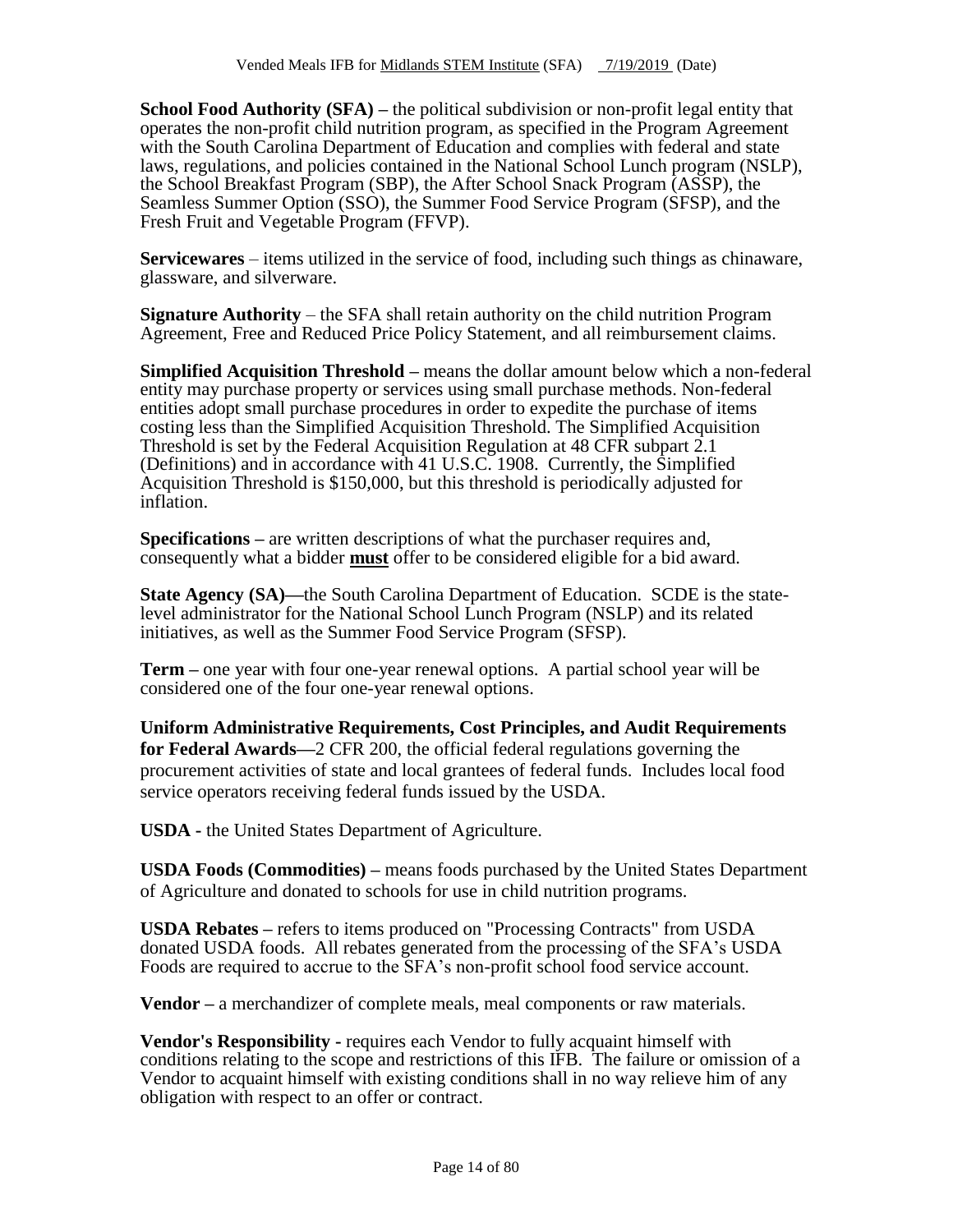# **SECTION THREE – Specific Requirements**

- A. The contract awarded as a result of this IFB shall be effective for one year for the school year beginning August 1, 2019 and ending July 31,  $\overline{2020}$ . The contract may, at the discretion of the SFA and Vendor, be renewed annually for up to four additional one-year periods.
- B. The Vendor shall provide the following services:
	- l. The preparation and delivery of unitized breakfasts, lunches and snacks to students, SFA employees, and SFA guests, in accordance with the specifications described in this IFB.
	- 2. The provision of all supporting documentation needed to meet state and federal requirements related to USDA child nutrition programs, as referenced herein.
	- 3. The maximum utilization of USDA foods to the benefit of the nonprofit child nutrition program, as referenced herein.
	- 4. Replacement of all food lost due to refrigeration malfunction at no cost to the SFA, to the extent such loss was a result of Vendor's negligence. Daily temperature records must be maintained in all schools on all refrigerated equipment, including holidays.
- C. The Vendor will be paid on a per meal rate. All program expenses not otherwise defined in the contract will be covered by the Vendor in the firm price. The following must be included in the firm price and may not be charged to any other expenses:
	- 1. Personnel and labor relations and services visitation;<br>2. Legal services:
	- 2. Legal services;<br>3. Purchasing and

.

- Purchasing and quality control;
- 4. Technical research;
- 5. Dietetic services (administrative and nutritional);
- 6. Menu and recipe development/modification and the use of test kitchens;
- 7. Accounting and accounting procedures;
- 8. Tax administration;
- 9. Teaching and training support;<br>10. General regional and/or national
- 10. General regional and/or national headquarters support;<br>11. Design services:
- 11. Design services;<br>12. Personnel advice
- 12. Personnel advice;<br>13. Other as determinent
- 13. Other as determined by the SFA  $(N/A)$ ; and 14. Any and all travel related to all of the above
- Any and all travel related to all of the above items.
- D. Costs which the Vendor shall include in the firm fixed price paid per meal charge are as follows:
	- 1. Food and beverages specified herein.
	- 2. Delivery and storage fees for USDA donated foods. Delivery and storage fees for the  $N/A$ school year were N/A
	- 3. Insurance coverage as specified herein.
	- 4. Applicable taxes and fees, except as noted herein.
	- 5. The value of USDA donated foods to be provided by the SFA for use by the Vendor.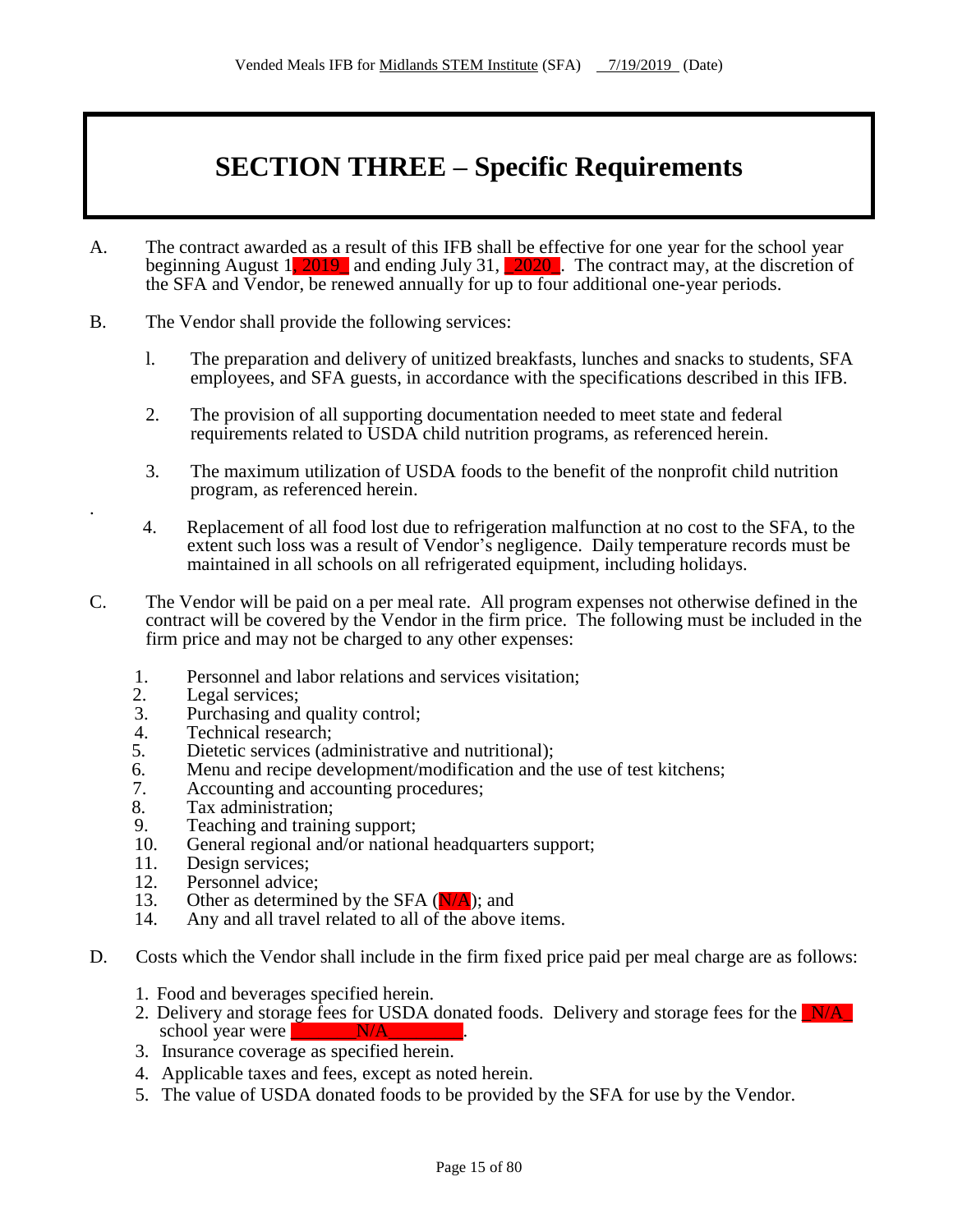- E. **Menu System for Reimbursable School Breakfast:** At a minimum, all breakfast meals provided by the Vendor shall meet USDA nutritional requirements specified in 7 CFR Parts 210 and 220, the Richard B. Russell National School Lunch Act (NSLA) Section 9(a)(4), 42 USC 1758(a)(4), and Section 201 of the Healthy, Hunger-Free Kids Act of 2010 amended Section 4(b) of the NSLA, 42 USC 1753(b):
	- 1. A choice of one (1) cup of flavored or unflavored fat-free milk or 1% low-fat unflavored milk only per day. (*Note: The Vendor is not subject to this requirement if the SFA specifies herein that it will provide milk outside of this IFB/contract. If the SFA provides milk, the SFA must comply with this requirement.*)
	- 2. A choice of two (2) fruits or vegetables or full strength juices to equal a minimum of one (1) cup must be offered each day.
	- 3. A choice of two (2) grains or 1 oz. meat/meat alternate shall be offered daily to meet the daily minimum and weekly ranges requirements:

Grades K-5: 1 oz. equivalent minimum daily (7-10 oz. weekly) Grades 6-8: 1 oz. equivalent minimum daily (8-10 oz. weekly) Grades 9-12: 1 oz. equivalent minimum daily (9-10 oz. weekly) Meat/meat alternate may be substituted for grains after the minimum daily grains requirements are met.

- 4. All grains must be whole grain-rich.
- 5. Calorie ranges (min. and max.) are Grades K-5 (350-500), Grades 6-8 (400-550), Grades 9-12 (450-600).
- 6. Saturated fat will be less than ten (10) % of total calories and zero grams per serving for trans-fat.
- 7. K-12 sodium targets as published by USDA on 01/26/2012 and any updates.
- 8. Weekly nutritional analysis must be provided by the Vendor to document that all meals are planned to meet USDA requirements. The nutritional analysis must be completed for the duration of the contract. The nutritional analysis must be based on weighted averages planned.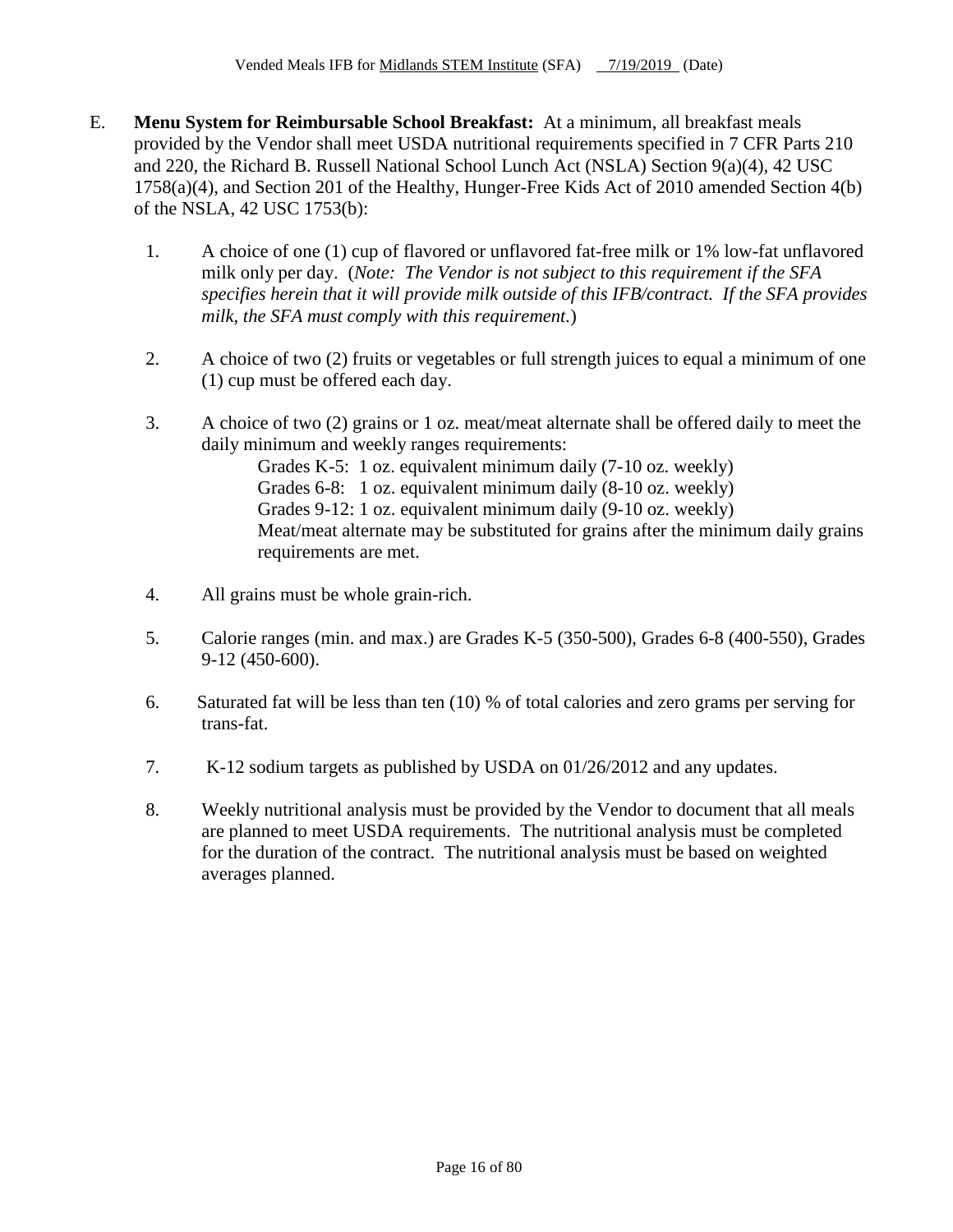- 9. For the breakfast priced as a unit to be claimed for reimbursement, schools must offer three (3) food components that consist of a minimum of four (4) of the following food items. Students are allowed to decline one (1) food item, but must select at least a ½ cup of the fruit or vegetable component. Students must select the other food components in the quantities planned.
	- Fruit (fresh, frozen without sugar, canned in light syrup, water or fruit juice; or dried) and fruit juice (100% full-strength and cannot meet more than one-half of the fruits component).
	- Vegetables (optional at breakfast)
	- Grain/Bread
	- Meat/Meat Alternate (may be offered after the minimum daily grains (1 oz. eq.) requirement is met.
	- Milk
- 10. In order to offer à-la-carte food service, all eligible students must be offered free, reduced-price, and full-price reimbursable meals. Students may select additional servings of the food offered and pay for them at à la carte (Supplemental Sales) price schedule established by the SFA. À la carte items will comply with applicable federal and state regulations.
- 11. Menus planned and served must be planned to meet student preferences as determined by the SFA through student and parent input. Menus planned for students other than those living in this geographic region are not acceptable.
- F. **Menu System for Reimbursable School Lunch:** At a minimum, all lunch meals provided by the Vendor shall meet USDA nutritional requirements specified in 7 CFR Parts 210 and 220, the Richard B. Russell National School Lunch Act (NSLA) Section 9(a)(4), 42 USC 1758(a)(4) and Section 201 of the Healthy, Hunger-Free Kids Act of 2010 amended Section 4(b) of the NSLA, 42 USC 1753(b). In addition, lunches served to schools with a K-5 population shall also conform to the additional requirements contained in the South Carolina Student Health and Fitness Act (R.43-168):
	- 1. A choice of one (1) cup of flavored or unflavored fat-free milk or 1% low-fat unflavored milk only per day. (*Note: The Vendor is not subject to this requirement if the SFA specifies herein that it will provide milk outside of this IFB/contract. If the SFA provides milk, the SFA must comply with this requirement.*)
	- 2. A choice of two (2) fruits or vegetables or full strength juices to equal a minimum of one (1) cup must be offered each day. For schools serving a K-5 population, a choice of at least 4 fruit and/or vegetables (may select up to 4 to equal lunch requirement for fruit and/or vegetable).
	- 3. Weekly requirements for dark green, red/orange, beans/peas (legumes), starchy, and "other" vegetables.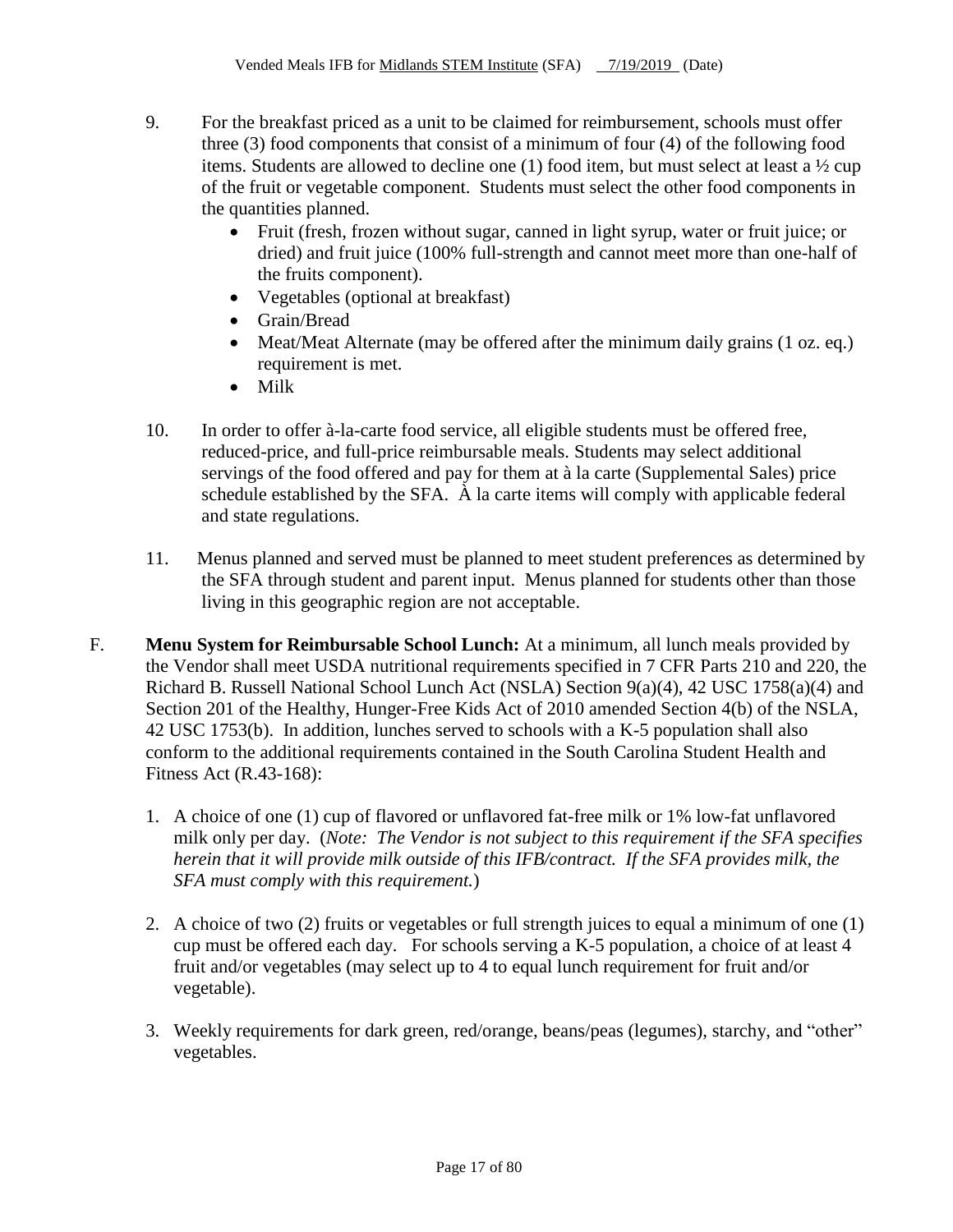4. Daily minimum and weekly ranges for grains:

Grades K-5: 1 oz. equivalent minimum daily (8-9 oz. weekly) Grades 6-8: 1 oz. equivalent minimum daily (8-10 oz. weekly) Grades 9-12: 2 oz. equivalent minimum daily (10-12 oz. weekly)

- 5. All grains must be whole grain-rich.
- 6. Calorie ranges (min. and max.) are Grades K-5 (550-650), Grades 6-8 (600-700), Grades 9- 12 (750-850).
- 7. Saturated fat will be less than ten (10) % of total calories and zero grams per serving for trans-fat.
- 8. K-12 sodium targets as published by USDA on 01/26/2012 and any updates.
- 9. Daily minimum and weekly ranges for the meat/meat alternate requirement: Grades K-5: 1 oz. eq. min. daily (8-10 oz. weekly) Grades 6-8: 1 oz. eq. min. daily (9-10 oz. weekly) Grades 9-12: 2 oz. eq. min. daily (10-12 oz. weekly)
- 10. For the lunch priced as a unit to be claimed for reimbursement, schools must offer five (5) food components (milk, fruits, vegetables, bread/grains, and meat/meat alternates). Students are allowed to decline up to two  $(2)$  food components, but must select at least a  $\frac{1}{2}$ cup of the fruit or vegetable component. Students must select the other food components in the quantities planned.
- 11. Weekly nutritional analysis must be provided by the Vendor to document that all meals are planned to meet USDA requirements. The nutritional analysis must be completed for the duration of the contract period. The nutritional analysis must be based on weighted averages planned.
- 12. In order to offer à-la-carte food service, all eligible students must be offered free, reducedprice, and full-price reimbursable meals. Students may select additional servings of the food offered and pay for them at à la carte (Supplemental Sales) price schedule established by the SFA. À la carte items will comply with applicable federal and state regulations.
- 13. Menus planned and served must be planned to meet student preferences as determined by the SFA through student and parent input. Menus planned for students other than those living in this geographic region are not acceptable.
- G. **Meal System for Reimbursable After-School Snack Program**. At a minimum, all snack meals provided by the Vendor shall meet USDA nutritional requirements specified in 7 CFR Parts 210 and 220, the Richard B. Russell National School Lunch Act (NSLA) Section 9(a)(4), 42 USC 1758(a)(4) and Section 201 of the Healthy, Hunger-Free Kids Act of 2010 amended Section 4(b) of the NSLA, 42 USC 1753(b).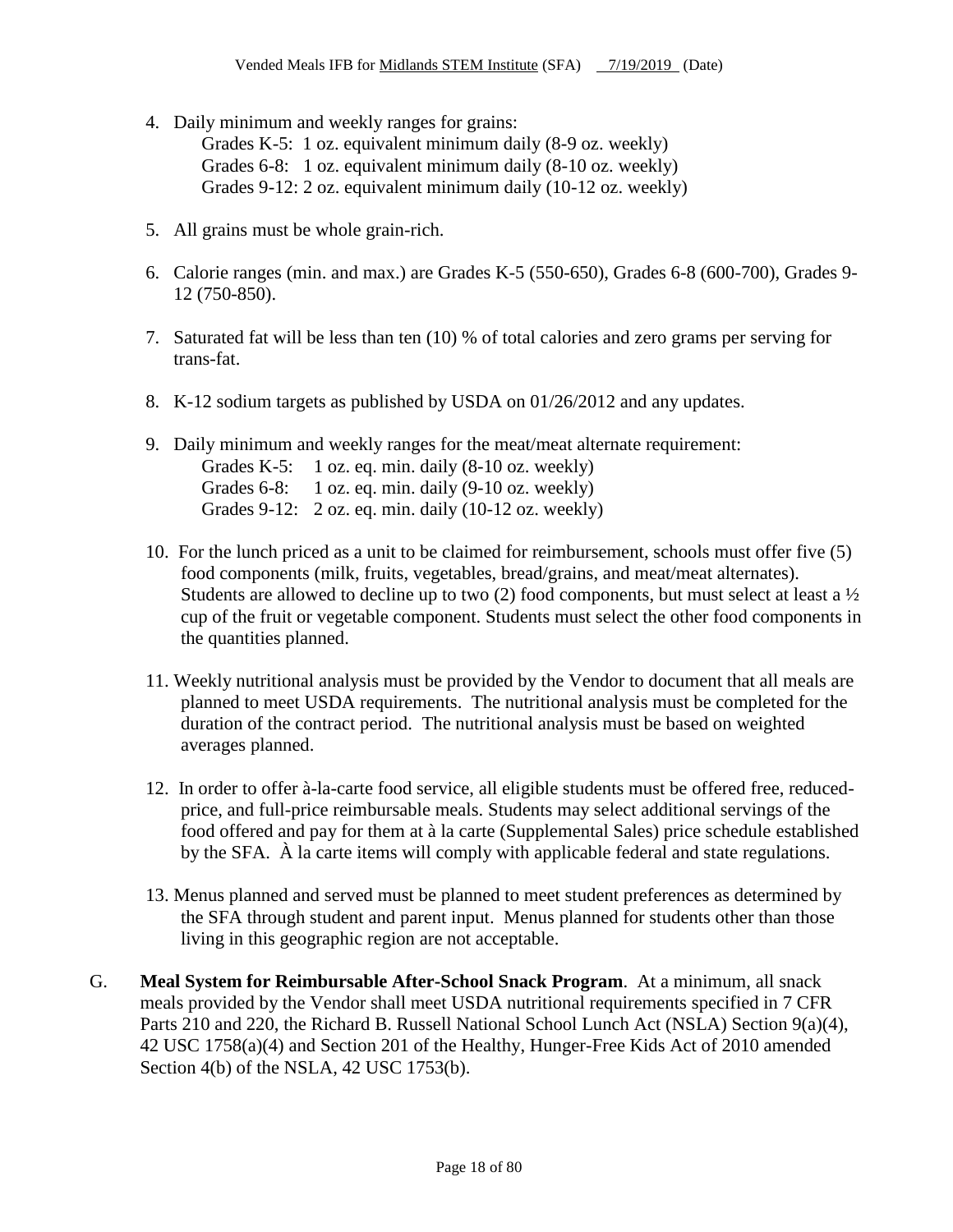A minimum of two items must be offered from the following four (4) food components. Any combination of two (2) items listed is acceptable with the exception of milk served with juice:

- 1. A choice of one (1) cup of flavored or unflavored fat-free milk or 1% low-fat unflavored milk only per day. (*Note: The Vendor is not subject to this requirement if the SFA specifies herein that it will provide milk outside of this IFB/contract. If the SFA provides milk, the SFA must comply with this requirement.*)
- 2. A choice of one (1) meat or meat alternate (1 ounce)
- 3. A choice of a fruit, vegetable, or full strength juice (3/4 cup)
- 4. A choice of 1 serving enriched grains, (1 ounce or equivalent).
- H. The quantities of food served shall be in accord with the federal meal pattern requirements for the specific age groups as found in 7 CFR Parts 210 and 220.
- I. Detailed product identifications and the most current USDA Food Buying Guide (revised November 2001) shall be the basis for determining the quality and adequacy of yield.
- J. All breaded meat/meat alternate products served shall meet meal pattern requirements as served and have a Child Nutrition (CN) Label in order to protect the SFA against audits or overclaims.
- K. Written product identifications will be provided for all food purchased without CN Label to insure quantity and quality
- L. The Vendor shall supply special diets to any students as required for medical reasons when prescribed and approved in writing by a medical doctor for disabled students or by a recognized medical authority for non-disabled students. The Vendor shall make substitutions in the food components of the meal pattern for disabled students whose handicap restricts their diet and those non-handicapped students who are unable to consume reimbursable meals under normal circumstances. Substitutions shall be made on a case-by-case basis only when supported by a statement of need that includes recommended alternate foods, unless otherwise exempted. A record of special diets planned and served daily shall be maintained on a daily basis.
- M. Should reimbursement for a meal be denied, or a claim for loss of USDA Foods be established against the SFA as a result of an audit, review, or for any other reason due to Vendor's negligence or non-compliance with federal or state requirements, the amount of the denied reimbursement (food loss, overclaim or questioned cost) shall be subtracted from the funds due the Vendor. In the event the reimbursement is denied after the termination of the contract, the Vendor shall refund the amount of the denied reimbursement to the SFA. The vendor will not be responsible for an overclaim due to the SFA's incorrect determination and/or classification of free and reduced price meal eligibility.
- N. The SFA should describe in written detail all arrangements related to a la carte or any extra food sales. The SFA will determine the items to be sold and the pricing of such items during the school day, if any, as special sales prior to the beginning of the contract. A written list of items will be provided by the SFA.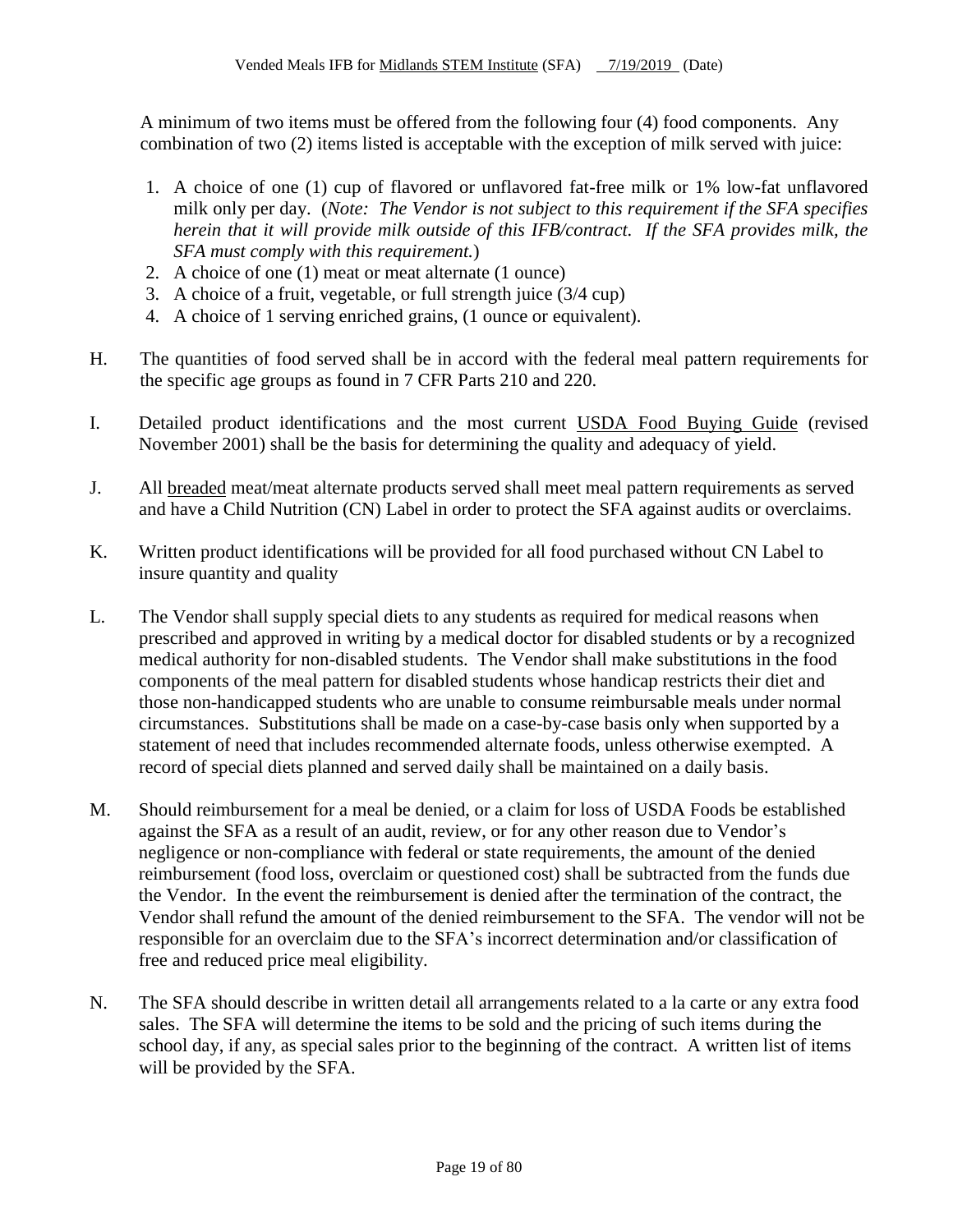- O. The planned 21-day menu cycle provided by the SFA as shown in Appendix C shall be served for the first 21 days of the contract without change. Any and all changes after the first 21 days shall be submitted in writing, along with a nutritional analysis documenting that the menus meet state and federal requirements, for approval from the SFA. Any and all alternate menus or menu items must be approved in writing two weeks prior to serving. Vendor must plan and provide written documentation to SFA for review that all menus are reimbursable, including all promotional specialty menus planned. Vendor must document that recommendations made by the SFA are used in menu planning.
- P. The Vendor shall cooperate with the SFA in promoting nutrition education as a component of the SFA's school food service program.
- Q. The Vendor may petition the SFA for an increase in the per meal charge annually at the time of contract renewal. The amount of increase granted shall not exceed the food away from home series of the Consumer Price Index (CPI). The percentage of increase or decrease for each contract period is determined from this index from April to April. Before price increases can be implemented, the Vendor must document, through cost or price analysis, the need for such price increase. The SFA must forward all documentation to SCDE for review and approval. No price increase may be implemented under this provision without prior approval of SCDE.
- R. Any and all contract revisions after signing shall be provided in writing to SCDE by the SFA. **Any additions or changes that change or negate the mandatory portions of the contract as written will automatically invalidate the contract.**
- S. The SFA will assign an employee of the SFA to monitor program and contract compliance.
- T. Pursuant to USDA regulations, the following responsibilities shall be retained (and cannot be delegated) by the SFA:
	- 1. Signature authority on the Program Agreement and related renewal documentation, including the SFA's free and reduced price policy statement;
	- 2. Signature authority on the monthly Claim for Reimbursement;
	- 3. Development, distribution, and collection of the parent letter and application for free and reduced price meal benefits;
	- 4. Determination of eligibility for free and reduced-price meals and the conduct of any hearings related to such determinations;
	- 5. Verification of applications for free and reduced-price meals;
	- 6. Control of the school food service account and overall financial responsibility for the child nutrition program;
	- 7. Determination of all program and non-program meal prices;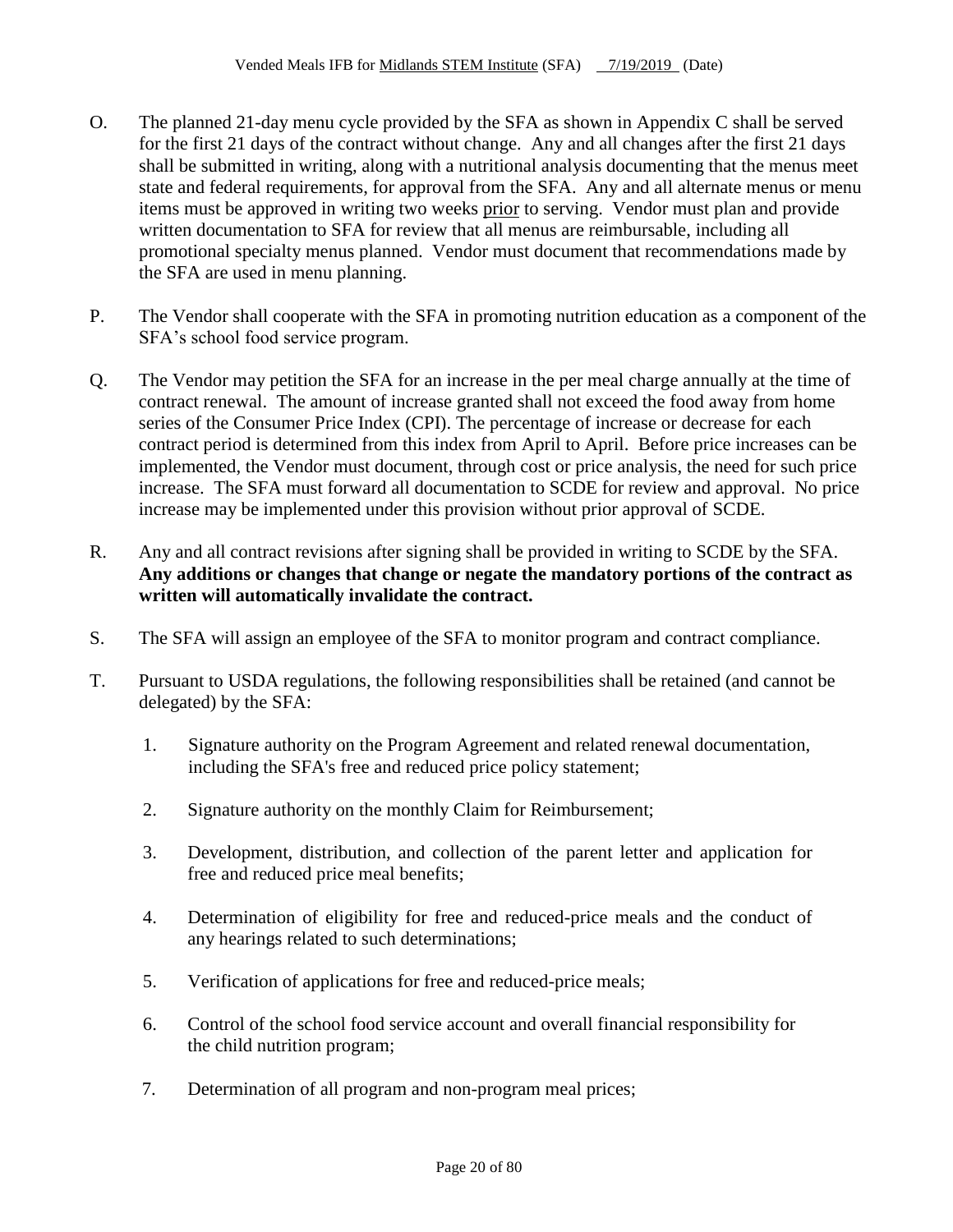8. Title to USDA-donated foods;

.

- 9. Development of the 21-day cycle menu and product specifications for the IFB, as well as changes to the 21-day cycle menu after the first 21 days of meal service;
- 10. Implement internal controls for monitoring student meal counting and claiming processes;
- 12. Assurance that the maximum amount of USDA foods are received and utilized by the Vendor and accrue only to the benefit of the SFA's nonprofit school food service program;
- 13. Control of the quality of food and the general nature of child nutrition program;
- 14. Responsibility for all child nutrition program contractual agreements, including USDA food processing agreements.
- 15. Ensuring resolution of program reviews and audit findings;
- 16. Conducts required on-site and SFA-level reviews of Vendor operations;
- 17. Physically inputting claims and financial information into the South Carolina Automated Payment System (SCAPS) or other electronic reporting process, as designated by SCDE;
- 18. Pest control services in the cafeteria and kitchen areas, as specified in the SCDE Food Safety/HACCP Plan;
- 19. Fees for Retail Food Service Establishment Permits issued by the South Carolina Department of Health and Environmental Control;
- 20. Maintenance of applicable health certifications and assurance that all state and local regulations are being met by the Vendor; and
- 21. The maintenance of the daily meal count report and documents to support the SFA's claim for reimbursement.
- U. Any inconsistency, omission, or ambiguity in the specifications shall be regarded as meaning that only the best commercial practices are to prevail, and that only materials (food, supplies, etc.) and workmanship of quality that would normally be specified by the SFA are to be used.
- V. Revenue can be used only for the SFA's nonprofit child nutrition program and cannot accrue to the Vendor. All revenue and expenses which are charged to an SFA must flow through the SFA's chart of accounts. Vendor expenses which are not billed to the SFA cannot be recorded as expenses to the nonprofit school food service account.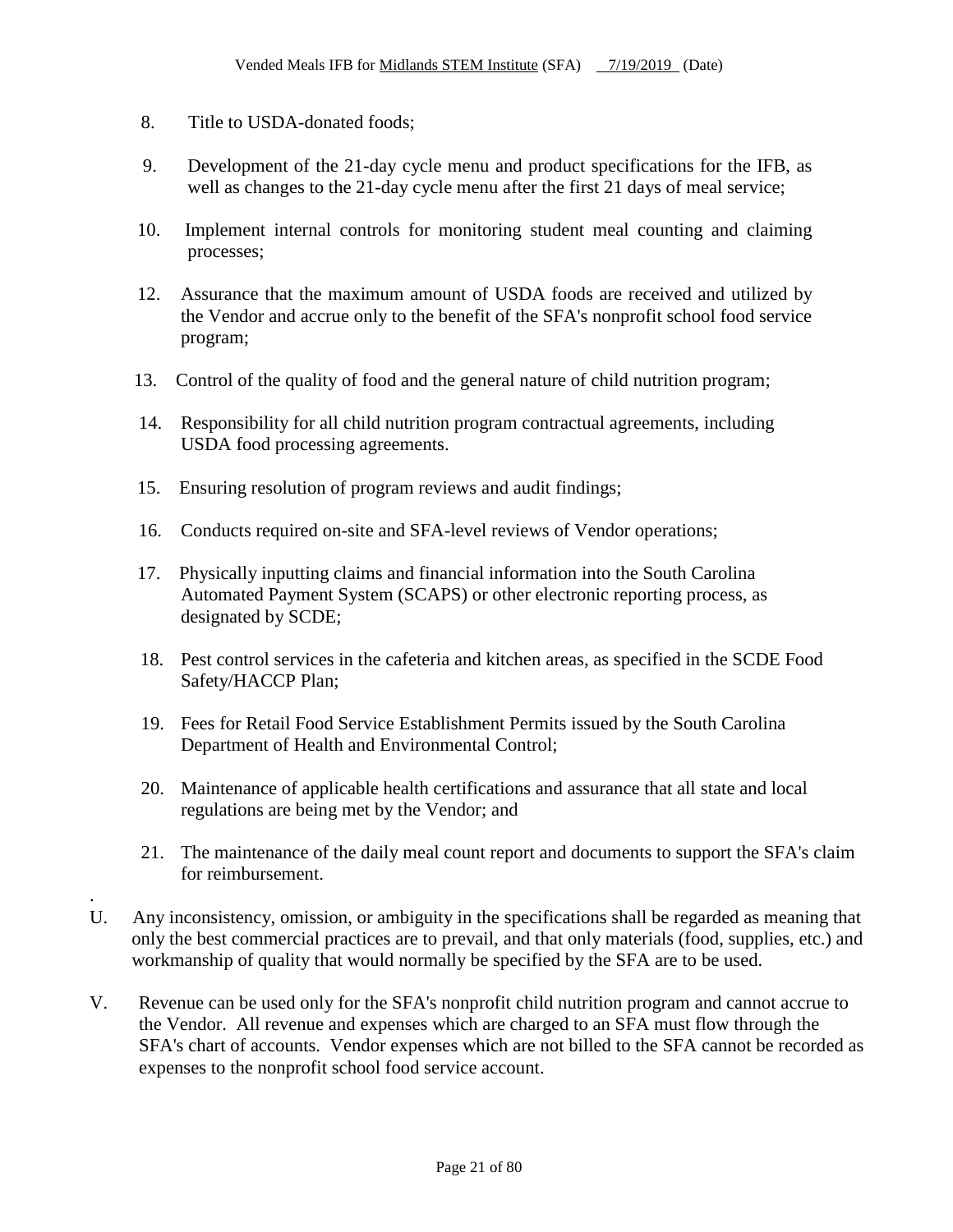W. In the event of a conflict between or among any of the terms of the IFB/contract documents, such conflicts shall be resolved by referring to the documents in the following order of priority: (1) the IFB issued by the SFA and (2) the offer submitted by the Offeror.

## **SECTION FOUR – SFA APPENDICES**

The following information/documents shall be provided by the SFA to the Vendor as part of the IFB:

| Appendix A,<br>$A-1-4$ | List of schools/sites and a description of each, including ADM, ADP, and<br>student eligibility by category and current meal prices          |
|------------------------|----------------------------------------------------------------------------------------------------------------------------------------------|
| Appendix B             | School Calendar, including meal service days, teacher work days, required in-<br>service training, etc.                                      |
| Appendix C             | Twenty-one (21) Day Menu Cycle for Breakfast, Lunch, and Afterschool<br>Snack Programs (prepared by SFA)                                     |
| Appendix D             | USDA Donated Foods including record of USDA Foods used, monthly<br>ending inventories by school, total value of USDA Foods by school         |
| Appendix E             | School Inventory List (including miscellaneous kitchen items; to be certified<br>as correct by an authorized representative of both parties) |
| Appendix F             | Written responses to questions from potential offerors                                                                                       |
| Appendix G             | Program Identification                                                                                                                       |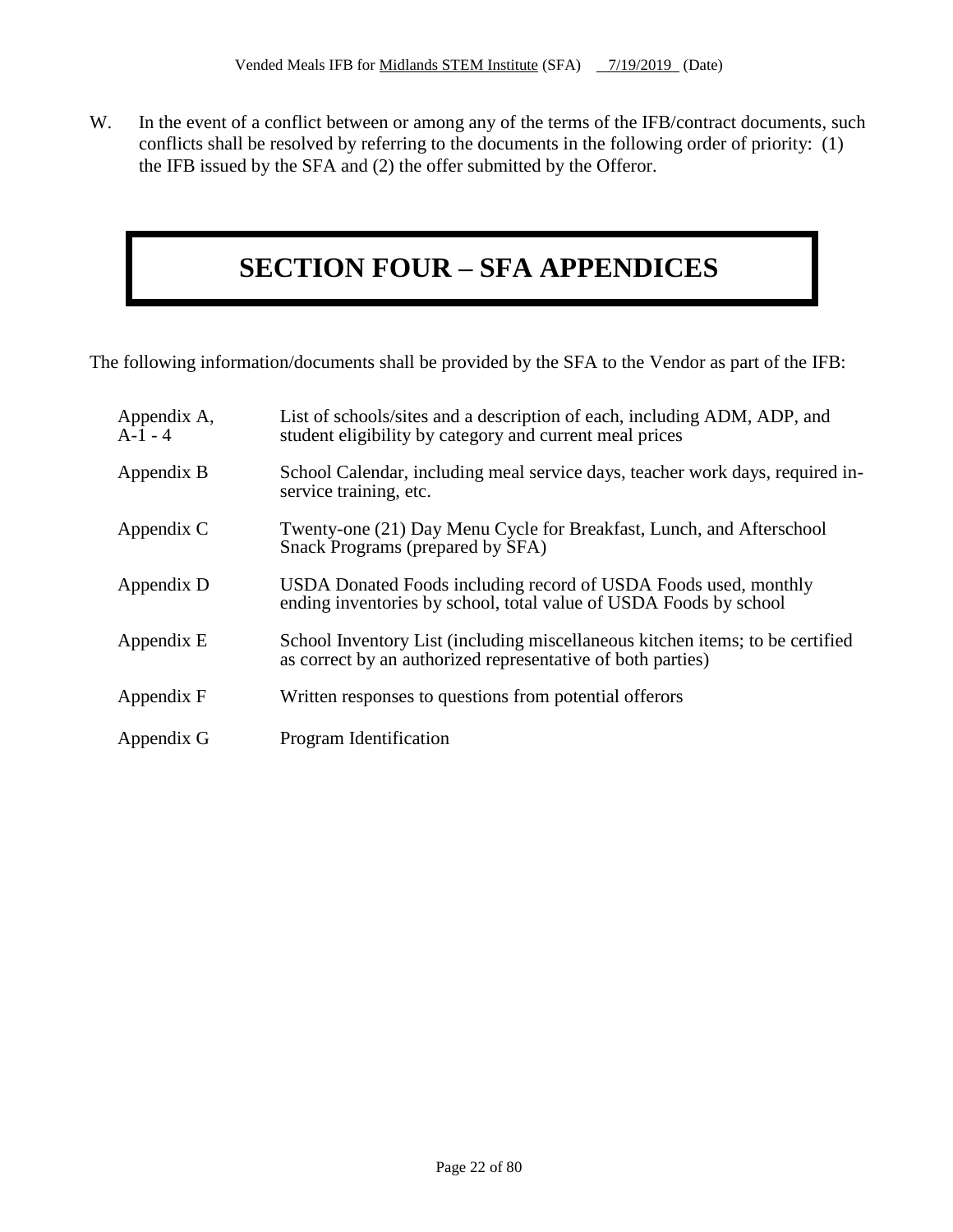**Appendix A**

#### **LIST OF SCHOOLS/DESCRIPTION (To be completed by the SFA)**

| <b>Site or School</b>          | <b>Address</b>                           | Grade    | <b>ADM</b> | <b>ADP</b> | <b>Beginning and Ending Times of Meal Service</b> |                              |              |
|--------------------------------|------------------------------------------|----------|------------|------------|---------------------------------------------------|------------------------------|--------------|
|                                |                                          | Levels   |            |            | <b>Breakfast</b>                                  | Lunch                        | <b>Snack</b> |
| <b>Midlands STEM Institute</b> | 114 Crane Street,<br>Winnsboro, SC 29180 | $K - 10$ | 168        | 110        | $7:30$ am-<br>7:50 am                             | $10:50$ am $-$<br>$12:30$ pm | 3:30 pm      |
|                                |                                          |          |            |            |                                                   |                              |              |
|                                |                                          |          |            |            |                                                   |                              |              |
|                                |                                          |          |            |            |                                                   |                              |              |
|                                |                                          |          |            |            |                                                   |                              |              |
|                                |                                          |          |            |            |                                                   |                              |              |
|                                |                                          |          |            |            |                                                   |                              |              |
|                                |                                          |          |            |            |                                                   |                              |              |
|                                |                                          |          |            |            |                                                   |                              |              |
|                                |                                          |          |            |            |                                                   |                              |              |
|                                |                                          |          |            |            |                                                   |                              |              |
|                                |                                          |          |            |            |                                                   |                              |              |
|                                |                                          |          |            |            |                                                   |                              |              |
|                                |                                          |          |            |            |                                                   |                              |              |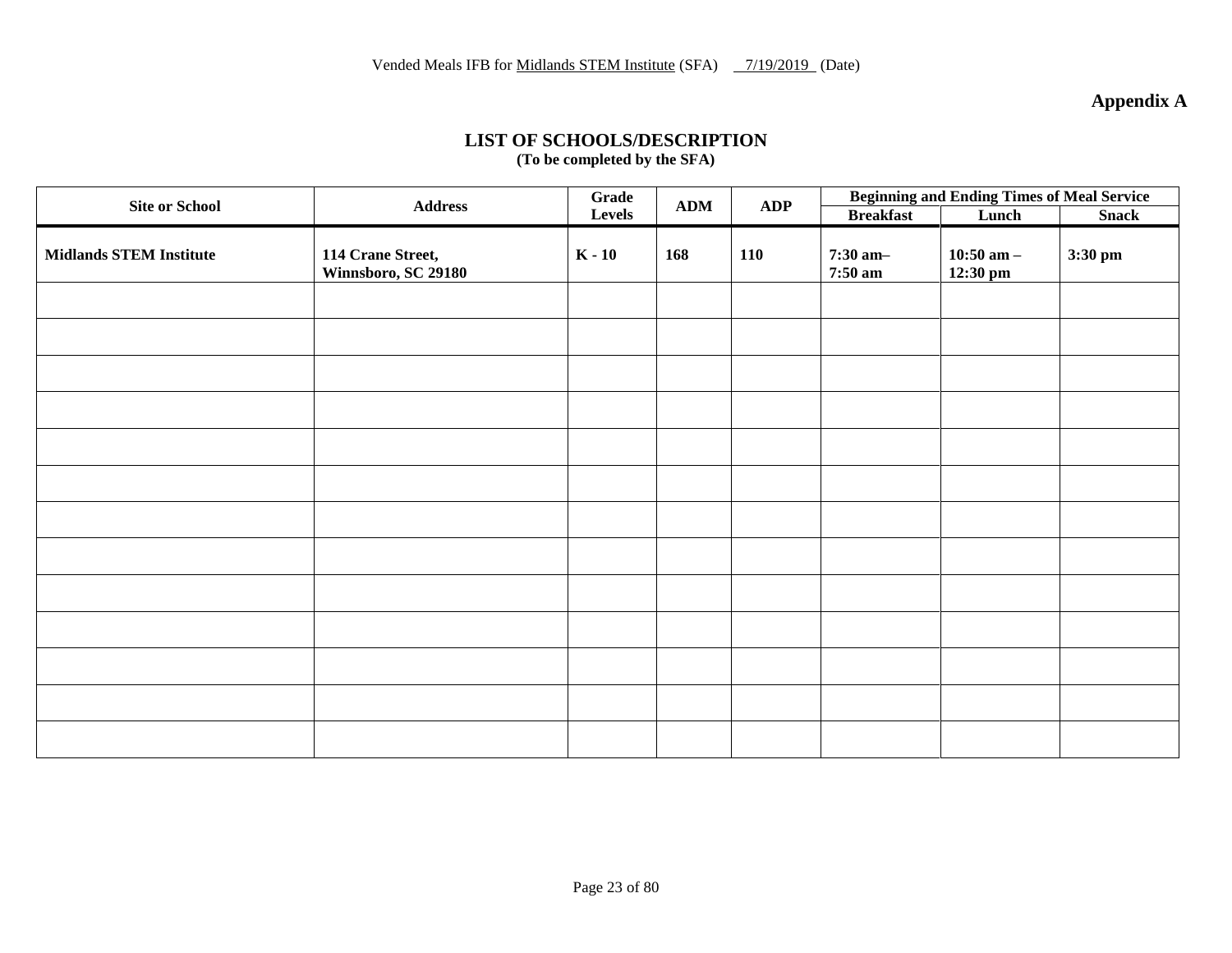## **Appendix A-1 (Lunch)**

## **LIST OF SCHOOLS/DESCRIPTION (CONTINUED)**

| <b>Site or School</b>          | <b>Reimbursable Meals</b><br><b>Based on Average Daily Participation (Total</b><br>meals by category served in the previous<br>year divided by total operating days for the<br>year) |      |                      |                | <b>Selling Price (\$)</b> | <b>Notes</b> |
|--------------------------------|--------------------------------------------------------------------------------------------------------------------------------------------------------------------------------------|------|----------------------|----------------|---------------------------|--------------|
|                                | <b>Full-Price</b>                                                                                                                                                                    | Free | <b>Reduced-Price</b> | <b>Student</b> | <b>Adult</b>              |              |
| <b>Midlands STEM Institute</b> | 10                                                                                                                                                                                   | 85   | 15                   | 2.67           | 4.00                      |              |
|                                |                                                                                                                                                                                      |      |                      |                |                           |              |
|                                |                                                                                                                                                                                      |      |                      |                |                           |              |
|                                |                                                                                                                                                                                      |      |                      |                |                           |              |
|                                |                                                                                                                                                                                      |      |                      |                |                           |              |
|                                |                                                                                                                                                                                      |      |                      |                |                           |              |
|                                |                                                                                                                                                                                      |      |                      |                |                           |              |
|                                |                                                                                                                                                                                      |      |                      |                |                           |              |
|                                |                                                                                                                                                                                      |      |                      |                |                           |              |
|                                |                                                                                                                                                                                      |      |                      |                |                           |              |
|                                |                                                                                                                                                                                      |      |                      |                |                           |              |
|                                |                                                                                                                                                                                      |      |                      |                |                           |              |
|                                |                                                                                                                                                                                      |      |                      |                |                           |              |
|                                |                                                                                                                                                                                      |      |                      |                |                           |              |
| <b>TOTAL</b>                   |                                                                                                                                                                                      |      |                      |                |                           |              |

## **PARTICIPATION HISTORY**

**(To be completed by SFA)**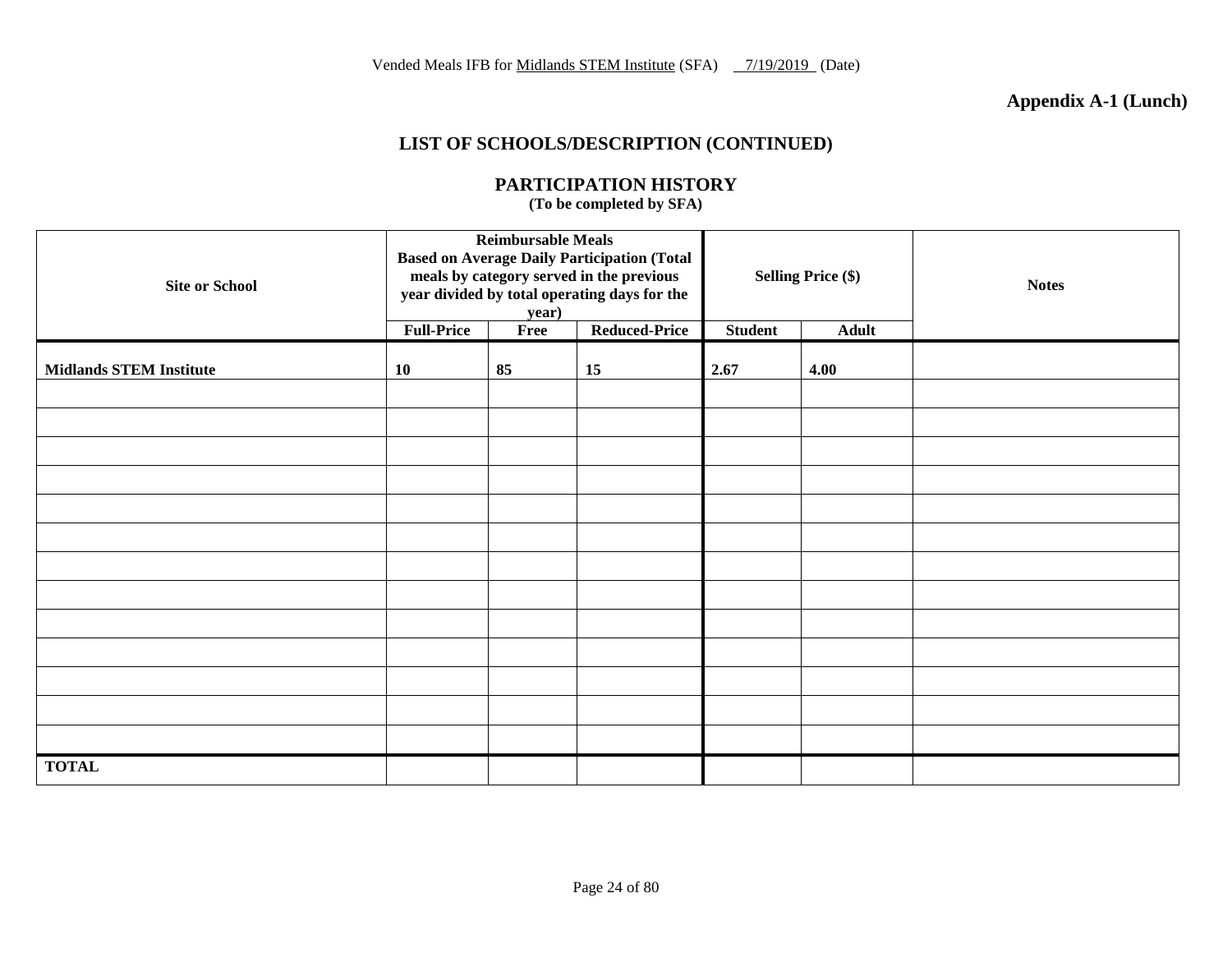#### **LIST OF SCHOOLS/DESCRIPTION (CONTINUED)**

#### **PARTICIPATION HISTORY**

**(To be completed by the SFA)**

| <b>Site or School</b>          | <b>Reimbursable Meals</b><br><b>Based on Average Daily Participation (Total</b><br>meals by category served in the previous<br>school year divided by total operating days<br>for the previous school year)<br><b>Reduced-Price</b><br><b>Full-Price</b><br>Free |    |    | <b>Selling Price (\$)</b><br><b>Student</b><br><b>Adult</b> |      | <b>Notes</b> |
|--------------------------------|------------------------------------------------------------------------------------------------------------------------------------------------------------------------------------------------------------------------------------------------------------------|----|----|-------------------------------------------------------------|------|--------------|
|                                |                                                                                                                                                                                                                                                                  |    |    |                                                             |      |              |
| <b>Midlands STEM Institute</b> | 5                                                                                                                                                                                                                                                                | 50 | 10 | 1.67                                                        | 3.00 |              |
|                                |                                                                                                                                                                                                                                                                  |    |    |                                                             |      |              |
|                                |                                                                                                                                                                                                                                                                  |    |    |                                                             |      |              |
|                                |                                                                                                                                                                                                                                                                  |    |    |                                                             |      |              |
|                                |                                                                                                                                                                                                                                                                  |    |    |                                                             |      |              |
|                                |                                                                                                                                                                                                                                                                  |    |    |                                                             |      |              |
|                                |                                                                                                                                                                                                                                                                  |    |    |                                                             |      |              |
|                                |                                                                                                                                                                                                                                                                  |    |    |                                                             |      |              |
|                                |                                                                                                                                                                                                                                                                  |    |    |                                                             |      |              |
|                                |                                                                                                                                                                                                                                                                  |    |    |                                                             |      |              |
|                                |                                                                                                                                                                                                                                                                  |    |    |                                                             |      |              |
|                                |                                                                                                                                                                                                                                                                  |    |    |                                                             |      |              |
|                                |                                                                                                                                                                                                                                                                  |    |    |                                                             |      |              |
|                                |                                                                                                                                                                                                                                                                  |    |    |                                                             |      |              |
| <b>TOTAL</b>                   |                                                                                                                                                                                                                                                                  |    |    |                                                             |      |              |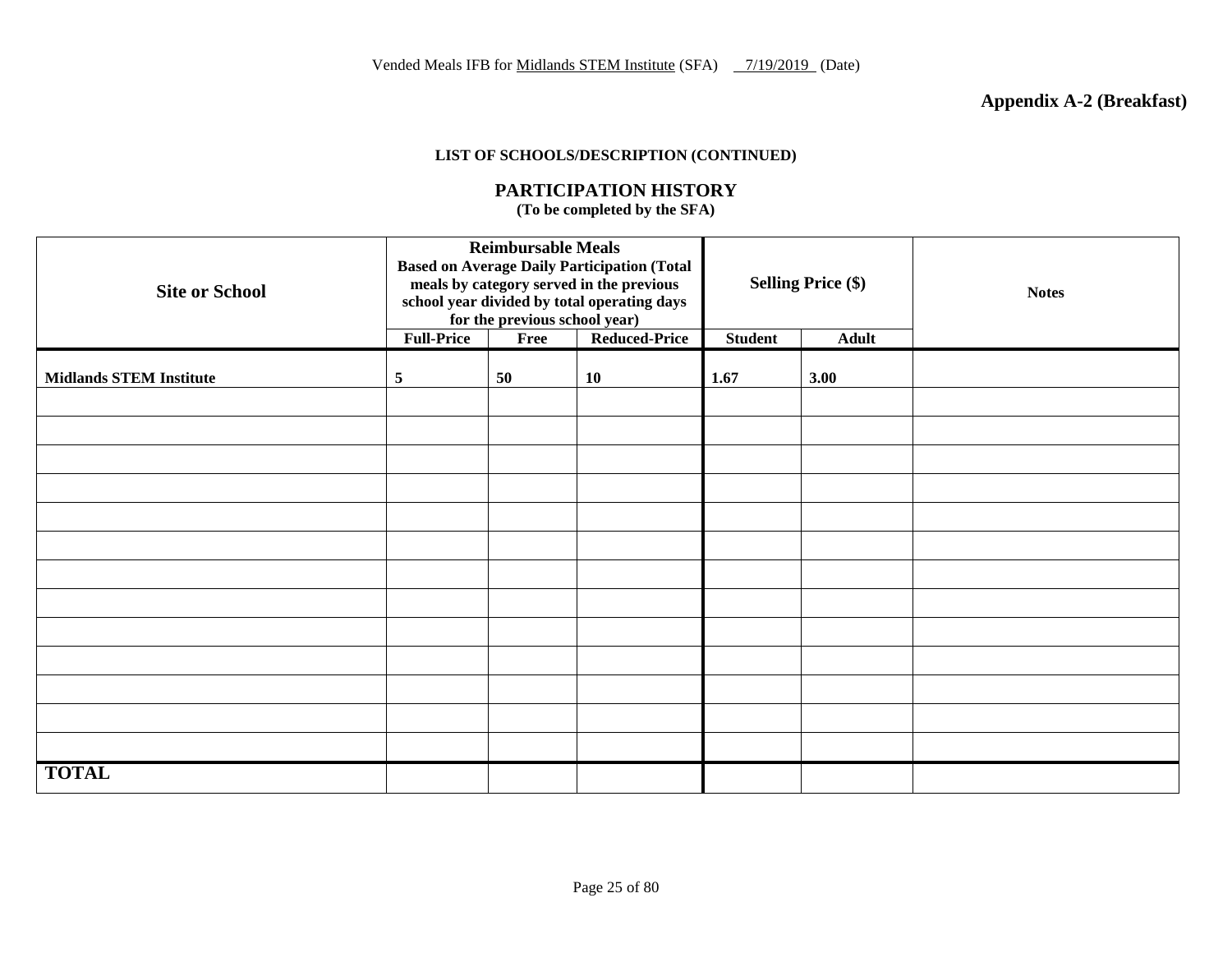## **Appendix A-3 (Afterschool Snacks)**

#### **LIST OF SCHOOLS/DESCRIPTION (CONTINUED)**

#### **PARTICIPATION HISTORY**

**(To be completed by the SFA)**

| <b>Site or School</b>          | <b>Reimbursable Meals</b><br><b>Based on Average Daily Participation (Total</b><br>meals by category served in the previous<br>school year divided by total operating days<br>for the previous school year)<br><b>Full-Price</b><br><b>Reduced-Price</b><br>Free |    |              | <b>Selling Price (\$)</b><br><b>Student</b><br><b>Adult</b> |      | <b>Notes</b> |
|--------------------------------|------------------------------------------------------------------------------------------------------------------------------------------------------------------------------------------------------------------------------------------------------------------|----|--------------|-------------------------------------------------------------|------|--------------|
|                                |                                                                                                                                                                                                                                                                  |    |              |                                                             |      |              |
| <b>Midlands STEM Institute</b> | 9                                                                                                                                                                                                                                                                | 11 | $\mathbf{1}$ | 0.00                                                        | 0.00 |              |
|                                |                                                                                                                                                                                                                                                                  |    |              |                                                             |      |              |
|                                |                                                                                                                                                                                                                                                                  |    |              |                                                             |      |              |
|                                |                                                                                                                                                                                                                                                                  |    |              |                                                             |      |              |
|                                |                                                                                                                                                                                                                                                                  |    |              |                                                             |      |              |
|                                |                                                                                                                                                                                                                                                                  |    |              |                                                             |      |              |
|                                |                                                                                                                                                                                                                                                                  |    |              |                                                             |      |              |
|                                |                                                                                                                                                                                                                                                                  |    |              |                                                             |      |              |
|                                |                                                                                                                                                                                                                                                                  |    |              |                                                             |      |              |
|                                |                                                                                                                                                                                                                                                                  |    |              |                                                             |      |              |
|                                |                                                                                                                                                                                                                                                                  |    |              |                                                             |      |              |
|                                |                                                                                                                                                                                                                                                                  |    |              |                                                             |      |              |
|                                |                                                                                                                                                                                                                                                                  |    |              |                                                             |      |              |
|                                |                                                                                                                                                                                                                                                                  |    |              |                                                             |      |              |
| <b>TOTAL</b>                   |                                                                                                                                                                                                                                                                  |    |              |                                                             |      |              |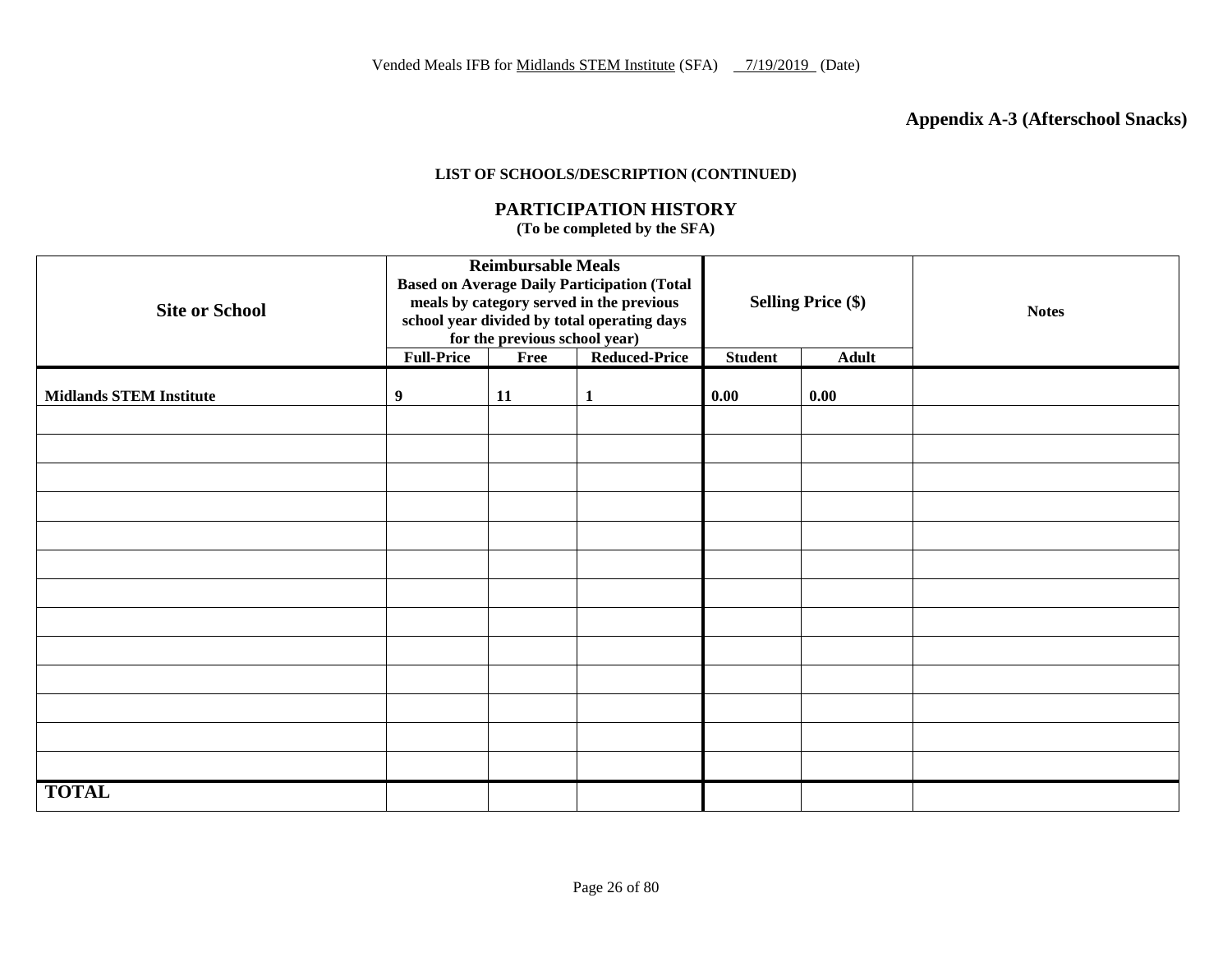**Appendix A-4 (Summer Meal Programs)**

#### **LIST OF SCHOOLS/DESCRIPTION (CONTINUED)**

## **PARTICPATION HISTORY**

(To be completed by the SFA)

**Check one: \_\_\_X\_\_ N/A \_\_\_\_\_Seamless Summer Option (SSO) \_\_\_\_\_Summer Food Service Program (SFSP)**

| <b>School/Site Name</b> | <b>Serving</b><br><b>Days</b> | <b>Breakfast</b><br>ADP | <b>Lunch ADP</b> | <b>Snack ADP</b> | <b>Supper ADP</b> |
|-------------------------|-------------------------------|-------------------------|------------------|------------------|-------------------|
|                         |                               |                         |                  |                  |                   |
|                         |                               |                         |                  |                  |                   |
|                         |                               |                         |                  |                  |                   |
|                         |                               |                         |                  |                  |                   |
|                         |                               |                         |                  |                  |                   |
|                         |                               |                         |                  |                  |                   |
|                         |                               |                         |                  |                  |                   |
|                         |                               |                         |                  |                  |                   |
|                         |                               |                         |                  |                  |                   |
|                         |                               |                         |                  |                  |                   |
|                         |                               |                         |                  |                  |                   |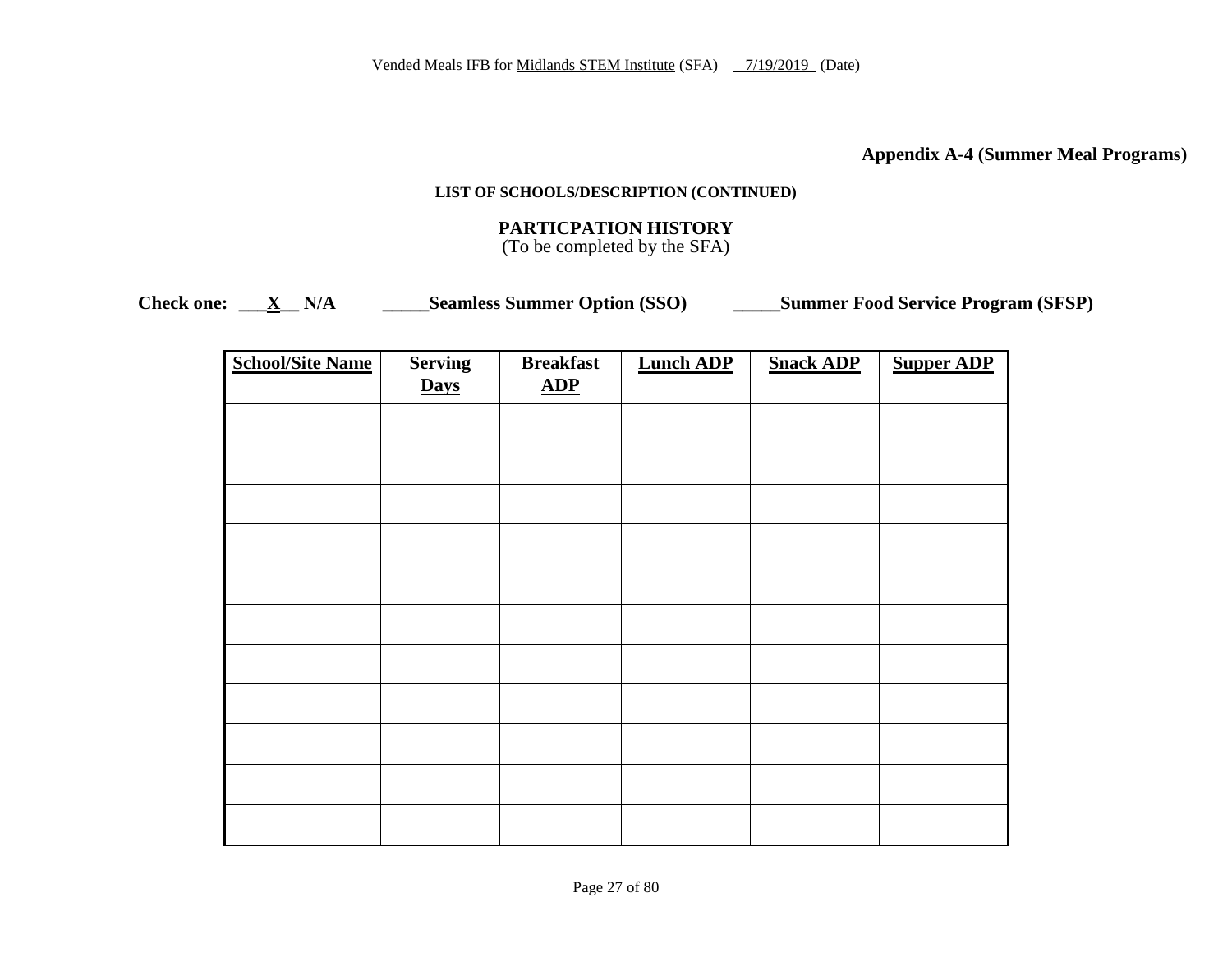| Аниноваг тик: эллэг<br>Tea/ Lemonade w/lunch has<br>one refill (Adults ONLY)<br>Tea/ Lemonade with Lunch:<br>\$1.00 (9th Graders ONLY) |                         |                                 | Pears, Milk              | Strawbernes, Milk          | <b>MIIK</b>             |
|----------------------------------------------------------------------------------------------------------------------------------------|-------------------------|---------------------------------|--------------------------|----------------------------|-------------------------|
|                                                                                                                                        |                         | 7                               | 8                        | 9                          | 10                      |
|                                                                                                                                        | <b>Breakfast</b>        | <b>Breakfast</b>                | <b>Breakfast</b>         | <b>Breakfast</b>           | <b>Breakfast</b>        |
| <b>Available Daily:</b>                                                                                                                | Breakfast Pizza,        | <b>Sausage Biscuits, Cheese</b> | <b>Assorted Muffins,</b> | <b>Banana or Blueberry</b> | Sausage Biscuit,        |
| Chef Salad                                                                                                                             | <b>Assorted Cereal,</b> | <b>Strings or Assorted</b>      | <b>Assorted Cereal,</b>  | Loaf Bread, Cheese         | <b>Assorted Cereal,</b> |
|                                                                                                                                        | Yogurt, Apple Sauce,    | Cereal, 100% Fruit Juice,       | <b>Cheese Strings,</b>   | String, 100% Fruit         | Fruit Cups,             |
|                                                                                                                                        | 100% Fruit Juice,       | Milk                            | Yogurt, 100% Fruit       | Juice, Milk                | 100% Fruit Juice,       |
|                                                                                                                                        | Milk                    | Lunch                           | Juice, Milk              | Lunch                      | Milk                    |
|                                                                                                                                        | Lunch                   | Cod Nuggets Cold Slaw,          | Lunch                    | Pizza, Corn, Garden        | Lunch                   |
|                                                                                                                                        | Cheeseburgers,          | <b>Fries, Diced Pears or</b>    | Spaghetti, Corn,         | Salad, Pineapples or       | Hot Dogs w/Chili,       |
|                                                                                                                                        | Chips, Lettuce,         | Orange Wedges, Milk             | Garden Salad,            | Applesauce, Milk           | Cole Slaw, Baked        |
| <b>Assorted Milk</b>                                                                                                                   | Tomatoes, Pickles,      |                                 | Garlic Bread,            |                            | Beans, Mixed            |
| <b>Assorted Cereal</b>                                                                                                                 | <b>Sliced Apples or</b> |                                 | <b>Mandarin Oranges</b>  |                            | <b>Fruit or Fresh</b>   |
|                                                                                                                                        | Pineapples, Milk        |                                 | or Mixed Fruit, Milk     |                            | Fruit, Milk             |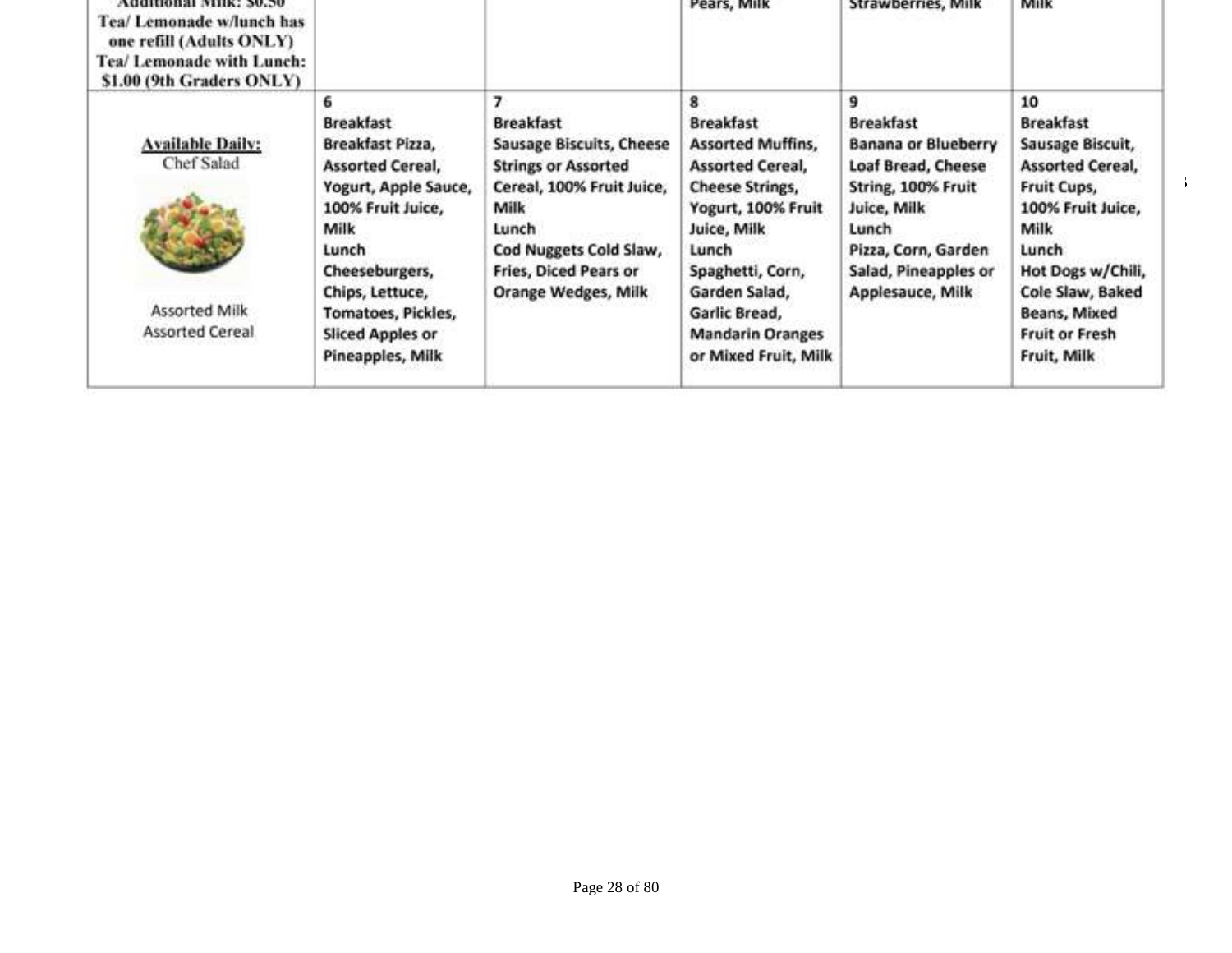**Appendix C**

#### **21-DAY MENU CYCLE FOR BREAKFAST, LUNCH, AND AFTERSCHOOL SNACK PROGRAMS (PREPARED BY SFA)**

**Please click link to view 21-day menu**

**<https://www.midlandsstem.org/food-services>**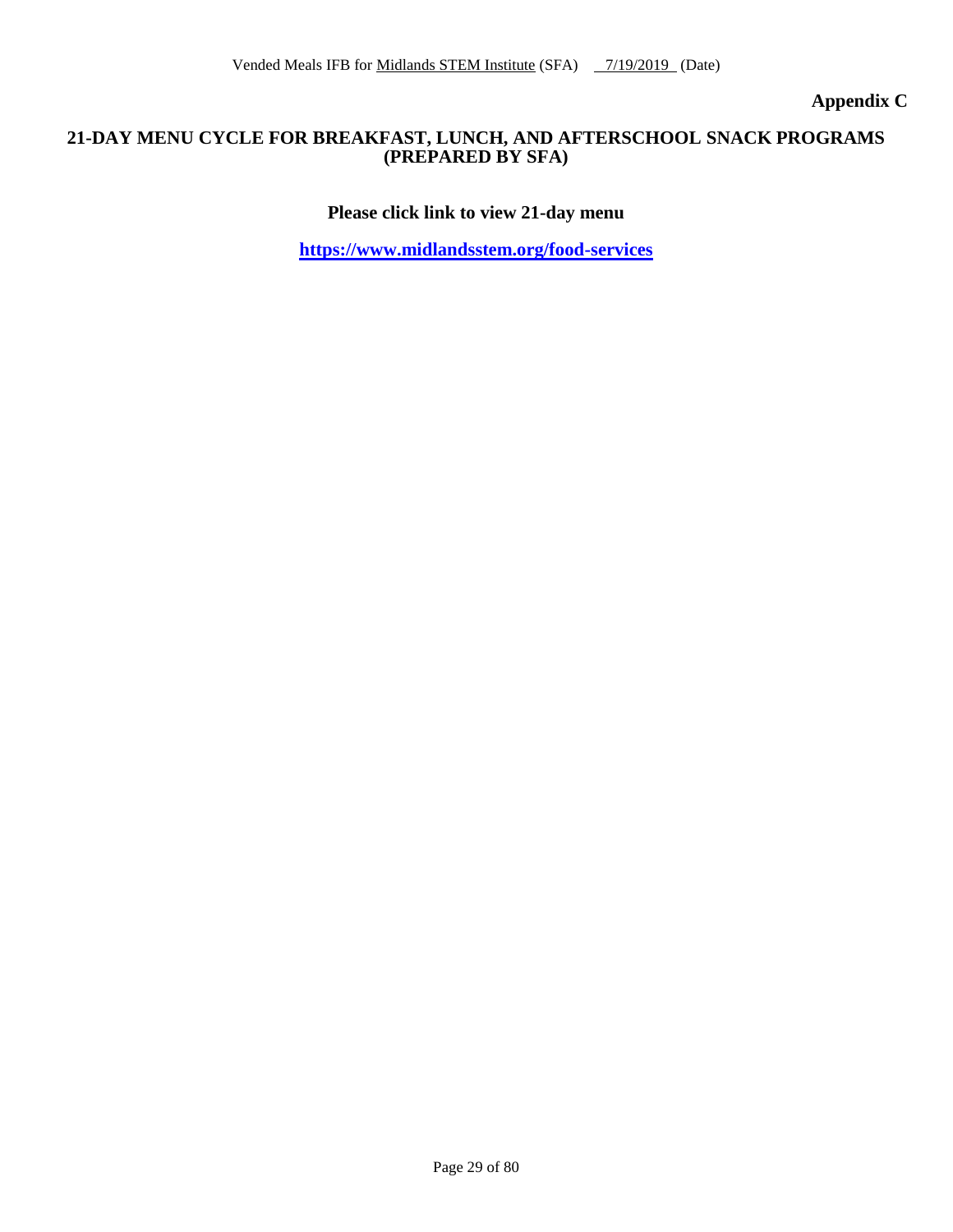**Appendix D**

#### **USDA DONATED FOODS INCLUDING RECORD OF USDA FOODS USED, MONTHLY ENDING INVENTORIES BY SCHOOL, TOTAL VALUE OF USDA FOODS BY SCHOOL**

NOT APPLICABLE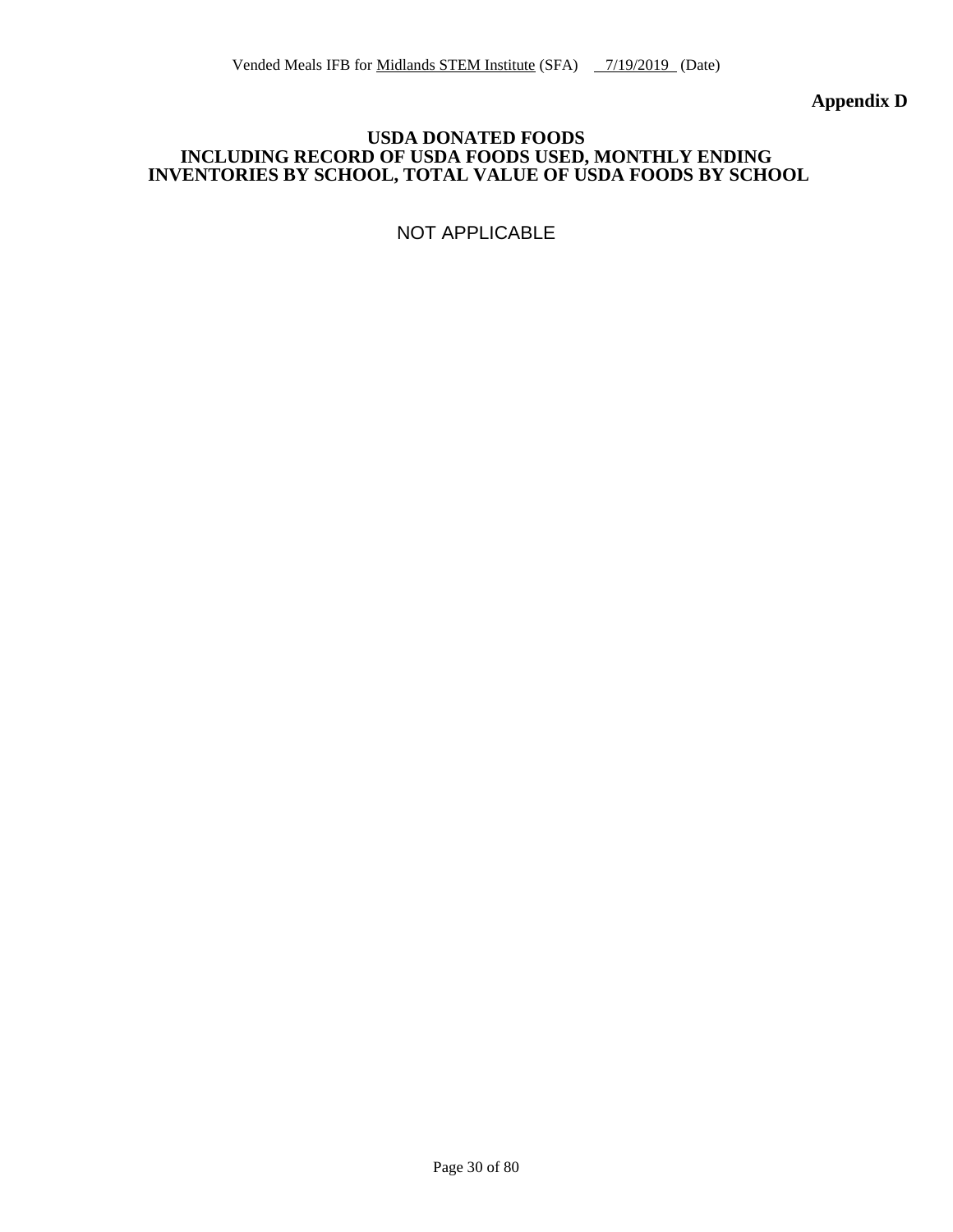**Appendix E**

## **SCHOOL INVENTORY LIST (INCLUDING MISCELLANEOUS KITCHEN ITEMS; TO BE CERTIFIED AS CORRECT BY AN AUTHORIZED REPRESENTATIVE OF BOTH PARTIES)**

## **NOT APPLICABLE**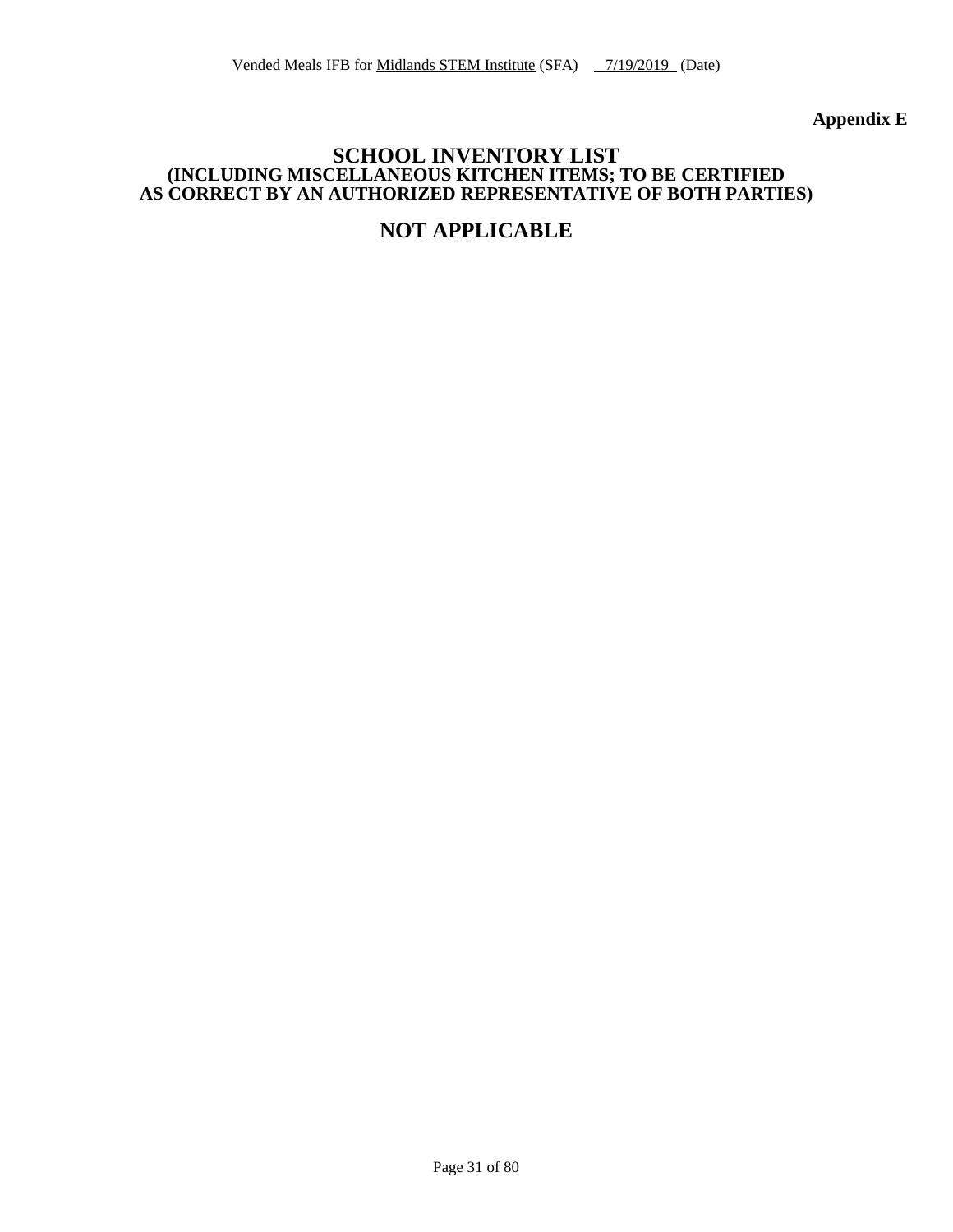## **Appendix F**

## **WRITTEN RESPONSES TO QUESTIONS FROM POTENTIAL OFFERORS**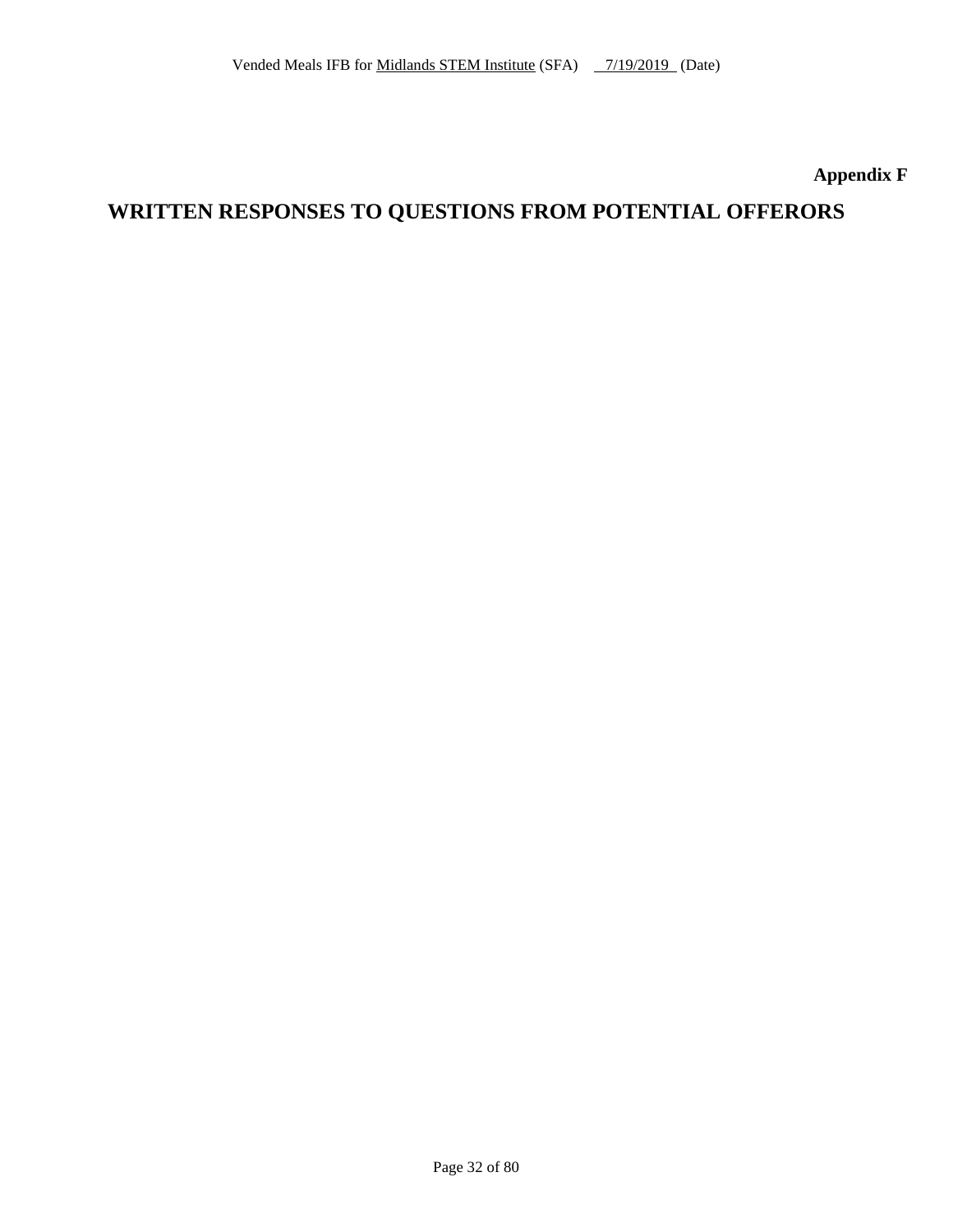## **Appendix G**

## **PROGRAM IDENTIFICATION**

#### **Midlands STEM Institute**

Plans to participate in the following programs during the 2019-2020 school year in one or more schools: (please check all that apply)

X National School Lunch Program

X School Breakfast Program

X Afterschool Snack Program

USDA Foods (Commodities) Program

- X Seamless Summer Option OR
- Summer Food Service Program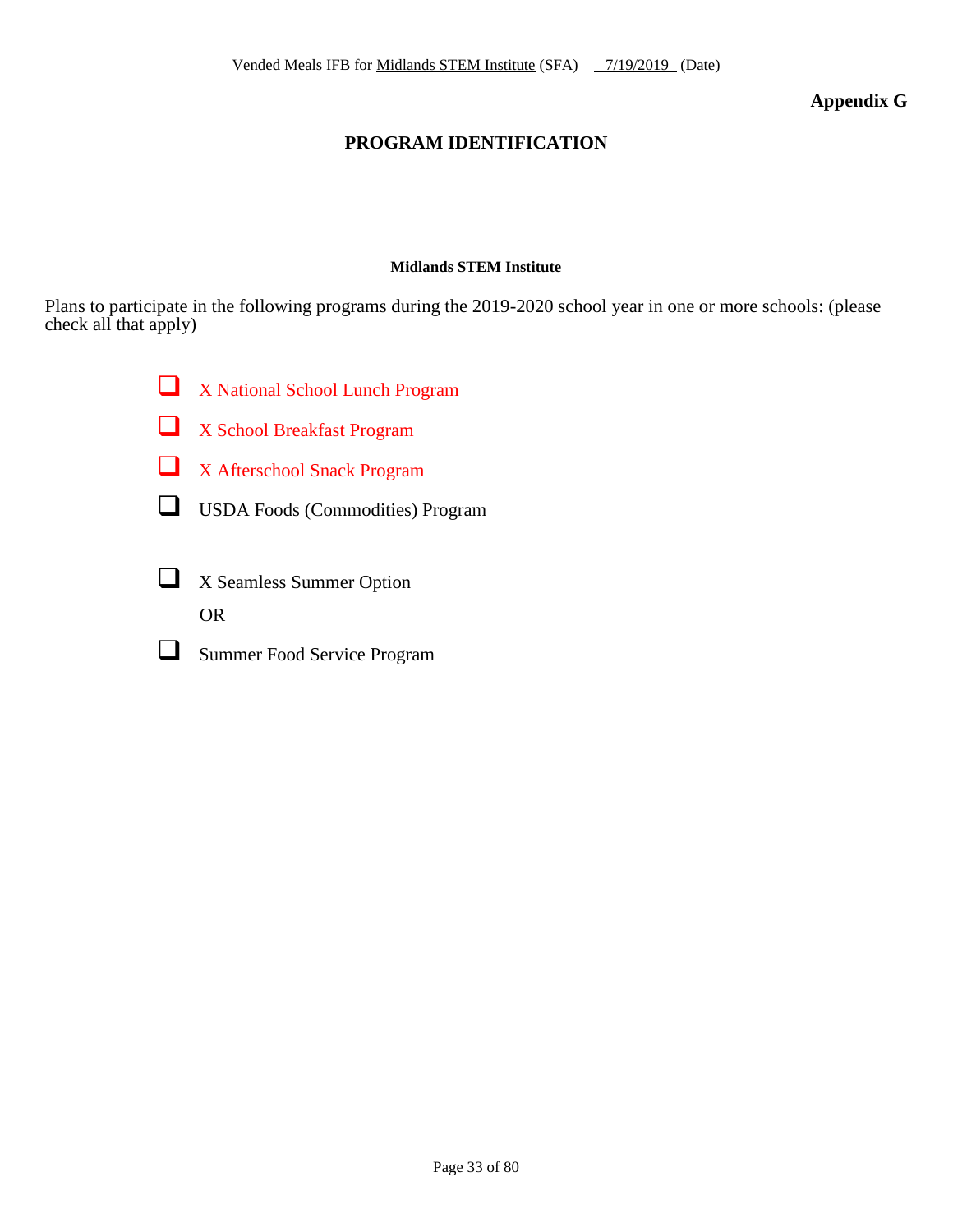# **SECTION FIVE – TERMS AND CONDITIONS**

#### **A. Scope and Purpose**

- 1. The duration of the Contract shall be for a period of up to one year, beginning on August 1,  $\boxed{2019}$  and ending on July 31,  $\boxed{2020}$ , with a maximum of four (4) 1-year renewals contingent upon mutual agreement between the SFA and Vendor.
- 2. The Vendor shall manage the SFA's food service program for the benefit of the SFA's students, faculty, staff, and guests. The Vendor shall provide food service in accordance with: all federal regulations found in 2 CFR Parts 200 and 400; 7 CFR Parts 210, 220, 245, and 250; guidance, instructions, and policy memorandum issued by the United States Department of Agriculture, Food and Nutrition Service; United States Office of Management and Budget Circulars for Federal Grants; State Board of Education Regulations R.43-168; and policies of the South Carolina Department of Education. The SFA, SCDE, and USDA shall have unlimited access, with or without notice to the Vendor, to all premises used by the Vendor.
- 3. The Vendor shall provide breakfast, lunch and after-school snacks as specified in Appendix A for approximately 180\_ serving days. The Vendor may also be asked to provide lunch, breakfast and/or snacks if the SFA participates in the Summer Food Service Program or the Seamless Summer Option.
- 4. The SFA may add or remove sites and/or meal periods for existing programs from Appendix A at any time during the period of the contract unless the addition or removal of sites and/or meal periods creates a material change to the contract.
- 5. The SFA reserves the right to maintain present food and beverage vending machines in its facilities.
- 6. The SFA shall be legally responsible for the SFA's nonprofit food service program and shall supervise the food service operations in such manner as will ensure compliance with the rules and regulations described in Item A (2). The SFA shall conduct regular performance, accountability, and other reviews as required by state and federal regulations and guidelines, as well as periodic on-site visits to include: inspection of meals, food preparation, storage and service areas, and sanitation and safety practices. Such reviews shall be documented by the SFA and maintained on file for inspection.
- 7. The Vendor, as an independent contractor, shall have exclusive right to provide food services for the schools designated by the SFA in this IFB (Appendix A) for the following programs: National School Lunch Program; School Breakfast Program; After School Snack Program; Fresh Fruit and Vegetable Program; Seamless Summer Option Program; and the Summer Food Service Program, as applicable.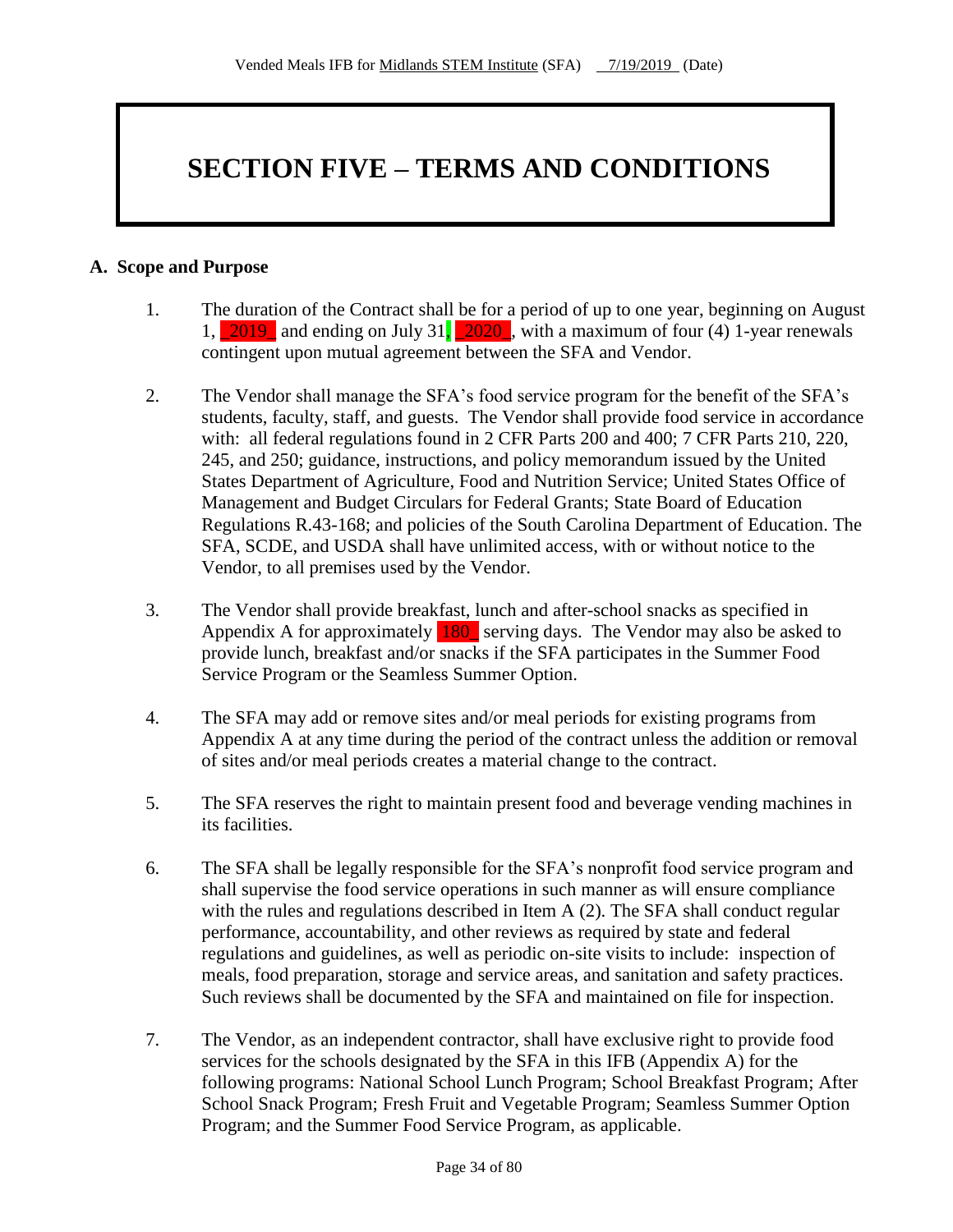- 8. The Vendor shall be an independent contractor and not an employee of the SFA. Employees of the Vendor are not employees of the SFA.
- 9. All income accruing as a result of payments by children and adults, federal and state reimbursements, and all other income from sources such as donations, special functions, a la carte sales, contract meals, proceeds from the sale of food service equipment, interest payments and other sources related to the food service program shall be deposited in the SFA's nonprofit food service account. Any profit shall remain in the SFA's nonprofit food service account. The SFA and the Vendor agree that this contract is neither a *cost-plus-a-percentage-of-income* nor a *cost-plus-a-percentage-of-cost*  contract as required under the USDA Regulations 7 CFR 210.16 (c) and 2 CFR 200.
- 10. The SFA shall retain control of the SFA's nonprofit food service account and shall assume overall financial responsibility for the program.
- 11. Authorized representatives of the SFA, SCDE, and USDA shall have the right to conduct unannounced, on-site reviews of the child nutrition program operation, including the inspection of all records and supporting documentation associated with the food service program.

## **B. Signature and Approval Authority**

- 1. The SFA shall retain signature authority for the Program Agreement, free and reducedprice policy statement, and monthly claim for reimbursement.
- 2. The preparation of the annual application for federal/state funds and the agreement with SCDE for operation of the aforementioned child nutrition programs shall be the responsibility of the SFA. The application and agreement for federal/state funds, as approved by SCDE, shall become part of the contract.
- 3. The preparation of the application to receive USDA Foods shall be the responsibility of the SFA. The agreement signed between the SCDE and the SFA to receive USDA foods shall become part of the contract.

## **C. Free and Reduced-Price Meal Policy**

- 1. The preparation of the annual Free/Reduced Price Meal Policy shall be the responsibility of the SFA and is not open for amendment by the Vendor. The SFA shall ensure that the nonprofit food service is in conformance with the SFA's approved Free and Reduced Price Policy. The SFA Free and Reduced Price Meal Policy shall be made part of this Contract.
- 2. Approval of free/reduced price meal applications shall be the responsibility of the SFA. The SFA shall be responsible for the establishment and maintenance of the free and reduced-price meals eligibility roster. The SFA shall be responsible for verifying applications for free and reduced-price meals as required by USDA. The SFA shall be responsible for appointing a qualified hearings officer to conduct any hearings related to adverse actions regarding eligibility for free or reduced-price meals.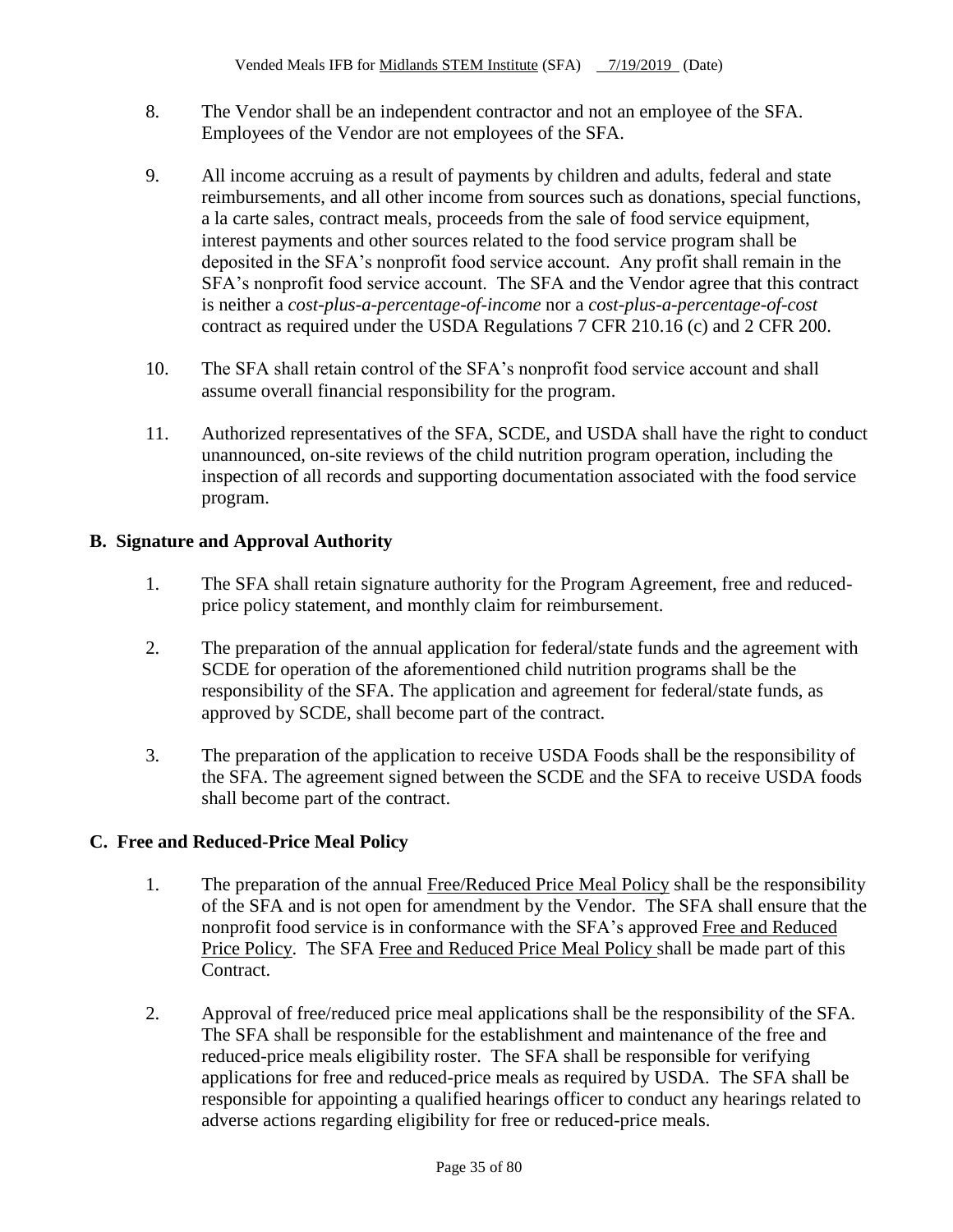- 3. The SFA shall implement an accurate point of service count using the counting system referenced in its Program Agreement to participate in the NSLP. Such a counting system must eliminate the potential for the overt identification of free and reduced-price eligible students.
- 4. The SFA shall monitor the food service program of the Vendor through periodic on-site visits to ensure that the program is in conformance with all federal, state and local regulations, laws, and procedures. In addition, the SFA will conduct an on-site review of the counting and claiming system no later than February 1 of each year as required by 7 CFR 210.8.

## **D. USDA Foods**

- 1. Any USDA foods received by the SFA and made available to the Vendor shall be utilized solely for the purpose of providing benefits for the SFA's nonprofit child nutrition program. USDA foods are considered "received" when the foods arrive at the school kitchen in either raw form or in processed end products. The title to USDA foods must remain with the SFA. The SFA shall assure the maximum amount of USDA foods are received and utilized by the Vendor. The Vendor shall use USDA foods in the preparation of meals and other food served to the students.
- 2. The Vendor shall manage the donated food to ensure they are used only for the SFA's child nutrition program. Funds are expended to purchase food to be used in the food service program, or those commercial substitutes of the same generic identity, of U.S. origin, and of equal or better quality are used in their place (with the exception that donated ground beef, ground pork, and all processed end products must be used without substitution). When commercial substitutes are used in place of donated foods, the Vendor may then use the donated foods without restriction.
- 3. The Vendor must credit the SFA for the value of all donated foods received for use in the child nutrition program in the school year, whether the donated foods are used in that year or not as required in 250.51(a). The value of the USDA foods is based on the value of the product at the point the SFA receives the USDA foods at each site and on USDA prices pertinent to that time period.
- 4. The liability for the proper use of the USDA foods will be the responsibility of the Vendor. The Vendor must meet the requirements that ensure safe storage of donated foods in 250.14(b). In accordance with 210.13(a), the SFA must ensure that food storage, preparation, and service comply with the sanitation and health standards established under state laws and regulations. The Vendor may maintain separate storage, inventory, and control of USDA Foods. Or, the Vendor may commingle donated foods with other foods purchased for the child nutrition program, in a single inventory management system in accordance with 250.52(b) and 250.59 (c). Since it is difficult to distinguish donated foods from other foods in a commingled inventory, the SFA must ensure the Vendor has credited it for the value of all donated foods, irrespective of the actual use of the foods  $(250.51(a))$ .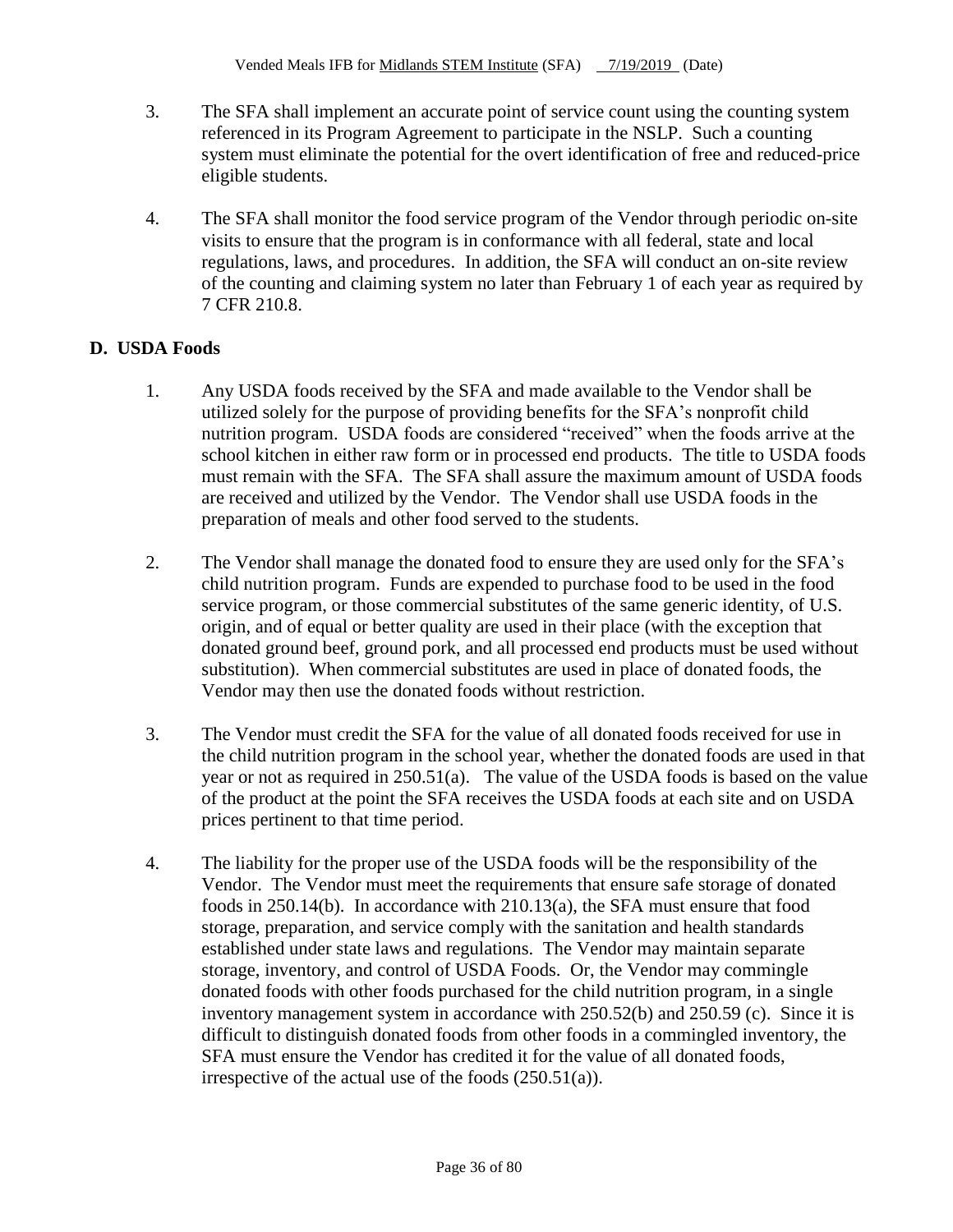The Vendor shall maintain accurate and complete records with respect to the receipt, use/disposition, storage and inventory of USDA foods. Failure by the Vendor to maintain records under the contract shall be considered factual evidence of improper distribution or loss of USDA foods. The SFA is responsible for obtaining restitution from the Vendor in connection with any claim for improper distribution, use or loss of, or damage to USDA foods as stipulated in 7 CFR 210.16.

- 5. The SFA shall ultimately be responsible for USDA food processing contracts, to include compliance with all applicable federal and state requirements. While the Vendor may act as an agent on behalf of the SFA regarding the procurement of processed USDA donated foods, the Vendor is prohibited from entering into any processing contract. Any contractual agreement shall be in the name of and executed by the SFA. Further, any contractual agreement shall include adequate provisions to ensure proper crediting of the value of USDA donated foods. All goods, services, and/or funds received as the result of a rebate under a processing contract shall accrue to the SFA's nonprofit school food service account.
- 6. The Vendor is not required to credit the SFA for the value of donated foods in end products that the SFA procures from the processor and provides to the Vendor for use in the child nutrition program. The processor must credit the SFA for the donated food value in end products procured by the SFA, in accordance with processing requirements in Subpart C of Part 250. The SFA must ensure that the Vendor uses such end products in the child nutrition program, in accordance with 250.51 (d).
- 7. The Vendor shall give the SFA, USDA and SCDE access to the USDA foods storage areas for inspection. The Vendor shall have records available to substantiate that the full value of all USDA foods is used solely for the benefit of the SFA.
- 8. The SFA may not refund any credit to the Vendor for the value of any donated foods that remain unused when a contract terminates, and is not extended or renewed. The Vendor must credit the SFA for the value of donated foods carried over from a previous contract if the value of such foods has not already accrued to the child nutrition program (i.e.. if the value was not credited to the SFA by the previous Vendor). The "successor" vender must ensure use of such donated foods in the SFA's child nutrition program, but will not have to credit the SFA for the value of such donated foods, as that value would have already accrued to the school food service.

The value used to credit the SFA for such donated foods must be the value determined in accordance with 250.51 (c.). However the Vendor is not required to credit the SFA for the value of such donated that are determined to be out-of-condition, and the SFA must ensure that such out-of-condition foods are not used in the child nutrition program.

9. When the Contract terminates, and is not extended or renewed, the Vendor must return unused donated ground beef, ground pork, and processed end products, and must return other unused donated foods at the discretion of the SFA.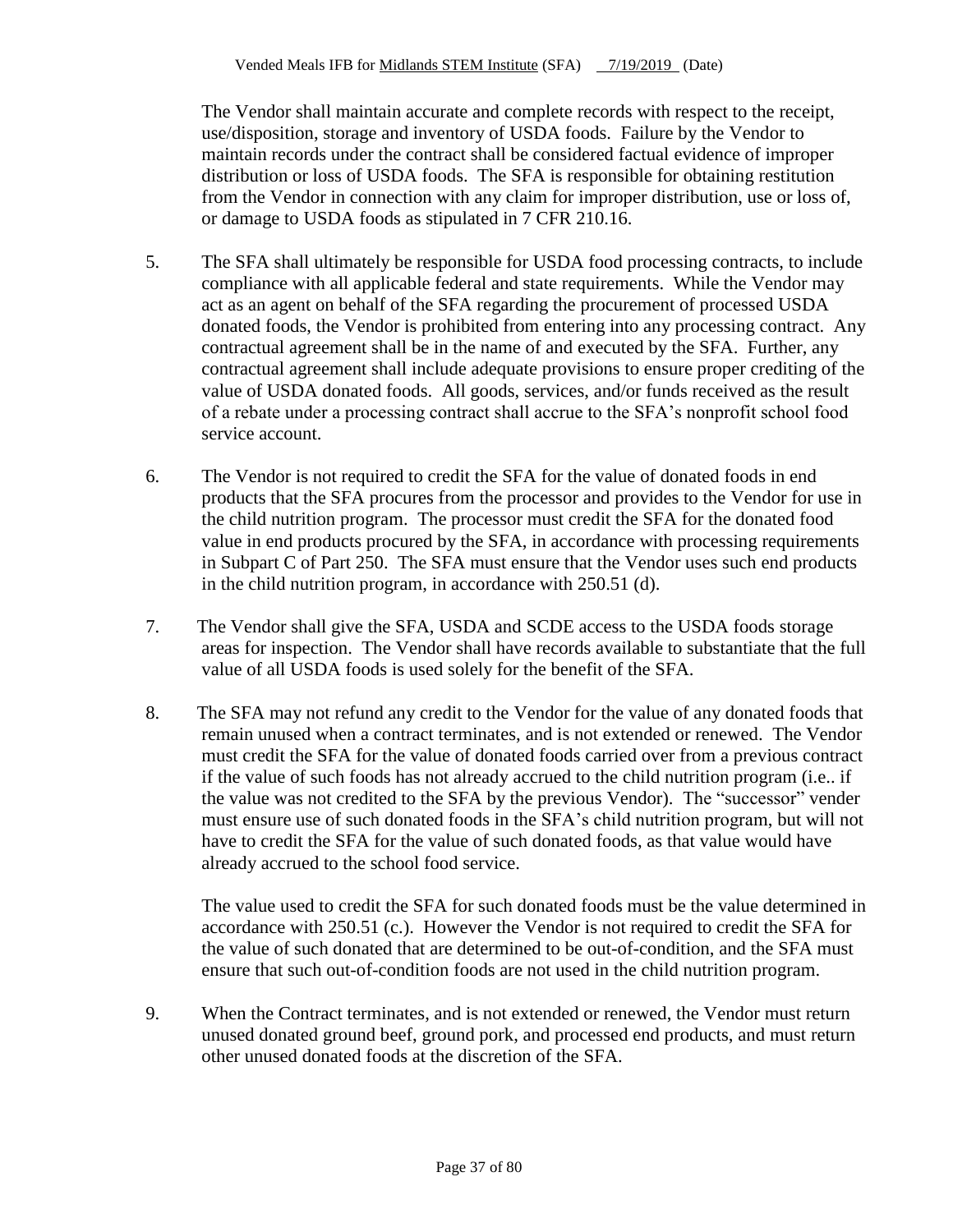## **E. Child Nutrition Program Operations**

- 1. The Vendor, as agent for the SFA, shall serve, on such days and at such times as requested by the SFA: (a) Meals, priced as a unit, which meet the meal pattern requirements prescribed by federal and state guidelines. The SFA and Vendor will actively promote maximum participation in the National School Lunch and Breakfast Programs; and (b) Such other food as may be agreed upon by Vendor and SFA. In order to offer a la carte food service, all eligible children must be offered free, reduced price and full price reimbursable meals. A la carte offerings will comply with applicable federal and state regulations.
- 2. For the first 21 days of meal service, Vendor shall adhere to the 21-day cycle menu provided in the IFB and developed in accordance with the provisions of 210.10 or 210.10 (a). Thereafter, changes in the menu may be made with the approval of the SFA.
- 3. The Vendor shall make recommendations to the SFA regarding the child nutrition program and the prices to be charged for meals and other food; however the SFA will retain control over the quality, extent, and general nature of its child nutrition program and shall have the right and responsibility to make the final decisions regarding such matters.
- 4. The Vendor shall cooperate with the SFA in promoting nutrition education in the school cafeteria and in the SFA's efforts to link nutrition education in the classroom with healthful foods, including fresh fruits and vegetables, offered in the school cafeteria. The Vendor shall promote nutrition education aspects of the SFAs child nutrition program and cooperate in the efforts of the SFA to coordinate these aspects with classroom instruction and federal, state and local programs. The Vendor shall further promote the nutritional aspects of the child nutrition program by the types of foods they serve as part of the program meals, as well as a la carte and vending sales.
- 5. The Vendor shall supply foods required for students for when special diets have been prescribed by a medical doctor or other recognized medical authority. The Vendor shall seek assistance from a registered dietitian to translate the diet prescription into actual foods to be available.
- 6. The SFA may request the Vendor to provide additional food service; however, the SFA reserves the right, at its sole discretion, to sell or dispense any food or beverage in conjunction with other school events.
- 7. The Vendor shall not be reimbursed for any meals which are spoiled or unwholesome at the time of service, that does not meet the specifications developed by the SFA, or that do not otherwise meet the requirements of this contract; provided, however, that no deduction shall be made unless the SFA shall give the Vendor written notification within 48 hours of the meal service for which the deduction is to be made, specifying the number of meals for which the SFA intends to deduct payment and setting forth the reasons for the deductions. In addition, meals dropped by the students shall be replaced at no cost to the students.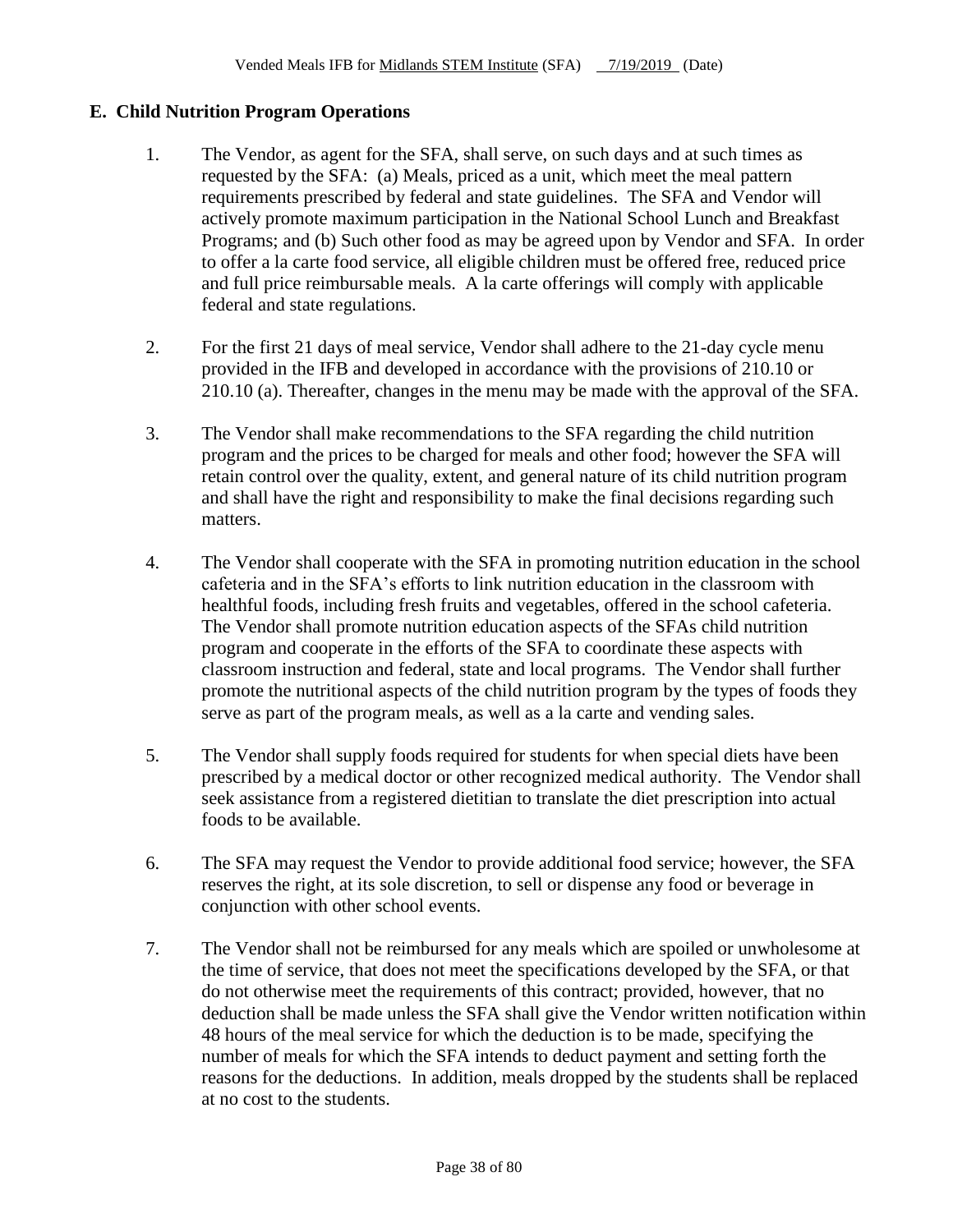8. The SFA must make potable water available to children in schools at no charge in all schools or places where reimbursable lunch meals are served during the meal service. In addition, water must be available in the afterschool snack program, and an effort should be made to provide drinking water during field trips with reimbursable bag lunches. However, availability of drinking water is not required at breakfast. The Vendor will include in their firm price the cost of cups, water pitchers or other supplies purchased in schools where a water fountain or faucet is not practical or available.

# **F. Facilities, Equipment, and Inventory**

- 1. The Vendor shall provide all equipment required to hold and serve meals, to include delivery, installation, and training, as appropriate. The Vendor shall retain title to all Vendor-owned property and equipment. The Vendor shall provide, at no separate cost to the SFA, complete maintenance, repair, and replacement services for all Vendor-owned property and equipment. However, repairs or replacements due to the negligence of the SFA, its employees, or its agents shall be the sole responsibility and expense of the SFA. The SFA shall not remove any Vendor property or equipment from the SFA's premises without the written authorization of the Vendor.
- 2. The SFA shall retain title to all SFA-owned property and equipment. The SFA shall provide complete maintenance, repair, and replacement services for all SFA-owned property, equipment, and facilities. However, repairs or replacements due to the negligence of the Vendor, its employees, or its agents shall be the sole responsibility and expense of the Vendor. The Vendor shall not remove any SFA property or equipment from the SFA's premises without the written authorization of the SFA.
- 3. The SFA shall provide, maintain, and retain ownership of an adequate inventory of service wares, small expendable equipment and point of service equipment.
- 4. At the time of contract execution, the SFA and Vendor shall jointly inventory all property, equipment, USDA foods, food, and non-food related supplies to be utilized in the SFA's nonprofit child nutrition program (Appendix E). A summary of such inventory shall become part of the contract. The SFA represents and warrants that all SFA food and supplies inventories, including USDA foods, existing at the commencement of operations hereunder are usable and shall meet the specified menu requirements. In addition, at the commencement of operations, the Vendor and SFA shall mutually agree on the usability of such existing inventory and shall make an appropriate adjustment, if necessary, to the value of such existing inventory with the exception of the USDA foods.
- 5. The SFA shall be responsible for any losses of USDA-donated foods which may arise due to equipment malfunction or loss of electrical power not within the control of the Vendor.
- 6. Upon expiration or termination of the Contract, it shall be the Vendor's responsibility to remove all Vendor-owned property and equipment within a timely manner and without damage to the SFA property, equipment, and facilities.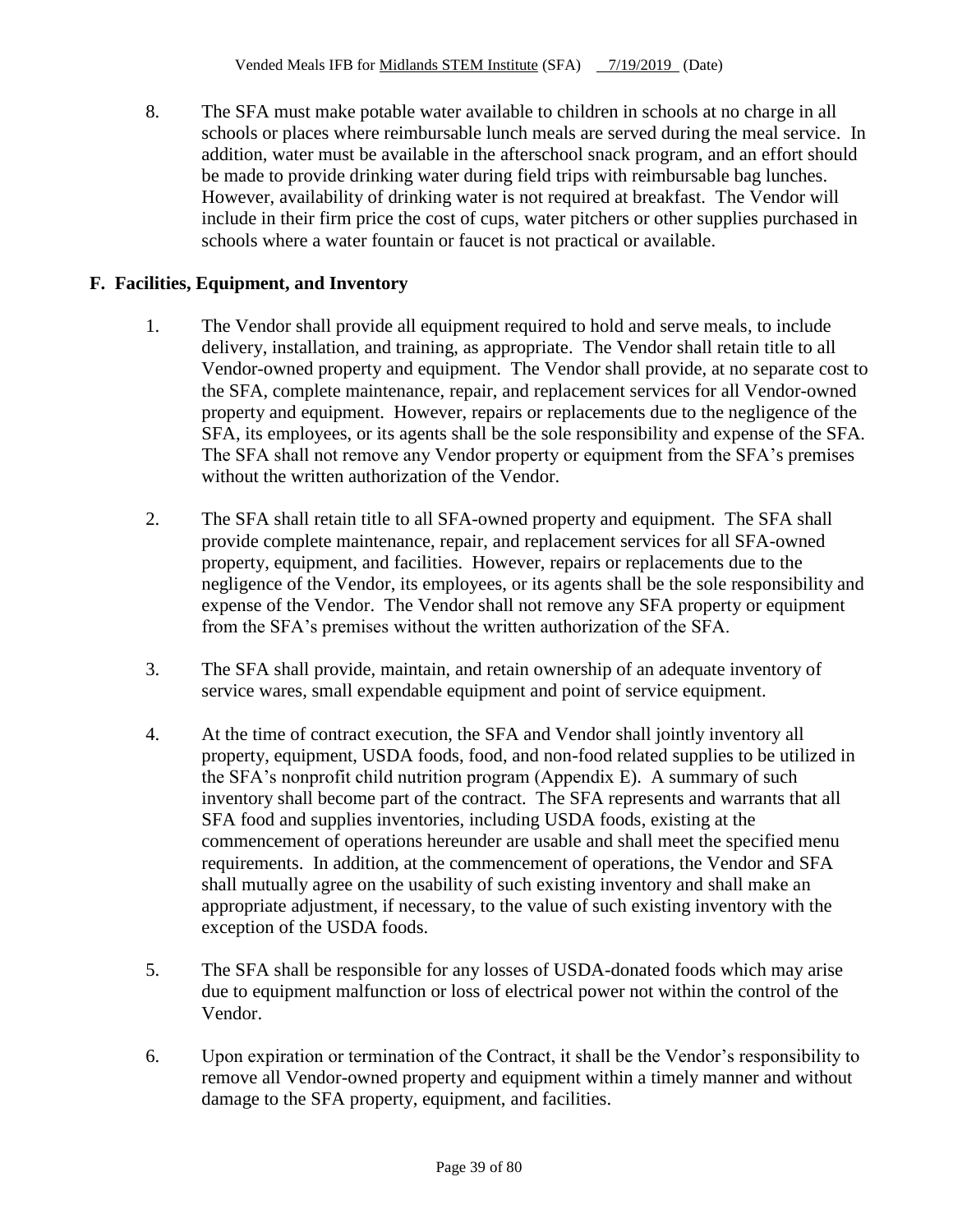# **G. Regulatory Compliance**

- 1. The Vendor and SFA mutually agree to comply with all applicable standards, orders, or requirements issued pursuant to the Clean Air Act (42 USC 7401-7671q), the Federal Water Pollution Control Act, as amended (33 USC 1251-1387), Executive Order 117389, Section 6002 of the Solid Waste Disposal Act (42 USC 82) as further specified by 2 CFR 200.322, and Environmental Protection Agency regulations (40 CFR Part 15). Any violations thereof shall be reported to the Administrator for Enforcement or other appropriate authority. Each party shall not be responsible to the other for acts beyond its control or acts caused by the negligence of the other party.
- 2. The Vendor agrees to comply with all mandatory standards and policies relating to energy efficiency as cited in the State Energy Conservation Plan issued in compliance with the Energy Policy and Conservation Act (42 USC 6201).
- 3. The Vendor shall comply with Sections 103 and 107 of the Contract Work Hours and Safety Standards Act (40 USC 327-330), as supplemented by Department of Labor regulations, 29 CFR Part 5. Under Section 103 of the Act, the Vendor shall be required to compute the wages of every laborer on the basis of a standard workday of eight hours and a standard workweek of 40 hours. Work in excess of the standard workday or standard workweek is permissible, provided that the worker is compensated at a rate not less than 1 ½ times the base rate of pay for all hours worked in excess of 40 hours in any workweek.
- 4. The Vendor shall comply with Executive Order 11246, entitled Equal Employment Opportunity, as amended by Executive Order 11375 of October 13, 1967, and as supplemented in Department of Labor regulations, 41 CFR Part 60.
- 5. The Vendor shall comply with the following civil rights laws as amended: Title VI of the Civil Rights Act of 1964; Title IX of the Education Amendments of 1972; Section 504 of the Rehabilitation Act of 1973; the Age Discrimination Act of 1975; Title 7 CFR parts 15, 15a, and 15b; the Americans with Disabilities Act; and USDA FNS Instruction 113-6, "Civil Rights Compliance and Enforcement in School Nutrition Programs."
- 6. The Vendor shall comply with the "Buy American" provision for contracts that involve the purchase of food as per 2 CFR 210.21(d) and 7 CFR Part 250.
- 7. The Vendor shall comply with the provisions of the Consumer Product Safety Act.
- 8. The Vendor shall complete and sign the *Certification of Independent Price Determination* form, Ce*rtification Regarding Drug-free Workplace* form*, Non-Collusion Affidavit,* and *Disclosure of Lobbying Activities* form and shall include these documents as part of the offer. (See Attachments H, I, J, and N.)
- 9. The Vendor shall abide by all applicable state and federal laws when providing services under this contract.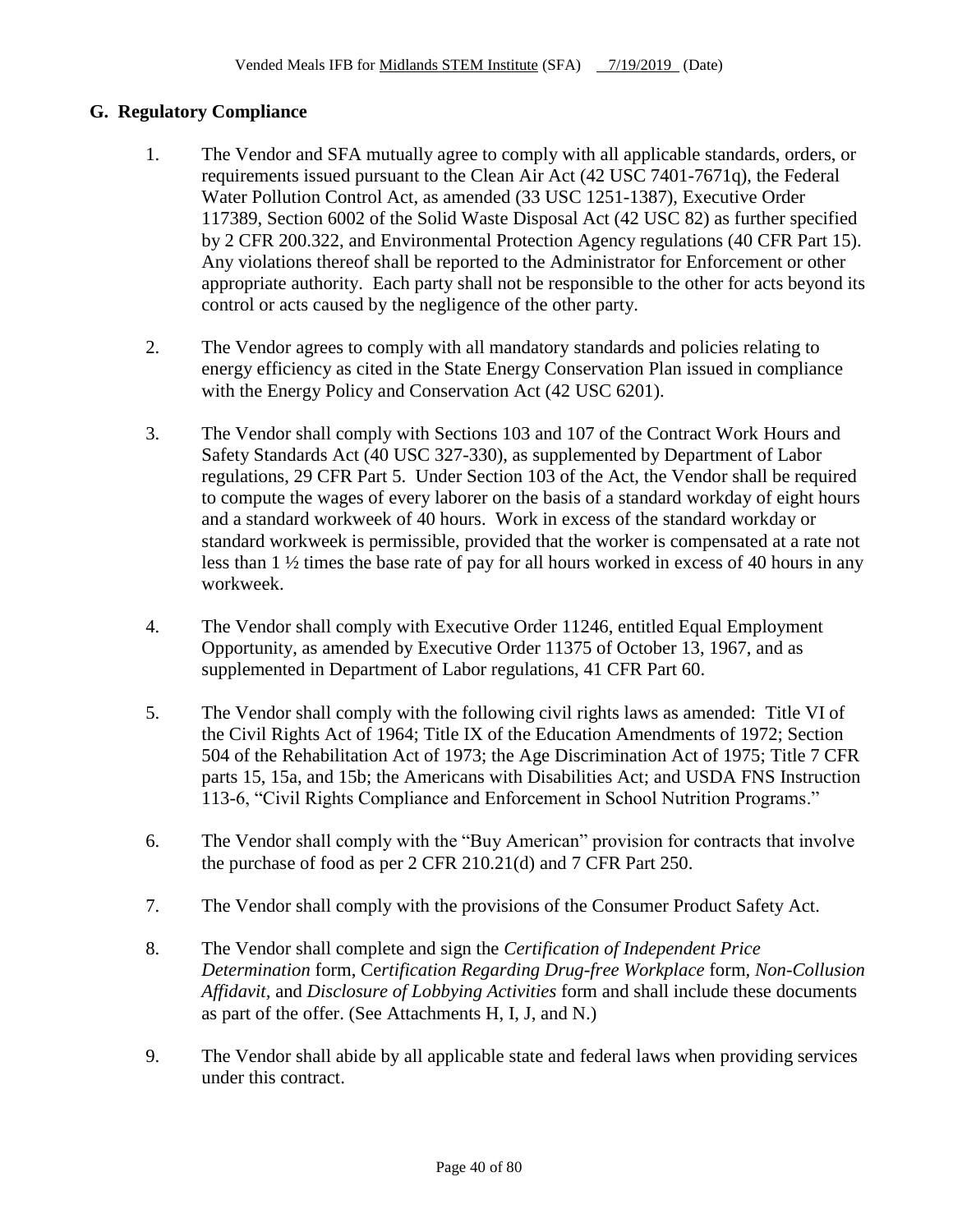- 10. The Vendor shall comply with all federal, state and local health and safety laws and regulations. All Vendor facilities shall be maintained in accordance with the Vendor's Hazard Analysis Critical Control Plan (HACCP) to ensure optimum levels of safety and quality, copies of which shall be available for review by SFA upon request. For SFA facilities, the Vendor must utilize the existing SFA food safety plan to include HACCP standards or implement a food safety plan approved by the SFA.
- 11. If the SFA/school engages in any on-site preparation of meals and/or other foods not referenced herein, the SFA/school shall be subject to state food safety requirements that may exceed those required by this IFB/contract, including but not limited to Retail Food Service Establishment Permit ("DHEC permit") and health inspection requirements administered by the South Carolina Department of Health and Environmental Control pursuant to SC Code of Regulations, R.61-25.
- 12. The Vendor shall comply with all federal, state, and local mandates regarding the identification and recall of foods from the commercial and consumer marketplaces. The Vendor shall maintain a current documented process to address and resolve food recalls, copies of which shall be available for review by the SFA upon request. This documentation shall include a means for accurate and timely communication with the SFA, as well as specific protocols to identify and remove unsafe products from schools in an expedient, efficient, and effective manner.
- 13. In accordance with the requirements contained in 2 CFR 200.213 and 7 CFR 3017.300, the Vendor certifies, by submission of this proposal and subsequent contract, that neither it nor its principals is presently debarred, suspended, proposed for debarment, declared ineligible, or voluntarily excluded from participation by any federal department or agency.

The Vendor shall notify SFA during the term of the contract and any subsequent renewal periods if the status changes for the Vendor. Pursuant to Executive Orders 12549 and 12689, a contract award (see 2 CFR 180.220) must not be made to parties listed on the government Excluded Parties List Systems in the System for Award Management (SAM), in accordance with the OMB guidelines at 2 CFR 180 that implement Executive Orders 12549 (3 CFR Part 1986 Comp., p. 189) and 12689 (3 CFR Part 1989 Comp., p. 235), "Debarment and Suspension." The Excluded Parties List System in SAM contains the names of parties debarred, suspended, or otherwise excluded by agencies, as well as parties declared ineligible under statutory or regulatory authority other than Executive Order 12549.

14. Pursuant to the Byrd Anti-Lobbying Amendment (31 U.S.C. 1352), contractors that apply or bid for an award of \$100,000 or more must file the required certification contained in Attachment N of the IFB. Each tier certifies to the tier above that it will not and has not used federal appropriated funds to pay any person or organization for influencing or attempting to influence an officer or employee of any agency, a member of Congress, officer or employee of Congress, or an employee of a member of Congress in connection with obtaining any federal contract, grant, or any other award covered by 31 U.S.C. 1352. Each tier must also disclose any lobbying with non-federal funds that takes place in connection with obtaining any federal award. Such disclosures are forwarded from tier to tier up to the non-federal award.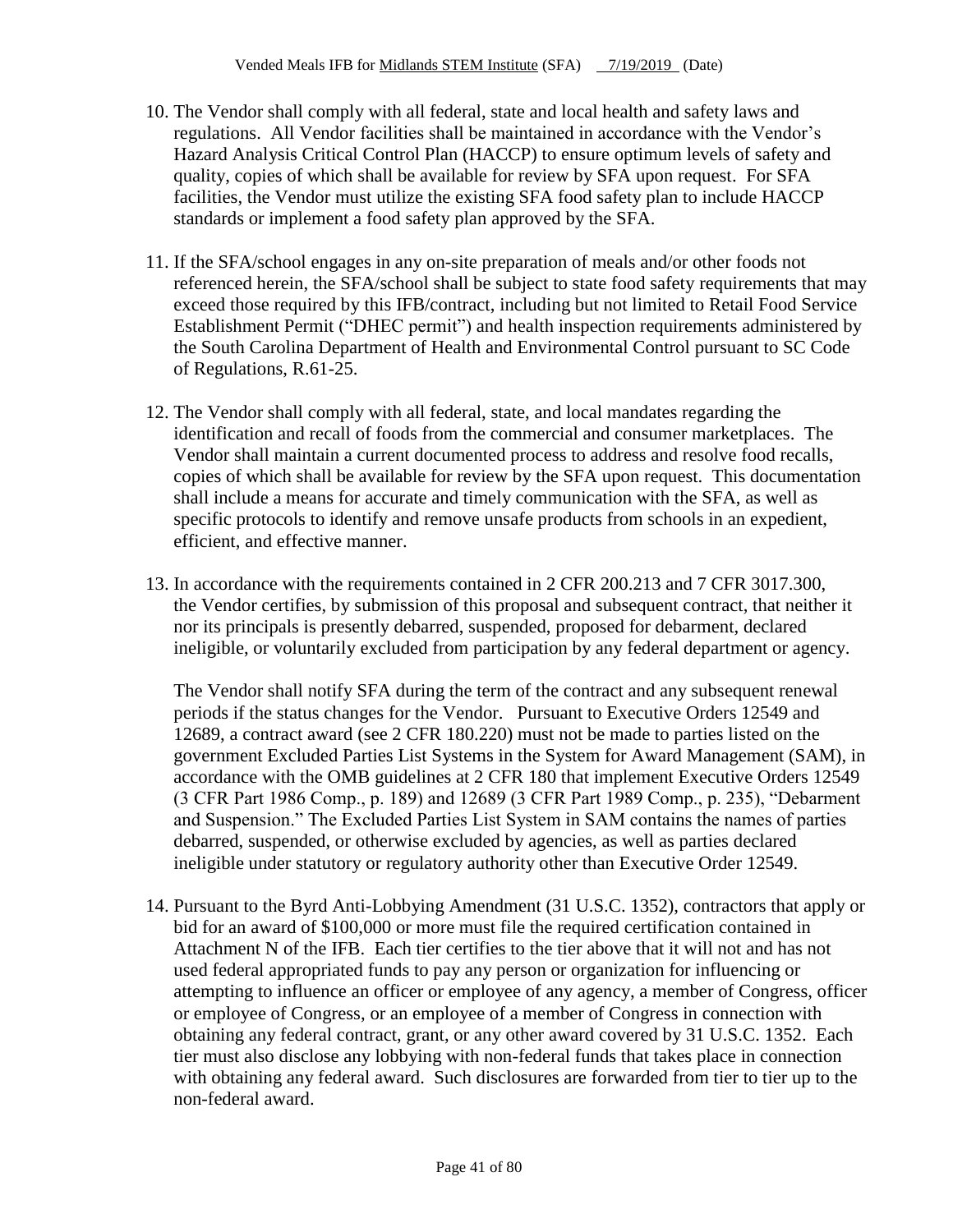## **H. Records and Record-keeping**

- 1. The Vendor shall maintain such records as the SFA will need to support its claim for reimbursement of the daily number of meals served by category. These meal counts must be reported daily. The Vendor will maintain all additional records and reports required under the aforementioned programs (supported by invoices, receipts, or other evidence) as the SFA will need to meet monthly reporting responsibilities.
- 2. The Vendor must retain revenue records broken down by source, type and category of meal or food service (a la carte sales, reduced price and full price meals, snacks and vending machine sales, etc.) as required by the National School Lunch Program and its related initiatives. All such records shall be kept on file for three (3) years after the end of the school year to which they pertain. However, in the event of any unresolved audit findings, the records shall be retained beyond the three-year period for as long as required for resolution of the issues raised by the audit.
- 3. All records of the Vendor pertaining to the SFA's child nutrition program shall be made available to representatives of the SFA, SCDE, USDA, the U.S. Comptroller General, or the U.S. General Accounting Office, upon request, at Vendor's offices during regular business hours. The Vendor shall not remove federally required records from SFA premises upon contract termination.
- 4. The SFA and Vendor must provide all documents as necessary for the independent auditor to conduct the SFA's single audit. The SFA will contract to have the single audit conducted as a regular, direct expense to SFA.
- 5. The SFA and Vendor shall mutually agree upon a paper, scanner, and/or electronic storage protocol for all records that ensures accessibility and integrity of the contents. This protocol shall also specify ownership, as well as responsibilities for licensing fees and maintenance of any equipment, software, and/or supplies.

## **I. Inspection of Vendor Facilities**

- 1. The SFA, SCDE, and USDA reserve the right to inspect the Vendor's preparation and storage facilities, as well as delivery vehicles prior to the award of a contract and at any time during the contract period, including the right to be present during preparation and delivery of food.
- 2. The Vendor must provide meals when requested for periodic inspection by the local or state health department or other authorized entity for food safety purposes.

## **J. Ordering and Delivery Specifications**

1. The SFA and Vendor shall mutually agree upon the method and schedule for transmittal of orders and deliveries (including adjustments for holidays, vacations, and other scheduled closures) to ensure the shortest lead time possible to minimize inventory levels at schools. The SFA and Vendor shall make all reasonable efforts to provide the maximum advance notification possible in the event of weather-related closures or other unforeseen events.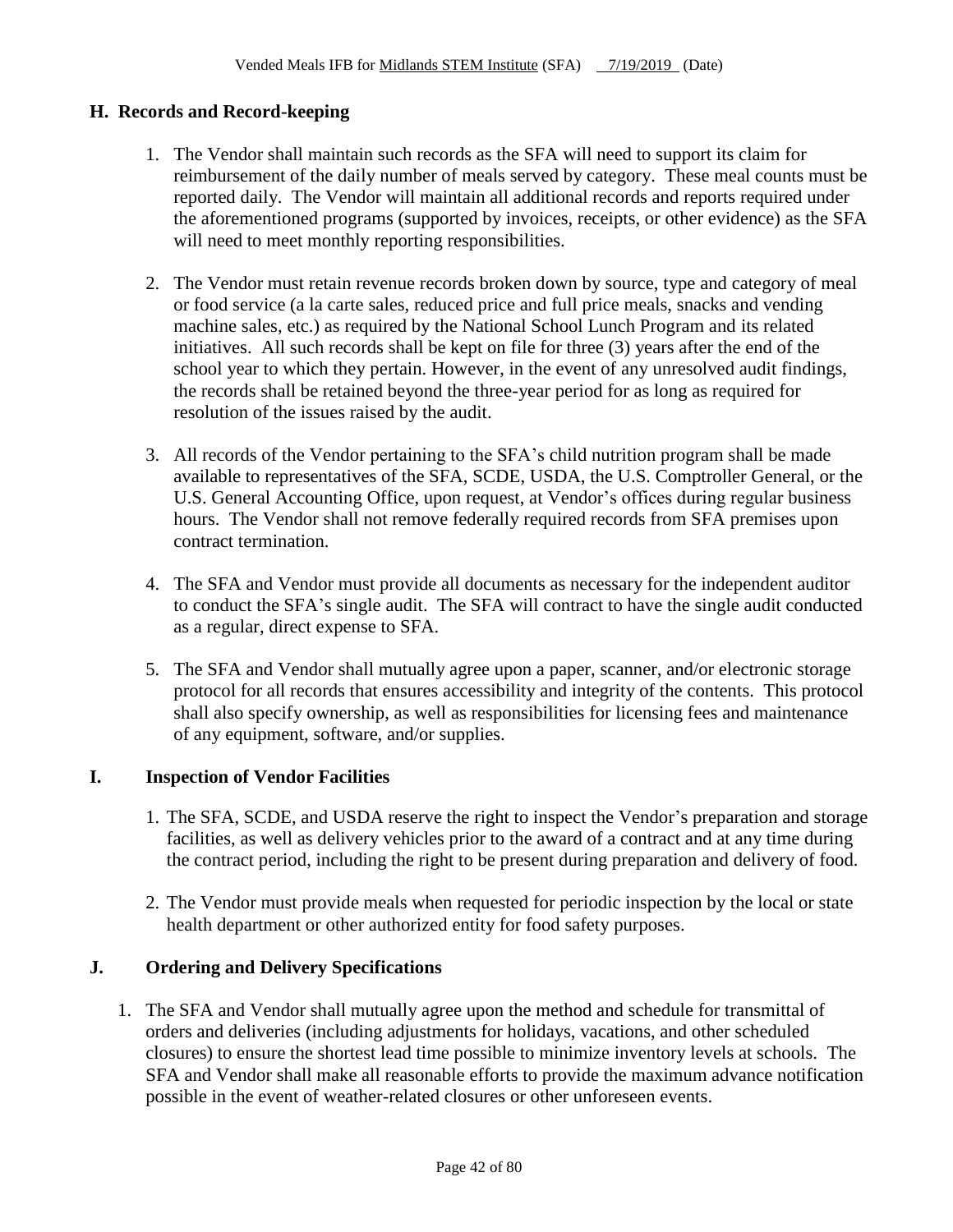- 2. At a minimum, the Vendor shall provide preprinted order guides with current pricing for recording and transmitting orders. The Vendor shall also remove non-bid products from order guides. If Internet-based or other electronic ordering systems are used, the Vendor shall provide training and technical support to SFA and school staff. The Vendor shall also block non-bid products from being available for ordering.
- 3. Meals shall be delivered in accordance with the specification contained herein, as well as the approved menu cycle. In out-of-stock situations, the Vendor may deliver meals equal or superior to the out-of-stock meals. The substituted meals shall be delivered at a price equal to or lower than the out-of-stock meals. The SFA shall be notified at least 48 hours in advance of an out-of-stock condition, to include the transmittal of nutritional information and related documentation. The SFA shall approve the meals being replaced within 24 hours of notification by the Vendor. The Vendor shall provide appropriate indication of substituted meals on the invoice or via separate invoice. The Vendor assumes liability for unidentified allergens related to substituted meals. Unauthorized substitutions and/or chronic patterns of substitutions may be considered grounds for termination of the contract by the SFA and may constitute grounds for the rejection of future offers submitted by the Vendor.
- 4. All refrigerated food shall be delivered at a minimum internal temperature of  $40^{\circ}$  F or below.
- 5. Frozen food shall be delivered at a minimum internal temperature of  $0^{\circ}$  F or below, with no evidence of thawing and refreezing, including but not limited to ice crystals, freezer burn, discoloration, and/or odors.
- 6. Hot food shall be delivered at a minimum internal temperature of  $140^{\circ}$  F or higher.
- 7. The Vendor's drivers and helpers shall request the authorized school representative to verify the accuracy of quantities and code numbers of all meals, as well as the temperature and overall condition of meals. The authorized school representative shall sign each delivery ticket. Variations from the norm (i.e., shortages, damages, etc.) shall be noted on each ticket by the authorized school representative and initialed by both the driver and school receiver. The Vendor shall not be required to issue credits for errors not detected at time of delivery, except for hidden damage or failure to meet product specifications. Drivers and helpers shall deliver merchandise into designated storage areas (dry, chilled, and frozen). Drivers or helpers shall not be required to stow merchandise on shelves nor remove containers from master cases. Upon receipt, the SFA is responsible for ensuring compliance with the SFA's food safety plan.
- 8. If an emergency prevents the Vendor from delivering meals, the Vendor shall notify the SFA's authorized representative immediately by phone and electronic mail indicating the reasons for the problem and any available options to prevent disruption of meal service.
- 9. The SFA reserves the right to inspect and assess the quality of the meals. The SFA may reject any meals or components of meals that are unwholesome, of poor quality, damaged, incomplete due to inadequate portion sizes or missing number of components, or delivered in unsanitary conditions such as incorrect temperatures. The SFA will contact the Vendor immediately regarding the reasons for rejected meals or if an inadequate number of meals is delivered. If the Vendor cannot replace meals in time for meal service, the SFA can obtain meals from another source and deduct the actual cost of such meals from the monthly bill of the Vendor.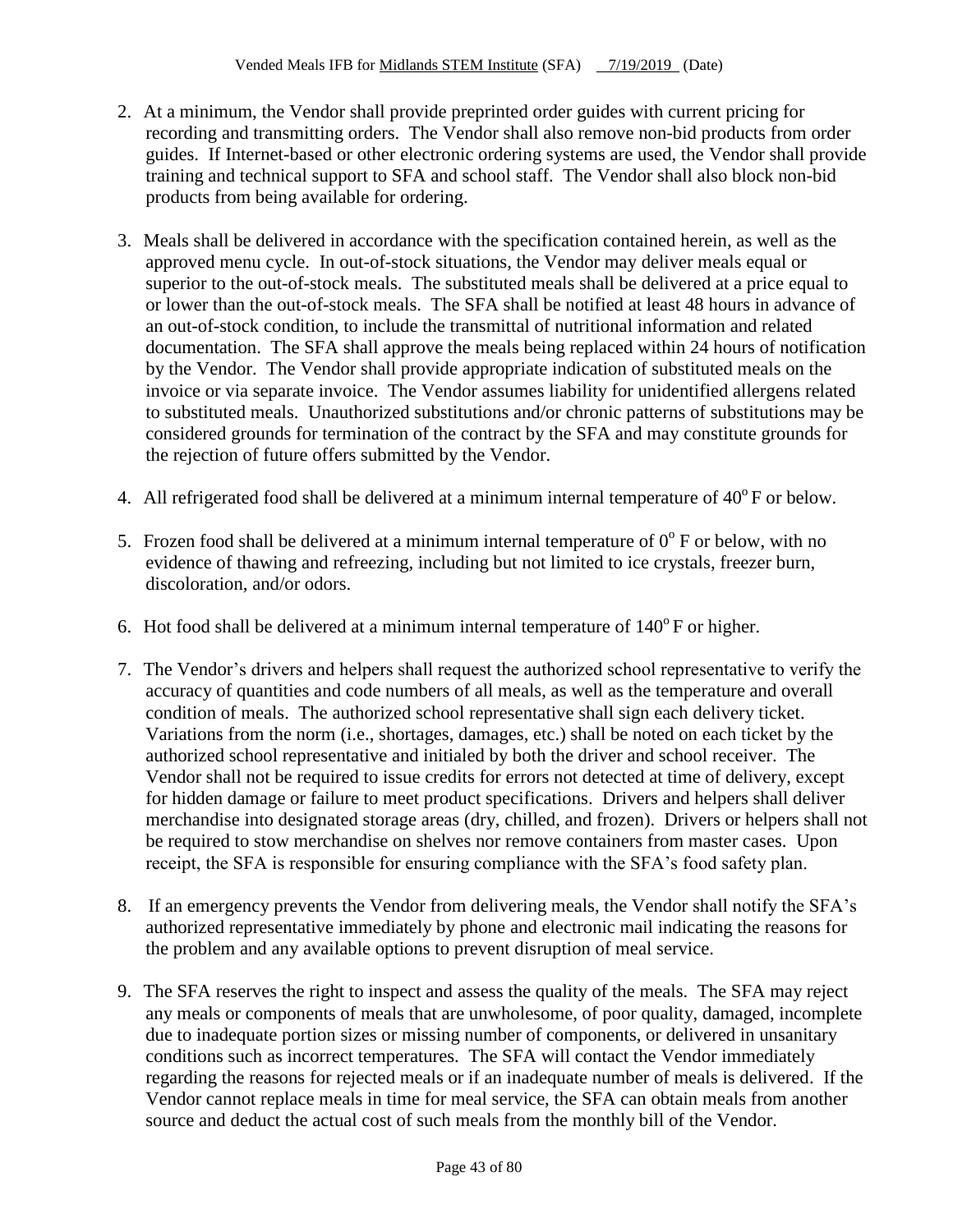10. The SFA will not pay for daily meal deliveries made later than the regularly scheduled lunch or breakfast periods as listed on Appendix A, or as otherwise stated herein.

# **K. Packaging Specifications**

- 1. All packaging shall meet the appropriate HACCP and related food safety guidelines. Cartons shall be labeled with appropriate identifying information, including but not limited to: vendor or producer's name and plant address; meal type and food items; date of production; and quantity of individual units per carton. Cartons and containers shall be new, appropriately designed for the meals, and sturdy enough to protect the safety and quality of meals from their original production through the final on-site preparation and meal service.
- 2. Packaging for individual meals intended to be served hot shall have an airtight closure and be capable of withstanding temperatures of at least  $350^{\circ}$  F or higher based on instructions provided by the Vendor to the SFA for final preparation prior to meal service. Packaging for bulk meals intended to be served hot shall be in stainless steel containers with lids and a depth of no more than four (4) inches.
- 3. Packaging for individual meals intended to be served cold and/or at room temperature shall have an airtight closure (as appropriate) and be capable of withstanding changes in temperatures without tearing or ripping under conditions or normal use. Packaging for bulk meals intended to be served cold and/or at room temperature shall be in food-grade containers with lids and a depth of no more than four (4) inches.
- 4. Meals should be delivered with condiments (as included in the menu specifications and/or nutrient analysis), beverage straws, napkins, and disposable utensils, as applicable.

## **L. Procurement**

- 1. The Vendor shall be responsible for purchasing all food and related supplies, and they shall be used solely in the SFA's nonprofit child nutrition program. The specifications including grade, purchase unit, style, weight, ingredients, formulations, etc. shall conform to the minimum food specifications found in Attachment D.
- 2. The Vendor must follow the procurement regulations as described in 2 CFR Part 200. The Vendor and SFA shall establish a written procurement plan that describes the child nutrition program's procedures for the acquisition of food, supplies, services, and equipment in accordance with federal, state and local laws. The procurement plan must include a system that enables each school site to confirm that food, supplies, and services that are procured are identical to those received. The Vendor may not serve as the Vendor unless the SFA's contract official approves an appropriate bid process to be followed to assure free and open competition according to 2 CFR 200.
- 3. The Vendor shall not assign or subcontract in whole or in part its rights or obligations under any contract resulting from response to this IFB without prior written consent of the SFA. Any attempted assignment without said consent shall be void and of no effect.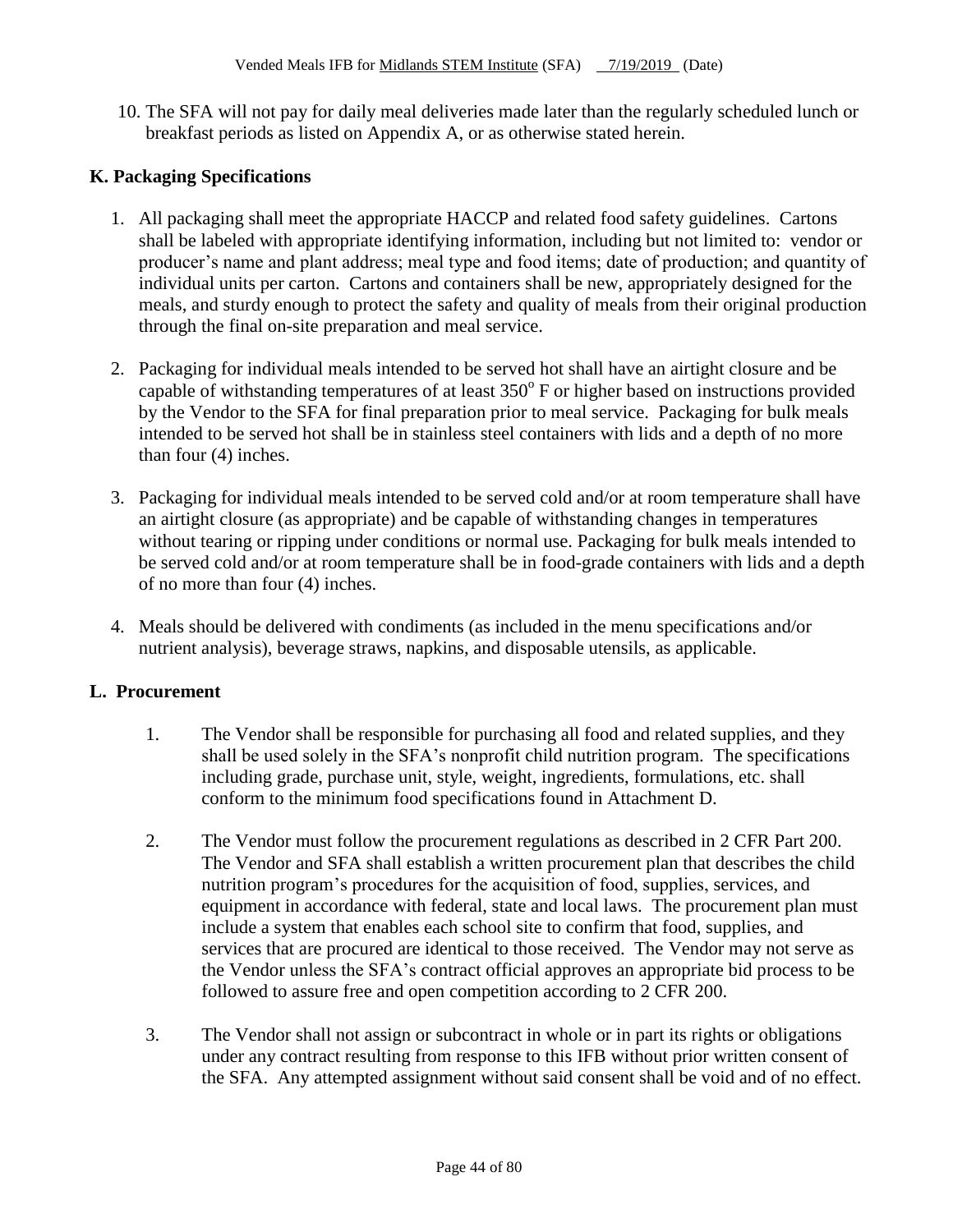- 4. If the effective dates of any procurement contract that should be signed as a result of this IFB extend beyond the current state or federal fiscal year, the contract will be conditional upon the availability and receipt of federal, state and/or local funds.
- 5. All procurement records and supporting documentation shall remain on the premises and shall be made available to representatives of the SFA, SCDE, the State Attorney General, USDA, the U.S. Comptroller General, or the U.S. General Accounting Office, upon request. In the event of termination of the contractual agreement prior to the expiration of the records retention period specified in this IFB, copies of the procurement records supporting documentation shall be provided to the SFA.

## **M. Accounting Practices, Revenues, and Receipts**

- 1. All federal and state reimbursements and cash receipts shall be utilized solely in the SFA's nonprofit child nutrition program or for the improvement of such child nutrition program. All cash receipts shall be turned over to the SFA for deposit in the SFA's nonprofit school food service account. The SFA represents and warrants that all financial and operating information provided by the SFA to the Vendor is true, complete, and correct and presents fairly and accurately all items of revenue and expense of the SFA's nonprofit child nutrition program.
- 2. All books and records relating to the child nutrition program operation shall be made available, as required by state and federal regulations, for inspection and audit by the SFA, state or federal auditors.
- 3. In accordance with 7 CFR 250.51(a) and (b), the Vendor must credit the SFA for the value of all USDA-donated foods received for use in the SFA's meal service in the school year, or at least an annual basis, through invoice reductions, refunds, discounts, or other means.
- 4. Within twenty calendar (20) days after the end of each accounting period, the Vendor will submit to the SFA an invoice for the SFA's financial obligation for such accounting period. All invoices for services shall be paid ten (10) calendar days after the receipt of a correct invoice. The invoices shall display all services performed for the previous calendar month. Within thirty (30) days following the end of the current year, the Vendor shall submit to the SFA an operating statement for the current year and shall pay to the SFA the amount, if any, due or shall submit an invoice to the SFA.
- 5. All invoices presented for payment that are not paid within 30 calendar days of the date of the invoice shall be subject to a late fee with terms outlined in the contract. Any late fees or other penalties must be paid from the SFA's General Fund. Payment of late fees or other penalties, from the SFA's nonprofit school food service account is not allowable.
- 6. The Vendor must have an audit performed by an independent audit firm engaged by the Vendor. The audit must report on the Vendor's control, structure, policies, and procedures. A copy of the current audit must be retained on file by the SFA. Failure of the Vendor to provide the required audit will result in non-renewal of the contract.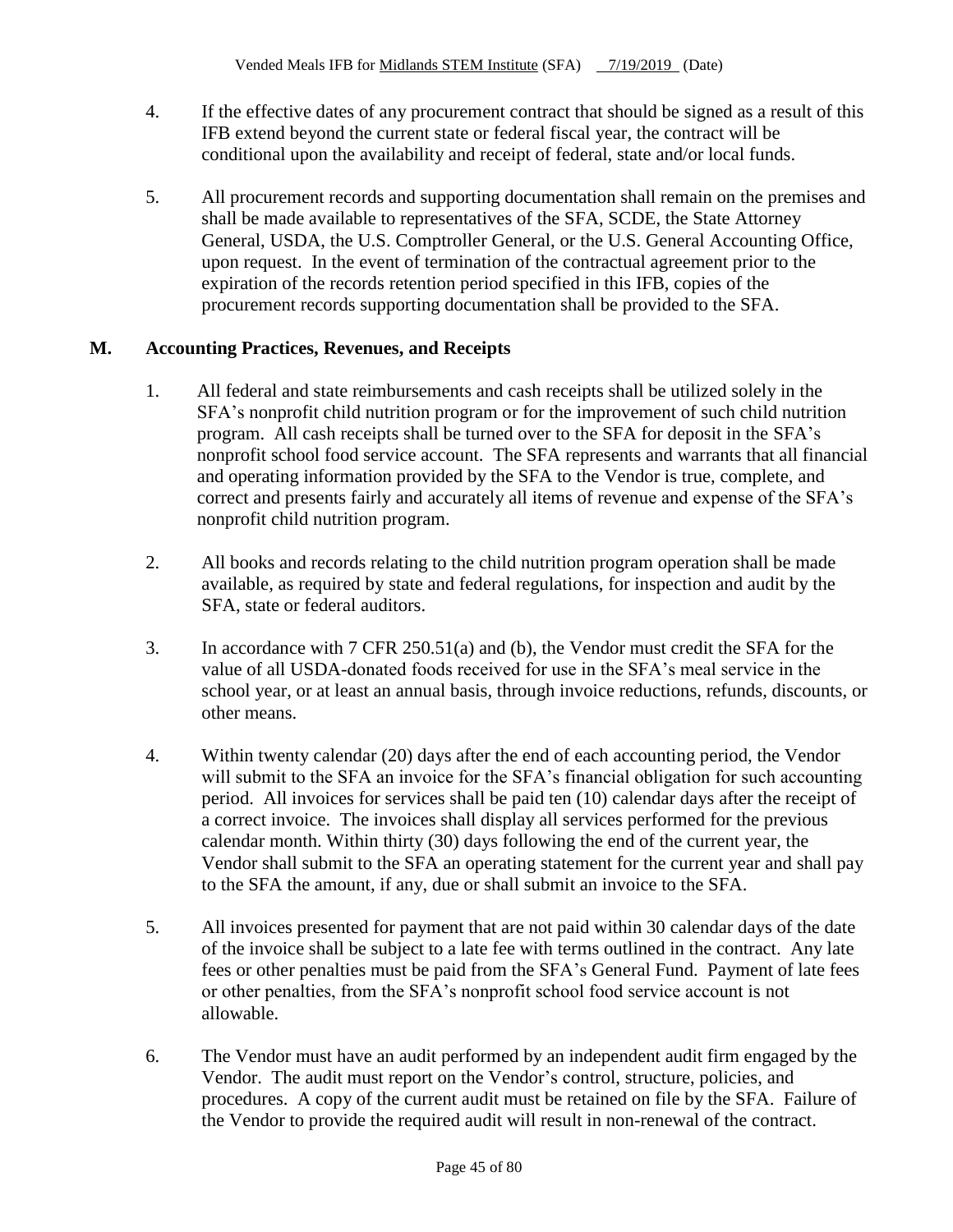## **N. Licenses, Fees and Taxes**

- 1. Unless otherwise specified herein, the SFA shall obtain and post all federal, state and local licenses, permits, and other documents required to operate a nonprofit child nutrition program.
- 2. The SFA shall be responsible for all sales, use, excise taxes, as well as all other state and local taxes attributable to the SFA's nonprofit child nutrition program. The cost of all such licenses, permits and, taxes shall be charged as direct costs to the SFA.

## **O. Insurance**

- 1. The Vendor is required to be insured adequately to support the terms of the contract. The Vendor shall maintain the insurance coverage set forth in this contract provided by insurance companies authorized to do business in the State of South Carolina. The Vendor may utilize a combination of primary and excess coverages to meet minimum limits referenced herein. However, if excess coverage is used, the Vendor acknowledges its due diligence responsibility regarding the coordination of insurers and policies to ensure there are no limitations or exclusions in coverage.
- 2. The Vendor shall have in effect during all times under this contract, comprehensive general liability insurance, including products and completed operations liability, contractual liability, independent contractor's liability coverage and personal injury coverage. Minimum coverage shall be \$1,000,000 per occurrence.
- 3. The Vendor agrees to provide automobile liability insurance covering all owned, hired, and non-owned vehicles used by the Vendor with the minimum coverage of \$1,000,000 combined single limit per accident.
- 4. The Vendor agrees to provide workers' compensation insurance as required by law, including employee liability coverage up to \$1,000,000.
- 5. The Vendor shall provide fire and theft insurance at its own expense to cover any risk created by fire and/or theft to its property located on the premises of the SFA. The Vendor further agrees to provide all necessary fire and/or theft insurance to cover clothes, garments, and other articles owned by its employees.
- 6. The Vendor agrees to name the SFA as an additional insured on all insurance policies associated with services performed under this contract.
- 7. A Certificate of Insurance evidencing all coverage and specified amounts requested is required before work commences under this contract, as well as all subsequent contract renewals. All insurance policies required as a result this contract shall provide for notice of change or cancellation directly to the SFA in accordance with applicable policy provisions.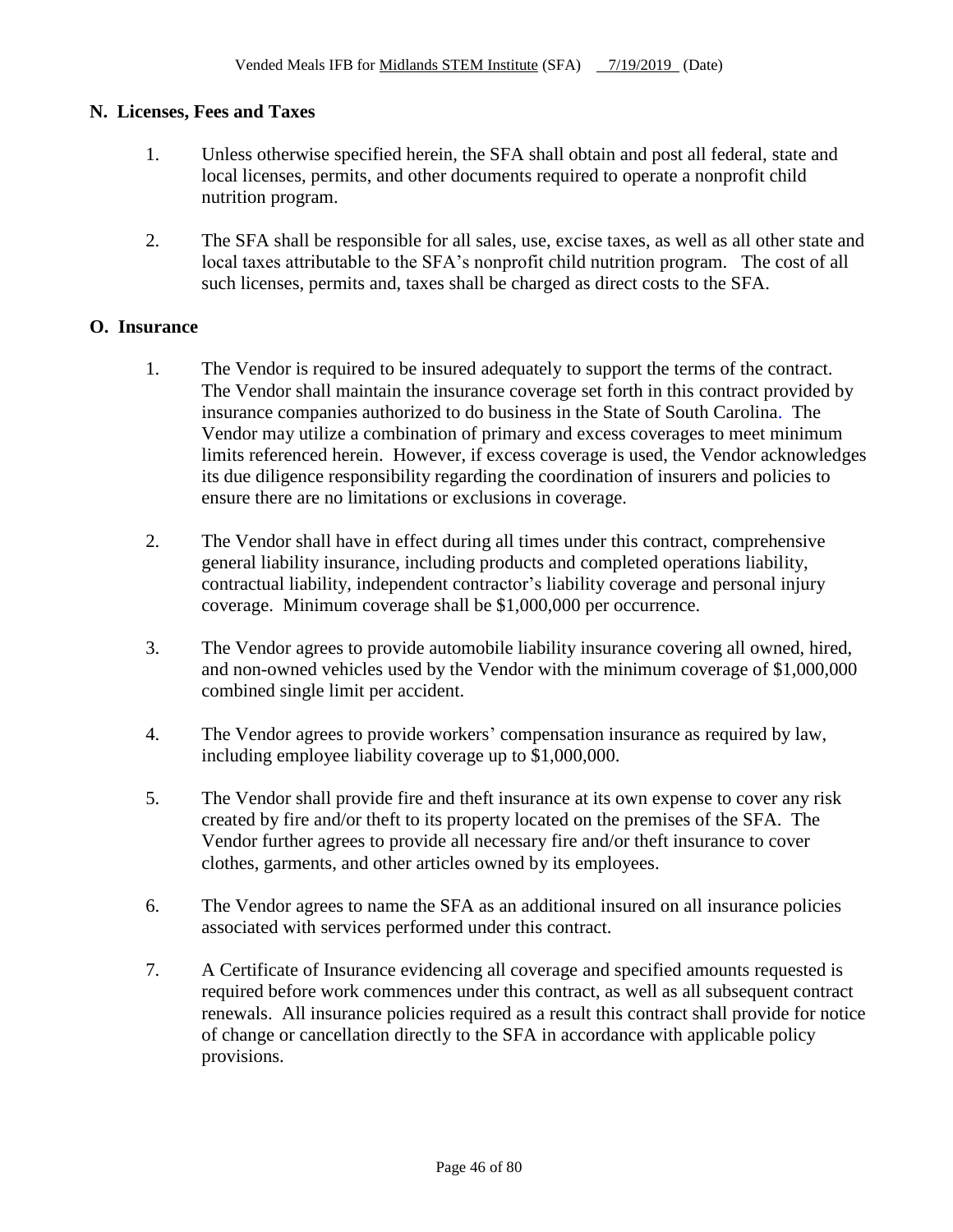## **P. Proprietary Information**

- 1. During the term of the contract, the Vendor may grant to the SFA a nonexclusive right to access certain proprietary materials of the Vendor, including, but not limited to, signage, operating or other manuals, recipes, menus and meal plans, and computer programs relative to or utilized in the Vendor's business or the business of any affiliate of the Vendor.
- 2. The SFA shall not disclose any of the Vendor's proprietary information or other confidential information, directly or indirectly, during or after the term of the contract. The SFA shall not photocopy or otherwise duplicate any such material without the prior written consent of the Vendor. All trade secrets and other confidential information shall remain the exclusive property of the Vendor and shall be returned to the Vendor immediately upon termination of the contract.
- 3. The SFA agrees that all proprietary computer software programs, marketing and promotional literature and materials used by the Vendor on the SFA's premises in connection with the food services provided by Vendor under this contract shall remain the property of the Vendor notwithstanding the fact that the SFA may have received a charge for the use of such proprietary materials in connection with the SFA's child nutrition program.
- 4. Upon termination of the contract, all use of trademarks, service marks and logos owned by the Vendor or licensed to the Vendor by third parties shall be discontinued by the SFA, and the SFA shall immediately return to the Vendor all proprietary materials.
- 5 The Vendor acknowledges that during the course of this contract, the Vendor shall have access to business systems, techniques, and methods of operation developed at the expense of the SFA and the Vendor acknowledges that the assets belong to the SFA. The Vendor agrees to keep such information confidential and shall not disclose such information directly or indirectly during or subsequent to the term of this contract.

## **Q. Term and Termination**

- 1. This Contract between the Vendor and SFA shall remain in force for one (1) year unless terminated sooner as herein provided. Options for yearly renewals may not exceed four (4) additional years.
- 2. If either party shall fail or be unable to perform or observe any of the terms or conditions of this contract for any reason other than excused performance reasons stated, the party claiming such failure shall give the other party a written notice of such breach. If, within thirty (30) days from such notice the failure has not been corrected, the injured party may terminate the contract for cause by giving sixty (60) calendar days written notice, or, in the case of the SFA, effect such other arrangements as the SFA deems desirable during the continuation of the Vendor's inability or failure to perform.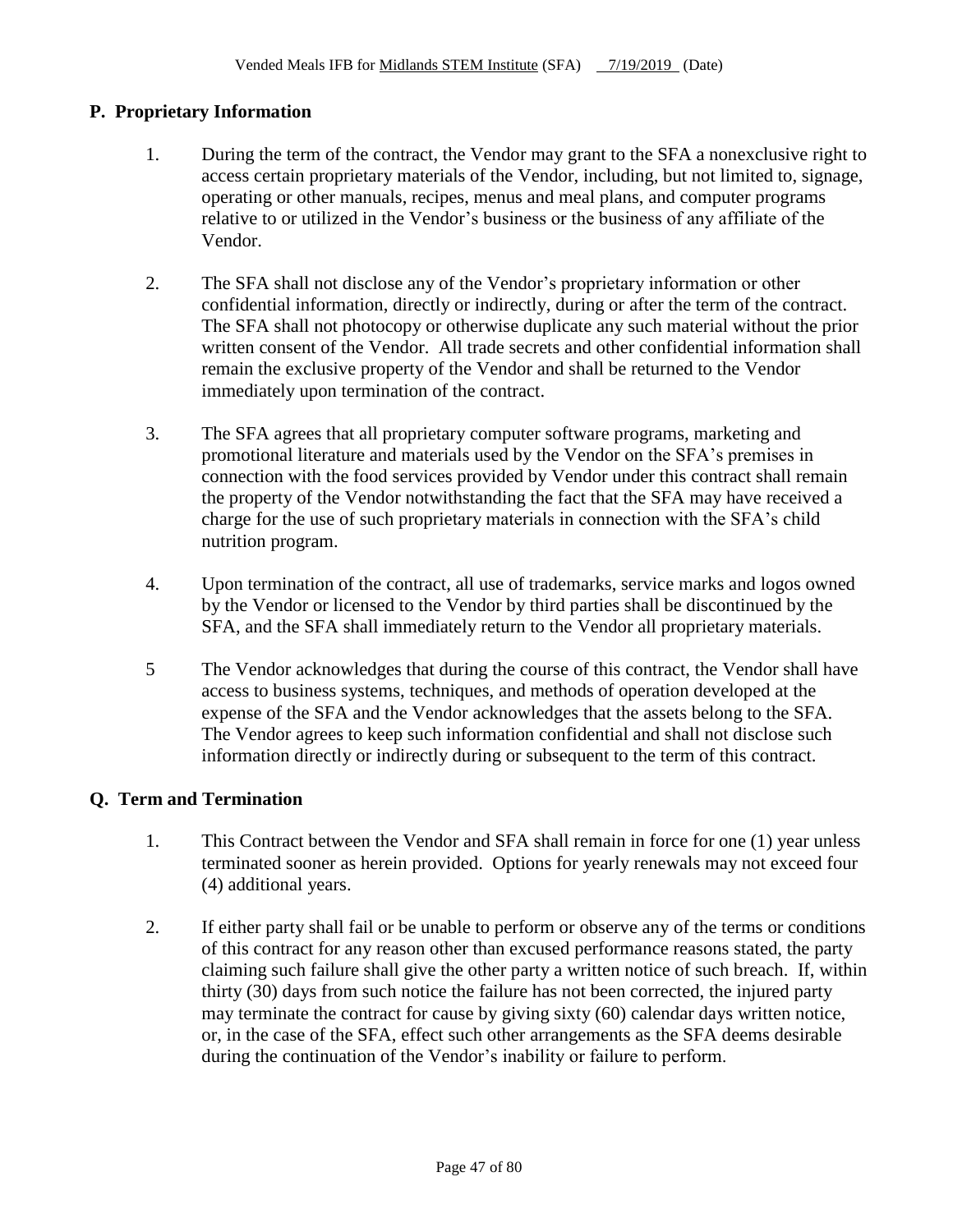- 3. Neither the Vendor nor the SFA shall be responsible for any losses resulting from the failure to perform any terms or provisions of the contract, except for payments of monies owed, if the party's failure to perform is attributable to: war, riot, acts of public enemies, or other disorders; strike or other work stoppage; fire; flood; or any other act not within the control of the party whose performance is interfered with, and which, by reasonable diligence, such party is unable to prevent. Any such occurrence shall be referred to as a "Force Majeure."
- 4. In the event of a Force Majeure, which interferes with the operation of the SFAs child nutrition program, upon request, the Vendor will take all reasonable steps to continue to provide service upon the terms and conditions satisfactory to the Vendor and SFA.
- 5. In the event that the Vendor is not able to perform under this contract due to events beyond its reasonable control (i.e., strike, labor or material shortage, fire, flood, or other casualty or Acts of God), the SFA may, at their option, terminate this contract and assume control of the facilities, equipment, food, supplies, expendables, etc., necessary for the continued operation of the SFA's child nutrition program operation.
- 6. Notwithstanding any other provision of this contract, both parties shall be deemed to have retained any and all administrative, contractual, and legal rights and remedies to which they may be entitled.
- 7. The SFA agrees that if, upon being advised in writing by the Vendor that the Vendor's services are not returning a fair and equitable profit, the SFA and the Vendor fail to effectuate new financial arrangements within thirty calendar (30) days that rectify this problem, this contract may thereupon be terminated by the Vendor by giving sixty (60) days written notice to the SFA.
- 8. The SFA or FMSC may terminate this contract for convenience, subject to the relevant provisions of the South Carolina Consolidated Procurement Code (South Carolina Code of Laws, Title 11, Section 35, the South Carolina Code of Regulations, R.19-445, and the Procurement Compendium (currently Version 2.0.1 (June 2015)) and/or the SFA's local procurement code, as applicable.
- 9. In the event of a change in the funding from federal and/or state sources, the SFA reserves the right to modify or terminate the contract, as necessary.
- 10. The SFA may terminate this contract for breach/neglect as determined by the SFA when considering such items as failure to maintain and enforce required standards of sanitation, failure to maintain proper insurance coverage, failure to provide required information statements, failure to maintain quality of food and service at a level satisfactory to the SFA, or failure to comply with federal and state regulations. The SFA is the responsible authority without recourse to SCDE, USDA, and any other associated governmental entities for the settlement and satisfaction of all contractual and administrative issues arising for the transaction. Such authority includes, but is not limited to, source evaluation, protests, disputes, claims, or other matters of contractual nature. Matters concerning violations of the law will be referred to the local, state, or federal authority that has proper jurisdiction.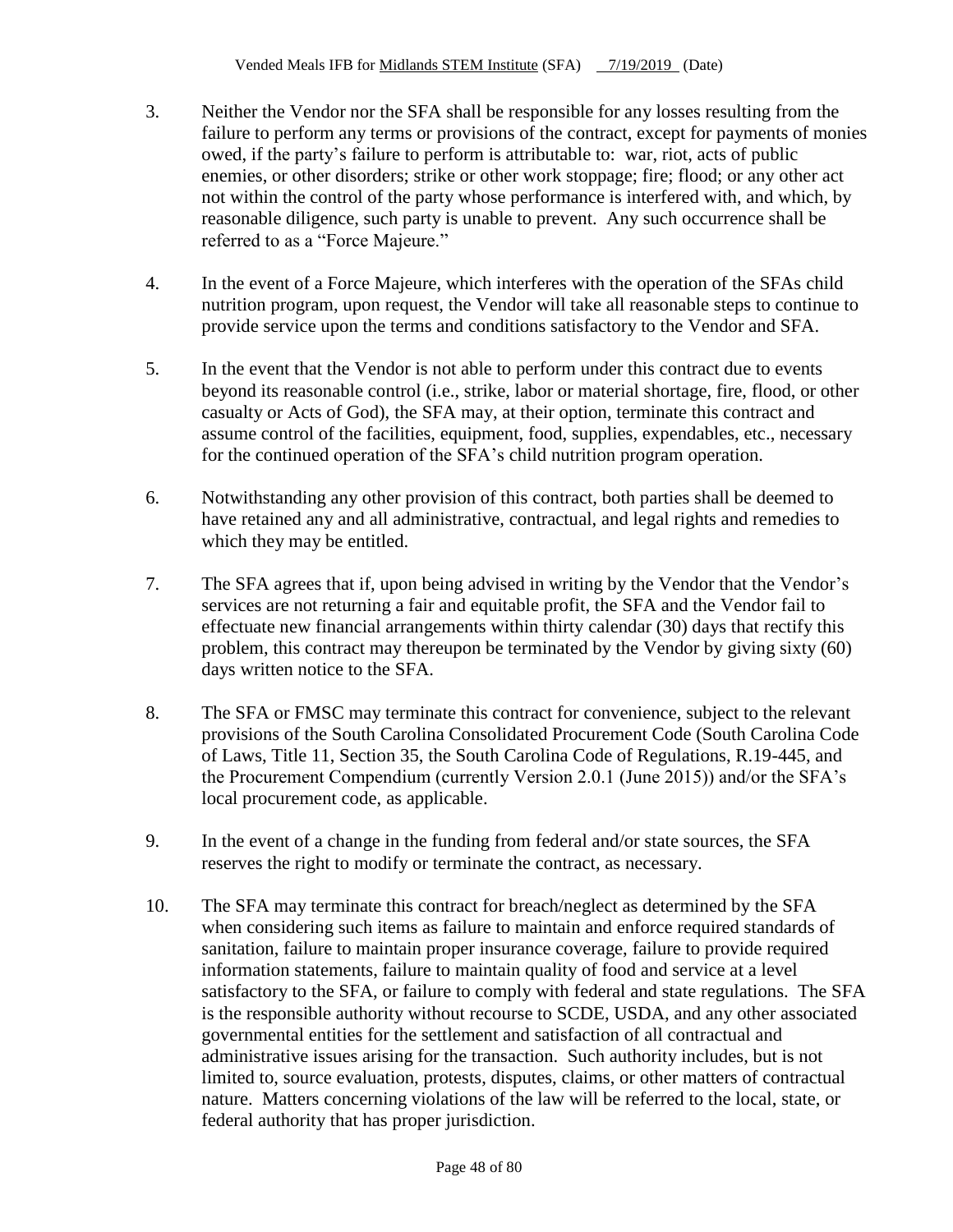11. Upon the termination or expiration of the contract, the Vendor shall, as soon thereafter as is feasible, vacate all parts of the SFA premises occupied by the Vendor and return the premises to the SFA, together with all the equipment furnished by the SFA pursuant to this contract, in the same condition as when originally made available to the Vendor, excepting reasonable wear and tear, as well as fire and other casualty loss.

## **R. Additional Conditions**

- 1. No oral interpretations of the IFB requirements shall be binding on the SFA. All changes in the IFB requirements shall be in writing and shall be issued in the form of an amendment to the IFB no less than five (5) calendar days prior to the bid opening.
- 2. By entering a response to this IFB, the Vendor certifies that the corporation, firm or person is submitting an offer for the same materials, supplies, equipment, or services as specified in the IFB. The Vendor certifies that the offer is in all respects fair and without collusion or fraud. The Vendor certifies that they understand that collusive bidding is a violation of federal law and can result in fines, prison sentences and, civil damage awards.
- 3. Conflicts of interest, gratuities and kickbacks or other inducements are prohibited. Any employee or official of the SFA, elective or appointive, who shall take, receive, or offer to take or receive, either directly or indirectly, any rebate, percentage of contract, money, or other things of value as an inducement or intended inducement in the procurement of business or the giving of business for, or to or from, any person, partnership, firm, or corporation, offering, bidding for, or in open market seeking to make sales to the SFA shall be deemed guilty of a felony, and upon conviction, such person or persons shall be subject to punishment in accordance with state and federal laws.
- 4. Contracts that permit receipts and/or expenses to accrue to the Vendor are prohibited.
- 5. The SFA reserves the right to accept and/or reject any and all offers in the best interest of the SFA. The Vendor agrees that only a fixed firm price contract shall be acceptable. Offers that are submitted based on a "cost-plus-a-percentage-of-cost" or "cost-plus-a percentage-of-income" basis are prohibited and will not be accepted.
- 6. Final acceptance of any contract as a result of response to this IFB shall be subject to approval by the South Carolina Department of Education. This approval requirement shall also extend to any future amendments that may constitute a material change to the contract, as well as the allowable contract renewals specified herein.

# **S. Meal Pricing**

- 1. All prices quoted in the offer must be calculated based on the menu(s) in Appendix C. Milk will be supplied by the Vendor (specify Vendor or SFA).
- 2. The price per meal must include the meal, milk (if provided by the Vendor), condiments, serving utensils if applicable, packaging and containers needed to transport food in a sanitary manner, and transportation to the SFA.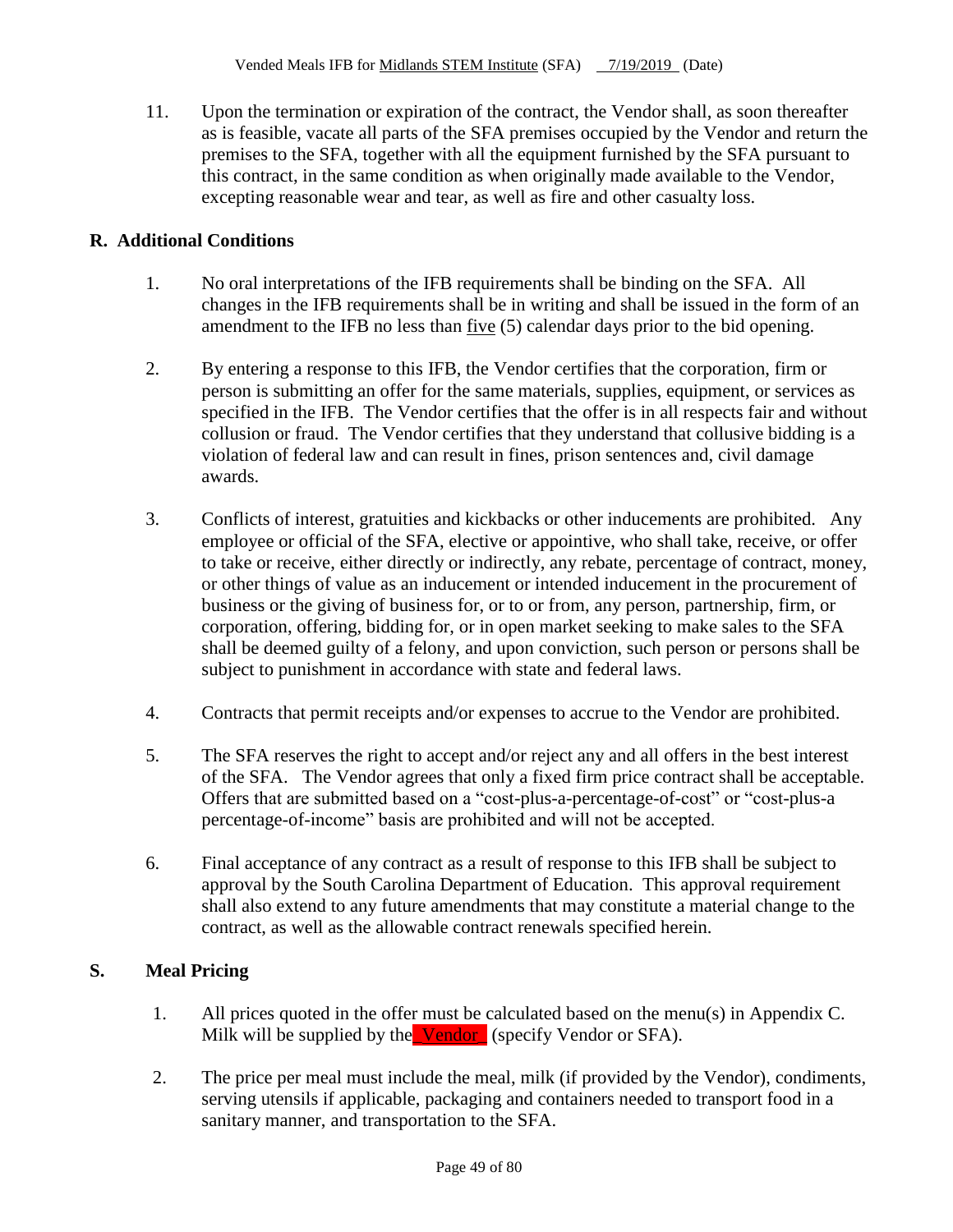- 3. All offers must be submitted using the Bid Summary form attached herein. All rates must be written in ink or typed in the blank spaces(s) provided and then estimated totals must be carried out to the second decimal and must not be rounded.
- 4. The bid price must be calculated net of applicable discounts, rebates, and credits received by the Vendor and must not include the use of USDA foods, alternate pricing structures such as guaranteed USDA food credits, or Offer vs. Serve credits unless otherwise stated herein.
- 5. The SFA is not obligated to purchase any minimum number or dollar amount of meals under this contract.
- 6. The Vendor shall receive a fixed meal rate for each reimbursable breakfast, lunch, afterschool snack and/or summer meal served.
- 7. The Vendor shall credit the SFA's monthly invoice for the value of all USDA-donated foods as specified herein. The credit shall be recorded as a separate line item entry. Attached to the invoice shall be a detailed list of USDA-donated food items used.
- 8. The Vendor shall submit separate invoices for meals and special functions provided outside of regular child nutrition program activities.

## **T. Vendor Personnel Standards**

Vendor personnel shall present a professional appearance at all times while on SFA property. Personnel shall be neat, clean, well-groomed, properly uniformed, and conduct themselves in a respectable and courteous manner. In addition, all personnel shall possess and display proper identification. Tobacco products, alcohol, and drugs, as well as guns, knives, or other weapons shall not be allowed on SFA premises. The SFA shall provide the Vendor with written documentation as to any additional personnel standards and/or restrictions, as well as on-site safety and security guidelines.

The Vendor shall obtain, at their expense, criminal background checks for all personnel associated with the performance of the contract. The Vendor shall not permit employment of any person with a criminal record without written permission of the SFA. Upon request of the SFA, the Vendor shall provide proof that such background checks were executed and the SFAmandated employment restrictions were followed.

The SFA reserves the right to prohibit any employee of the Vendor from providing services on SFA property or at SFA events if the SFA determines, in its sole discretion, that such employee poses a threat to the safety or well-being of students, SFA/school personnel, or others.

## **U. Customer Service and Support Functions**

The Vendor shall provide a direct representative to screen and/or discuss orders with the SFA on a weekly basis. In addition, this representative shall also serve as the primary point of contact for the SFA to ensure Vendor compliance with the terms and conditions of the contract, as well as resolve any customer service issues.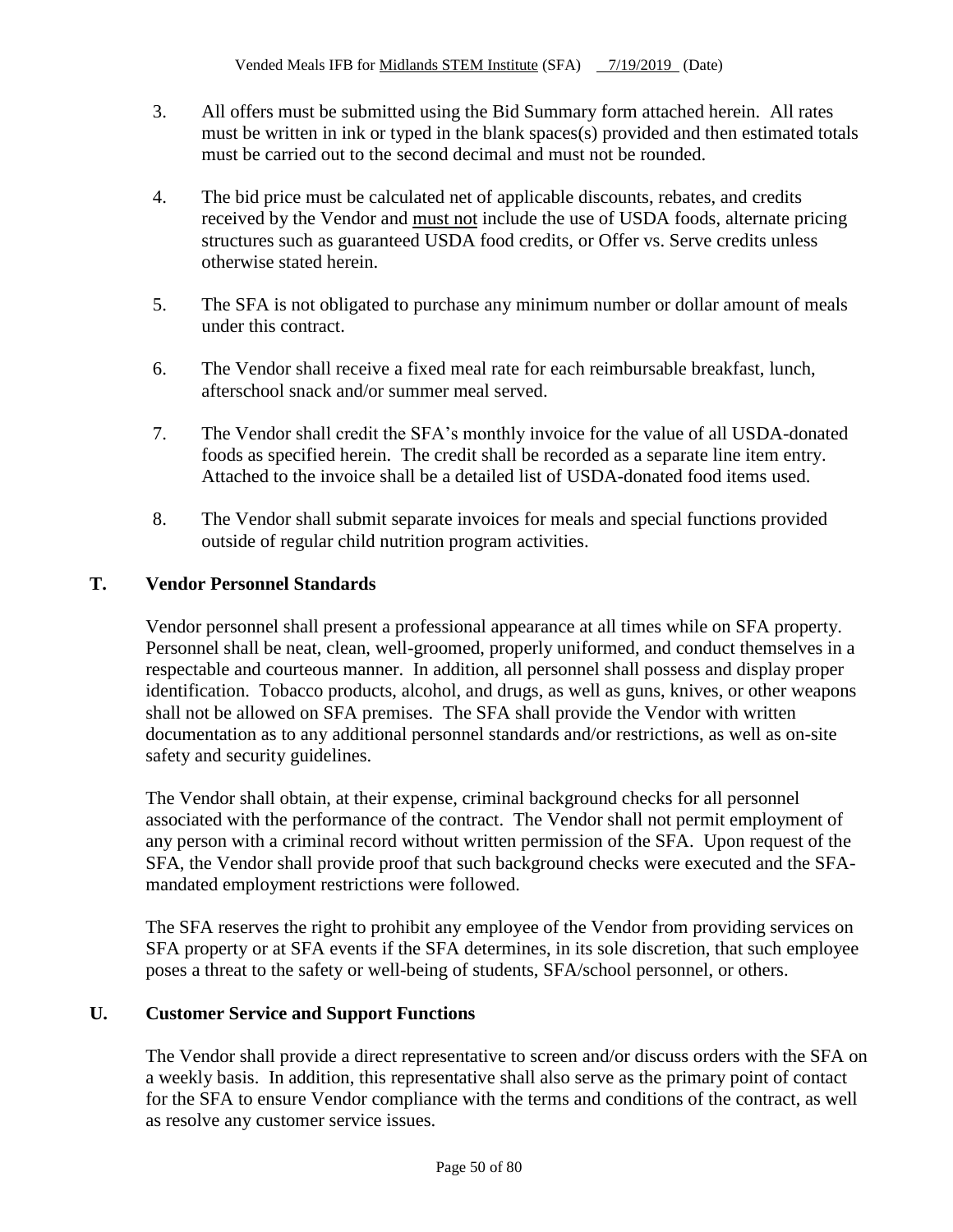# **SECTION SIX – Vendor Offer Format and Attachments**

The Vendor shall submit a Letter of Intent stating that the offeror is qualified to provide vended meal services for a nonprofit child nutrition program as described herein (Attachment A).

The Vendor shall include a complete nutritional analysis of the 21-day menu cycle provided by the SFA (Attachment C). The 21-day cycle menu developed by the SFA is included (Appendix C).

The Vendor shall include detailed product descriptions and portion sizes that would be used with the 21-day menu cycle provided by the SFA (Attachment D).

The Vendor shall prepare a separate 21-day cycle menu in response to the menu provided by the SFA (Attachment E).

The Vendor shall include a training plan that describes what training resources and documentation will be provided to ensure that SFA staff has the appropriate knowledge and skills to complete any finishing work needed to present the meals for service, to include the operation and routine maintenance of any vendor-provided equipment. This plan should reference any distinctions between initial training at the beginning of the initial contract period and refresher training that may take place throughout any contract renewal periods. Unless otherwise specified, the SFA shall be responsible for all other training requirements associated with the operation of their child nutrition program (Attachment F).

The Vendor shall include a list of all expendable and non-expendable equipment that will be provided for use by the SFA (Attachment G).

The Vendor shall sign a "Drug-Free Workplace" policy (Attachment H).

The Vendor shall sign a "Non-Collusion Affidavit" (Attachment I) and "Certificate of Independent Price Determination" (Attachment J).

The Vendor shall include a list of all SFAs where the Vendor is currently or has ever provided vended meals services to non-profit child nutrition programs in South Carolina within the last 5 years, as well as client references (Attachments K and L).

The Vendor shall include a balance sheet or annual report of the Vendor's last fiscal year of operation, Certification of this report by a Certified Public Accountant is required. The Vendor shall further disclose to the SFA any recent financial events or developments that are not represented in the above report. Any such information submitted shall be evaluated by the SFA to determine if the information could have a material effect on the Vendor's ability to successfully provide vended meal services (Attachment M).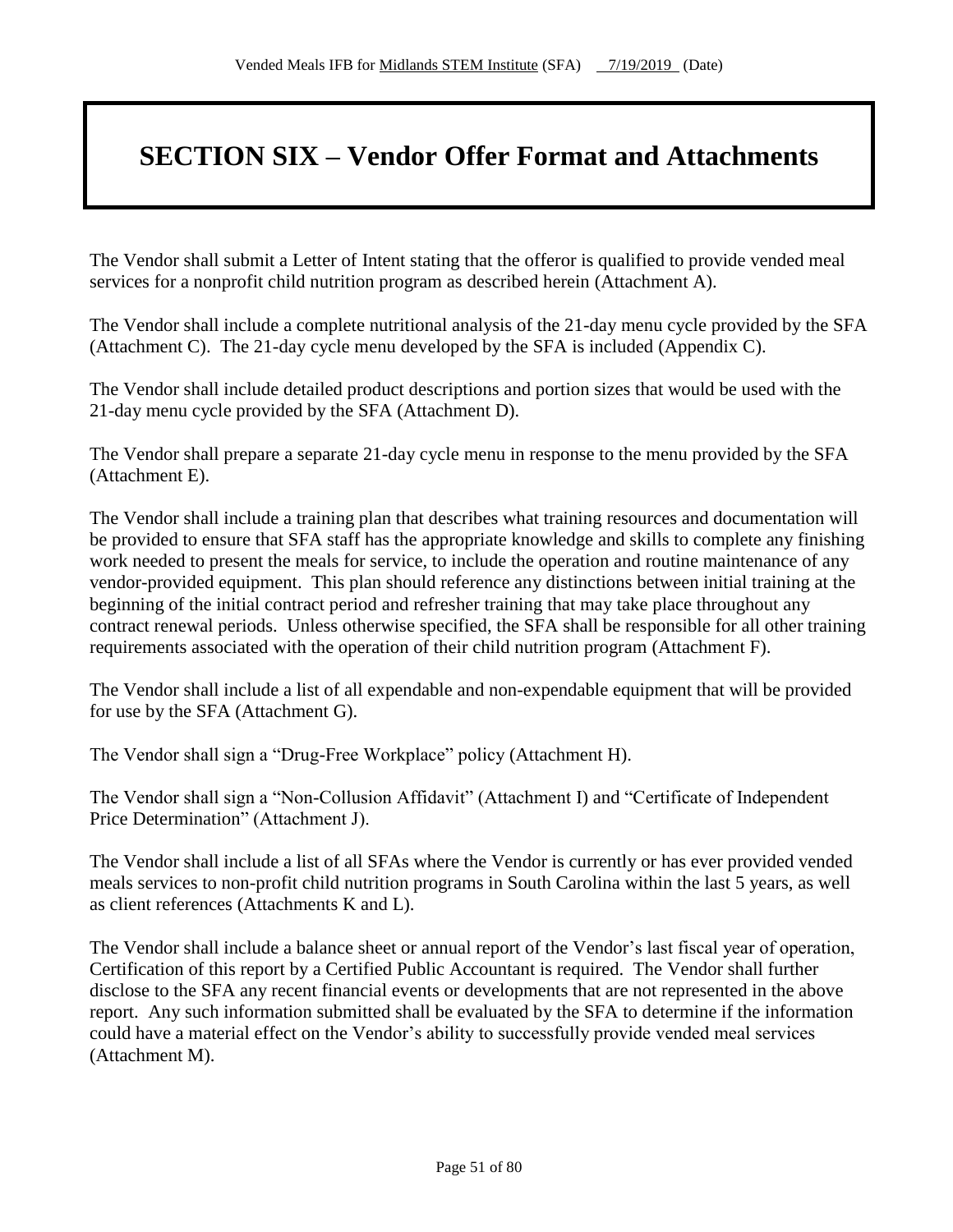The Vendor assures that, by signing the contract, the Vendor has not been debarred from entering into contracts with the federal government or any entity receiving federal funds or suspended from entering contracts during a time when the Vendor is being investigated for a legal action is being taken to debar the Vendor from contracting activities.

Other - Other (to be specified by SFA) in writing, if applicable (Attachment P).

The Vendor will include this document in its entirety as part of the Vendor's response to the IFB. All documents presented by the Vendor, including the IFB/contract and all appendices, attachments and exhibits will become part of the final contract.

# **SECTION SEVEN – Checklist for Vendor Offer Attachments**

**The following information/documents shall be provided by the Vendor as part of the offer:**

- $\Box$  **Attachment A** Letter of intent
- **Attachment B** Fixed firm price cost summary with original signature
- **Attachment C** Nutrition analyses for 21-day cycle menu
- $\Box$  **Attachment D** Product descriptions for menus/items on 21-day cycle menu
- **Attachment E** 21-day cycle menu
- **Attachment F** Training Plan
- **Attachment G** List of Expendable and Non-Expendable to be provided by the Vendor
- **Attachment H** Drug-Free Workplace Policy
- **Attachment I** Non-Collusion Affidavit
- **Attachment J** Certificate of Independent Price Determination
- $\Box$  **Attachment K** List of all SFAs where the Vendor is currently or has ever provided vended meals services to non-profit child nutrition programs in South Carolina within the last 5 years
- **Attachment L** Client References
- **Attachment M** Annual report of the Vendor's last fiscal year of operation
- **Attachment N** Certification Regarding Lobbying
- **Attachment O** Contents of the IFB/Offer, including all appendices, attachments and exhibits
- **Attachment P** Any Other Attachments and Exhibits not otherwise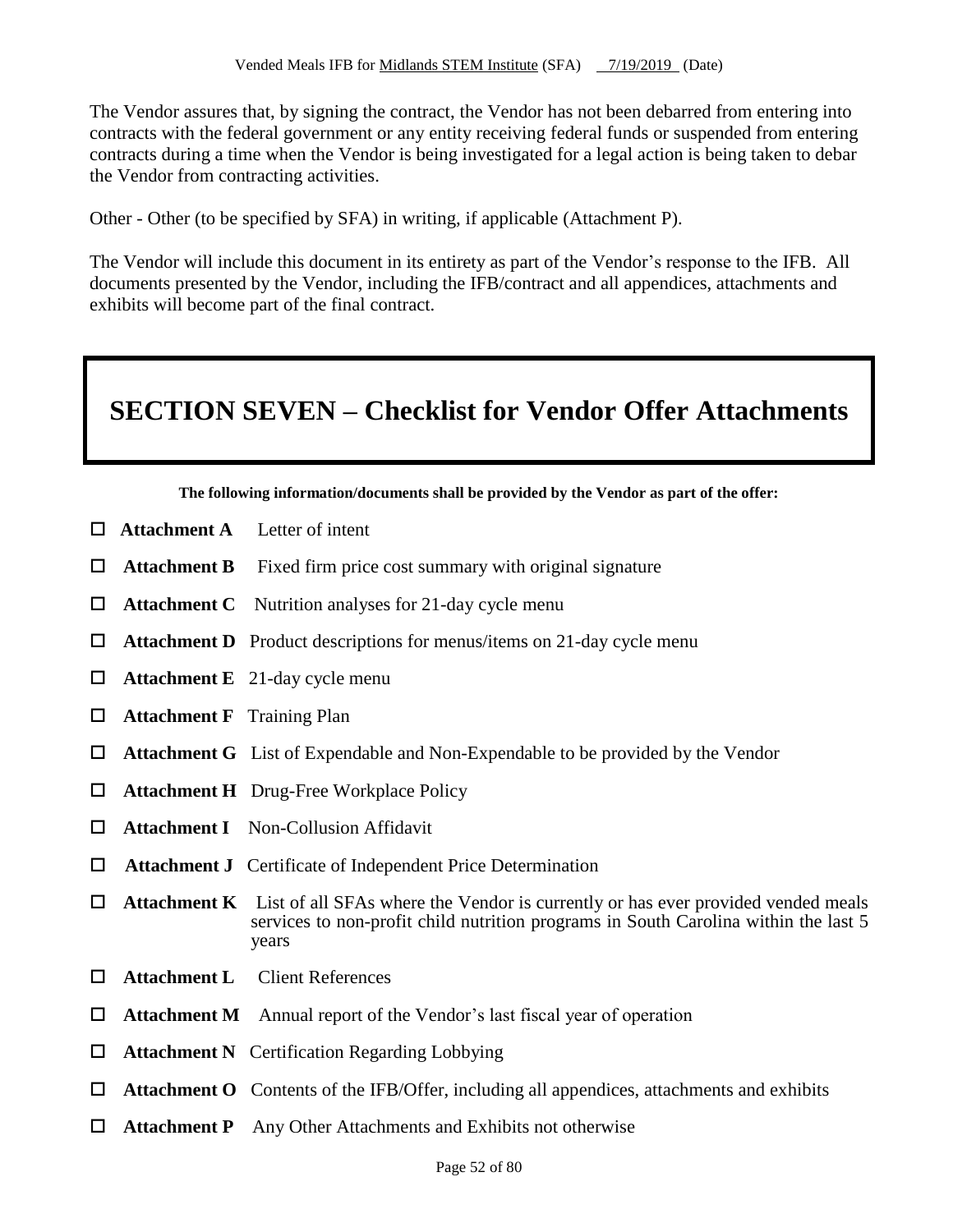### **Attachment A**

# **LETTER OF INTENT**

The Vendor shall submit a letter of Intent stating how they are qualified to provide vended meal service for a nonprofit child nutrition program.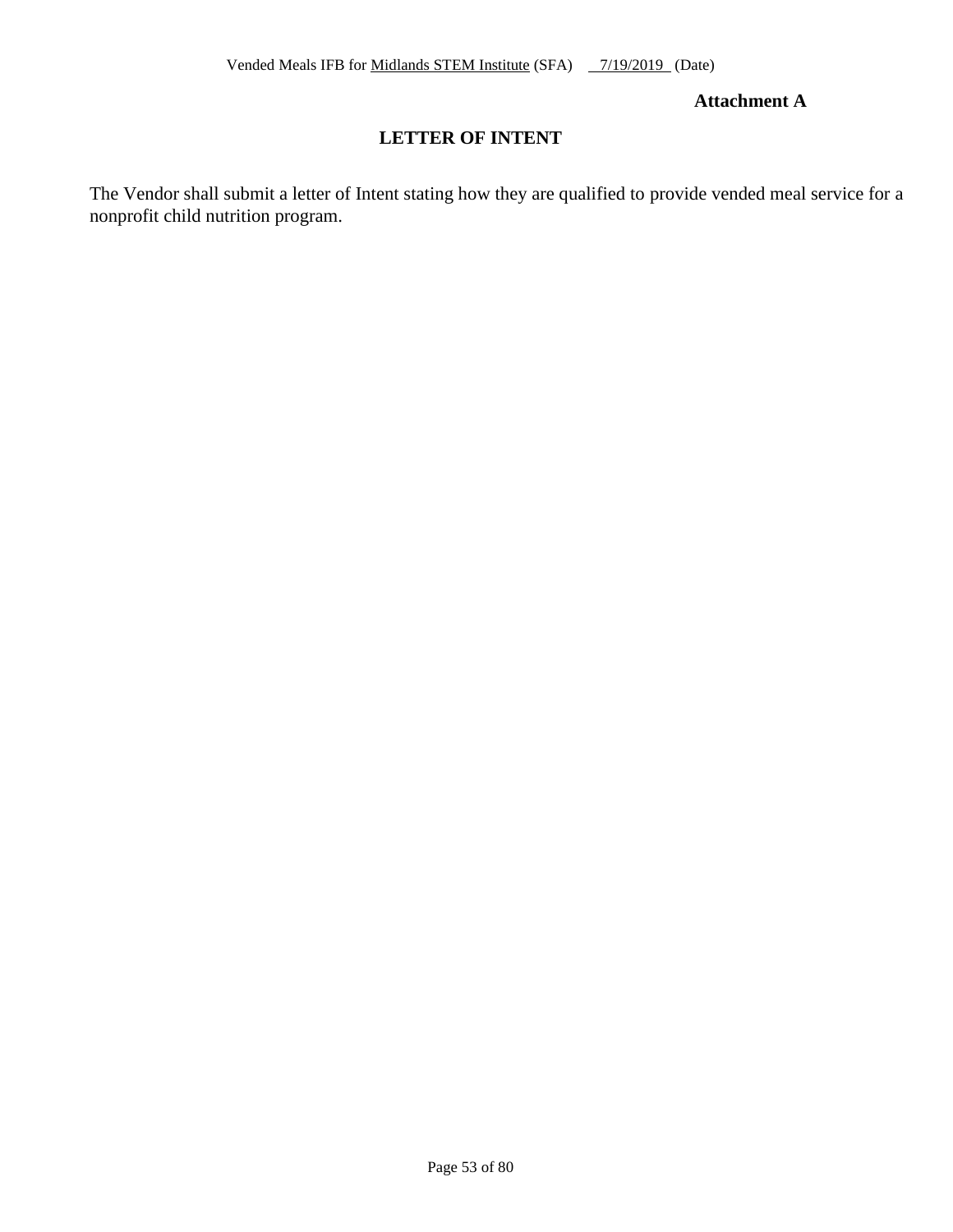#### **Attachment B**

## **FIXED FIRM PRICE COST SUMMARY**

| Name of Vendor Submitting Offer:      |                                                                                                                      |              |  |
|---------------------------------------|----------------------------------------------------------------------------------------------------------------------|--------------|--|
| <b>Mailing Address:</b>               | <u> 1989 - Johann Stein, marwolaethau a bhann an t-Amhair ann an t-Amhair an t-Amhair an t-Amhair an t-Amhair an</u> |              |  |
| Telephone:<br>Date Submitted:         | <u> 1989 - Andrea Stadt Britain, amerikansk politiker (d. 1989)</u>                                                  |              |  |
| *Total Firm, Fixed Price Cost: Lunch: |                                                                                                                      |              |  |
|                                       | Breakfast:                                                                                                           |              |  |
|                                       | After-School Snack:                                                                                                  |              |  |
|                                       | Summer Meal Program (SSO or SFSP):                                                                                   | $\mathbb{S}$ |  |
|                                       | *Note: No additional fees, costs or expenses may be charged to the SFA above the total, firm, fixed price cost.      |              |  |
|                                       | Addenda Numbered _________ through ________ were received prior to my signing this offer.                            |              |  |

I certify by my signature below that the per meal prices quoted in this offer are correct and that I have the authority to obligate the company to perform under the conditions outlined in the IFB**.**

I certify by my signature below that as authorized representative of the Vendor, I certify that the Vendor is qualified to submit an offer as indicated in the IFB and accept the basis for selection of a Vendor.

| Signature:          |
|---------------------|
| Print or Type Name: |
| Title:              |
| Telephone:          |
| e-mail:             |
| Date:               |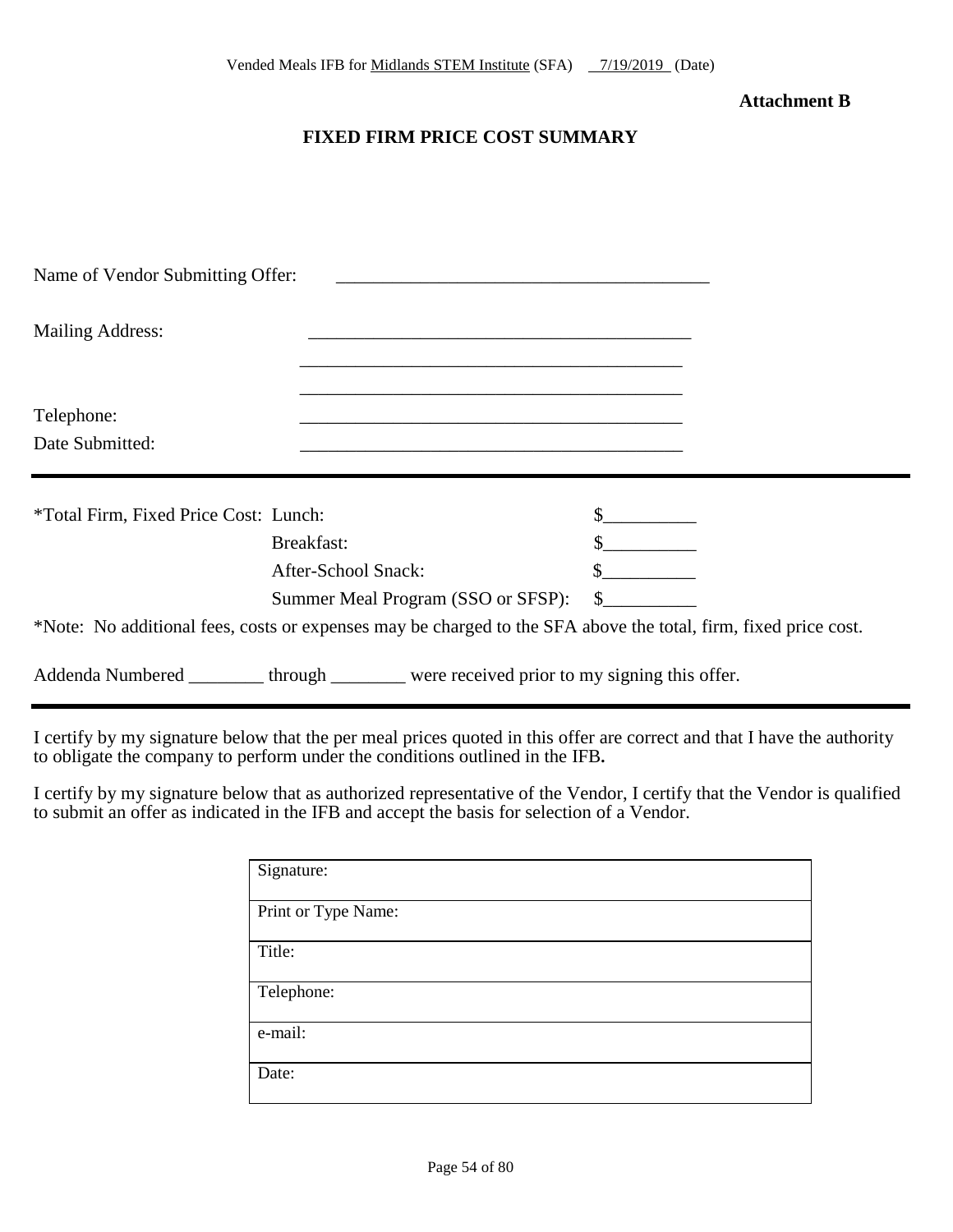**Attachment C**

#### **TWENTY-ONE DAY CYCLE MENU NUTRITIONAL ANALYSES FOR NSLP AND SBP**

## **(TO BE PROVIDED BY VENDOR FOR IFB)**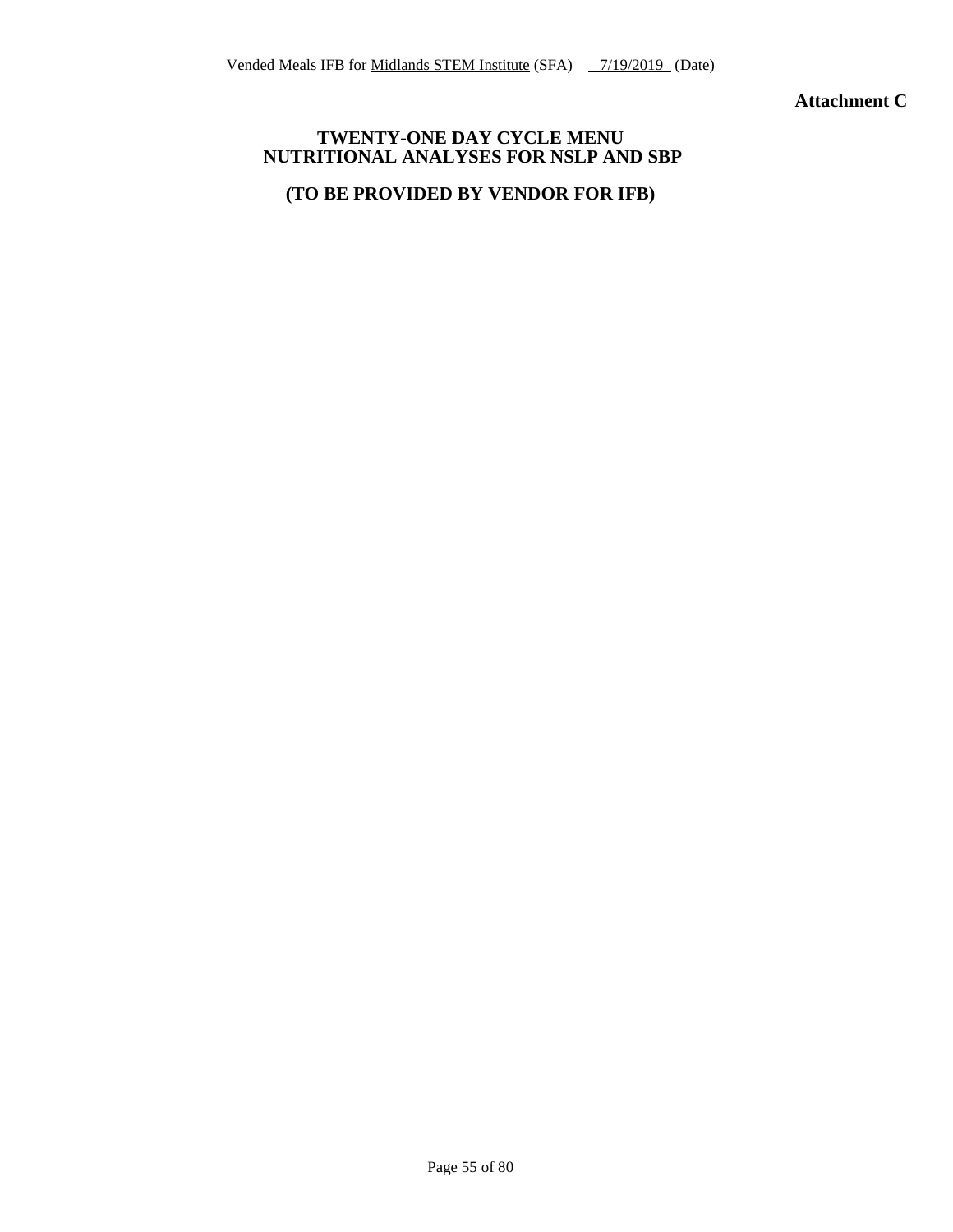**Attachment D**

# **PRODUCT DESCRIPTIONS AND CN LABEL PRODUCTS**

## **(TO BE PROVIDED BY VENDOR FOR IFB)**

#### **Must Meet the Following Minimum Food Specifications**

#### **Meats/Seafoods: All meets, meat products, poultry, poultry products, and fish shall be government inspected.**

- Beef, lamb and veal shall be USDA Grade Choice or better.
- Beef must be at least 75:25 lean to fat, preferably 80:20 lean to fat.
- Pork shall be US No. 1 or US No. 2.
- Poultry shall be US Government Grade A.
- Seafood shall be top grade; frozen fish must be a nationally distributed brand. All fish must also have been inspected by the United States Department of Commerce (USDC) and meet minimum flesh and batter/breading requirements for a USDC Grade A product or a product packed under federal inspection (PUFI) by the USDC.

#### **Dairy Products: All dairy products shall be government inspected.**

- Fresh eggs, USDA Grade A or equivalent
- Frozen eggs, USDA inspected
- Milk pasteurized Grade A

#### **Fruits and Vegetables**

- Fresh fruits and vegetables selected according to written specifications for freshness, quality and color US Grade A Fancy.
- Canned fruits and vegetables selected to requirements US Grade A Choice or Fancy (fruit to be packed in light syrup or natural juices).
- Frozen fruits and vegetables shall be US Grade A Choice or better.

#### **Baked Products**

 Breads, rolls, cookies, pies, cakes and pudding either prepared or baked on premises or purchased on a quality level commensurate with meeting USDA breakfast and lunch requirements as applicable.

#### **Staple Groceries**

- Staple groceries to be a quality level commensurate with previously listed standards.
- **NOTE: Where venders are available, all reasonable efforts will be made to bid all bread and milk locally to ensure highest quality for lowest cost.**

**All products purchased above under the "private label" brand from a food service distributor shall be at first quality or better.**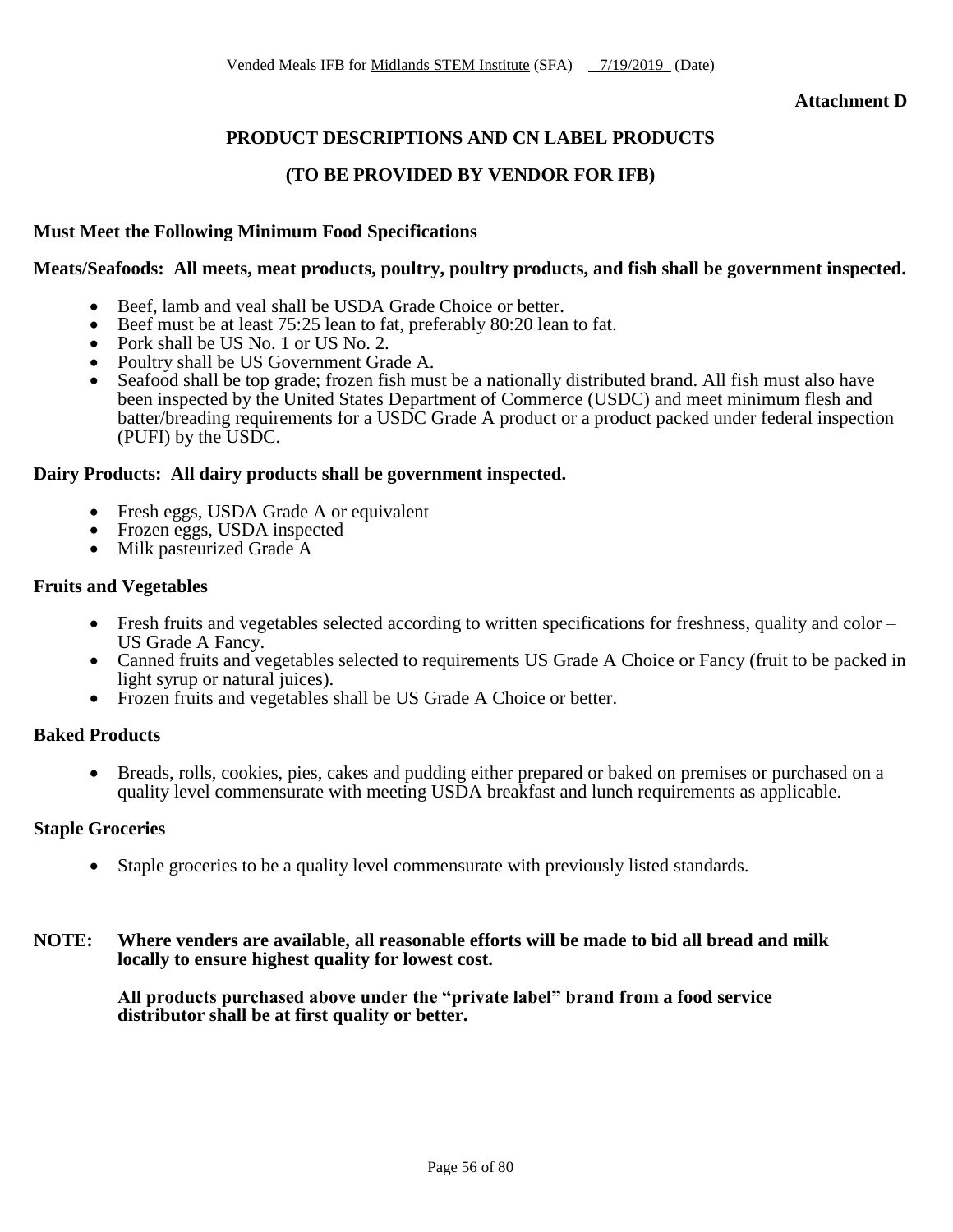**Attachment E**

## **21-DAY CYCLE MENU INCLUDING PRODUCT DESCRIPTIONS AND SERVING SIZES (To be completed by Vendor)**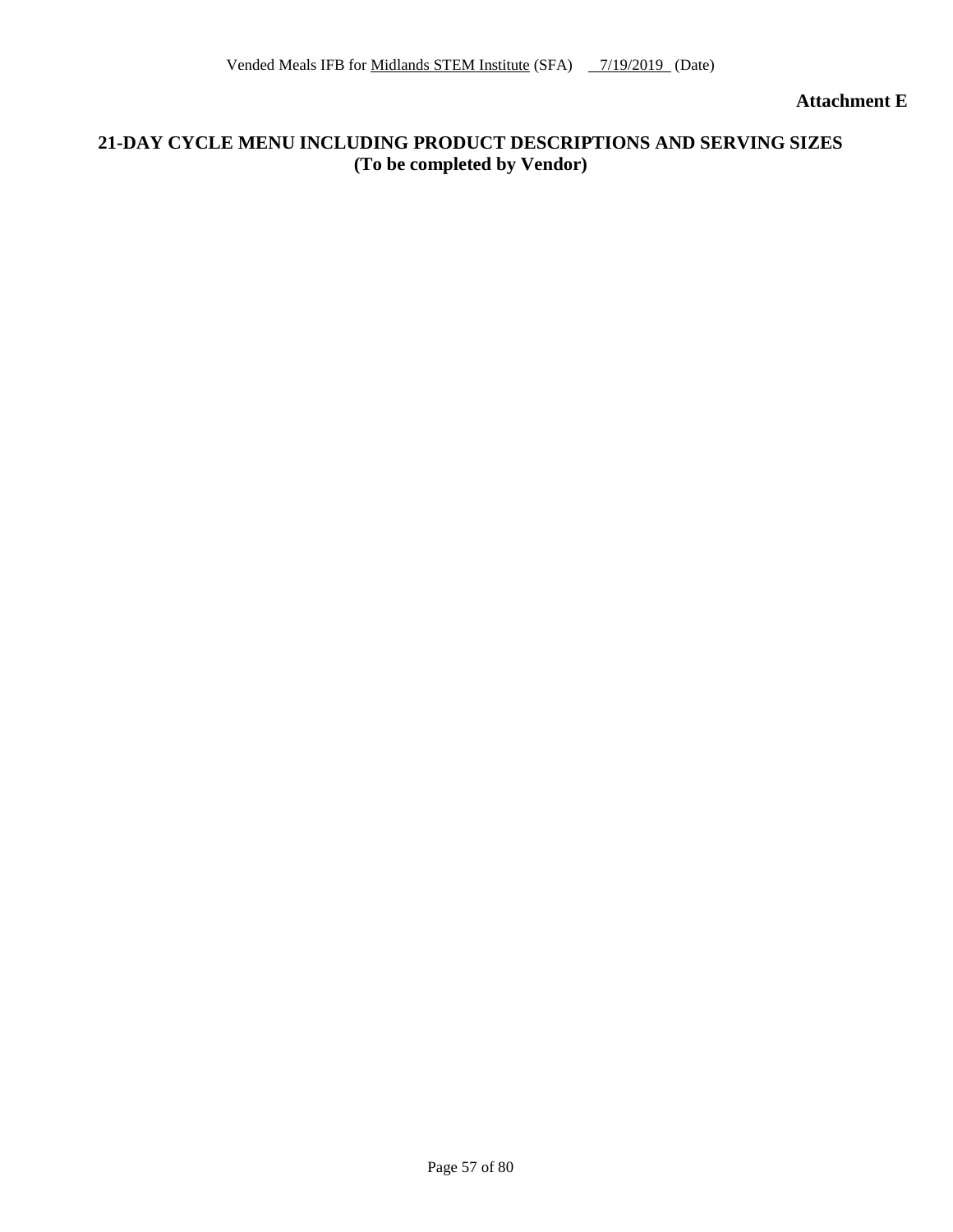#### **Attachment F**

## **TRAINING PLAN**

Include a training plan that describes what training resources and documentation will be provided to ensure that SFA staff has the appropriate knowledge and skills to complete any finishing work needed to present the meals for service, to include the operation and routine maintenance of any vendor-provided equipment. This plan should reference any distinctions between initial training at the beginning of the initial contract period and refresher training that may take place throughout any contract renewal periods.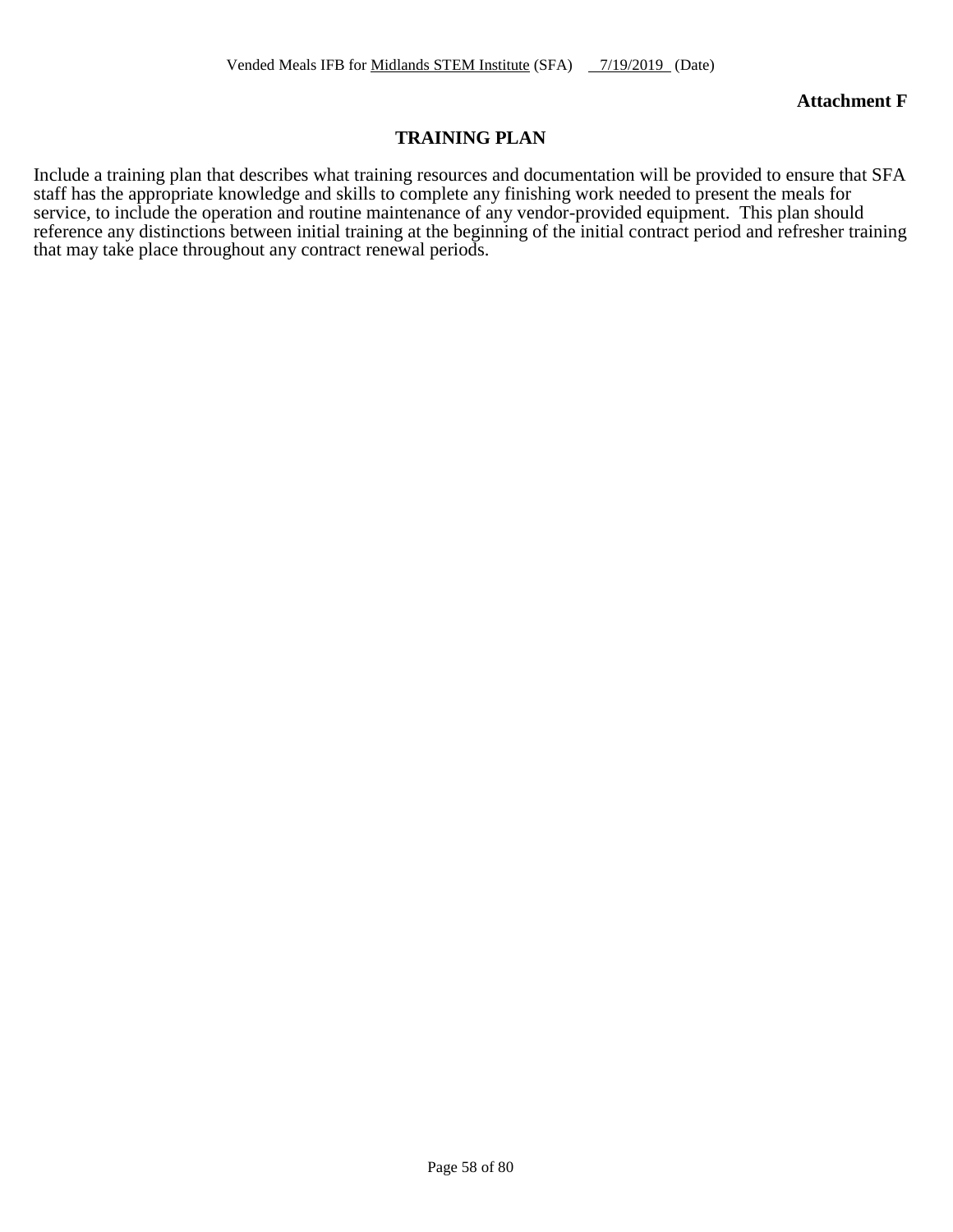**Attachment G**

## **LIST OF ADDITIONAL EXPENDABLE AND NON-EXPENDABLE EQUIPMENT TO BE PROVIDED (To be completed by the Vendor)**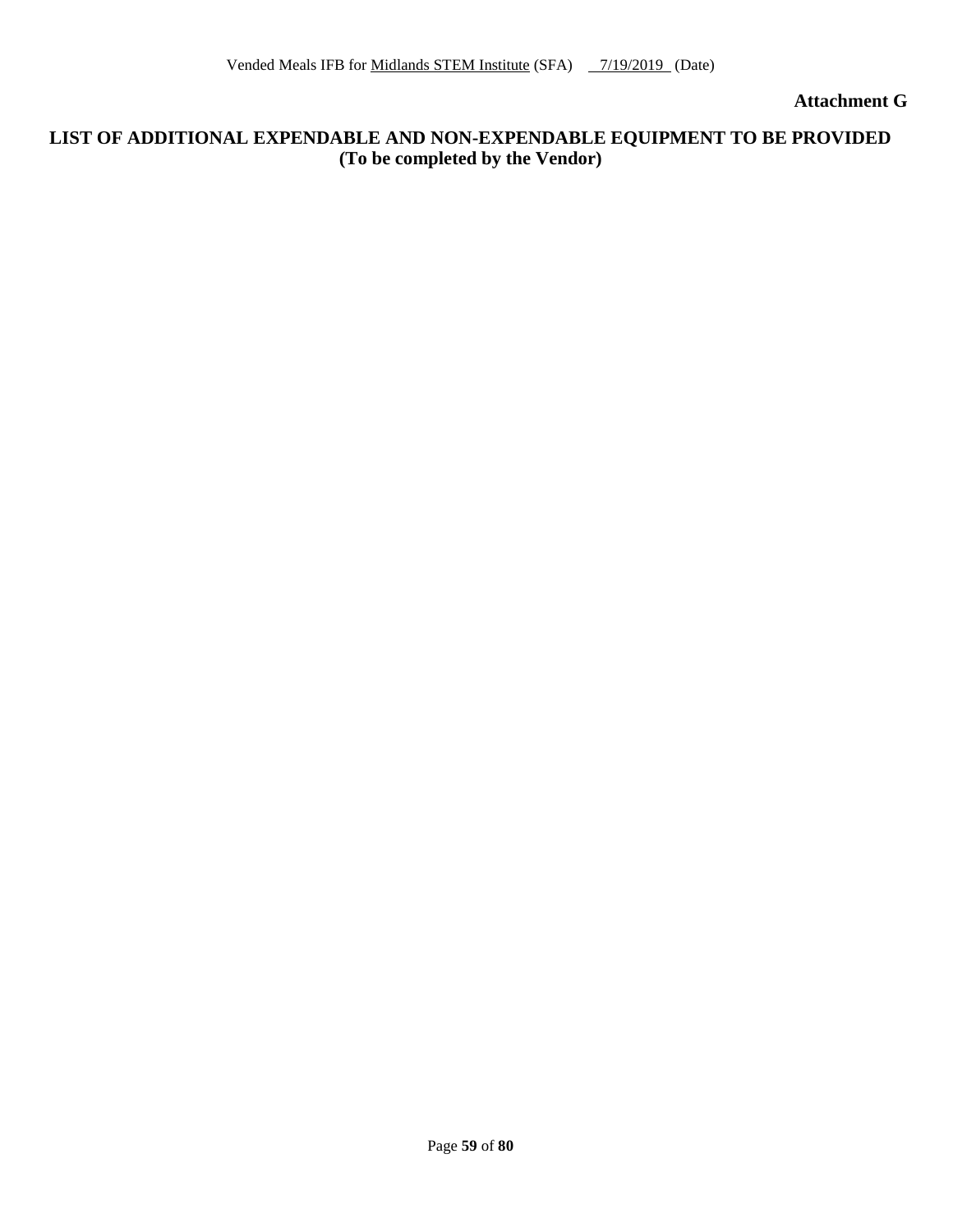# **INSTRUCTIONS FOR CERTIFICATION FOR DRUG-FREE WORKPLACE**

- 1. By signing and submitting this form, the grantee is providing the certification set out on pages 1 and 2.
- 2. The certification set out on pages 1 and 2 is a material representation of fact upon which reliance is placed when the agency awards the grant. If it is later determined that the grantee knowingly rendered a false certification, or otherwise violates the requirements of the Drug-Free Workplace Act, the agency, in addition to any other remedies available to the Federal Government, may take action authorized under the Drug-Free Workplace Act.
- 3. Workplaces under grants, for grantees other than individuals, need not be identified on the certification. If known, they may be identified in the grant application. If the grantee does not identify the workplaces at the time of application, or upon award. If there is no application, the grantee must keep the identity of the workplace(s) on the file in this office and make the information available for Federal inspection. Failure to identify all known workplaces constitutes a violation of the grantee's drug-free workplace requirements.
- 4. Workplace identifications must include the actual address of buildings (or parts of buildings) or other sites where work under the grant takes place. Categorical descriptions may be used (e.g., all vehicles of a mass transit authority or State highway department while in operation, State employees in each local unemployment office, performers in concert halls or radio studios).
- 5. If the workplace identified in the agency changes during the performance of the grant, the grantee shall inform the agency of the  $change(s)$ , it previously identified the workplaces in question (see paragraph three).
- 6. Definitions of terms in the Nonprocurement Suspension and Debarment common rule and Drug-Free Workplace common rule apply to this certification. Grantees' attention is called, in particular, to the following definitions from these rules:
	- **Controlled substance** means a controlled substance in Schedules I through V of the Controlled Substances Act (21 USC 812) and as further defined by regulation (21 CFR 1308.11 through 1308.15);
	- **Conviction** means a finding of guilt (including a plea of nolo contendere) or imposition of sentence, or both, by any judicial body charged with the responsibility to determine violations of the Federal or State criminal drug statutes;
	- **Criminal drug statute** means a Federal or non-Federal criminal statute involving manufacture, distribution, dispensing, use, or possession of any controlled substance;
	- **Employee** means the employee of a grantee directly engaged in the performance of work under a grant, including (1) all "direct charges" employees; (ii) all "indirect charge" employees unless their impact or involvement is insignificant to the performance of the grant; and, (iii) temporary personal and consultants who are directly engaged in the performance of work under the grant and who are on the grantee's payroll. This definition does not include workers not on the payroll of the grantee (e.g., volunteers, even if used to meet a matching requirement; consultants or independent contractors not on the grantee's payroll; or employees of subrecipients or subcontractors in covered workplaces).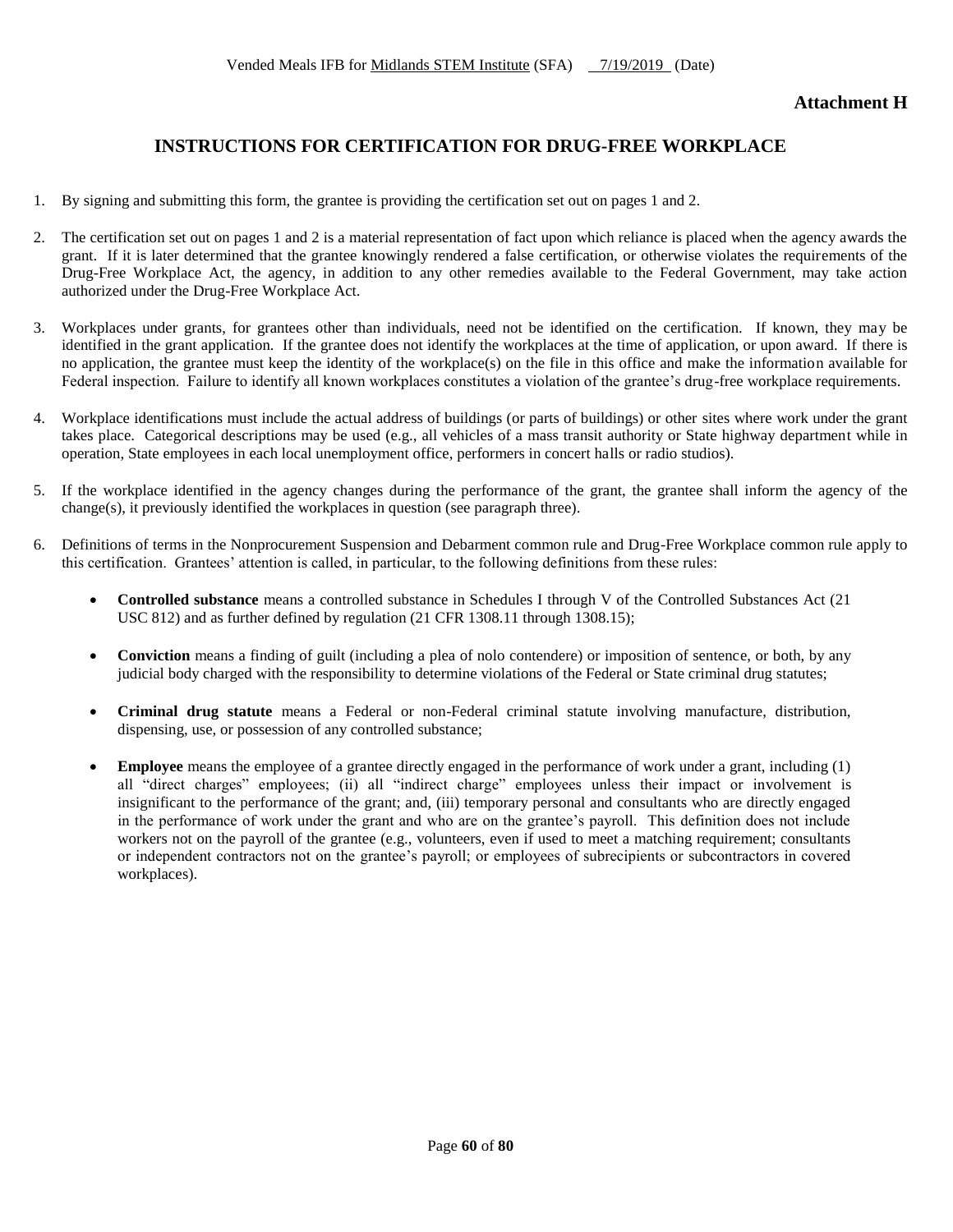#### **MIDLANDS STEM INSTITUTE**

#### **GOVERNMENTWIDE REQUIREMENTS FOR DRUG-FREE WORKPLACE**

This part carries out the portion of the Drug-Free Workplace Act of 1988 (41 U.S.C. 701 et seg., as amended) that apples to grants. It also applies the provisions of the Act to cooperative agreements and other financial assistance awards, as a matter of Federal Government policy. 7 CFR Part.400 requires the awarding official to obtain each recipient's agreement, as a condition of the award, to comply with the requirements of Subpart B and C of this regulation. 7 CFR Part 3021.200 through 3021.300 provides specific requirements that must be followed.

- A. There are two requirements if you are a recipient other than an individual.
	- (a). Must make a good faith effort, on a continuing basis, to maintain a drug-free workplace by:
		- (1). Publishing a drug-free workplace statement and establish a drug-free awareness program as per 7CFR 3021.205 through 3021.220); and
		- (2). Taking actions concerning employees who are convicted of violating drug statues in the workplace. (7 CFR 3021.225)
		- (3). Identifying all known workplaces under your Federal awards ( 7CFR 3021.230)
	- (b). The drug-free workplace statement must:
		- (1). Tell your employees that the unlawful manufacture, distribution, dispensing, possession of use of a controlled substance is prohibited in your workplace;
		- (2). Specify the actions you take against employees for violating that prohibition and
		- (3). Let each employee know that, as a condition of employment under any award, he or she:
			- a. Will abide by the terms of the statement; and
			- b. Must notify you in writing if he or she is convicted for a violation of a criminal drug statue occurring in the workplace and must do so no more than five calendar days after the conviction.
		- (4). Must require that a copy of the statement described in 7 CFR 3021.205 be given to each employee who will be engaged in the performance of any Federal award.
- B. The grantee must publish the drug-free workplace statement and establish a drug-free awareness program if the grantee is a new recipient and do not currently have a policy statement as described in 7 CFR 3021.205 and an ongoing awareness program as described in 7 CFR 3021.215, the recipient must publish the statement and establish the program by the time listed below:
	- (1). If the performance period of the award is less than 30 days, the you must have the policy statement and program in place as soon as possible, but before the date on which performance is expected to be completed.
	- (2). If the performance period of the award is 30 days or more, then you must have the policy statement and program in place within 30 days after award.
	- (3). If you believe there are circumstances that will require more than 30 days for you to publish the policy statement and establish the awareness program, then you may ask the Department of Agriculture awarding official to give you more time to do so. The amount of additional time, if any, to be given is at the discretion of the awarding official.
- C. There are two actions the must be taken if an employee is convicted of a drug violation in the workplace: as per Part 3021.225:
	- (a). First, you must notify Federal agencies if an employee is who is engaged in the performance of an award informs you about a conviction, as required by 7 CFR 3021.205©(2), or you otherwise learn of the conviction. Your notification to the Federal agencies must (1). Be in writing;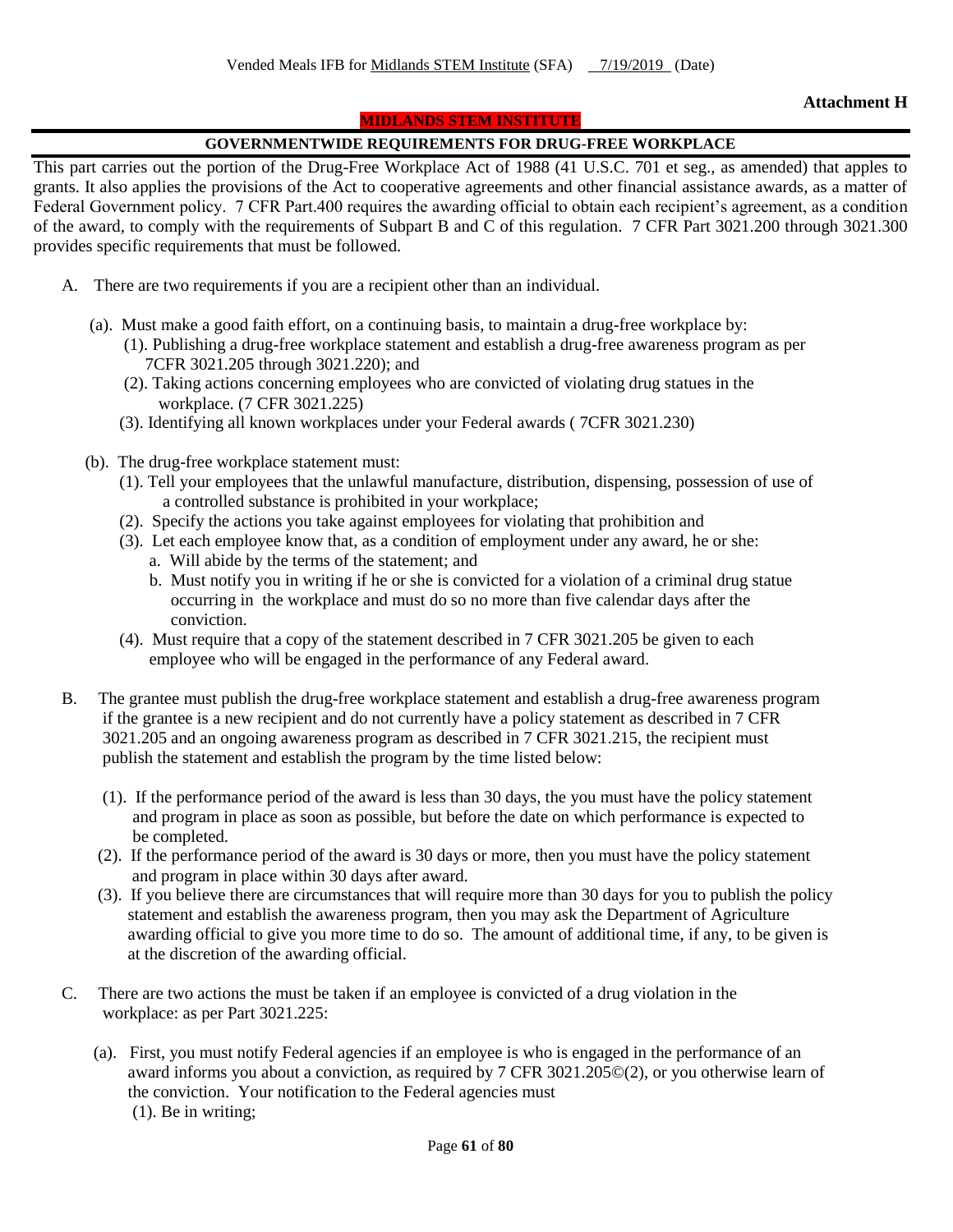- (2). Include the employee's position title;
- (3). Include the identification number(s) of each affected award;
- (4). Be sent within ten calendar days after you learn of the conviction, and
- (5). Be sent to every Federal agency on whose award the convicted employee was working. It must be sent to every awarding official or his or her official designee, unless the Federal agency has specified a central point for the receipt of the notices.
- (b). Second, within 30 calendar days of learning about an employer's conviction, you must either
	- (1). Take appropriate personnel action against the employee, up to and including termination, consistent with the requirements of the Rehabilitation Act of 1973 (29 U.S.C. 794), as amended, or
	- (2) Require the employee to participate satisfactorily in a drug abuse assistant or rehabilitation program approved for these purposes by a Federal, State, or local health, law enforcement, or other appropriate agency.
- D. The grantee must identify all known workplaces by under each Department of Agriculture award. A failure to do so is a violation of your drug-free workplace requirements as contained in 7 CFR 3021.230. The grantee may identify the workplaces
	- (1) To the Department of Agriculture official making the award, either at the time of application or upon award; or
	- (2) In documents that you keep on file in your offices during the performance of the award, in which case you must make the information available for inspection upon request by Department of Agriculture officials or their designated representatives.

(a). Your workplace identification for an award must include the actual address of buildings (or parts of buildings) or other sites where work under the award takes place. Categorical descriptions may be used (e.g.., all vehicles of a mass transit authority or State highway department while in operation, State employees in each local unemployment office, performers in concert halls or radio stations.

- (3) If you identified workplaces to the Department of Agriculture awarding official at the time of application or award, as described in paragraph  $(a)(1)$  of this section, and any workplace that you identified changes during the performance of the award, you must inform the Department of Agriculture awarding official.
- E. As an individual recipient according to 7 CRF 3021.300, an individual recipient, must agree that:

\_\_\_\_\_\_\_\_\_\_\_\_\_\_\_\_\_\_\_\_\_\_\_\_\_\_\_\_\_\_\_\_\_\_\_\_\_\_\_\_\_\_\_\_\_\_\_\_\_\_\_\_\_\_\_\_\_\_\_\_\_\_\_\_\_\_\_\_\_\_\_\_\_\_\_\_\_\_\_\_\_\_\_\_\_\_\_\_\_\_

\_\_\_\_\_\_\_\_\_\_\_\_\_\_\_\_\_\_\_\_\_\_\_\_\_\_\_\_\_\_\_\_\_\_\_\_\_\_\_\_\_\_\_\_\_\_\_\_\_\_\_\_\_\_\_\_\_\_\_\_\_\_\_\_\_\_\_\_\_\_\_\_\_\_\_\_\_\_\_\_\_\_\_\_\_\_\_\_\_\_

\_\_\_\_\_\_\_\_\_\_\_\_\_\_\_\_\_\_\_\_\_\_\_\_\_\_\_\_\_\_\_\_\_\_\_\_\_\_\_\_\_\_\_\_\_\_\_\_\_\_\_\_\_\_\_\_\_\_\_\_\_\_\_\_\_\_\_\_\_\_\_\_\_\_\_\_\_\_\_\_\_\_\_\_\_\_\_\_\_\_

- (1) They will not engage in the unlawful manufacture, distribution, dispensing, possession, or use of a controlled substance in conducting any activity related to the award; and
- (2) If you are convicted of a criminal drug offense resulting from a violation occurring during the conduct of any award activity, you must report the conviction.
	- (a). In writing.
	- (b). Within 10 calendar days of the conviction.
	- (c) To the Department of Agriculture awarding official or other designee for each award that you currently have, unless 7 CFR 3021.301 or the award document designates a central point for the receipt of the notices. When notice is made to a central point, it must include the identification number(s) of each affected award.

Check  $\Box$  if there are workplaces on file that are not identified here.

Organization Name **Award Number of Project Name** Award Number or Project Name

Name and Title of Authorized Representative

Signature Date Date of the Contract of the Contract of the Contract of the Date Date of the Date of the Date of the Date of the Date of the Date of the Date of the Date of the Date of the Date of the Date of the Date of th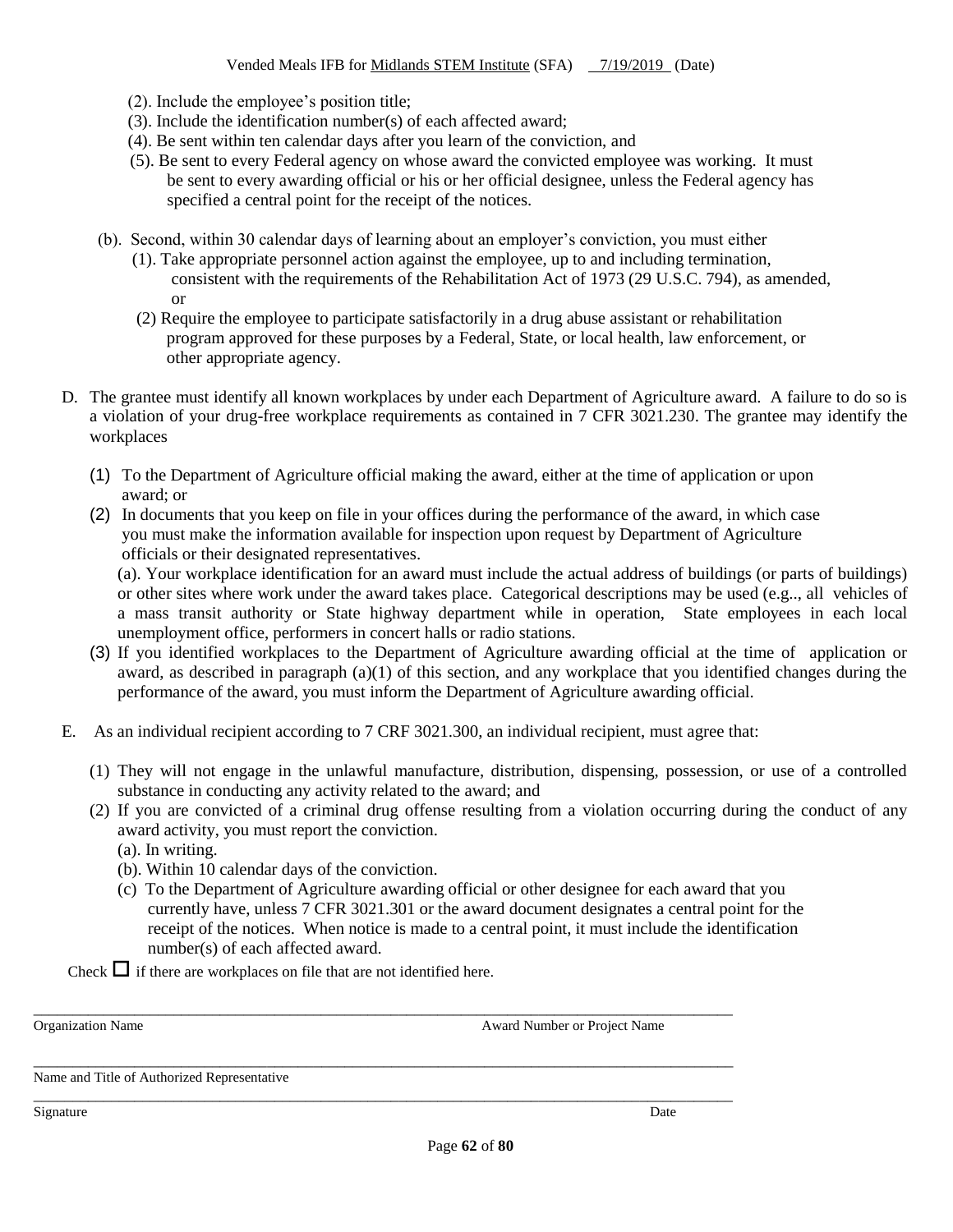# **INSTRUCTIONS FOR NON-COLLUSION AFFIDAVIT**

- 1. This non-collusion affidavit is material to any contract awarded pursuant to this bid.
- 2. This non-collusion affidavit must be executed by the member, officer, or employee of the bidder who makes the final decision on prices and the amount quoted in the bid.
- 3. Bid rigging and other efforts to restrain competition, and the making of false sworn statements in connection with the submission of bids are unlawful and may be subject to criminal prosecution. The person who signs the Affidavit should examine it carefully before signing and assure himself or herself that each statement is true and accurate, making diligent inquiry, as necessary, of all other persons employed by or associated with the bidder with responsibilities for the preparation, approval or submission of the bid.
- 4. In the case of a bid submitted by a joint venture, each party to the venture must be identified in the bid documents, and an affidavit must be submitted separately on behalf of each party.
- 5. The term "complementary bid" as used in the affidavit has the meaning commonly associated with that term in the bidding process, and includes the knowing submission of bids higher than the bid of another firm, an intentionally high or noncompetitive bid, and any other form of bid submitted for the purpose of giving a false appearance of competition.
- 6. Failure to file an affidavit in compliance with these instructions will result in disqualification of the bid.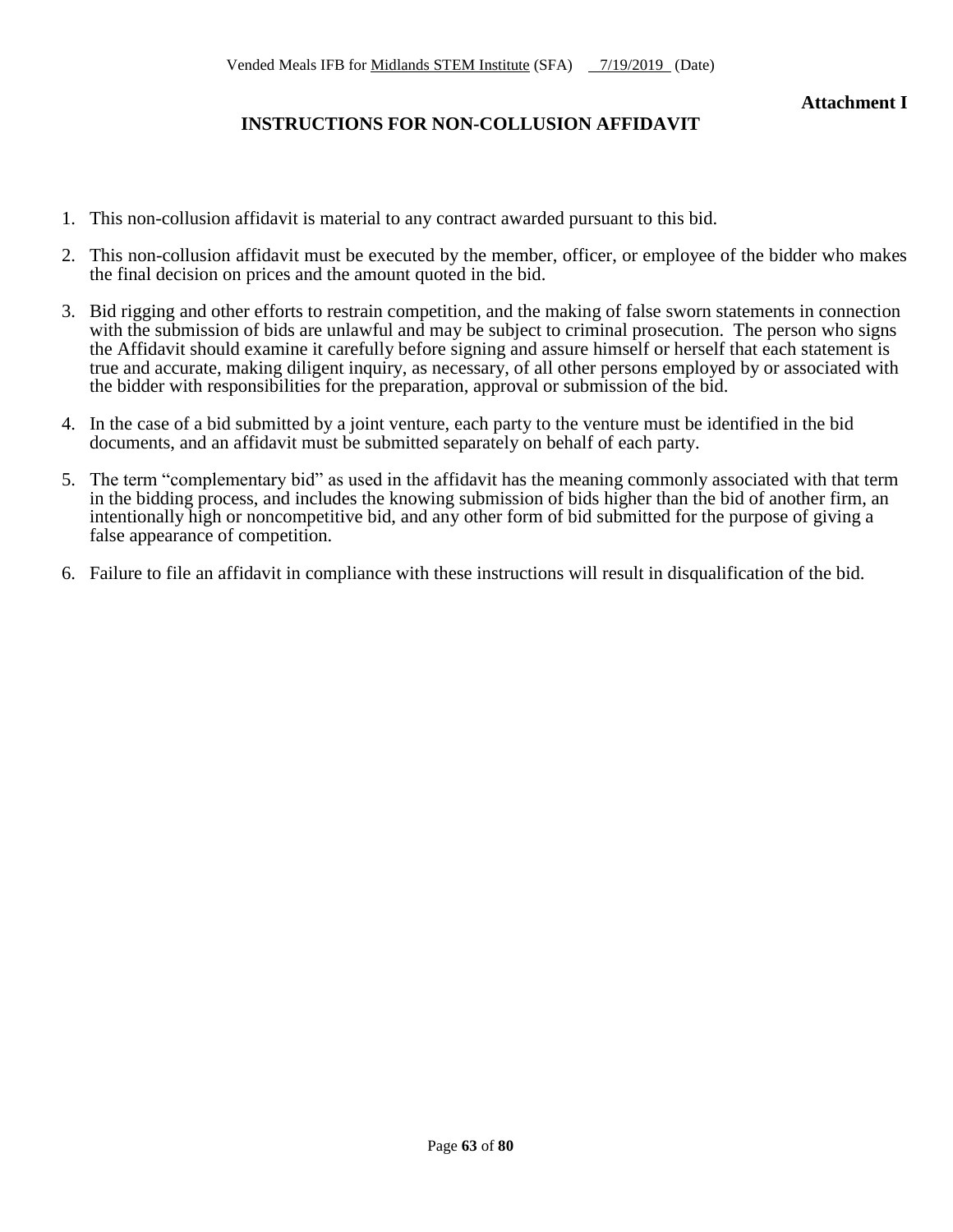#### **Attachment I**

# **NON-COLLUSION AFFIDAVIT**

| <b>State of</b>                                                                                                             |    |                |               |
|-----------------------------------------------------------------------------------------------------------------------------|----|----------------|---------------|
|                                                                                                                             |    |                |               |
|                                                                                                                             |    |                |               |
| I state that I am                                                                                                           | of |                | and that I am |
| (Title)<br>outborized to make this offidevit on behalf of my firm, and its owners, directors, and officers. I am the person |    | (Name of Firm) |               |

authorized to make this affidavit on behalf of my firm, and its owners, directors, and officers. I am the person responsible in my firm for the price(s) and the amount of this bid.

I state that:

\_\_\_\_\_\_\_\_\_\_\_\_\_\_\_

- The price(s) and amount of this bid have been arrived at independently and without consultation, communication or agreement with any other contractor, bidder, or potential bidder.
- Neither the price(s) nor the amount of this bid, and neither the approximate price(s) nor approximate amount of this bid, have been disclosed to any other firm or person who is a bidder or potential bidder, and they will not be disclosed before bid opening.
- No attempt has been made or will be made to induce any firm or person to refrain from bidding on this contract, or to submit a bid higher than this bid, or to submit any intentionally high or noncompetitive bid or other form of complementary bid.
- The bid of my firm has made in good faith and not pursuant to any agreement or discussion with, or inducement from, any firm or person to submit a complementary or other noncompetitive bid.

\_\_\_\_\_\_\_\_\_\_\_\_\_\_\_\_\_\_\_\_\_\_\_\_\_\_\_\_\_\_\_\_\_\_\_, its affiliates, subsidiaries, officers, directors, employees are not

(Name of my Firm) currently under investigation by any governmental agency and have not in the last three years been convicted or found liable for any act prohibited by State or Federal law in any jurisdiction, involving conspiracy or collusion with respect to bidding on any public contract, except as follows:

\_\_\_\_\_\_\_\_\_\_\_\_\_\_\_\_\_\_\_\_\_\_\_\_\_\_\_\_\_\_\_\_\_\_\_\_\_\_\_\_\_\_\_\_\_\_\_\_\_\_\_\_\_\_\_\_\_\_\_\_\_\_\_\_\_\_\_\_\_\_\_\_\_\_\_\_\_\_\_\_\_\_\_\_\_\_\_ \_\_\_\_\_\_\_\_\_\_\_\_\_\_\_\_\_\_\_\_\_\_\_\_\_\_\_\_\_\_\_\_\_\_\_\_\_\_\_\_\_\_\_\_\_\_\_\_\_\_\_\_\_\_\_\_\_\_\_\_\_\_\_\_\_\_\_\_\_\_\_\_\_\_\_\_\_\_\_\_\_\_\_\_\_\_\_ \_\_\_\_\_\_\_\_\_\_\_\_\_\_\_\_\_\_\_\_\_\_\_\_\_\_\_\_\_\_\_\_\_\_\_\_\_\_\_\_\_\_\_\_\_\_\_\_\_\_\_\_\_\_\_\_\_\_\_\_\_\_\_\_\_\_\_\_\_\_\_\_\_\_\_\_\_\_\_\_\_\_\_\_\_\_\_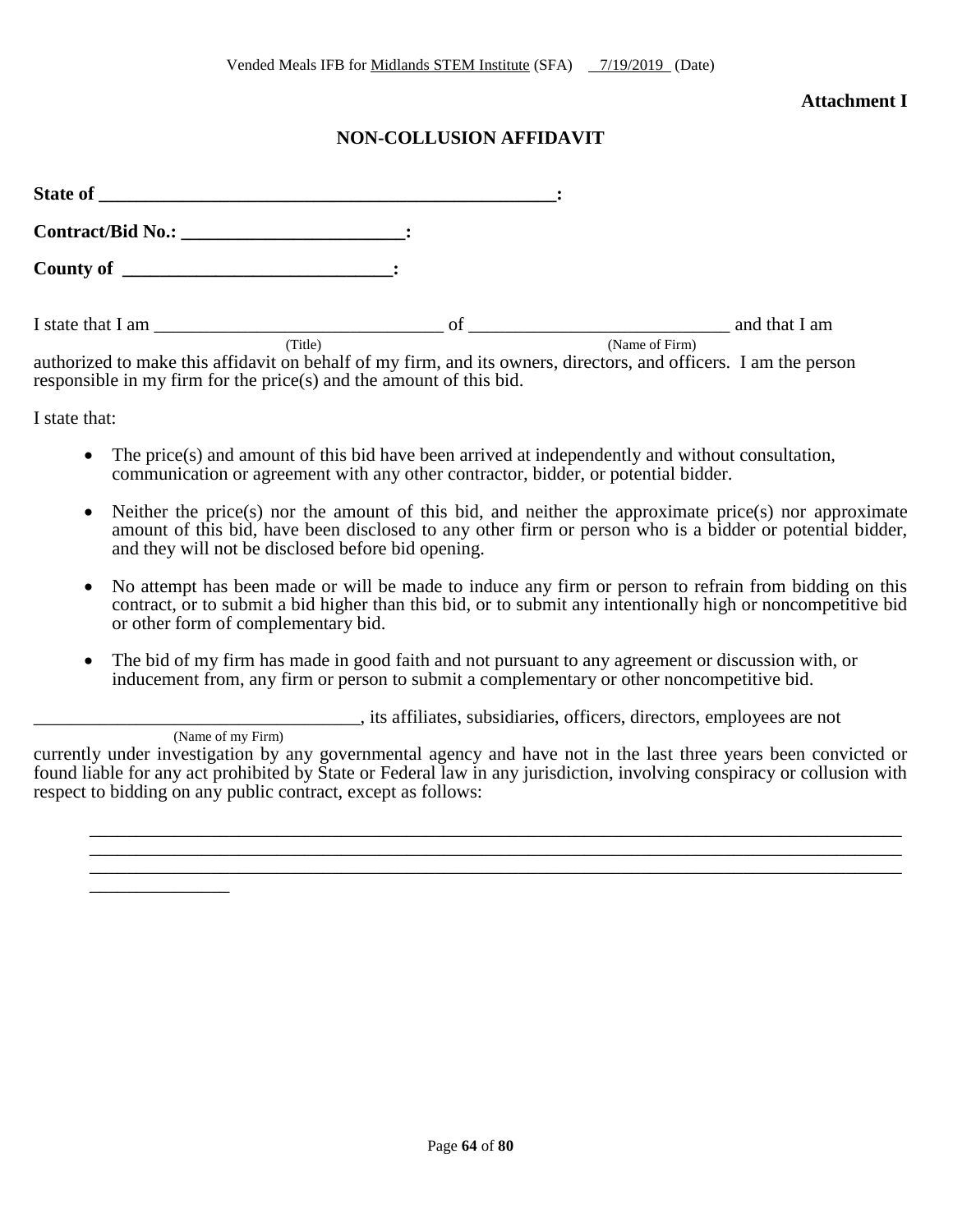# **NON-COLLUSION AFFIDAVIT (continued)**

 \_\_\_\_\_\_\_\_\_\_\_\_\_\_\_\_\_\_\_\_\_\_\_\_\_\_\_\_\_\_\_\_\_\_\_\_\_\_\_\_\_\_\_\_\_\_\_\_\_\_\_\_\_\_\_\_\_\_\_\_\_\_\_\_\_\_\_\_\_ (Name of my Firm)

state that  $\frac{1}{\sqrt{2}}$ understands and acknowledges that the above representations are material and important, and will be relied on by \_\_\_\_\_\_\_\_\_\_\_\_\_\_\_\_\_\_\_\_\_\_\_\_\_\_\_\_\_\_\_\_\_\_\_\_\_\_\_\_\_\_\_\_\_\_ in awarding

(Name of Public Entity)

the contract(s) for which this bid is submitted. I understand and my firm understands that any misstatement in this affidavit is and shall be treated as fraudulent concealment from \_\_\_\_\_\_\_\_\_\_\_\_\_\_\_\_\_\_\_\_\_\_\_\_\_\_\_\_\_\_\_\_\_\_\_\_\_\_\_\_\_\_ of the true facts relating to submission of bids for this contract.

(Name and Company Position)

**SWORN TO SUBSCRIBED**

**BEFORE ME THIS \_\_\_\_\_\_\_\_\_\_\_\_\_\_\_ DAY**

\_\_\_\_\_\_\_\_\_\_\_\_\_\_\_\_\_\_\_\_\_\_\_\_\_\_\_\_\_\_\_\_\_\_\_\_\_\_\_\_\_

**OF \_\_\_\_\_\_\_\_\_\_\_\_\_\_\_\_\_\_\_\_\_\_\_\_\_\_, 20\_\_\_**

**\_\_\_\_\_\_\_\_\_\_\_\_\_\_\_\_\_\_\_\_\_\_\_\_\_\_\_\_\_\_\_\_\_\_\_\_ NOTARY PUBLIC**

**My commission expires: \_\_\_\_\_\_\_\_\_\_\_\_**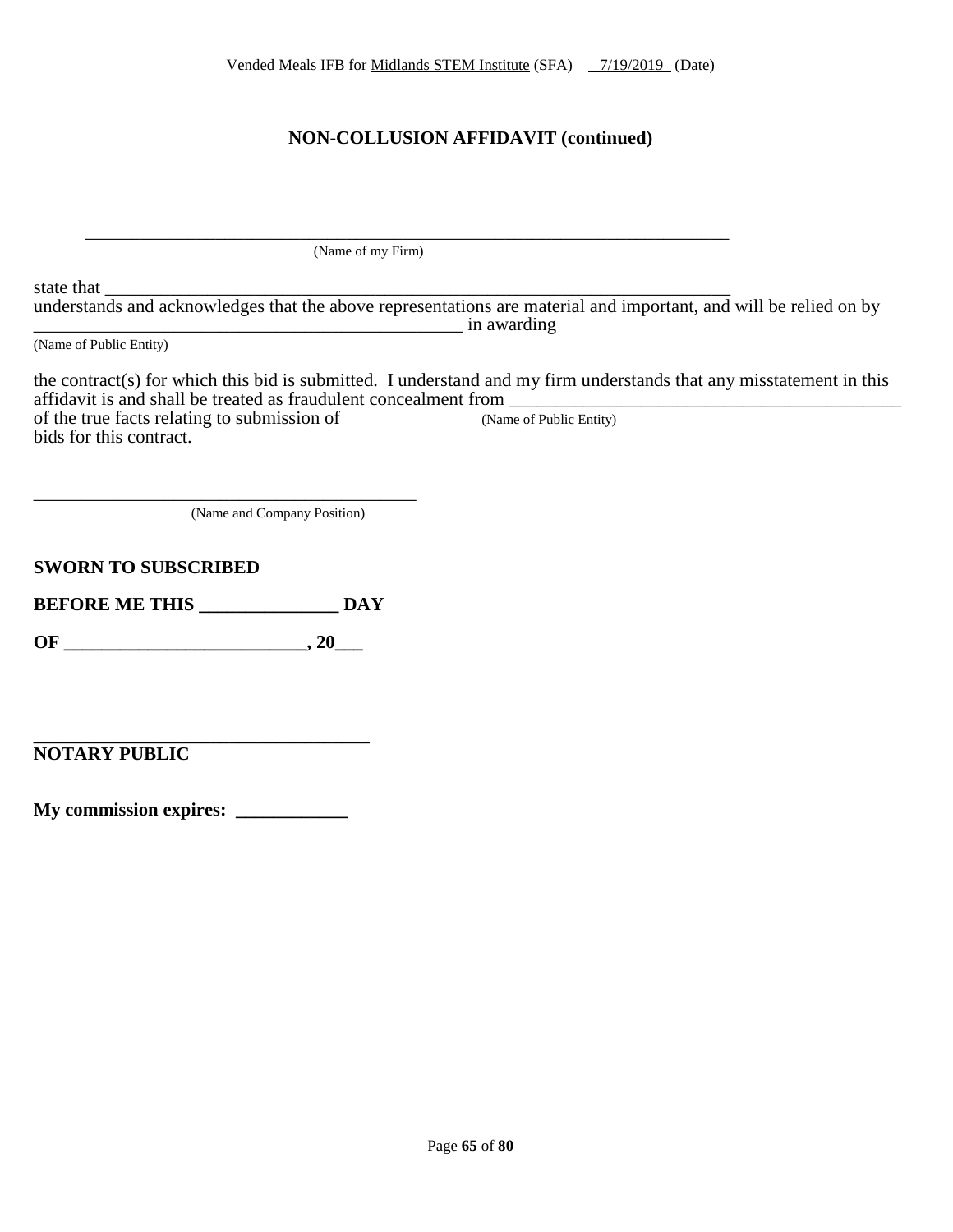**Attachment J**

## **CERTIFICATE OF INDEPENDENT PRICE DETERMINATION**

- (A) By submission of this offer, the offeror certifies and in the case of a joint offer, each party thereto certifies as to its own organization, that in connection with this procurement:
	- (1) The prices in this offer have been arrived at independently, without consultation, communication, agreement, for the purpose of restricting competition, as to any matter relating to such prices with any other offeror or with any competitor;
	- (2) Unless otherwise required by law, the prices which have been quoted in this offer have not been knowingly disclosed by the offeror and will not knowingly be disclosed by the offeror prior to opening in the case of an advertised procurement, or prior to award in the case of negotiated procurement, directly or indirectly to any other offeror or to any competitor;
	- (3) No attempt has been made or will be made by the offeror to induce any person or firm to submit or not to submit, an offer for the purpose of restricting competition.
- (B) Each person signing this offer certifies that: responsible within that organization for the decision as to the prices being offered herein and that he or she has not participated, and will not participate, in any action contrary to  $(A)(1)$  through  $(A)(3)$  above; or

He or she is not the person in the offeror's organization responsible within that organization for the decision as to the prices being offered herein, but that he or she has been authorized in writing to act as agent for the persons responsible for such decision in certifying that such persons have not participated and will not participate, in any action contrary to  $(A)(1)$  through  $(A)(3)$  above, and as their agent does hereby so certify; and he or she has not participated, and will not participate, in any action contrary to  $(A)(1)$  through  $(A)(3)$ above.

Signature of Vendor's Authorized Representative

Date Title

\_\_\_\_\_\_\_\_\_\_\_\_\_\_\_\_\_\_\_\_\_\_\_\_\_\_\_\_\_\_\_\_\_\_\_\_\_\_\_\_\_\_\_\_\_\_\_\_\_\_\_\_\_\_\_\_\_\_\_

\_\_\_\_\_\_\_\_\_\_\_\_\_\_\_\_\_\_\_ \_\_\_\_\_\_\_\_\_\_\_\_\_\_\_\_\_\_\_\_\_\_\_\_\_\_\_\_\_\_\_\_\_\_\_\_\_\_

\_\_\_\_\_\_\_\_\_\_\_\_\_\_\_\_\_\_\_\_\_\_\_\_\_\_\_\_\_\_\_\_\_\_\_\_\_\_\_\_\_\_\_\_\_\_\_\_\_\_\_\_\_\_\_\_\_\_\_

In accepting this offer, the sponsor certifies that the sponsor's officers, employees or agents have not taken any action that may have jeopardized the independence of the offer referred to above.

Signature of Authorized Sponsor Representative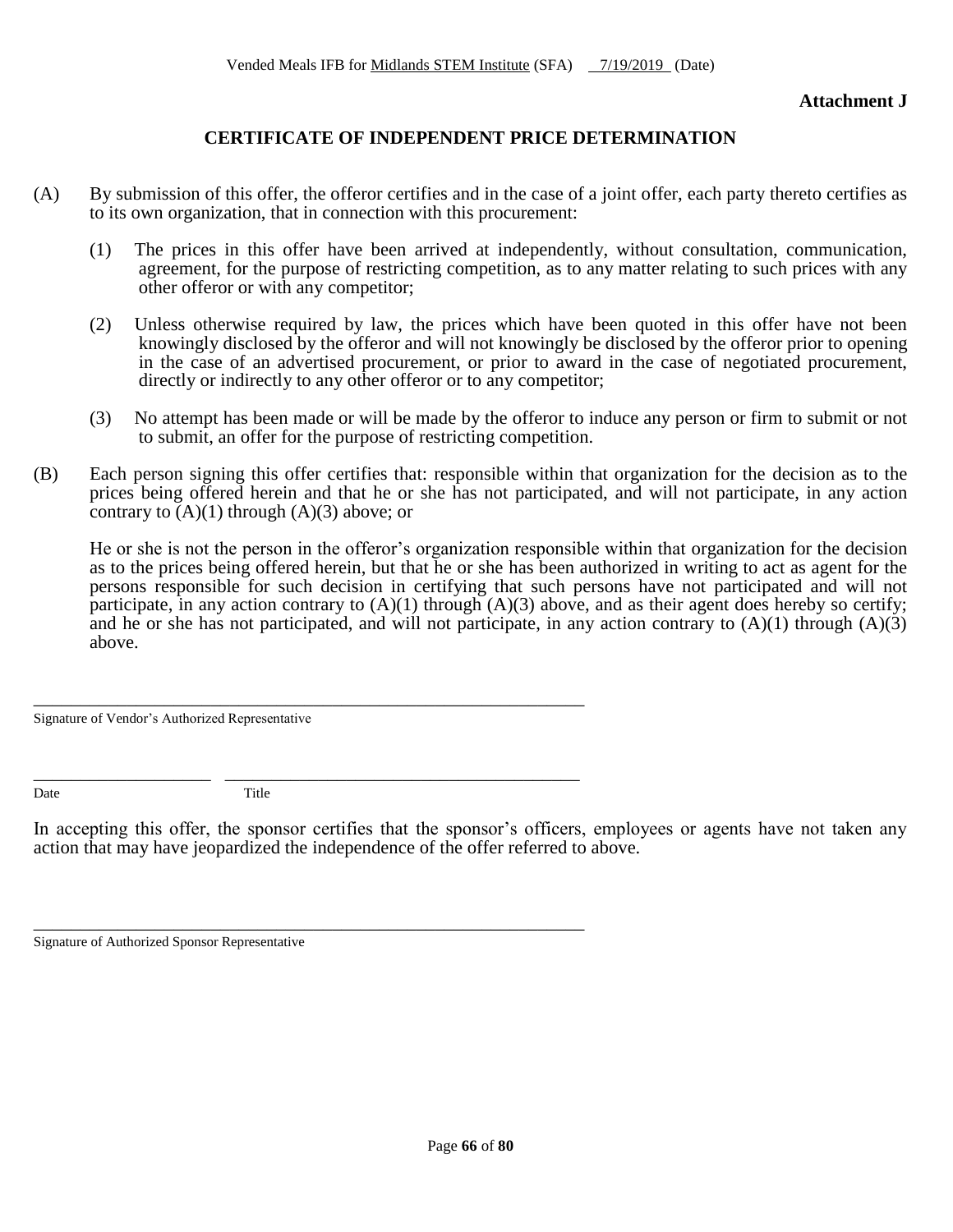**Attachment K**

**List of all SFAs where the Vendor is currently or has ever provided vended meal services to non-profit child nutrition programs in South Carolina within the last five years.**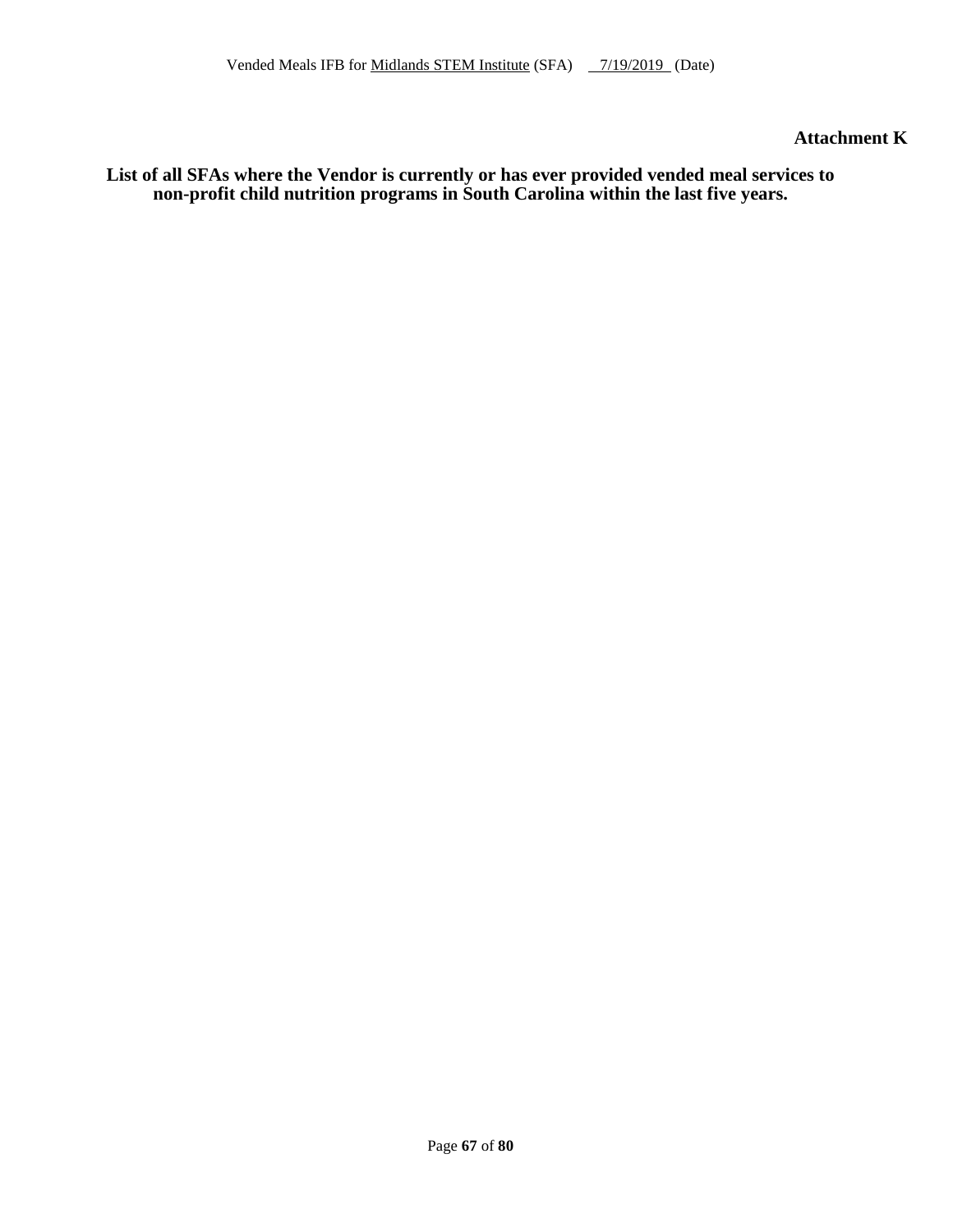**Attachment L**

| Organization<br>Name | Total<br>Years of<br><b>FMSC</b><br>Experience | Total<br>Years of<br>CNP<br>Experience | Contact<br>Person | Address | Phone | Years of<br>Operation<br>in the SFA | Number<br>of<br>Schools<br>Serviced |
|----------------------|------------------------------------------------|----------------------------------------|-------------------|---------|-------|-------------------------------------|-------------------------------------|
|                      |                                                |                                        |                   |         |       |                                     |                                     |
|                      |                                                |                                        |                   |         |       |                                     |                                     |
|                      |                                                |                                        |                   |         |       |                                     |                                     |
|                      |                                                |                                        |                   |         |       |                                     |                                     |
|                      |                                                |                                        |                   |         |       |                                     |                                     |
|                      |                                                |                                        |                   |         |       |                                     |                                     |
|                      |                                                |                                        |                   |         |       |                                     |                                     |
|                      |                                                |                                        |                   |         |       |                                     |                                     |

## **CLIENT REFERENCES**

**The SFA Procurement Officer may contact, by telephone or personal visit, an equitable and reasonable number of references for each responsive offeror. A written questionnaire is usually developed, identifying the reference and questions to be asked. A brief summary of the answers is then recorded on the form. Upon completion, the results should be documented as part of the evaluation records prior to the issuance of an award.**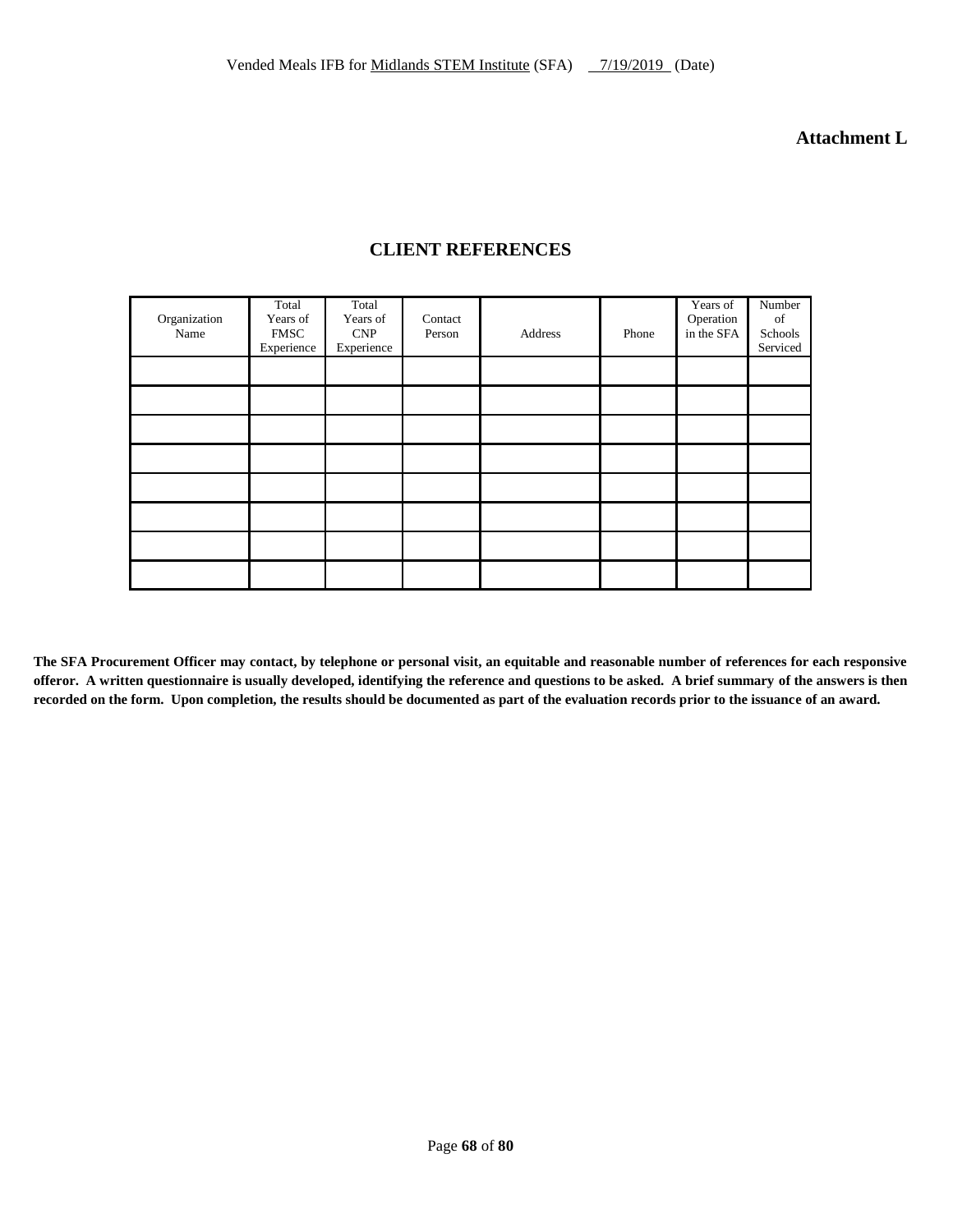**Attachment M**

# **Annual Report of the Vendor's Last Fiscal Year of Operation**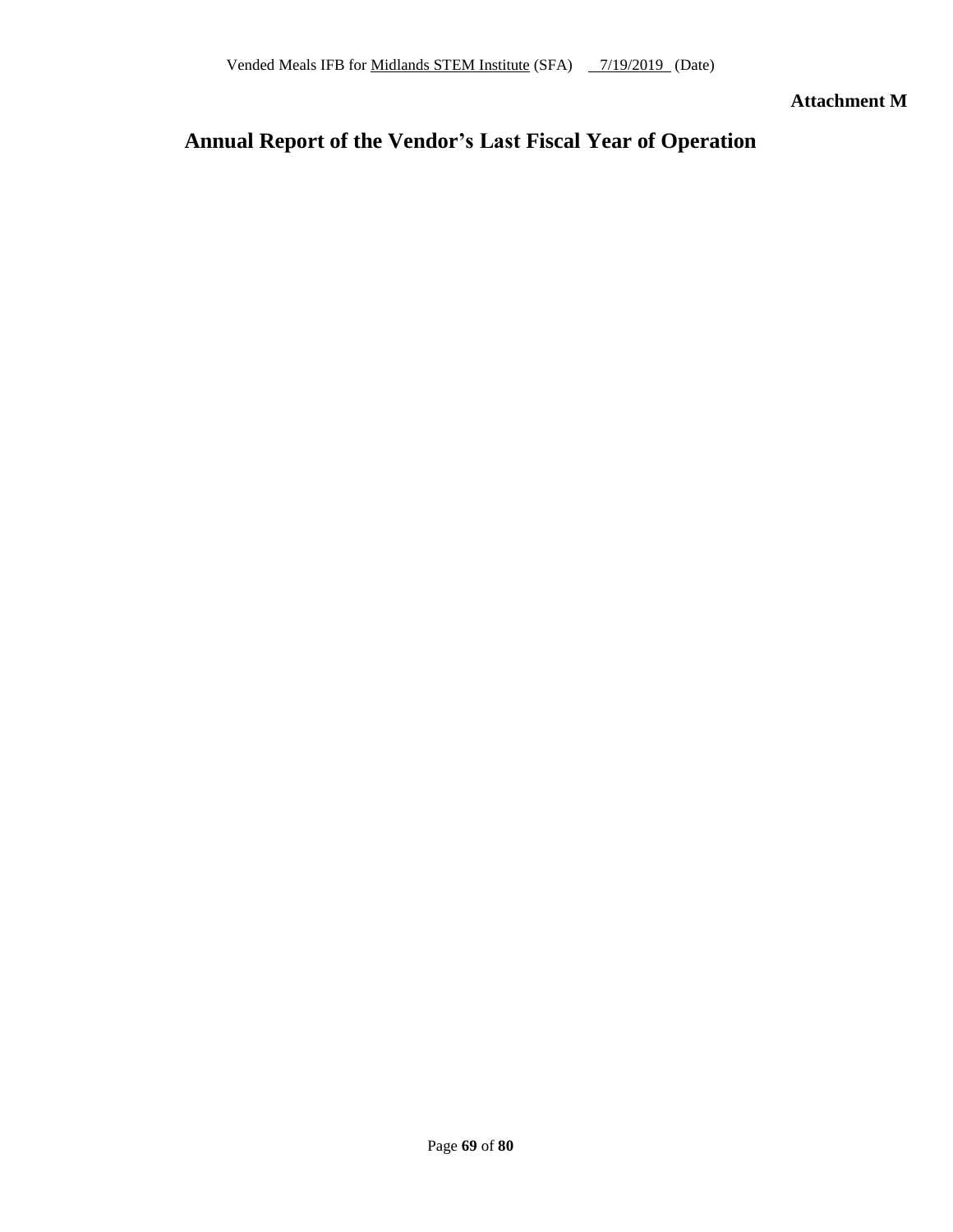## **MIDLANDS STEM INVENTORY**

**Certification Regarding Lobbying**

## **Applicable to Grants, Sub-grants, Cooperative Agreements, and Contracts Exceeding \$100,000 in Federal funds. Contractors that apply or bid for such an award must file the required certification.**

Submission of this certification is a prerequisite for making or entering into this transaction and is imposed by section 1352, Title 31, U.S. Code. This certification is a material representation of fact upon which reliance was placed when this transaction was made or entered into. Any person who fails to file the required certification shall be subject to a civil penalty of not less than \$10,000 and not more than \$100,000 for each such failure.

The undersigned certifies, to the best of his or her knowledge and belief, that:

(1) No Federal appropriated funds have been paid or will be paid by or on behalf of the undersigned, to any person for influencing or attempting to influence an officer or employee of any agency, a Member of Congress, an officer or employee of Congress, an employee of a Member of Congress, or any Board Member, officer, or employee of the School Food Authority referenced above in connection with the awarding of a Federal contract, the making of a Federal grant, the making of a Federal loan, the entering into a cooperative agreement, and the extension, continuation, renewal, amendment, or modification of a Federal contract, grant, loan, or cooperative agreement.

(2) If any funds other than Federal appropriated funds have been paid or will be paid to any person for influencing or attempting to influence an officer or employee of any agency, a Member of Congress, an officer or employee of Congress, an employee of a Member of Congress, or any Board Member, officer, or employee of the School Food Authority referenced above in connection with this Federal grant or cooperative agreement, the undersigned shall complete and submit Standard Form-LLL, "Disclosure Form to Report Lobbying" (next document in Attachment N), in accordance with its instructions.

(3) The undersigned shall require that the language of this certification be included in the award documents for all covered sub-awards exceeding \$100,000 in Federal funds at all appropriate tiers and that all sub-recipients shall certify and disclose accordingly.

Name/Address of Offeror Organization

\_\_\_\_\_\_\_\_\_\_\_\_\_\_\_\_\_\_\_\_\_\_\_\_\_\_\_\_\_\_\_\_\_\_\_\_\_\_\_

\_\_\_\_\_\_\_\_\_\_\_\_\_\_\_\_\_\_\_\_\_\_\_\_\_\_\_\_\_\_\_\_\_\_\_\_\_\_\_

\_\_\_\_\_\_\_\_\_\_\_\_\_\_\_\_\_\_\_\_\_\_\_\_\_\_\_\_\_\_\_\_\_\_\_\_\_\_\_

\_\_\_\_\_\_\_\_\_\_\_\_\_\_\_\_\_\_\_\_\_\_\_\_\_\_\_\_\_\_\_\_\_\_\_\_\_\_\_

\_\_\_\_\_\_\_\_\_\_\_\_\_\_\_\_\_\_\_\_\_\_\_\_\_\_\_\_\_\_\_\_\_\_\_\_\_\_\_

Printed Name/Title of Submitting Official

Signature and Date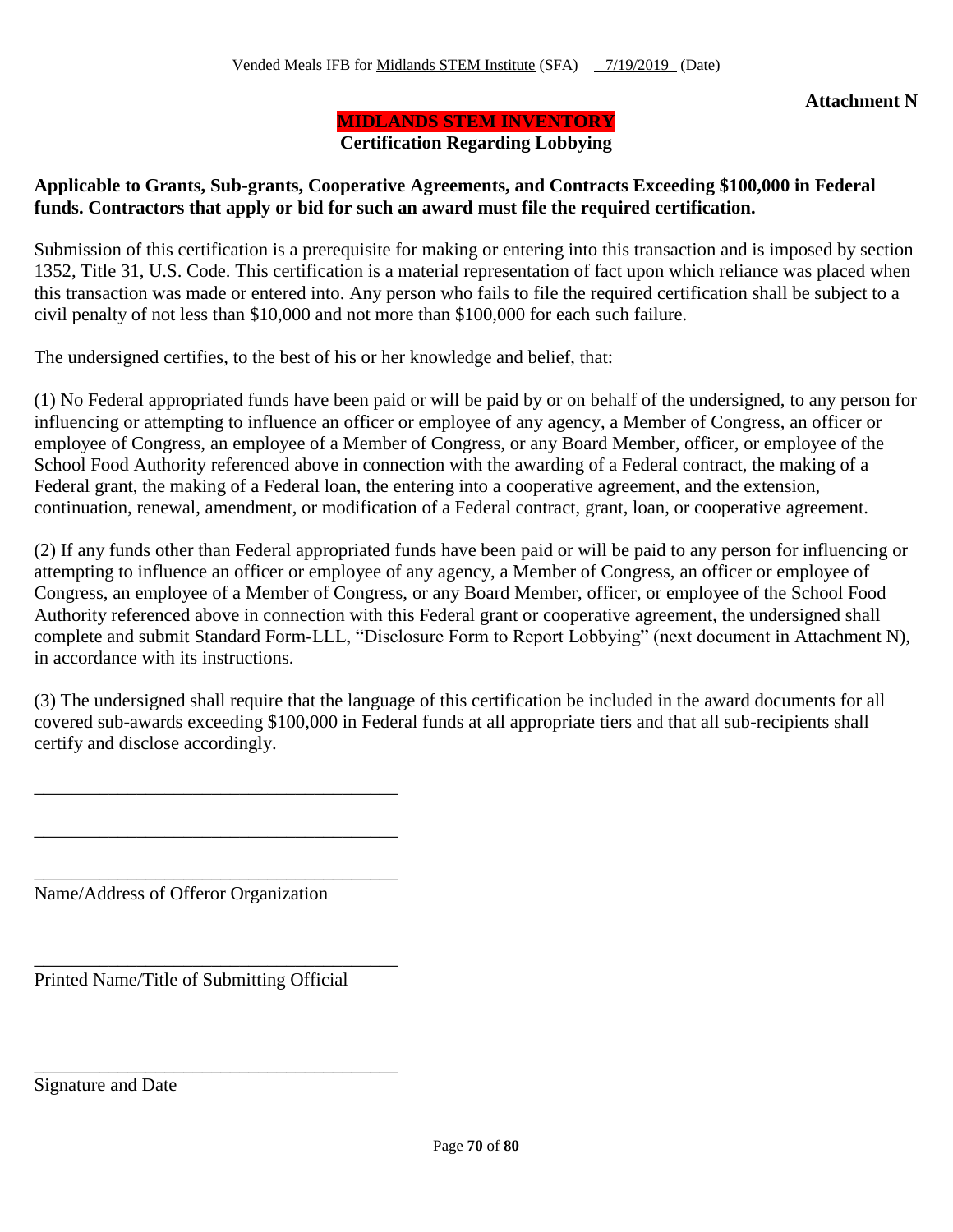#### **INSTRUCTIONS FOR COMPLETION OF SF-LLL, DISCLOSURE OF LOBBYING ACTIVITIES**

This disclosure form shall be completed by the reporting entity, whether subawardee or prime Federal recipient, at the initiation or receipt of a covered Federal action, or a material change to a previous filing pursuant to title 31 U.S.C. section 1352. The filing of a form is required for each payment or agreement to make payment to any lobbying entity for influencing or attempting to influence an officer or employee of any agency, a Member of Congress, an officer or employee of Congress, or an employee of a Member of Congress in connection with a covered Federal action. Complete all items that apply for both the initial filing and material change report. Refer to the implementing guidance published by the Office of Management and Budget for additional information.

- 1. Identify the type of covered Federal action for which lobbying activity is and/or has been secured to influence the outcome of a covered Federal action.
- 2. Identify the status of the covered Federal action.
- 3. Identify the appropriate classification of this report. If this a followup report caused by a material change to the information previously reported, enter the year and quarter in which the change occurred, Enter the date of the last previously submitted report by this reporting entity for this covered Federal action.
- 4. Enter the full name, address, city, State and zip code of the reporting entity. Include Congressional District, if known. Check the appropriate classification of the reporting entity that designates if it is, or expects to be a prime or subaward receipt. Identify the tier of the subawardee, e.g., the first subawardee of the prime is the 1st tier. Subawards include but are not limited to subcontracts, subgrants and contract awards under grants.
- 5. If the organization filing the report in item 4 checks :Subawardee," then enter the full name, address, city, State and zip code of the prime Federal recipient. Include Congressional District, if known.
- 6. Enter the name of the Federal agency making the award or loan commitment. Include at least one organizational level below agency name, if known. For example, Department of Transportation, United States Coast Guard.
- 7. Enter the Federal program name or description for the covered Federal action (Item 1). If known, enter the full Catalog of Federal Domestic Assistance (CFDA) number for grants, cooperative agreements, loans and loan commitments.
- 8. Enter the most appropriate Federal identifying number available for the Federal action identified in Item 1 (e.g.,Invitation for bid (IFB) number; grant announcement number; the contract, grant, or loan award number; the application/proposal control number assigned by the Federal agency).
- 9. For a covered Federal action where there has been an award or loan commitment by the Federal agency, enter the Federal amount of the award/loan commitment for the prime entity identified in Item 4 or 5.
- 10. (a) Enter the full name, address, city, State and zip code of the lobbying registrant under the Lobbying Disclosure Act of 1995 engaged by the reporting entity identified in Item 4 to influence the covered Federal action.

(b) Enter the full names of the individual(s) performing services, and include full address if different from 10 (a). Enter Last Name, First Name and Middle Initial (MI).

11. Certifying official shall sign and date the form, print his/her name, title and telephone number.

*According to the Paperwork Reduction Act, as amended, no persons are required to respond to a collection of information unless it displays a valid OMB Control Number. The valid OMB control number for this information collection is OMB No. 0348-0046. Public reporting burden for this collection of information is estimated to average 10 minutes per response, including time for reviewing instructions, searching existing data sources, gathering and maintaining the data needed, and completing and reviewing the collection*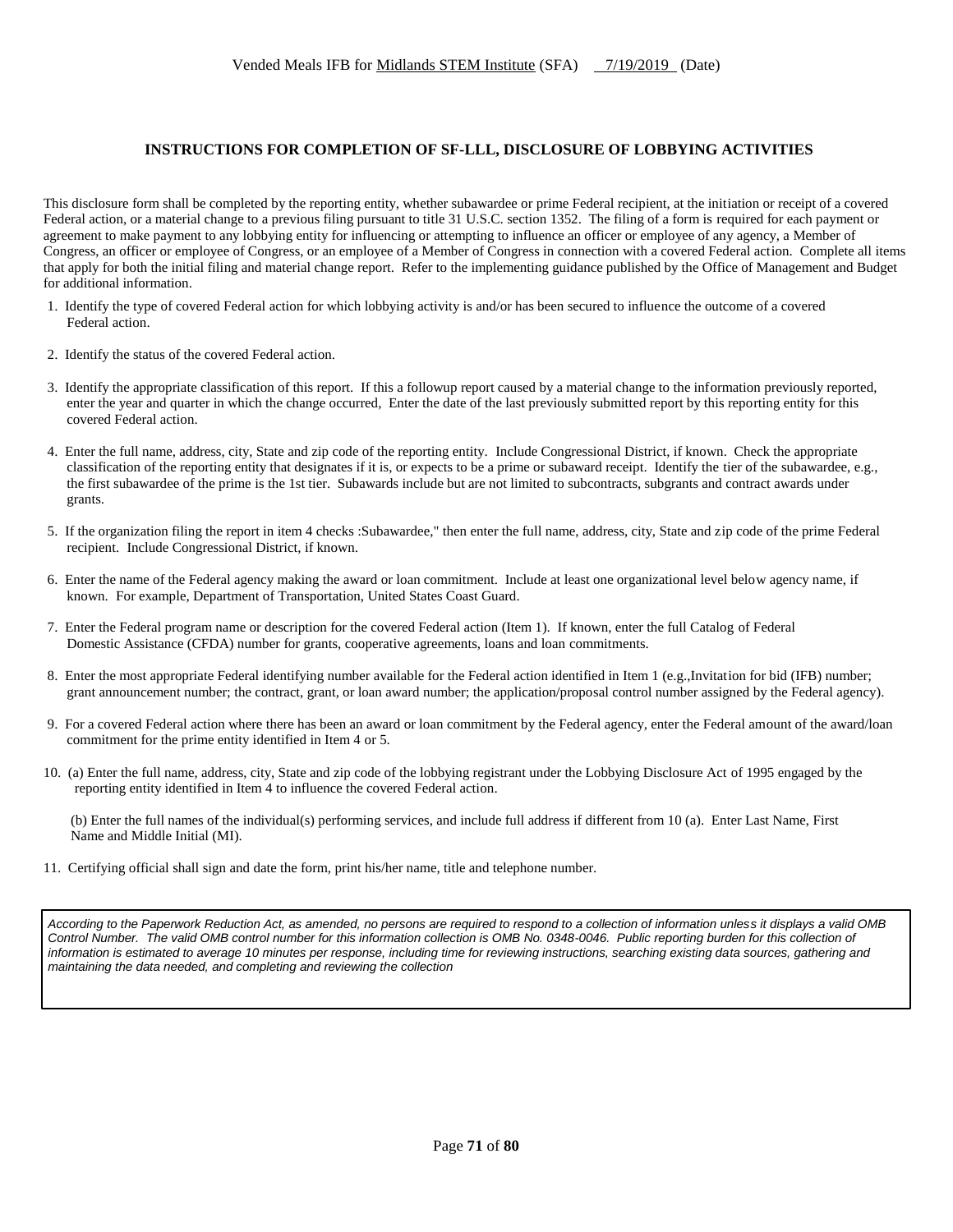# **Attachment N**

Approved by OMB No. 0348-0046

| <b>DISCLOSURE OF LOBBYING ACTIVITIES</b>                                           |
|------------------------------------------------------------------------------------|
| Complete this form to disclose lobbying activities pursuant to 31 U.S.C. 1352 (See |

Reverse for public burden disclosure.)

| 1. Type of Federal Action:<br>a. contract<br>b. grant<br>c. cooperative agreement<br>d. loan<br>e. loan guarantee<br>f. loan insurance                                                                                                                                                                                                                                                                                                                                                                                                                                                                                                     | 2. Status of Federal Action:<br>a. bid/offer/application<br>b. initial award<br>c. post-award |                                              | 3. Report Type:<br>a. initial filing<br>b. material change<br>For Material Change Only:                                    | year quarter                                                       |
|--------------------------------------------------------------------------------------------------------------------------------------------------------------------------------------------------------------------------------------------------------------------------------------------------------------------------------------------------------------------------------------------------------------------------------------------------------------------------------------------------------------------------------------------------------------------------------------------------------------------------------------------|-----------------------------------------------------------------------------------------------|----------------------------------------------|----------------------------------------------------------------------------------------------------------------------------|--------------------------------------------------------------------|
| 4. Name and Address of Reporting Entity:                                                                                                                                                                                                                                                                                                                                                                                                                                                                                                                                                                                                   |                                                                                               |                                              |                                                                                                                            | 5. If Reporting Entity in No. 4 is a Subawardee, Enter Name and    |
| Subawardee<br>Prime                                                                                                                                                                                                                                                                                                                                                                                                                                                                                                                                                                                                                        |                                                                                               |                                              | <b>Address of Prime:</b>                                                                                                   |                                                                    |
|                                                                                                                                                                                                                                                                                                                                                                                                                                                                                                                                                                                                                                            |                                                                                               |                                              |                                                                                                                            |                                                                    |
| <b>Congressional District, If known:</b>                                                                                                                                                                                                                                                                                                                                                                                                                                                                                                                                                                                                   |                                                                                               | Congressional District, If known:            |                                                                                                                            |                                                                    |
| 6. Federal Department/Agency:                                                                                                                                                                                                                                                                                                                                                                                                                                                                                                                                                                                                              |                                                                                               |                                              | 7. Federal Program Name/Description:                                                                                       |                                                                    |
|                                                                                                                                                                                                                                                                                                                                                                                                                                                                                                                                                                                                                                            |                                                                                               |                                              | CFDA Number, if applicable:                                                                                                |                                                                    |
| 8. Federal Action Number, If known:                                                                                                                                                                                                                                                                                                                                                                                                                                                                                                                                                                                                        |                                                                                               | \$                                           | 9. Award Amount, If known:                                                                                                 |                                                                    |
| 10. a. Name and Address of Lobbying Registrant<br>(If individual, last name, first name, MI):                                                                                                                                                                                                                                                                                                                                                                                                                                                                                                                                              |                                                                                               |                                              | <b>b. Individuals Performing Services</b> (Including address if<br>different from No. 10a)<br>(last name, first name, MI): |                                                                    |
| 11. Information requested through this form is authorized by title 31 U.S.C. section<br>1352. This disclosure of lobbying activities is a material representation of fact<br>upon which reliance was placed by the tier above when this transaction was<br>made or entered into. This disclosure is required pursuant to 31 U.S.C. 1352.<br>This information will be reported to the Congress semi-annually and will be<br>available for public inspection. Any person who fails to file the required<br>disclosure shall be subject to a civil penalty of not less than \$10,000 and not<br>more than \$100,000 for<br>each such failure. |                                                                                               | Signature:<br>Print Name:<br>Title:<br>Date: |                                                                                                                            |                                                                    |
| <b>Federal Use Only:</b>                                                                                                                                                                                                                                                                                                                                                                                                                                                                                                                                                                                                                   |                                                                                               |                                              |                                                                                                                            | Authorized for Local Reproduction<br>Standard Form LLL (Rev. 7-97) |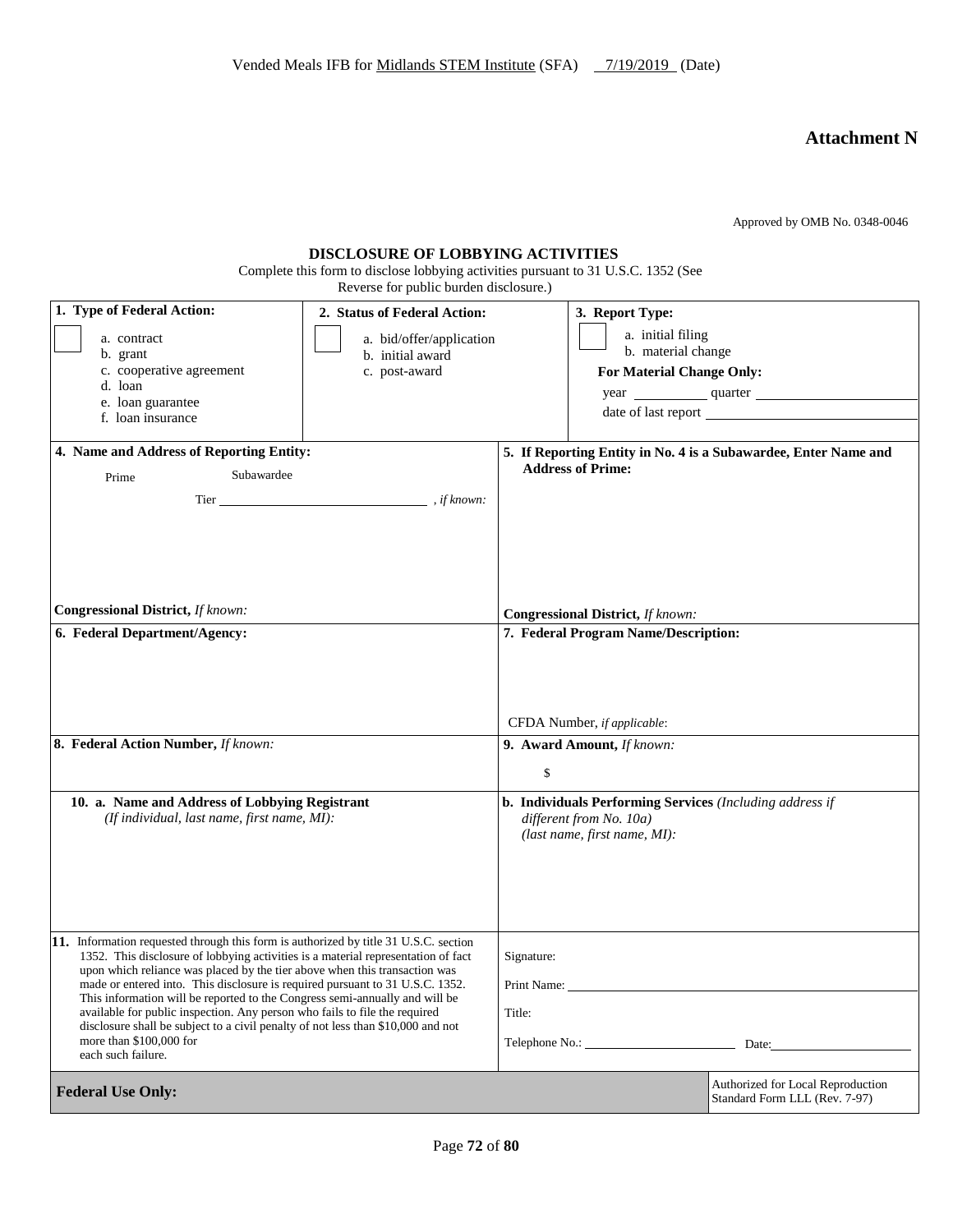**Attachment O**

### **Contents of the IFB/Offer, including all Appendices, Attachments and Exhibits**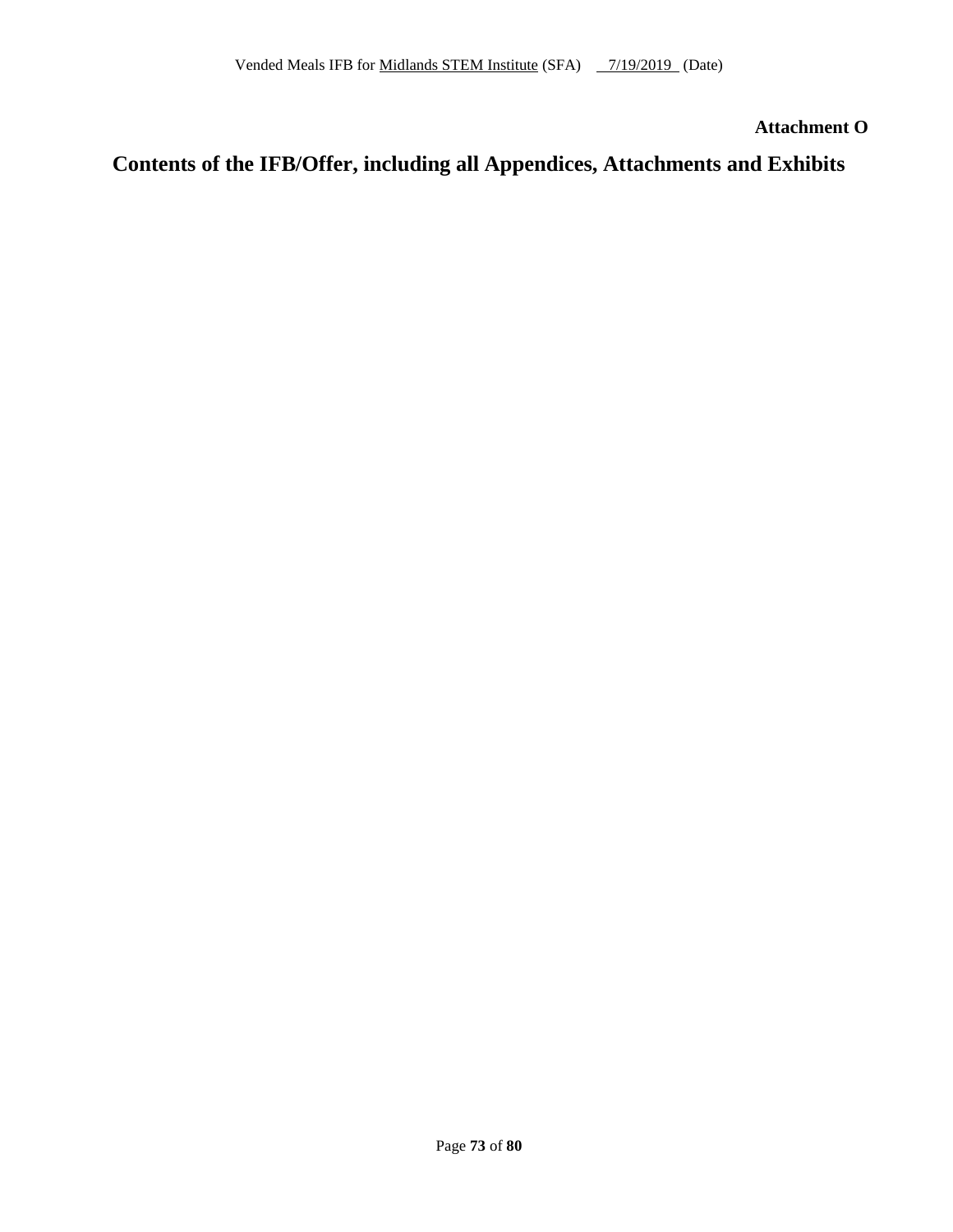**Attachment P**

### **Any Other Attachments and Exhibits not otherwise specified**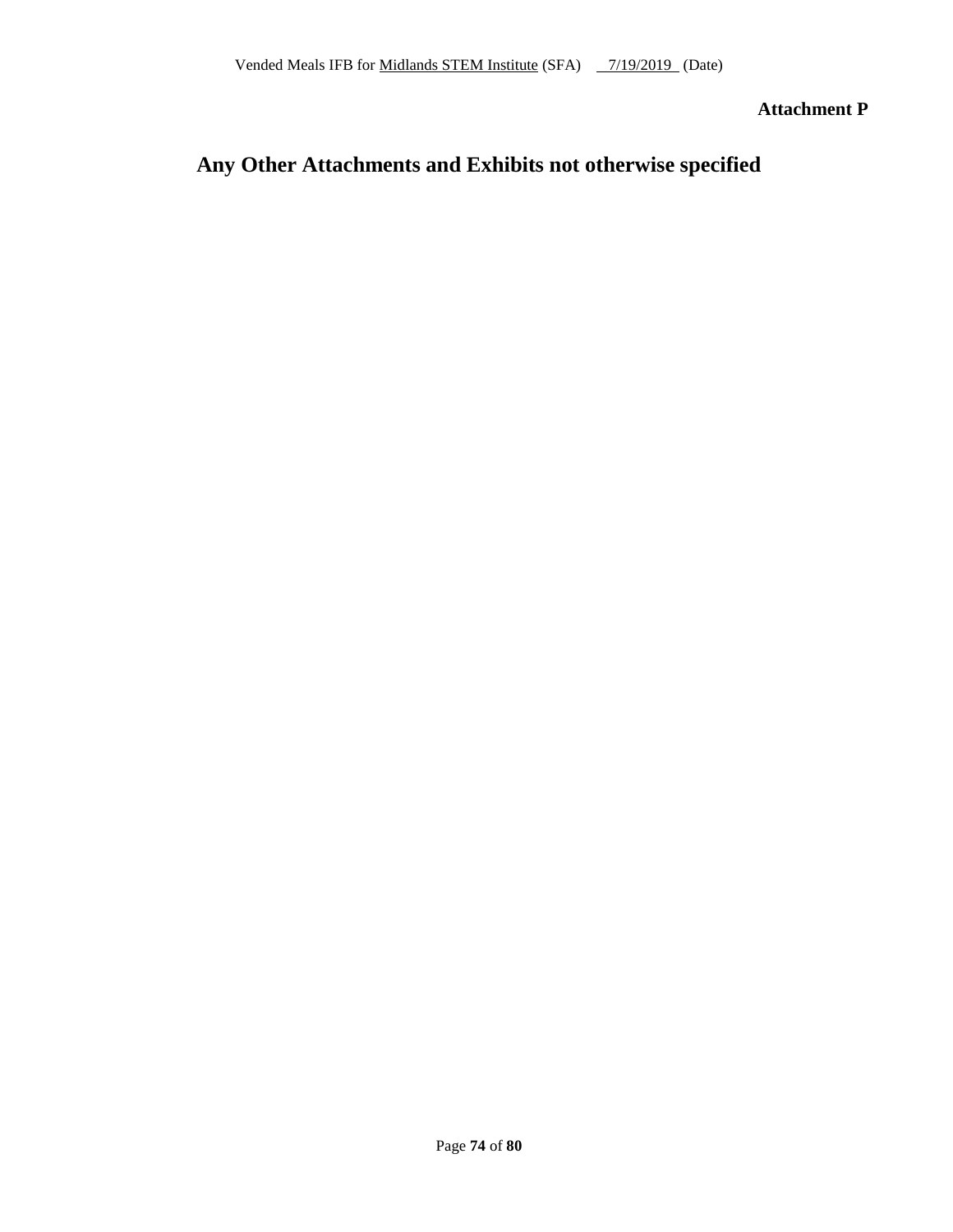# **SECTION EIGHT – CONTRACT AUTHORIZATION\***

*\*Contract authorization must be submitted to SCDE with entire Vendor offer and proof of SFA board approval.*

The offeror certifies that the Vendor shall operate in accordance with all applicable state and federal regulations. The offeror certifies that all terms and conditions within the IFB shall be considered a part of the Contract as if incorporated therein.

No modifications or changes may be made to this Contract without full consent of all signators. Any additions or changes to the Contract that change or negate the mandatory portions of the contract as written will automatically invalidate the contract.

This Contract shall be in effect for one year and may be renewed by mutual agreement for four (4) additional one-year periods.

All signatures must be original and must be in place prior to the commencement of any contractual work.

IN WITNESS WHEREOF, the parties hereto have caused this Contract to be signed by their duly authorized representatives.

ATTEST: SCHOOL FOOD AUTHORITY:

Name of SFA

\_\_\_\_\_\_\_\_\_\_\_\_\_\_\_\_\_\_\_\_\_\_\_\_\_\_\_\_\_ \_\_\_\_\_\_\_\_\_\_\_\_\_\_\_\_\_\_\_\_\_\_\_\_\_\_\_\_\_\_\_\_\_\_\_\_\_\_\_\_\_\_\_\_

\_\_\_\_\_\_\_\_\_\_\_\_\_\_\_\_\_\_\_\_\_\_\_\_\_\_\_\_\_\_\_\_\_\_\_\_\_\_\_\_\_\_\_\_ Signature of Authorized Representative

\_\_\_\_\_\_\_\_\_\_\_\_\_\_\_\_\_\_\_\_\_\_\_\_\_\_\_\_\_\_\_\_\_\_\_\_\_\_\_\_\_\_\_\_ Typed Name of Authorized Representative

\_\_\_\_\_\_\_\_\_\_\_\_\_\_\_\_\_\_\_\_\_\_\_\_\_\_\_\_\_\_\_\_\_\_\_\_\_\_\_\_\_\_\_\_\_\_\_\_\_ Title

\_\_\_\_\_\_\_\_\_\_\_\_\_\_\_\_\_\_\_\_\_\_\_\_\_\_\_\_\_\_\_\_\_\_\_\_\_\_\_\_\_\_\_\_\_\_\_\_\_ Date Signed

ATTEST: VENDOR

\_\_\_\_\_\_\_\_\_\_\_\_\_\_\_\_\_\_\_\_\_\_\_\_\_\_\_ \_\_\_\_\_\_\_\_\_\_\_\_\_\_\_\_\_\_\_\_\_\_\_\_\_\_\_\_\_\_\_\_\_\_\_\_\_\_\_\_\_\_

Name of VENDOR

Signature of Authorized Representative

Typed Name of Authorized Representative

\_\_\_\_\_\_\_\_\_\_\_\_\_\_\_\_\_\_\_\_\_\_\_\_\_\_\_\_\_\_\_\_\_\_\_\_\_\_\_\_\_\_

\_\_\_\_\_\_\_\_\_\_\_\_\_\_\_\_\_\_\_\_\_\_\_\_\_\_\_\_\_\_\_\_\_\_\_\_\_\_\_\_\_\_

\_\_\_\_\_\_\_\_\_\_\_\_\_\_\_\_\_\_\_\_\_\_\_\_\_\_\_\_\_\_\_\_\_\_\_\_\_\_\_\_\_\_\_\_\_\_\_\_\_\_\_

Title

Date Signed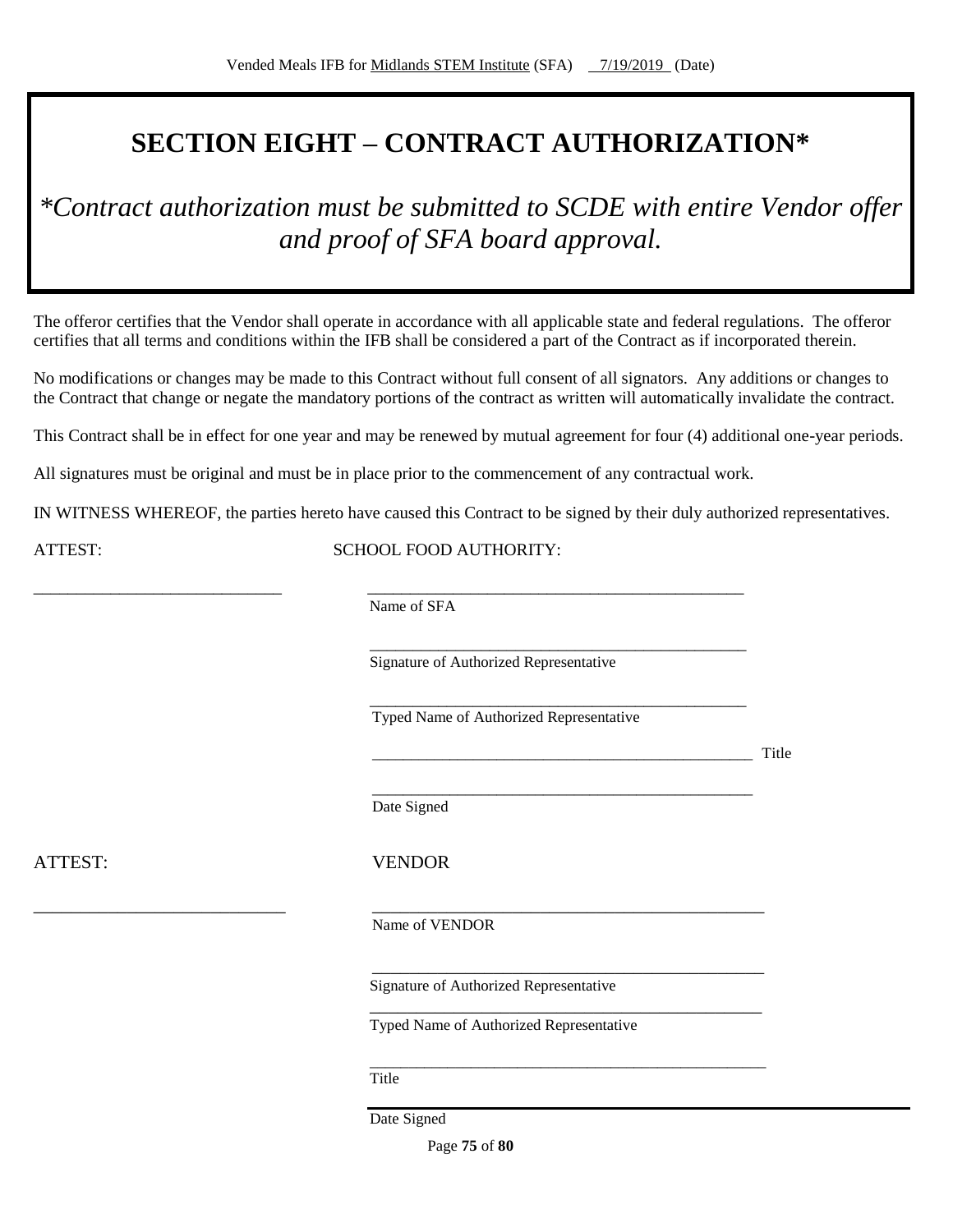#### **VENDED MEAL SERVICE CONTRACT RENEWAL AGREEMENT Insert SFA Name Here**

**Contract Period: August 1, 20xx through July 30, 20xx**

Insert SFA Name Here, hereafter called "SFA" and Insert Vendor Name Here, hereinafter called "Vendor," hereby agree that the Vendor will provide meals for the SFA's child nutrition program during the period referenced above.

This renewal agreement is constituted by the SFA's acceptance of the Vendor's offer to the SFA's original Invitation for Bid and Subsequent Contract effective August 1, **Insert Year of Original Contract Start Date**. The Vendor agrees to comply with all parts of the contract.

The Firm Price meal rate fee for the 2016-2017 school year will be: Breakfast  $\frac{1}{2}$   $\frac{1}{2}$   $\frac{1}{2}$  Lunch  $\frac{1}{2}$  and Afterschool Snack  $\frac{1}{2}$ 

However, if the lunch and breakfast meals do not meet the current meal pattern and nutrition standards required by USDA, as determined by USDA, SCDE, or any other government entity with monitoring authority, the Vendor shall reimburse the SFA in the amount equal to the sum of all meal rate fee(s) paid to the Vendor from the date of implementation of the meal rate fee through the date of such determination.

The following supporting documents must be included with and become part of this renewal agreement:

- 1. A copy of any amendments, subcontracts, letter agreements, or other relevant documentation pertaining to the contract which has not previously been furnished to SCDE;
- 2. An amended list of schools, if the SFA has added/deleted schools to/from the contract;
- 3. Documentation through cost or price analysis supporting a request for an increase in the meal rate fee charged by the vendor. The average percentage increase in the "food away from home" series of the Consumer Price Index from April 20 $\overline{\mathbf{x}}$  to April 20 $\overline{\mathbf{x}}$  is  $\overline{\mathbf{x}}$ ,  $\mathbf{x}$ %. This is the **maximum** percentage of increase that will be approved; and
- 4. A copy of the vendor's current certificates of liability insurance coverage naming the SFA as the certificate holder and/or additional insured.

No modifications or changes shall be made to this contract without full consent of all signatories. Any additions or changes to the contract that change or negate the mandatory portions of the contract as written shall automatically invalidate the contract.

### **ATTEST: SCHOOL FOOD AUTHORITY (SFA)**

|         | Name of SFA                                    |
|---------|------------------------------------------------|
|         |                                                |
| Witness | Signature of Authorized Representative         |
|         |                                                |
|         | Printed Name of Authorized Representative      |
|         |                                                |
|         | Title                                          |
|         |                                                |
|         | Date                                           |
|         |                                                |
|         | $\epsilon$ $\epsilon$ $\alpha$<br>$\mathbf{r}$ |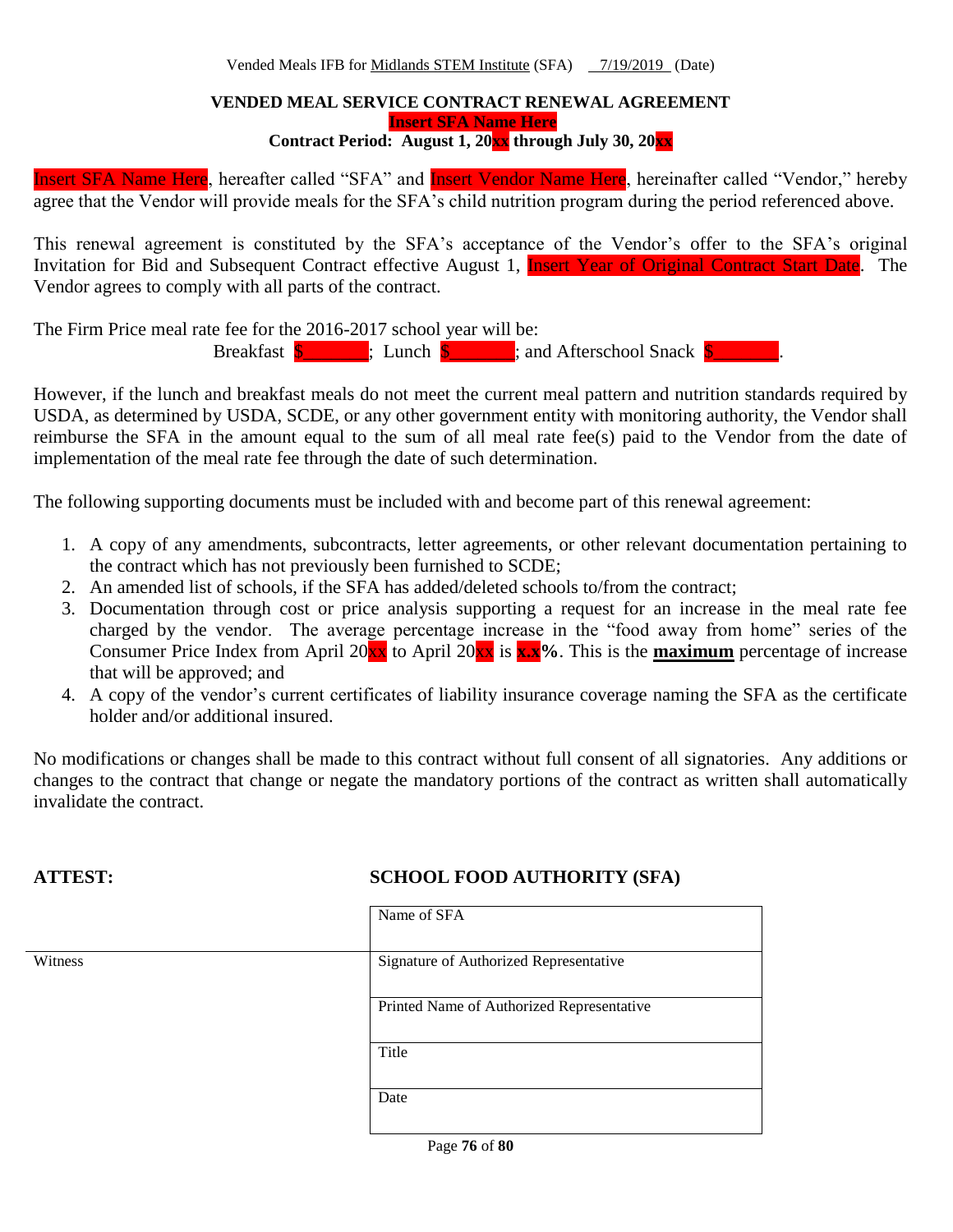### **ATTEST: VENDOR (Vendor)**

|         | Name of Vendor                            |
|---------|-------------------------------------------|
| Witness | Signature of Authorized Representative    |
|         | Printed Name of Authorized Representative |
|         | Title                                     |
|         | Date                                      |

### **APPROVAL: SOUTH CAROLINA DEPARTMENT OF EDUCATION (SCDE)**

Signature of Authorized Representative

Printed Name of Authorized Representative

Title

Date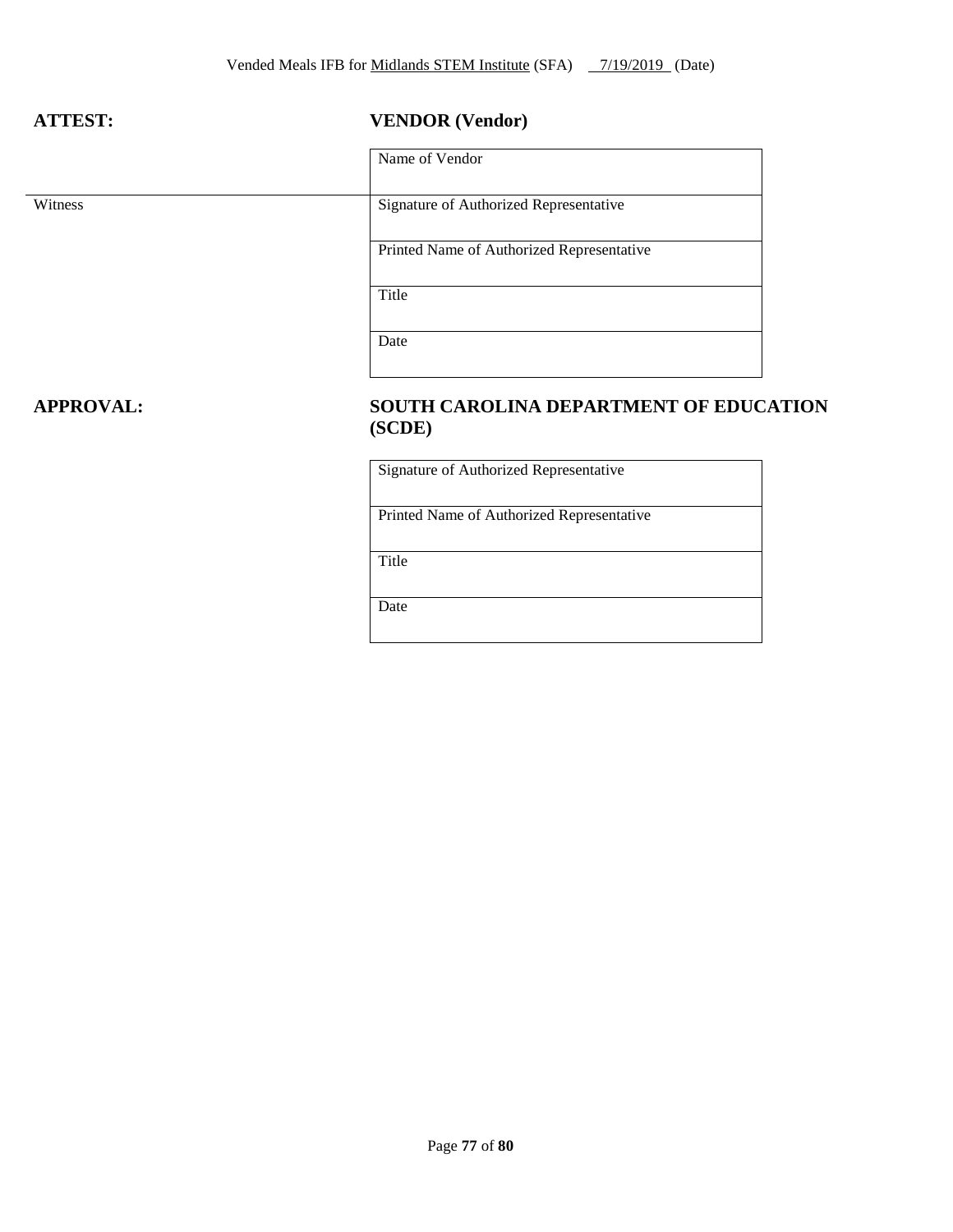# **SECTION NINE – UNALLOWABLE CONTRACT PROVISIONS**

The following indicate problem areas that have been identified in SFA-Vendor contract documents. The contract documents must be thoroughly checked, regardless of the procurement method used, to ensure that these areas have not been included, in any form. Indicate with a check mark  $(\checkmark)$  in each block that the review of the document(s) indicates that there are no such provisions in the reviewed document(s), unless specified below.

Check  $(\checkmark)$  as described above.

- 1. **Cost Plus a Percentage of Cost/Income--**cost plus a percentage of cost/income to the Vendor, however represented.
- 2. **Duplicate Fees**--fee structures that permit a Vendor to bill management fees and charge the same costs as cost-reimbursable expenses.
- 3. **Purchasing**--if the SFA does any additional purchasing, clauses that limit the selection of purveyors to only Vendor-approved purveyors; (Vendor may not serve as a purveyor).
- 4. **Acceleration Clause**--provisions (multi-year) that require full payment (e.g., program equipment purchases) if the contract is not re-negotiated.
- 5. **Interest Payments**--interest payments to the Vendor, however represented, including interest payments for equipment purchases.
- 6. **Delegation of SFA Responsibilities**--Vendor responsibility for any of the functions that must be retained by the SFA.
- 7. **Automatic Renewal**--provisions which automatically renew the contract.
- 8. **Processing Contracts**--contract document language that permits the Vendor to ultimately subcontract USDA Foods for further processing.
- 9. **USDA Foods Rebates, Prepayment or other Procurement Bonuses, Special Promotions**--contract document language that permits such rebates, special promotions, other financial purchasing incentives to accrue to the Vendor or any other entity besides the SFA's nonprofit child nutrition program.

For the item(s) above not checked  $(\checkmark)$ , indicate item number(s) with corresponding page number(s) of document(s) where provision(s) appears.

| Item Number(s) | Page Number(s) |  |  |  |
|----------------|----------------|--|--|--|
|                |                |  |  |  |

\_\_\_\_\_\_\_\_\_\_\_\_\_\_ \_\_\_\_\_\_\_\_\_\_\_\_\_\_\_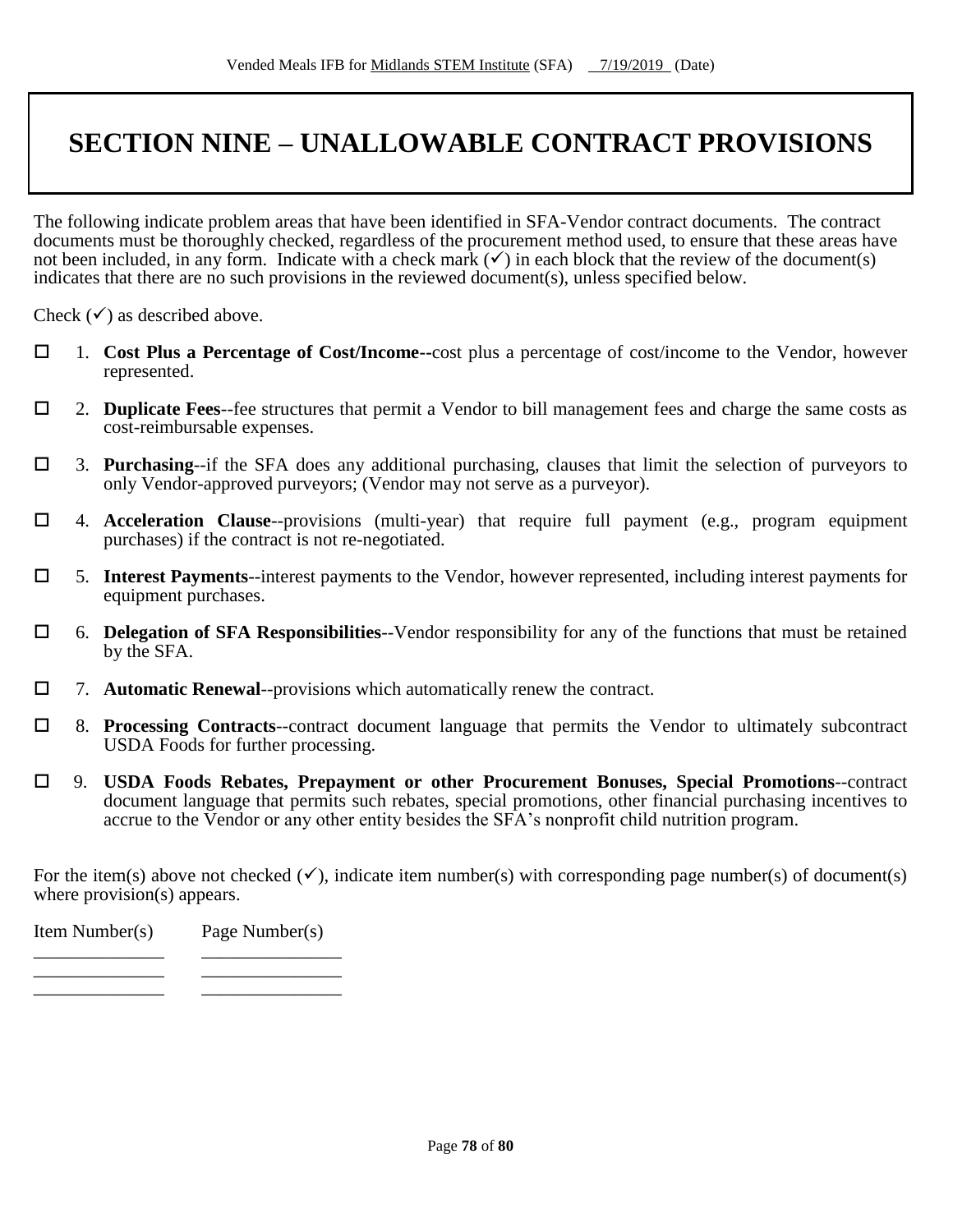|                                                                                         |                                                                                                                                                                                                                                                                                                                                                                                                                                                                                 | <b>Remit Check To:</b>                                                                                                |     |                                                                                        |
|-----------------------------------------------------------------------------------------|---------------------------------------------------------------------------------------------------------------------------------------------------------------------------------------------------------------------------------------------------------------------------------------------------------------------------------------------------------------------------------------------------------------------------------------------------------------------------------|-----------------------------------------------------------------------------------------------------------------------|-----|----------------------------------------------------------------------------------------|
|                                                                                         |                                                                                                                                                                                                                                                                                                                                                                                                                                                                                 |                                                                                                                       |     | INVOICE $\#$ :                                                                         |
| Program Name: ___________________________Calendar Month _______________Year:___________ |                                                                                                                                                                                                                                                                                                                                                                                                                                                                                 |                                                                                                                       |     |                                                                                        |
| <b>DESCRIPTION</b>                                                                      | # OF MEALS                                                                                                                                                                                                                                                                                                                                                                                                                                                                      | <b>RATE</b>                                                                                                           |     | <b>REIMBURSEMENT</b><br><b>AMOUNT DUE</b>                                              |
| I.<br><b>BREAKFAST:</b> (Also for SSOP, If applicable)                                  |                                                                                                                                                                                                                                                                                                                                                                                                                                                                                 |                                                                                                                       |     |                                                                                        |
| Student Meals                                                                           |                                                                                                                                                                                                                                                                                                                                                                                                                                                                                 |                                                                                                                       |     |                                                                                        |
| <b>Adult Meals</b>                                                                      | $\begin{array}{cccccccccc} & & & & & \mathbf{X} & & & & \end{array}$                                                                                                                                                                                                                                                                                                                                                                                                            |                                                                                                                       | $=$ |                                                                                        |
| <b>Inkind Meals</b>                                                                     | $\begin{array}{cccccccccc} & & & & & \mathbf{X} & & & & \end{array}$                                                                                                                                                                                                                                                                                                                                                                                                            |                                                                                                                       | $=$ | <u> 1990 - Johann Barbara, martin a</u>                                                |
| BREAKFAST TOTAL ____________                                                            |                                                                                                                                                                                                                                                                                                                                                                                                                                                                                 |                                                                                                                       |     | $\frac{1}{2}$                                                                          |
| II.<br>LUNCH: (Also for SSOP, If applicable)                                            |                                                                                                                                                                                                                                                                                                                                                                                                                                                                                 |                                                                                                                       |     |                                                                                        |
| Student Meals                                                                           | $\mathbf{X}$                                                                                                                                                                                                                                                                                                                                                                                                                                                                    | <u> 1986 - Alexandr Alexandr III, prima populație de la proprietat de la proprietat de la proprietat de la propri</u> |     |                                                                                        |
| <b>Adult Meals</b><br><u> 1990 - Johann Barbara, martin a</u>                           | $\mathbf{X}$                                                                                                                                                                                                                                                                                                                                                                                                                                                                    | <u> Albanya (Albanya)</u>                                                                                             | $=$ |                                                                                        |
| <b>Inkind Meals</b>                                                                     | $\overline{\phantom{a}}$ $\overline{\phantom{a}}$ $\overline{\phantom{a}}$ $\overline{\phantom{a}}$ $\overline{\phantom{a}}$ $\overline{\phantom{a}}$ $\overline{\phantom{a}}$ $\overline{\phantom{a}}$ $\overline{\phantom{a}}$ $\overline{\phantom{a}}$ $\overline{\phantom{a}}$ $\overline{\phantom{a}}$ $\overline{\phantom{a}}$ $\overline{\phantom{a}}$ $\overline{\phantom{a}}$ $\overline{\phantom{a}}$ $\overline{\phantom{a}}$ $\overline{\phantom{a}}$ $\overline{\$ | <u> 1990 - Jan Jan Jawa Barat, prima prima prima prima prima prima prima prima prima prima prima prima prima pri</u>  |     |                                                                                        |
| <b>LUNCH TOTAL:</b>                                                                     |                                                                                                                                                                                                                                                                                                                                                                                                                                                                                 |                                                                                                                       |     | $\sim$                                                                                 |
| III.<br><b>AFTERSCHOOL SNACK PROGRAMS:</b>                                              |                                                                                                                                                                                                                                                                                                                                                                                                                                                                                 |                                                                                                                       |     |                                                                                        |
| Student Meals                                                                           | $\mathbf{X}$                                                                                                                                                                                                                                                                                                                                                                                                                                                                    |                                                                                                                       | $=$ | $\frac{1}{2}$                                                                          |
| IV.<br><b>BREAKFAST, LUNCH &amp;</b><br><b>AFTERNOON SNACKS</b>                         |                                                                                                                                                                                                                                                                                                                                                                                                                                                                                 |                                                                                                                       |     | $\frac{1}{2}$                                                                          |
| $V_{\bullet}$<br><b>LESS DONATED FOODS RECEIVED</b>                                     |                                                                                                                                                                                                                                                                                                                                                                                                                                                                                 |                                                                                                                       |     |                                                                                        |
| VI.<br><b>TOTAL TO BE REMITTED:</b>                                                     |                                                                                                                                                                                                                                                                                                                                                                                                                                                                                 |                                                                                                                       |     | $\begin{array}{c c} \hline \textbf{S} & \textbf{S} & \textbf{S} \\ \hline \end{array}$ |

**The SFA will use this billing format for child nutrition program contract purposes.**